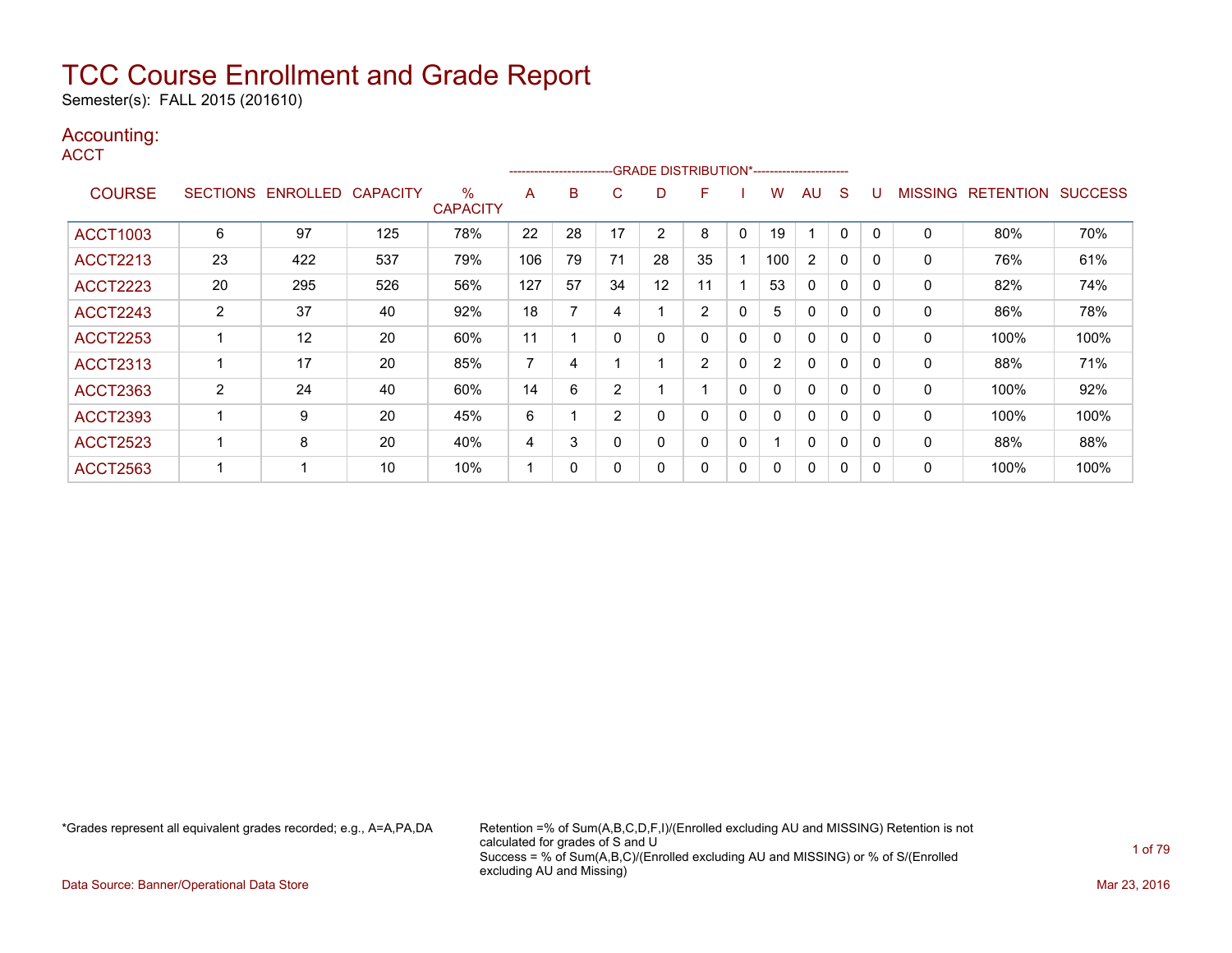Semester(s): FALL 2015 (201610)

#### Allied Health: ALDH<sub>1</sub>

| ALDH            |    |                            |     |                         |     |    |    | --GRADE DISTRIBUTION*----------------------- |    |    |          |     |    |                           |     |
|-----------------|----|----------------------------|-----|-------------------------|-----|----|----|----------------------------------------------|----|----|----------|-----|----|---------------------------|-----|
| <b>COURSE</b>   |    | SECTIONS ENROLLED CAPACITY |     | $\%$<br><b>CAPACITY</b> | A   | B. |    | D                                            | н. |    | W AU     | - S | -U | MISSING RETENTION SUCCESS |     |
| <b>ALDH1013</b> |    | 25                         | 25  | 100%                    | 9   | 10 |    |                                              | າ  |    | $\Omega$ |     |    | 96%                       | 88% |
| <b>ALDH1323</b> | 12 | 258                        | 276 | 93%                     | 101 | 57 | 36 |                                              | 13 | 43 | 0        |     |    | 83%                       | 75% |

\*Grades represent all equivalent grades recorded; e.g., A=A,PA,DA Retention =% of Sum(A,B,C,D,F,I)/(Enrolled excluding AU and MISSING) Retention is not calculated for grades of S and U Success = % of Sum(A,B,C)/(Enrolled excluding AU and MISSING) or % of S/(Enrolled excluding AU and Missing)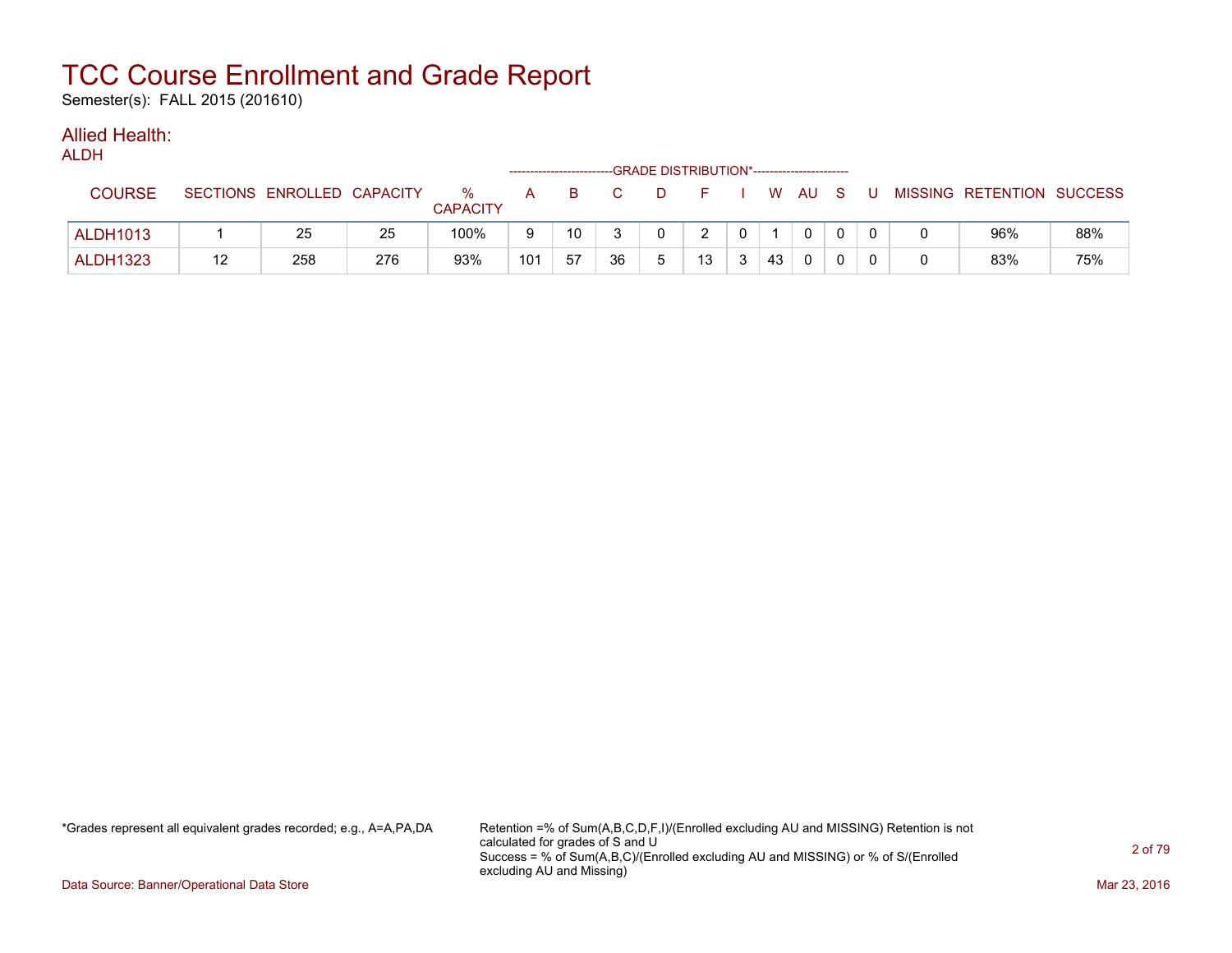Semester(s): FALL 2015 (201610)

### Arabic:

| M.<br>۰. |
|----------|

| $-$             |                 |                   |    |                      |   |  |    | ------------------------GRADE DISTRIBUTION*----------------------- |              |   |              |          |   |                           |      |
|-----------------|-----------------|-------------------|----|----------------------|---|--|----|--------------------------------------------------------------------|--------------|---|--------------|----------|---|---------------------------|------|
| <b>COURSE</b>   | <b>SECTIONS</b> | ENROLLED CAPACITY |    | %<br><b>CAPACITY</b> | A |  | D. | н.                                                                 |              |   | W AU S       |          | U | MISSING RETENTION SUCCESS |      |
| <b>ARBC1103</b> |                 | 12                | 20 | 60%                  | 6 |  |    |                                                                    | $\mathbf{0}$ | 6 | $\mathbf{0}$ | $\Omega$ |   | 50%                       | 50%  |
| <b>ARBC1213</b> |                 |                   | 20 | 20%                  | 4 |  |    |                                                                    |              |   | $\mathbf{0}$ | $\Omega$ |   | 100%                      | 100% |

\*Grades represent all equivalent grades recorded; e.g., A=A,PA,DA Retention =% of Sum(A,B,C,D,F,I)/(Enrolled excluding AU and MISSING) Retention is not calculated for grades of S and U Success = % of Sum(A,B,C)/(Enrolled excluding AU and MISSING) or % of S/(Enrolled excluding AU and Missing)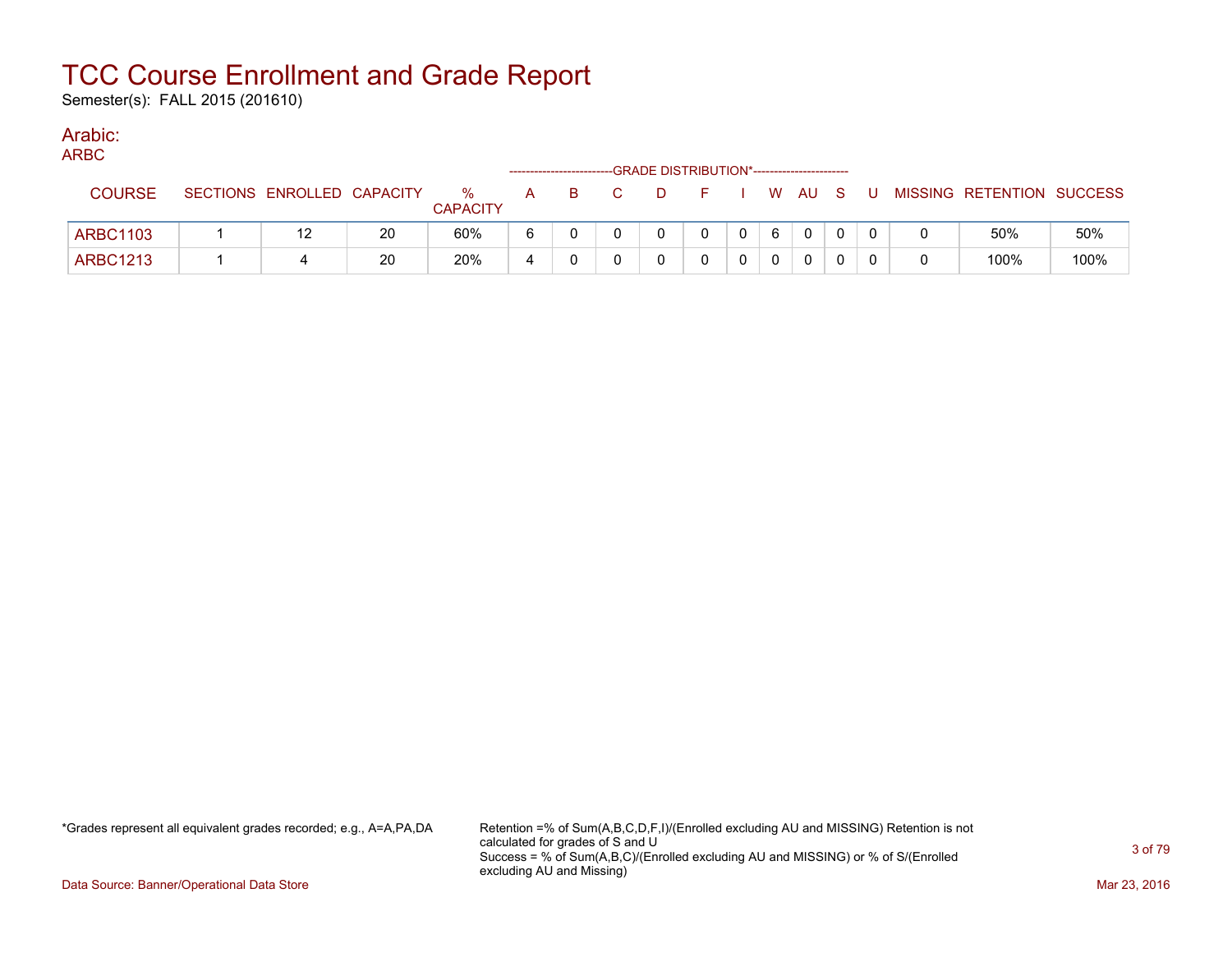Semester(s): FALL 2015 (201610)

#### Art: ART

|                |                |                            |                |                                  |                | ------------------- |                | -GRADE DISTRIBUTION*---------------------- |                |              |                |                |              |              |   |                           |      |
|----------------|----------------|----------------------------|----------------|----------------------------------|----------------|---------------------|----------------|--------------------------------------------|----------------|--------------|----------------|----------------|--------------|--------------|---|---------------------------|------|
| <b>COURSE</b>  |                | SECTIONS ENROLLED CAPACITY |                | $\frac{0}{0}$<br><b>CAPACITY</b> | Α              | B                   | C              | D                                          | F              |              | W              | <b>AU</b>      | S            | U            |   | MISSING RETENTION SUCCESS |      |
| <b>ART1013</b> | 5              | 57                         | 60             | 95%                              | 36             | 10                  | 4              | $\overline{2}$                             | 0              | 0            | 4              | $\mathbf{1}$   | 0            | $\mathbf{0}$ | 0 | 93%                       | 89%  |
| <b>ART1023</b> | 2              | 18                         | 19             | 95%                              | 3              | 11                  | 3              | 0                                          | $\mathbf{0}$   | 0            |                | $\mathbf{0}$   | $\mathbf{0}$ | 0            | 0 | 94%                       | 94%  |
| <b>ART1033</b> | 1              | $\mathbf 1$                | 3              | 33%                              | $\mathbf{0}$   | $\mathbf{0}$        | 0              | 1                                          | 0              | $\mathbf{0}$ | $\Omega$       | 0              | $\mathbf{0}$ | $\Omega$     | 0 | 100%                      | 0%   |
| <b>ART1053</b> | 3              | 56                         | 55             | 102%                             | 19             | $12 \overline{ }$   | 4              | 3                                          | 5              | 0            | 10             | 3              | $\mathbf{0}$ | 0            | 0 | 81%                       | 66%  |
| <b>ART1063</b> | $\overline{2}$ | 20                         | 40             | 50%                              | 9              | 6                   | 3              | 0                                          | 0              | $\mathbf{0}$ | $\overline{2}$ | $\mathbf{0}$   | $\mathbf{0}$ | 0            | 0 | 90%                       | 90%  |
| <b>ART1083</b> | 1              | 8                          | 9              | 89%                              | 1              | 5                   | 1              | 0                                          | $\mathbf{0}$   | $\mathbf{0}$ | 1              | $\mathbf{0}$   | $\mathbf{0}$ | $\Omega$     | 0 | 88%                       | 88%  |
| <b>ART1113</b> | 9              | 145                        | 170            | 85%                              | 71             | 31                  | 16             | 9                                          | 9              | $\mathbf{0}$ | 8              | $\mathbf{1}$   | $\mathbf{0}$ | $\Omega$     | 0 | 94%                       | 82%  |
| <b>ART1123</b> | 4              | 43                         | 40             | 108%                             | 15             | 21                  | 1              | 0                                          | $\mathbf{0}$   | $\mathbf{0}$ | 5              | $\mathbf{1}$   | $\Omega$     | $\Omega$     | 0 | 88%                       | 88%  |
| <b>ART1133</b> | 4              | 9                          | 14             | 64%                              | 3              | 3                   | $\overline{2}$ | 0                                          | 0              | 0            | 0              | $\mathbf{1}$   | $\mathbf{0}$ | 0            | 0 | 100%                      | 100% |
| <b>ART2063</b> | 1              | $\overline{7}$             | 8              | 88%                              | 3              | 2                   | 1              | 0                                          | 0              | 0            | 0              | $\mathbf{1}$   | $\mathbf{0}$ | $\Omega$     | 0 | 100%                      | 100% |
| <b>ART2073</b> | 1              | 3                          | 3              | 100%                             | 1              | 0                   | 0              | 0                                          | 0              | 0            | 0              | $\overline{2}$ | $\mathbf{0}$ | 0            | 0 | 100%                      | 100% |
| <b>ART2083</b> | 1              | $\overline{7}$             | $\overline{7}$ | 100%                             | 5              | 1                   | $\Omega$       | $\Omega$                                   | 0              | $\mathbf{0}$ |                | $\mathbf{0}$   | $\mathbf{0}$ | 0            | 0 | 86%                       | 86%  |
| <b>ART2093</b> | 1              | $\overline{c}$             | 3              | 67%                              | 1              | 1                   | 0              | 0                                          | $\mathbf{0}$   | $\mathbf{0}$ | $\mathbf{0}$   | $\mathbf{0}$   | $\Omega$     | 0            | 0 | 100%                      | 100% |
| <b>ART2143</b> | 1              | $\overline{7}$             | 10             | 70%                              | 6              | 0                   | 1              | 0                                          | 0              | 0            | 0              | 0              | $\mathbf{0}$ | 0            | 0 | 100%                      | 100% |
| <b>ART2153</b> | 1              | 1                          | 5              | 20%                              | 1              | $\mathbf{0}$        | $\mathbf{0}$   | 0                                          | $\mathbf{0}$   | $\mathbf{0}$ | 0              | 0              | $\mathbf{0}$ | 0            | 0 | 100%                      | 100% |
| <b>ART2263</b> | 1              | 9                          | 11             | 82%                              | 8              | 1                   | $\mathbf{0}$   | 0                                          | 0              | 0            | 0              | 0              | $\mathbf{0}$ | 0            | 0 | 100%                      | 100% |
| <b>ART2273</b> | 1              | $\overline{7}$             | 10             | 70%                              | 5              | $\mathbf{0}$        | 0              | 0                                          | $\mathbf{0}$   | 0            | 1              | $\mathbf{1}$   | $\Omega$     | $\Omega$     | 0 | 83%                       | 83%  |
| <b>ART2313</b> | $\overline{2}$ | 10                         | 18             | 56%                              | 3              | 2                   | 1              | 0                                          | 0              | 0            | 0              | 4              | $\mathbf{0}$ | 0            | 0 | 100%                      | 100% |
| <b>ART2323</b> | $\overline{2}$ | $\overline{7}$             | 9              | 78%                              | 4              | $\Omega$            | $\mathbf 1$    | 0                                          | $\Omega$       | $\Omega$     | $\mathbf{0}$   | $\overline{2}$ | $\mathbf{0}$ | $\Omega$     | 0 | 100%                      | 100% |
| <b>ART2413</b> | 1              | 15                         | 14             | 107%                             | 1              | 6                   | 5              | $\mathbf{1}$                               | $\overline{2}$ | $\mathbf{0}$ | $\mathbf{0}$   | $\mathbf{0}$   | $\Omega$     | $\Omega$     | 0 | 100%                      | 80%  |
| <b>ART2423</b> | 1              | $\overline{7}$             | 14             | 50%                              | $\overline{2}$ | 2                   | 3              | 0                                          | 0              | 0            | 0              | 0              | 0            | $\Omega$     | 0 | 100%                      | 100% |
| <b>ART2503</b> |                | 15                         | 15             | 100%                             | 10             | $\overline{2}$      | 2              | 0                                          |                | 0            | 0              | $\mathbf{0}$   | 0            | 0            | 0 | 100%                      | 93%  |

\*Grades represent all equivalent grades recorded; e.g., A=A,PA,DA Retention =% of Sum(A,B,C,D,F,I)/(Enrolled excluding AU and MISSING) Retention is not calculated for grades of S and U Success = % of Sum(A,B,C)/(Enrolled excluding AU and MISSING) or % of S/(Enrolled excluding AU and Missing)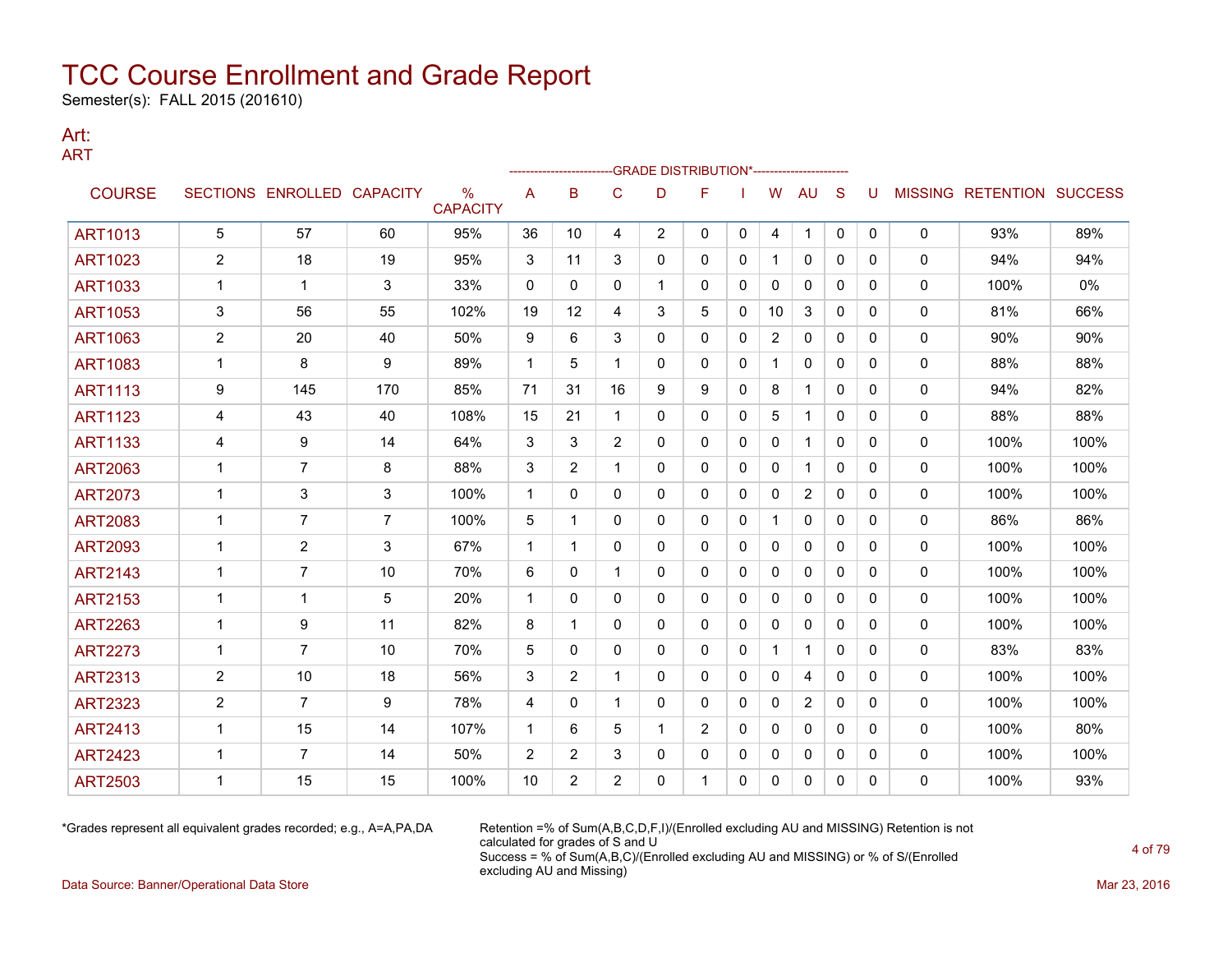Semester(s): FALL 2015 (201610)

#### Art: ART

| .              |   |                            |    |                      | -------------------- |   |    | -GRADE DISTRIBUTION*------------------------ |   |          |           |    |   |                           |      |
|----------------|---|----------------------------|----|----------------------|----------------------|---|----|----------------------------------------------|---|----------|-----------|----|---|---------------------------|------|
| <b>COURSE</b>  |   | SECTIONS ENROLLED CAPACITY |    | %<br><b>CAPACITY</b> | A                    | B | C. | D                                            |   | W        | <b>AU</b> | -S |   | MISSING RETENTION SUCCESS |      |
| <b>ART2543</b> |   |                            | 8  | 100%                 | 3                    |   |    |                                              |   |          | 0         | 0  | 0 | 88%                       | 75%  |
| <b>ART2553</b> |   |                            | 10 | 20%                  | າ                    |   |    |                                              |   | $\Omega$ | 0         | 0  | 0 | 100%                      | 100% |
| <b>ART2813</b> |   | 19                         | 20 | 95%                  | 13                   | 4 |    | 0                                            |   |          | 0         | 0  | 0 | 95%                       | 89%  |
| <b>ART2853</b> | ົ | 16                         | 24 | 67%                  | 4                    | 6 |    |                                              | 0 | 3        | 0         | 0  | 0 | 81%                       | 75%  |

\*Grades represent all equivalent grades recorded; e.g., A=A,PA,DA Retention =% of Sum(A,B,C,D,F,I)/(Enrolled excluding AU and MISSING) Retention is not calculated for grades of S and U Success = % of Sum(A,B,C)/(Enrolled excluding AU and MISSING) or % of S/(Enrolled excluding AU and Missing)

Data Source: Banner/Operational Data Store Mar 23, 2016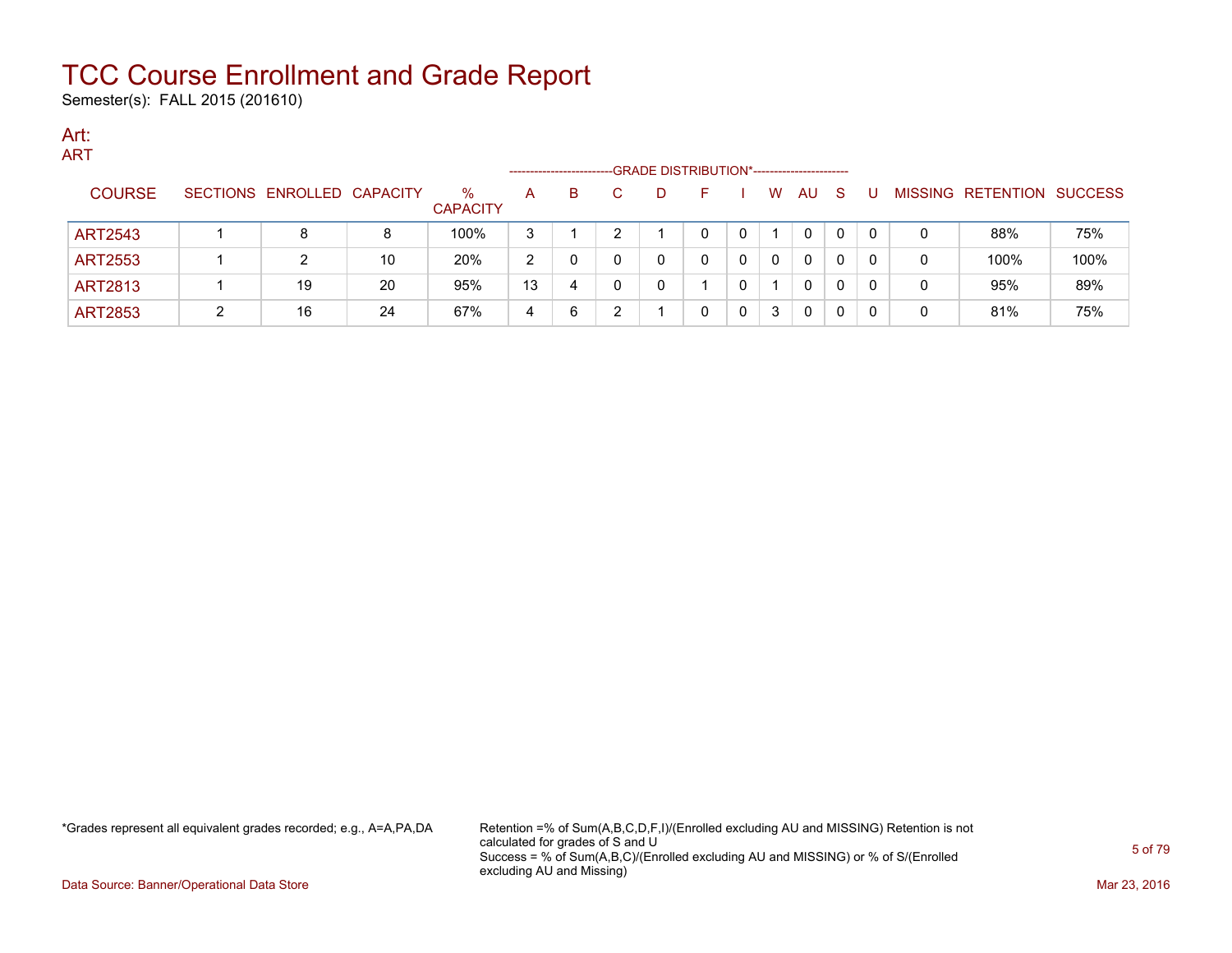Semester(s): FALL 2015 (201610)

#### American Sign Language Ed: ASLE

|                 |   |                            |    |                         |    | ---------------------- | -GRADE DISTRIBUTION*----------------------- |   |   |    |              |              |          |                |                  |                |
|-----------------|---|----------------------------|----|-------------------------|----|------------------------|---------------------------------------------|---|---|----|--------------|--------------|----------|----------------|------------------|----------------|
| <b>COURSE</b>   |   | SECTIONS ENROLLED CAPACITY |    | $\%$<br><b>CAPACITY</b> | A  | B.                     | D                                           |   |   | W  | AU           | S            |          | <b>MISSING</b> | <b>RETENTION</b> | <b>SUCCESS</b> |
| <b>ASLE1363</b> | 5 | 68                         | 75 | 91%                     | 18 | 16                     |                                             | 6 | 0 | 10 | $\mathbf{0}$ | $\mathbf{0}$ | $\Omega$ | 0              | 85%              | 66%            |
| <b>ASLE1373</b> |   | 20                         | 30 | 67%                     | 6  |                        |                                             | ຈ | 0 | 3  | $\mathbf{0}$ | 0            | $\Omega$ | 0              | 85%              | 65%            |
| <b>ASLE1413</b> |   | 15                         | 15 | 100%                    | 3  |                        | 0                                           |   | 0 | 3  | 0            | 0            | $\Omega$ | 0              | 80%              | 33%            |
| <b>ASLE2414</b> |   | 16                         | 30 | 53%                     | 5  |                        | 0                                           |   | 0 | 3  | 2            | 0            | 0        | 0              | 79%              | 79%            |

\*Grades represent all equivalent grades recorded; e.g., A=A,PA,DA Retention =% of Sum(A,B,C,D,F,I)/(Enrolled excluding AU and MISSING) Retention is not calculated for grades of S and U Success = % of Sum(A,B,C)/(Enrolled excluding AU and MISSING) or % of S/(Enrolled excluding AU and Missing)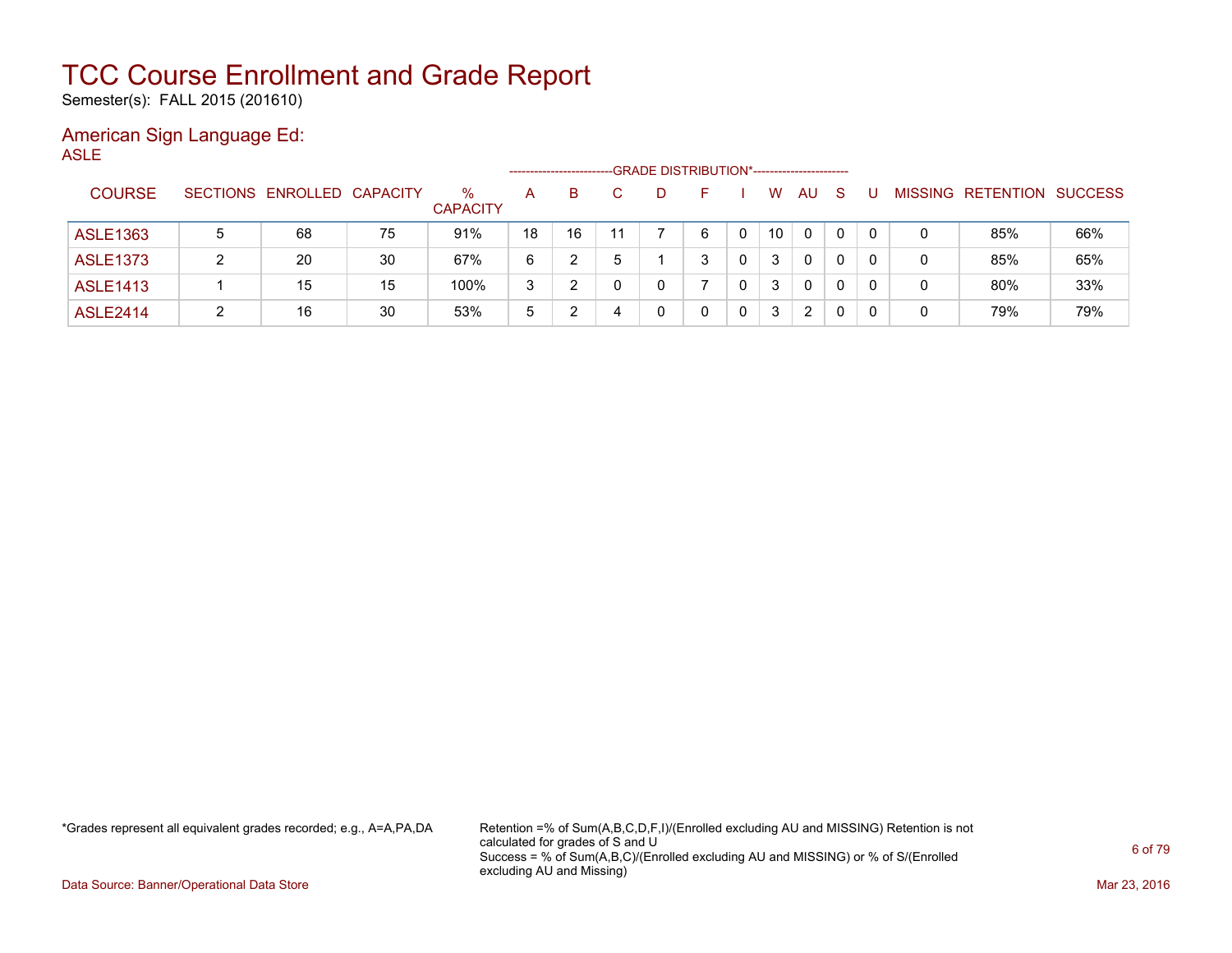Semester(s): FALL 2015 (201610)

### Astronomy:

| <b>ASTR</b>     |    |     |                 |    | ------------------------GRADE DISTRIBUTION*----------------------- |  |    |          |   |             |  |                                                                             |     |
|-----------------|----|-----|-----------------|----|--------------------------------------------------------------------|--|----|----------|---|-------------|--|-----------------------------------------------------------------------------|-----|
| <b>COURSE</b>   |    |     | <b>CAPACITY</b> |    |                                                                    |  |    |          |   |             |  | SECTIONS ENROLLED CAPACITY % A B C D F I W AU S U MISSING RETENTION SUCCESS |     |
| <b>ASTR1104</b> | 88 | 110 | 80%             | 32 | 18                                                                 |  | 20 | $\Omega$ | 6 | $\mathbf 0$ |  | 93%                                                                         | 69% |

\*Grades represent all equivalent grades recorded; e.g., A=A,PA,DA Retention =% of Sum(A,B,C,D,F,I)/(Enrolled excluding AU and MISSING) Retention is not calculated for grades of S and U Success = % of Sum(A,B,C)/(Enrolled excluding AU and MISSING) or % of S/(Enrolled excluding AU and Missing)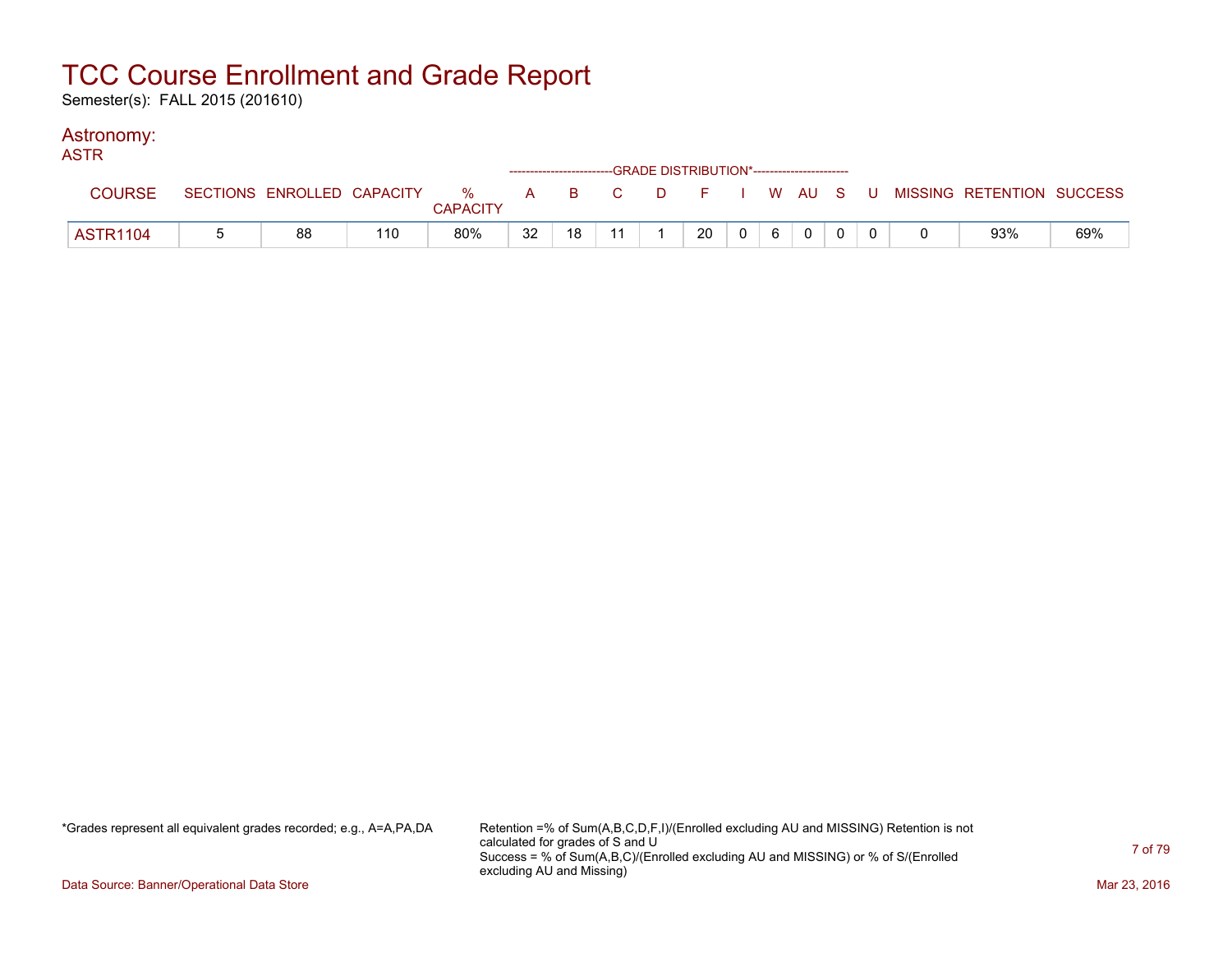Semester(s): FALL 2015 (201610)

### Aviation Sciences Technology: AVST

|                 |                   |                 |                         |                | ------------------------ |              |   | -GRADE DISTRIBUTION*----------------------- |                |              |              |   |          |                |                  |                |
|-----------------|-------------------|-----------------|-------------------------|----------------|--------------------------|--------------|---|---------------------------------------------|----------------|--------------|--------------|---|----------|----------------|------------------|----------------|
| <b>COURSE</b>   | SECTIONS ENROLLED | <b>CAPACITY</b> | $\%$<br><b>CAPACITY</b> | A              | B                        | C.           | D | F                                           |                | w            | AU           | S |          | <b>MISSING</b> | <b>RETENTION</b> | <b>SUCCESS</b> |
| <b>AVST1113</b> | 21                | 24              | 88%                     | 2              |                          | 8            |   | 2                                           | 0              |              | $\Omega$     | 0 |          | $\mathbf 0$    | 95%              | 81%            |
| <b>AVST1222</b> | 10                | 24              | 42%                     | 0              | 0                        | $\mathbf{0}$ | 0 | 0                                           | 10             | 0            | 0            | 0 | 0        | 0              | 100%             | 0%             |
| <b>AVST1239</b> | $\overline{2}$    | 10              | 20%                     | 0              | $\Omega$                 | $\Omega$     | 0 | 0                                           | $\overline{2}$ | 0            | $\Omega$     | 0 | $\Omega$ | 0              | 100%             | 0%             |
| <b>AVST1259</b> |                   | 10              | 10%                     |                | 0                        | $\Omega$     |   | 0                                           | $\Omega$       | 0            | $\mathbf{0}$ | 0 | 0        | 0              | 100%             | 100%           |
| <b>AVST1343</b> | 8                 | 24              | 33%                     | 6              |                          | 0            | 0 |                                             | 0              | 0            | 0            | 0 | 0        | 0              | 100%             | 88%            |
| <b>AVST1364</b> | 9                 | 12              | 75%                     | $\overline{7}$ | 2                        | 0            | 0 | 0                                           | 0              | 0            | 0            | 0 | $\Omega$ | 0              | 100%             | 100%           |
| <b>AVST2113</b> | 27                | 30              | 90%                     | 6              |                          | 11           | 0 | 2                                           |                | 0            | $\mathbf{0}$ | 0 | 0        | 0              | 100%             | 89%            |
| <b>AVST2132</b> | 3                 | 24              | 12%                     | 0              | 0                        | 0            | 0 | 0                                           | 3              | 0            | 0            | 0 | 0        | 0              | 100%             | 0%             |
| <b>AVST2213</b> | 9                 | 24              | 38%                     | 6              | 3                        | $\Omega$     |   | 0                                           | 0              | 0            | $\mathbf{0}$ | 0 | $\Omega$ | 0              | 100%             | 100%           |
| <b>AVST2226</b> | 9                 | 12              | 75%                     | 9              | 0                        | 0            | 0 | 0                                           | 0              | $\mathbf{0}$ | $\mathbf{0}$ | 0 | 0        | 0              | 100%             | 100%           |
| <b>AVST2253</b> | 10                | 24              | 42%                     | 9              |                          | 0            | 0 | 0                                           | 0              | 0            | 0            | 0 | 0        | 0              | 100%             | 100%           |

\*Grades represent all equivalent grades recorded; e.g., A=A,PA,DA Retention =% of Sum(A,B,C,D,F,I)/(Enrolled excluding AU and MISSING) Retention is not calculated for grades of S and U Success = % of Sum(A,B,C)/(Enrolled excluding AU and MISSING) or % of S/(Enrolled excluding AU and Missing)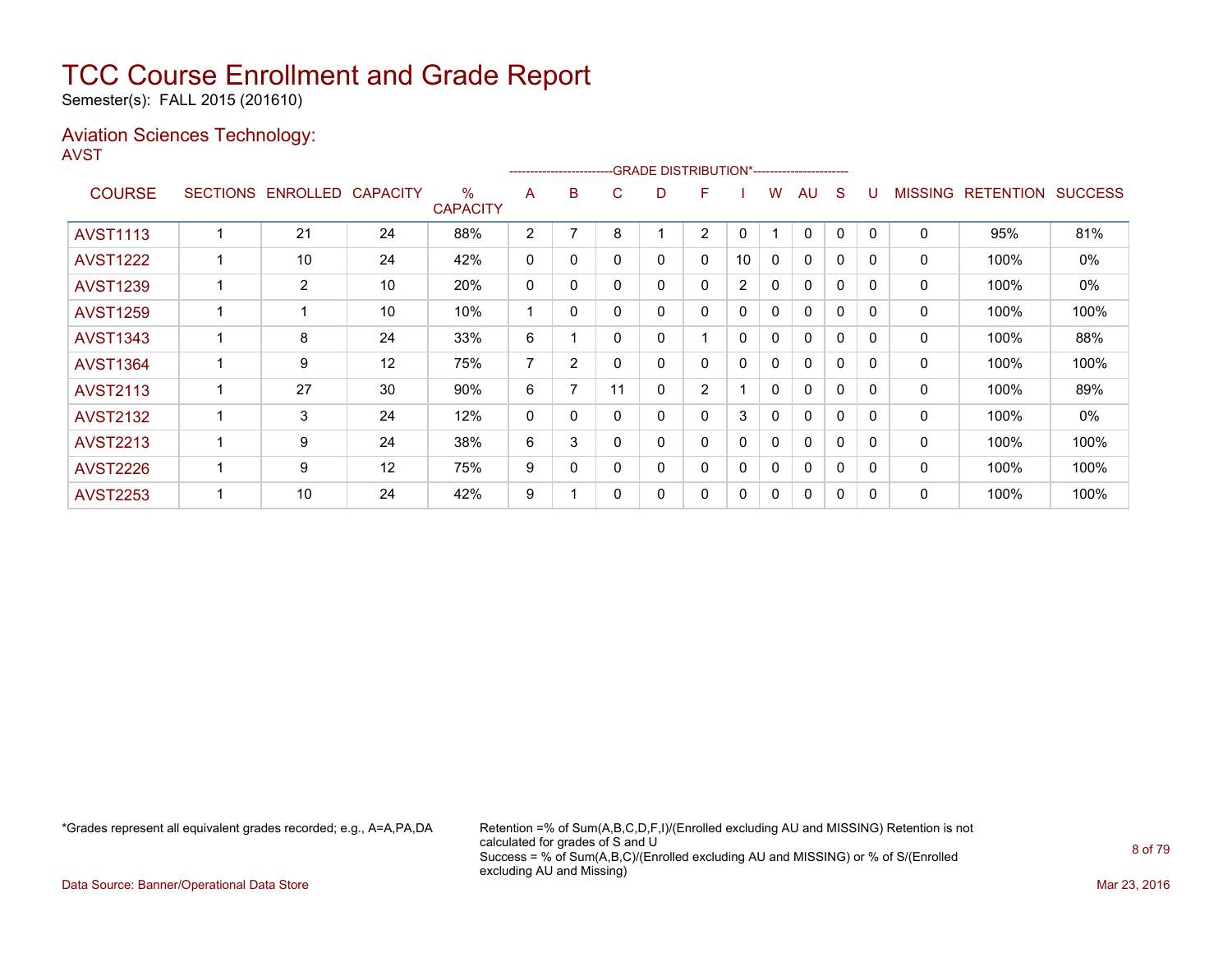Semester(s): FALL 2015 (201610)

### Biology:

BIOL

|                 |                |                   |                 |                                  |                |                |                |    | ------------------------GRADE                DISTRIBUTION*---------------------- |              |    |              |              |              |                |                  |                |
|-----------------|----------------|-------------------|-----------------|----------------------------------|----------------|----------------|----------------|----|----------------------------------------------------------------------------------|--------------|----|--------------|--------------|--------------|----------------|------------------|----------------|
| <b>COURSE</b>   |                | SECTIONS ENROLLED | <b>CAPACITY</b> | $\frac{0}{0}$<br><b>CAPACITY</b> | A              | B              | C              | D  | F                                                                                |              | w  | AU           | S            |              | <b>MISSING</b> | <b>RETENTION</b> | <b>SUCCESS</b> |
| <b>BIOL1114</b> | 31             | 609               | 688             | 89%                              | 183            | 156            | 91             | 42 | 48                                                                               | 0            | 89 | 0            | $\mathbf{0}$ | $\Omega$     | 0              | 85%              | 71%            |
| <b>BIOL1224</b> | 36             | 740               | 854             | 87%                              | 216            | 196            | 133            | 36 | 65                                                                               |              | 93 | 0            | 0            | $\Omega$     | 0              | 87%              | 74%            |
| <b>BIOL1314</b> | 15             | 321               | 358             | 90%                              | 107            | 68             | 54             | 15 | 24                                                                               | $\mathbf{0}$ | 51 | 2            | $\mathbf{0}$ | $\Omega$     | 0              | 84%              | 72%            |
| <b>BIOL1323</b> | 2              | 39                | 48              | 81%                              | 4              | 6              | 10             | 8  | 3                                                                                | 0            | 7  | 1            | $\mathbf{0}$ | $\Omega$     | 0              | 82%              | 53%            |
| <b>BIOL1383</b> | 55             | 1,096             | 1,290           | 85%                              | 378            | 320            | 153            | 56 | 100                                                                              | $\mathbf{0}$ | 89 | 0            | $\Omega$     | $\Omega$     | 0              | 92%              | 78%            |
| <b>BIOL1404</b> |                | 7                 | 20              | 35%                              | 1              | $\overline{2}$ | $\overline{2}$ |    | 0                                                                                | 0            |    | $\mathbf{0}$ | 0            | $\Omega$     | 0              | 86%              | 71%            |
| <b>BIOL1604</b> | 3              | 61                | 72              | 85%                              | 18             | 20             | 16             | 2  | 1                                                                                | 0            | 4  | 0            | 0            | $\Omega$     | 0              | 93%              | 89%            |
| <b>BIOL2134</b> | 22             | 452               | 516             | 88%                              | 130            | 125            | 81             | 23 | 21                                                                               |              | 71 | $\mathbf{0}$ | $\mathbf{0}$ | $\Omega$     | 0              | 84%              | 74%            |
| <b>BIOL2154</b> | 15             | 259               | 352             | 74%                              | 95             | 77             | 44             | 12 | 3                                                                                | 0            | 28 | 0            | 0            | $\Omega$     | 0              | 89%              | 83%            |
| <b>BIOL2164</b> | 15             | 272               | 356             | 76%                              | 95             | 81             | 44             | 4  | 11                                                                               | 0            | 37 | $\mathbf{0}$ | 0            | $\Omega$     | 0              | 86%              | 81%            |
| <b>BIOL2313</b> |                | 18                | 20              | 90%                              | $\overline{2}$ | 5              | 6              | 0  | $\overline{2}$                                                                   | 0            | 3  | 0            | 0            | $\Omega$     | 0              | 83%              | 72%            |
| <b>BIOL2991</b> |                | 13                | 15              | 87%                              | 12             |                | 0              | 0  | 0                                                                                | 0            | 0  | $\mathbf{0}$ | 0            | $\mathbf{0}$ | 0              | 100%             | 100%           |
| <b>BIOL2992</b> | $\overline{2}$ | $\overline{2}$    | 6               | 33%                              | $\overline{2}$ | 0              | 0              | 0  | 0                                                                                | 0            | 0  | 0            | 0            | $\Omega$     | 0              | 100%             | 100%           |

\*Grades represent all equivalent grades recorded; e.g., A=A,PA,DA Retention =% of Sum(A,B,C,D,F,I)/(Enrolled excluding AU and MISSING) Retention is not calculated for grades of S and U Success = % of Sum(A,B,C)/(Enrolled excluding AU and MISSING) or % of S/(Enrolled excluding AU and Missing)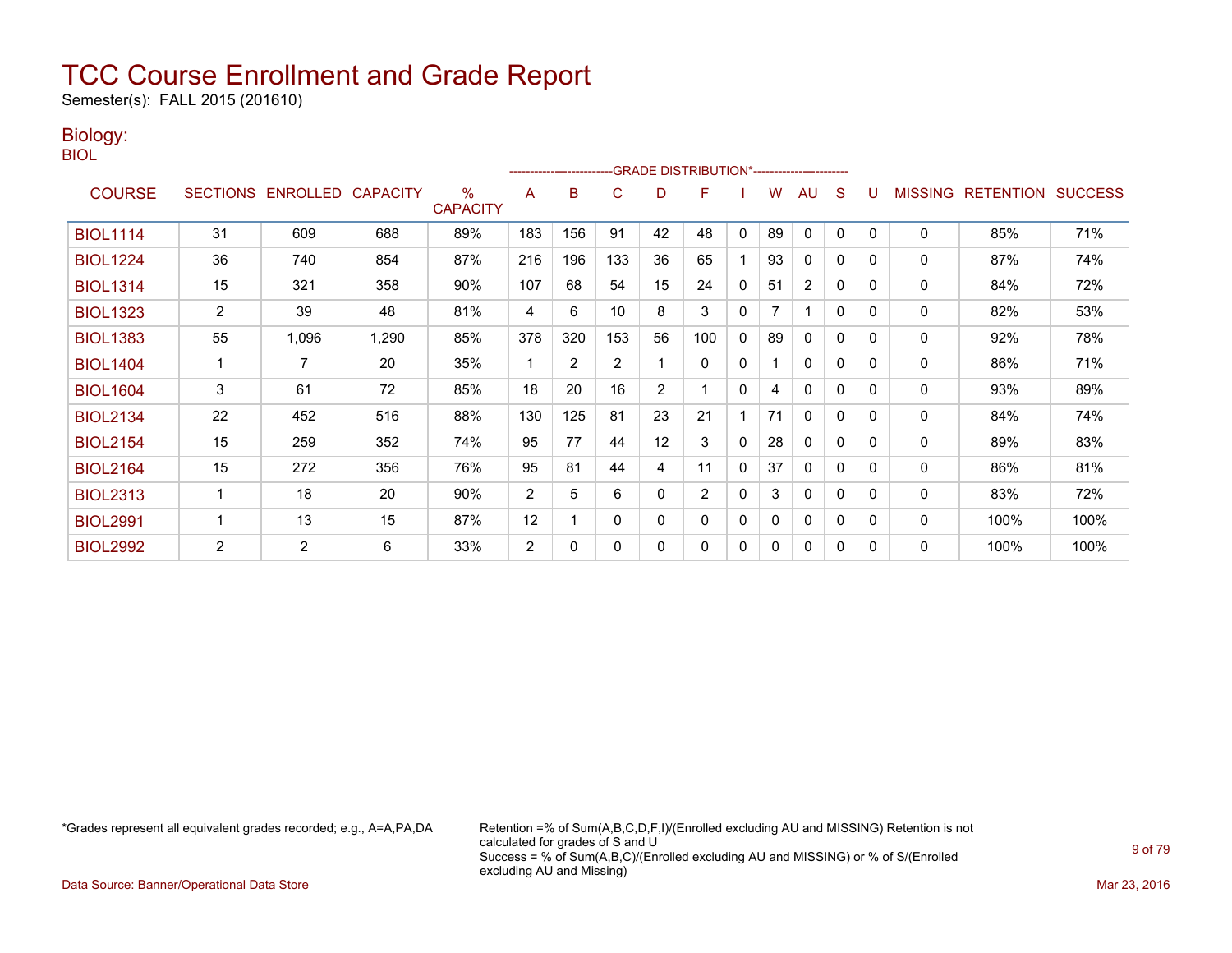Semester(s): FALL 2015 (201610)

#### Biotechnology: **BIOT**

| ____            |                            |    |                         | ------------------- |    |    | -GRADE DISTRIBUTION*----------------------- |  |                       |              |              |          |   |                           |      |
|-----------------|----------------------------|----|-------------------------|---------------------|----|----|---------------------------------------------|--|-----------------------|--------------|--------------|----------|---|---------------------------|------|
| <b>COURSE</b>   | SECTIONS ENROLLED CAPACITY |    | $\%$<br><b>CAPACITY</b> | A                   | B. | C. |                                             |  | w                     | AU           | <sub>S</sub> |          |   | MISSING RETENTION SUCCESS |      |
| <b>BIOT1113</b> | 11                         | 16 | 69%                     | າ                   |    |    |                                             |  | $\mathbf{2}^{\prime}$ | 0            |              | $\Omega$ | 0 | 82%                       | 73%  |
| <b>BIOT1534</b> | 9                          | 12 | 75%                     |                     |    |    |                                             |  | $\Omega$              | 0            |              | 0        | 0 | 100%                      | 100% |
| <b>BIOT2101</b> | 9                          | 12 | 75%                     | 8                   |    |    | 0                                           |  | 0                     | $\mathbf{0}$ | 0            | 0        | 0 | 100%                      | 100% |
| <b>BIOT2246</b> | 10                         | 12 | 83%                     | 8                   |    |    |                                             |  | 0                     | 0            | 0            |          | 0 | 100%                      | 100% |

\*Grades represent all equivalent grades recorded; e.g., A=A,PA,DA Retention =% of Sum(A,B,C,D,F,I)/(Enrolled excluding AU and MISSING) Retention is not calculated for grades of S and U Success = % of Sum(A,B,C)/(Enrolled excluding AU and MISSING) or % of S/(Enrolled excluding AU and Missing)

Data Source: Banner/Operational Data Store Mar 23, 2016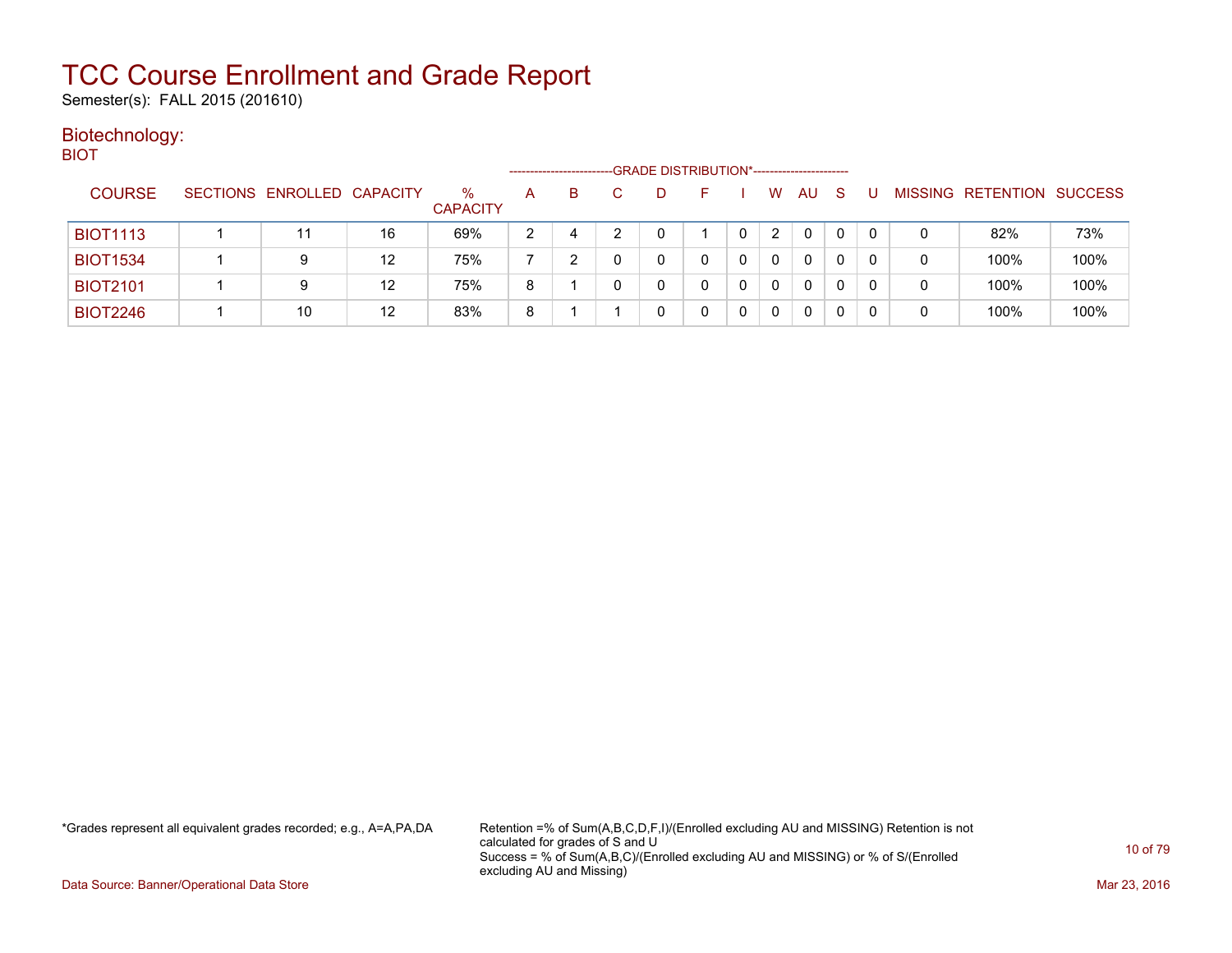Semester(s): FALL 2015 (201610)

### Business:

**BUSN** 

|                 |                |                   |                 |                         |    |                |                |                | ------------------------GRADE                DISTRIBUTION*---------------------- |              |                |              |              |              |                |                  |                |
|-----------------|----------------|-------------------|-----------------|-------------------------|----|----------------|----------------|----------------|----------------------------------------------------------------------------------|--------------|----------------|--------------|--------------|--------------|----------------|------------------|----------------|
| <b>COURSE</b>   |                | SECTIONS ENROLLED | <b>CAPACITY</b> | $\%$<br><b>CAPACITY</b> | A  | B              | C              | D              | F                                                                                |              | w              | AU           | S            |              | <b>MISSING</b> | <b>RETENTION</b> | <b>SUCCESS</b> |
| <b>BUSN1053</b> | 18             | 338               | 468             | 72%                     | 96 | 69             | 48             | 23             | 49                                                                               | $\mathbf{0}$ | 53             | $\mathbf{0}$ | $\mathbf{0}$ | $\Omega$     | $\Omega$       | 84%              | 63%            |
| <b>BUSN1123</b> | $\overline{c}$ | 40                | 40              | 100%                    | 21 | 3              | 3              | $\overline{c}$ | 10 <sup>°</sup>                                                                  | 0            |                | $\mathbf{0}$ | $\mathbf{0}$ | $\mathbf{0}$ | 0              | 98%              | 68%            |
| <b>BUSN1143</b> | 6              | 57                | 120             | 48%                     | 33 | 4              | 4              | 3              | 6                                                                                | 0            | 7              | $\mathbf{0}$ | $\mathbf{0}$ | $\Omega$     | $\mathbf{0}$   | 88%              | 72%            |
| <b>BUSN1153</b> |                | 15                | 20              | 75%                     | 2  | 4              |                | 0              | 4                                                                                | 0            | 4              | $\mathbf{0}$ | $\mathbf{0}$ | 0            | 0              | 73%              | 47%            |
| <b>BUSN1353</b> | 4              | 60                | 82              | 73%                     | 14 | 10             | 9              | 5              | 3                                                                                |              | 18             | 0            | 0            | $\Omega$     | $\mathbf{0}$   | 70%              | 55%            |
| <b>BUSN2053</b> | 3              | 16                | 60              | 27%                     | 5  | 5              | $\overline{2}$ | $\overline{2}$ | 1                                                                                | $\Omega$     |                | $\Omega$     | $\Omega$     | $\Omega$     | 0              | 94%              | 75%            |
| <b>BUSN2213</b> | $\overline{c}$ | 38                | 40              | 95%                     | 14 | 7              |                | 3              | 4                                                                                | $\Omega$     | 3              | $\mathbf{0}$ | $\Omega$     | $\Omega$     | 0              | 92%              | 74%            |
| <b>BUSN2313</b> | 5              | 79                | 140             | 56%                     | 18 | 18             | 19             |                | 6                                                                                | $\mathbf{0}$ | 17             | $\Omega$     | $\Omega$     | $\Omega$     | 0              | 78%              | 70%            |
| <b>BUSN2363</b> |                | 11                | 20              | 55%                     | 3  |                | 4              |                | 0                                                                                | $\Omega$     | $\overline{2}$ | $\mathbf{0}$ | $\Omega$     | $\Omega$     | 0              | 82%              | 73%            |
| <b>BUSN2403</b> |                | $\overline{7}$    | 20              | 35%                     |    | 0              |                | 0              | $\overline{2}$                                                                   | $\Omega$     | 3              | 0            | 0            | $\Omega$     | $\Omega$       | 57%              | 29%            |
| <b>BUSN2423</b> |                | 10                | 20              | 50%                     | 3  | $\overline{2}$ |                | $\overline{2}$ | $\Omega$                                                                         | $\Omega$     | $\overline{2}$ | $\Omega$     | $\Omega$     | $\Omega$     | 0              | 80%              | 60%            |
| <b>BUSN2503</b> |                | 15                | 24              | 62%                     | 10 | 3              | 0              |                | 1.                                                                               | 0            | $\Omega$       | $\mathbf{0}$ | 0            | 0            | 0              | 100%             | 87%            |
| <b>BUSN2513</b> |                | 10                | 24              | 42%                     | 9  | $\Omega$       | 0              | 0              | 0                                                                                | 0            |                | $\mathbf{0}$ | $\mathbf{0}$ | $\Omega$     | $\mathbf{0}$   | 90%              | 90%            |
| <b>BUSN2523</b> |                | 11                | 20              | 55%                     | 10 | $\mathbf{0}$   | 0              | 0              |                                                                                  | $\mathbf{0}$ | 0              | 0            | $\mathbf{0}$ | $\Omega$     | $\mathbf{0}$   | 100%             | 91%            |
| <b>BUSN2993</b> |                | $5\phantom{.0}$   | 14              | 36%                     | 2  |                | 2              | 0              | 0                                                                                | 0            | 0              | $\mathbf{0}$ | 0            | $\Omega$     | 0              | 100%             | 100%           |

\*Grades represent all equivalent grades recorded; e.g., A=A,PA,DA Retention =% of Sum(A,B,C,D,F,I)/(Enrolled excluding AU and MISSING) Retention is not calculated for grades of S and U Success = % of Sum(A,B,C)/(Enrolled excluding AU and MISSING) or % of S/(Enrolled excluding AU and Missing)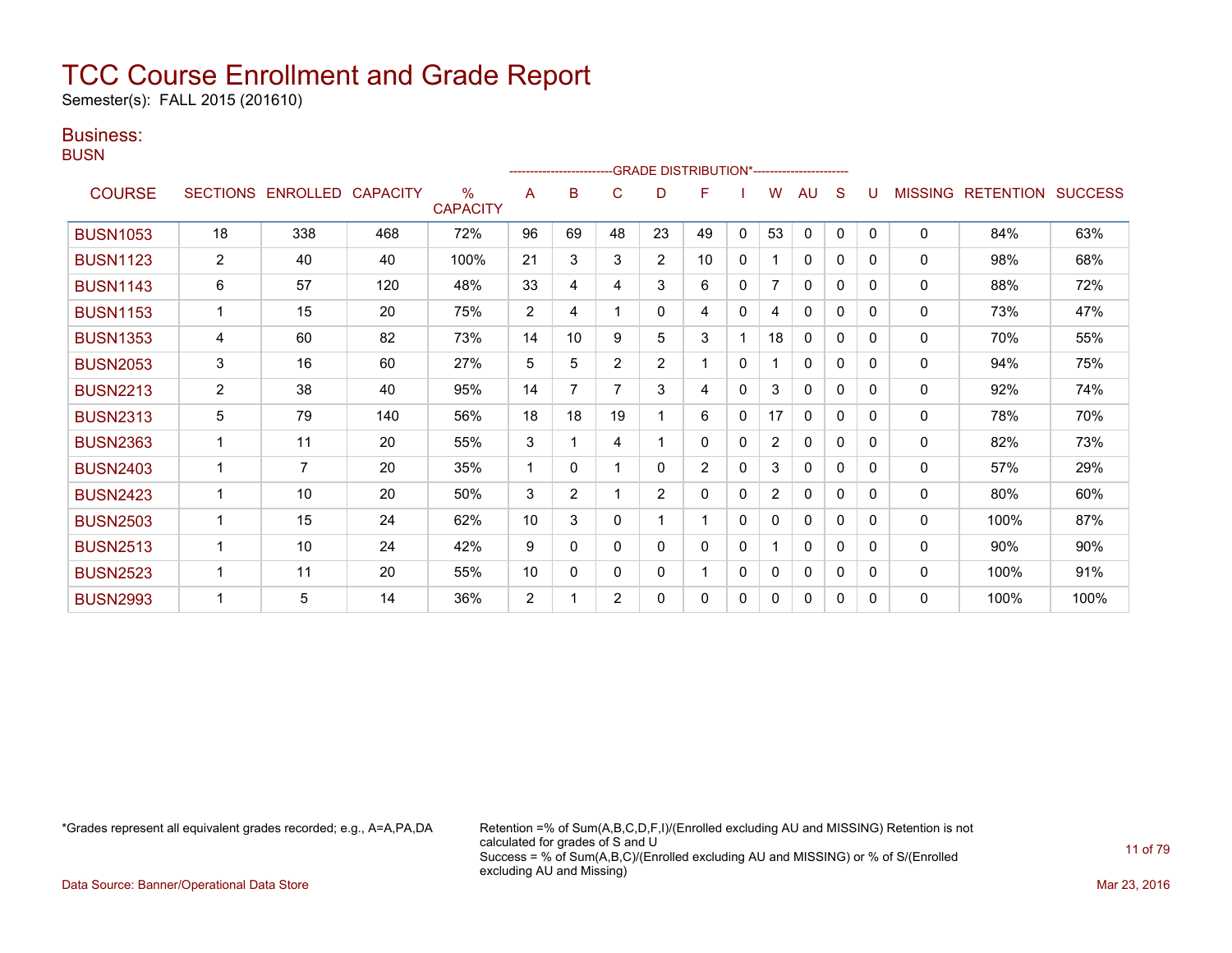Semester(s): FALL 2015 (201610)

#### Careers: CA<sub>D</sub><sub>C</sub>

| <b>CARS</b>     |                            |     |                            |  | ------------------------GRADE DISTRIBUTION*----------------------- |  |   |    |  |                                          |     |
|-----------------|----------------------------|-----|----------------------------|--|--------------------------------------------------------------------|--|---|----|--|------------------------------------------|-----|
| <b>COURSE</b>   | SECTIONS ENROLLED CAPACITY |     | % A B C<br><b>CAPACITY</b> |  |                                                                    |  |   |    |  | D F I W AU S U MISSING RETENTION SUCCESS |     |
| <b>CARS1011</b> | 70                         | 160 | 44%                        |  |                                                                    |  | 6 | 55 |  |                                          | 80% |

\*Grades represent all equivalent grades recorded; e.g., A=A,PA,DA Retention =% of Sum(A,B,C,D,F,I)/(Enrolled excluding AU and MISSING) Retention is not calculated for grades of S and U Success = % of Sum(A,B,C)/(Enrolled excluding AU and MISSING) or % of S/(Enrolled excluding AU and Missing)

Data Source: Banner/Operational Data Store Mar 23, 2016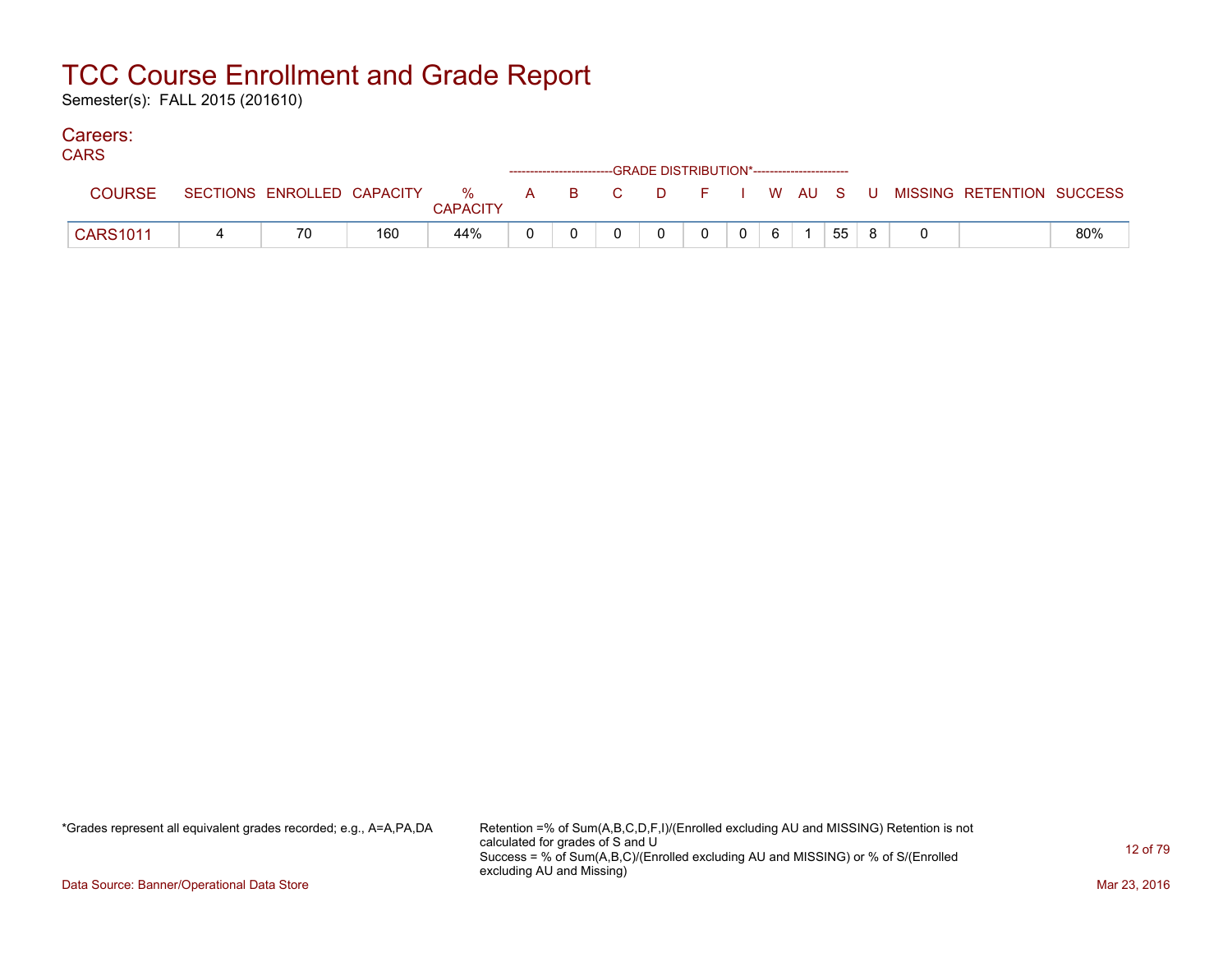Semester(s): FALL 2015 (201610)

### Chemistry: **CHEM**

|                 |    |                   |          |                      | -------------------- |     |    |    | -GRADE DISTRIBUTION*----------------------- |              |    |    |   |   |         |                  |                |
|-----------------|----|-------------------|----------|----------------------|----------------------|-----|----|----|---------------------------------------------|--------------|----|----|---|---|---------|------------------|----------------|
| <b>COURSE</b>   |    | SECTIONS ENROLLED | CAPACITY | %<br><b>CAPACITY</b> | А                    | B   | C. |    | F                                           |              | w  | AU | S | U | MISSING | <b>RETENTION</b> | <b>SUCCESS</b> |
| <b>CHEM1114</b> | 12 | 214               | 272      | 79%                  | 59                   | 56  | 35 | 11 | 27                                          | -0           | 26 | 0  | 0 | 0 | 0       | 88%              | 70%            |
| <b>CHEM1124</b> | 2  | 42                | 48       | 88%                  | 18                   | 13  |    | 3  |                                             | 0            |    | 0  | 0 | 0 | 0       | 98%              | 90%            |
| <b>CHEM1315</b> | 25 | 542               | 592      | 92%                  | 189                  | 149 | 85 | 26 | 34                                          | 0            | 59 | 0  | 0 | 0 | 0       | 89%              | 78%            |
| <b>CHEM1415</b> | 9  | 209               | 212      | 99%                  | 82                   | 54  | 35 | 5  | 5                                           | 0            | 28 | 0  | 0 | 0 | 0       | 87%              | 82%            |
| <b>CHEM2145</b> | 6  | 77                | 75       | 103%                 | 21                   | 22  | 12 | 3  | 6                                           | $\mathbf{0}$ | 13 | 0  | 0 | 0 | 0       | 83%              | 71%            |
| <b>CHEM2245</b> | 2  | 21                | 24       | 88%                  | 8                    |     | າ  |    |                                             | 0            | 4  | 0  | 0 | 0 | 0       | 81%              | 81%            |

\*Grades represent all equivalent grades recorded; e.g., A=A,PA,DA Retention =% of Sum(A,B,C,D,F,I)/(Enrolled excluding AU and MISSING) Retention is not calculated for grades of S and U Success = % of Sum(A,B,C)/(Enrolled excluding AU and MISSING) or % of S/(Enrolled excluding AU and Missing)

Data Source: Banner/Operational Data Store Mar 23, 2016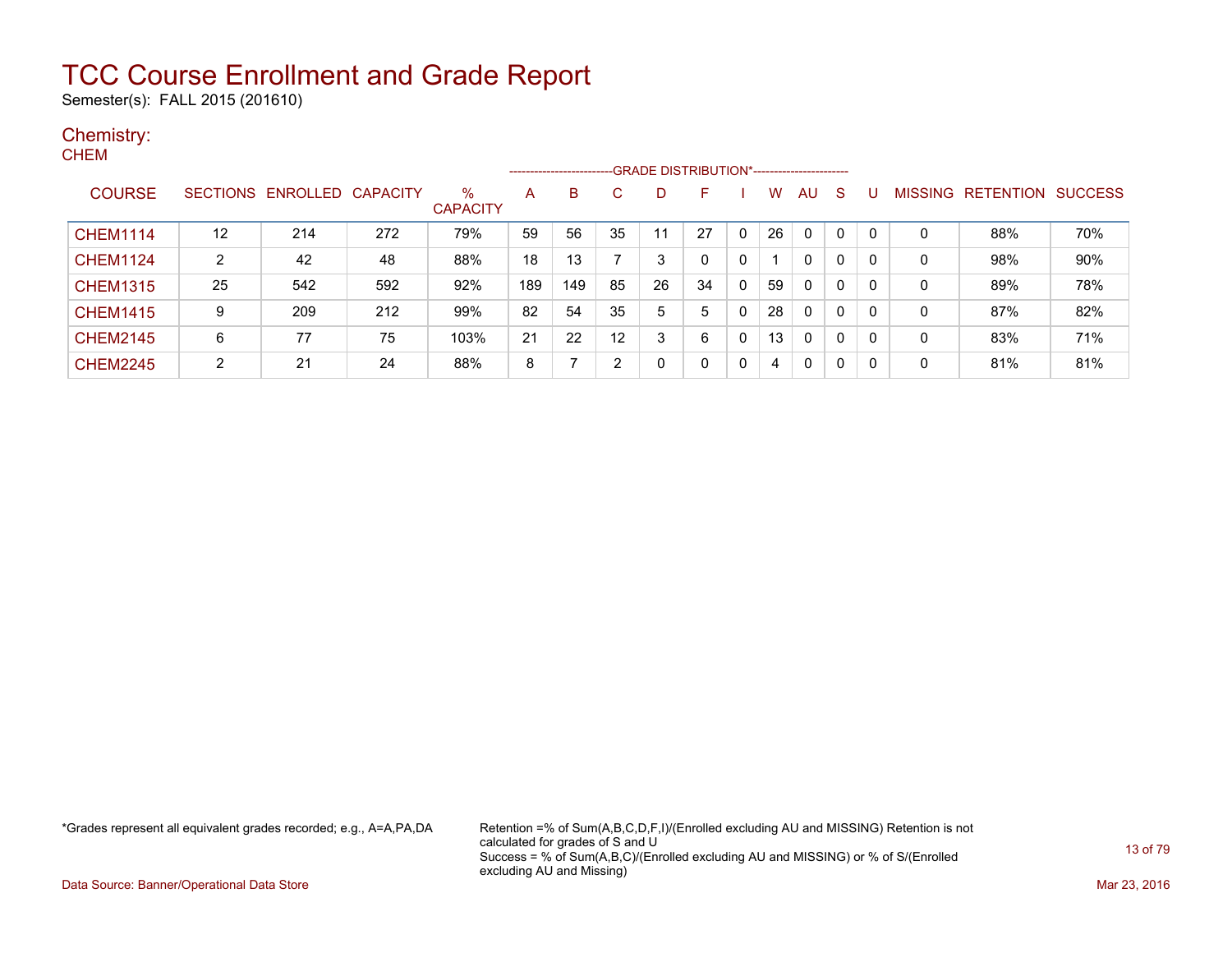Semester(s): FALL 2015 (201610)

### Child Development:

**CHLD** 

|                 |                |                   |                 |                         |                | ------------------- |                | -GRADE DISTRIBUTION*---------------------- |                |              |                |              |              |              |              |                          |                |
|-----------------|----------------|-------------------|-----------------|-------------------------|----------------|---------------------|----------------|--------------------------------------------|----------------|--------------|----------------|--------------|--------------|--------------|--------------|--------------------------|----------------|
| <b>COURSE</b>   |                | SECTIONS ENROLLED | <b>CAPACITY</b> | $\%$<br><b>CAPACITY</b> | A              | B                   | C              | D                                          | F              |              | W              | AU           | S            | U            |              | <b>MISSING RETENTION</b> | <b>SUCCESS</b> |
| <b>CHLD1101</b> | $\overline{2}$ | 20                | 40              | 50%                     | 16             | $\overline{2}$      |                | 0                                          | $\mathbf{0}$   | $\mathbf{0}$ | 1              | $\mathbf{0}$ | $\mathbf{0}$ | $\Omega$     | $\mathbf{0}$ | 95%                      | 95%            |
| <b>CHLD1102</b> | $\mathbf{1}$   | 18                | 20              | 90%                     | 11             | 5                   |                | 0                                          | $\mathbf{0}$   | 0            | 1              | $\mathbf{0}$ | 0            | $\mathbf{0}$ | $\mathbf{0}$ | 94%                      | 94%            |
| <b>CHLD1202</b> | $\overline{2}$ | 15                | 20              | 75%                     | 7              | 4                   | 0              | 1.                                         | 1              | 0            | $\overline{2}$ | $\mathbf{0}$ | 0            | $\Omega$     | $\mathbf{0}$ | 87%                      | 73%            |
| <b>CHLD1302</b> | $\overline{2}$ | 19                | 20              | 95%                     | 12             | $\overline{7}$      | 0              | 0                                          | $\mathbf{0}$   | 0            | $\mathbf{0}$   | $\mathbf{0}$ | $\mathbf{0}$ | $\mathbf{0}$ | $\mathbf{0}$ | 100%                     | 100%           |
| <b>CHLD1402</b> | 1              | 16                | 20              | 80%                     | 4              | 6                   | 4              | 1.                                         | 1              | 0            | 0              | $\mathbf{0}$ | 0            | $\Omega$     | $\mathbf{0}$ | 100%                     | 88%            |
| <b>CHLD2003</b> | 4              | 62                | 80              | 78%                     | 14             | 23                  | 10             | 5                                          | 5              | 0            | 5              | $\mathbf{0}$ | $\Omega$     | 0            | $\mathbf{0}$ | 92%                      | 76%            |
| <b>CHLD2023</b> | 3              | 41                | 60              | 68%                     | 18             | 8                   | $\overline{7}$ | 0                                          | 4              | 0            | 4              | 0            | 0            | $\Omega$     | $\mathbf{0}$ | 90%                      | 80%            |
| <b>CHLD2032</b> | $\mathbf 1$    | 15                | 15              | 100%                    | 10             | 5                   | $\Omega$       | 0                                          | $\mathbf{0}$   | $\Omega$     | 0              | $\mathbf{0}$ | $\Omega$     | $\Omega$     | $\mathbf{0}$ | 100%                     | 100%           |
| <b>CHLD2042</b> | $\overline{2}$ | 29                | 30              | 97%                     | 24             | 3                   | $\Omega$       | $\mathbf 1$                                | $\mathbf 1$    | 0            | $\mathbf{0}$   | $\mathbf{0}$ | $\mathbf{0}$ | $\mathbf{0}$ | $\mathbf{0}$ | 100%                     | 93%            |
| <b>CHLD2052</b> | 1              | 11                | 15              | 73%                     | 8              | $\Omega$            | 0              | 0                                          | 1              | 0            | $\overline{2}$ | $\mathbf{0}$ | $\Omega$     | $\Omega$     | $\mathbf{0}$ | 82%                      | 73%            |
| <b>CHLD2103</b> | $\overline{2}$ | 36                | 40              | 90%                     | 4              | 13                  | 5              | 3                                          | 4              | 0            | $\overline{7}$ | $\mathbf{0}$ | $\mathbf{0}$ | $\mathbf{0}$ | 0            | 81%                      | 61%            |
| <b>CHLD2113</b> | 2              | 10                | 20              | 50%                     | 3              | 3                   | 1              | 0                                          | 1              | 0            | 2              | $\mathbf{0}$ | 0            | $\Omega$     | $\mathbf{0}$ | 80%                      | 70%            |
| <b>CHLD2203</b> | $\mathbf{1}$   | 16                | 20              | 80%                     | 6              | 4                   | 2              | $\mathbf 1$                                | $\overline{2}$ | 0            | 1              | $\mathbf{0}$ | $\Omega$     | $\mathbf{0}$ | $\mathbf{0}$ | 94%                      | 75%            |
| <b>CHLD2213</b> | 3              | 45                | 60              | 75%                     | 14             | 12                  | 10             | $\mathbf 1$                                | $\mathbf 1$    | 0            | $\overline{7}$ | $\mathbf{0}$ | 0            | 0            | $\mathbf{0}$ | 84%                      | 80%            |
| <b>CHLD2223</b> | 1              | 5                 | 12              | 42%                     | 3              | 0                   |                | 0                                          | 1              | $\Omega$     | 0              | $\mathbf{0}$ | $\Omega$     | $\Omega$     | $\mathbf{0}$ | 100%                     | 80%            |
| <b>CHLD2233</b> | $\mathbf{1}$   | 20                | 20              | 100%                    | 11             | 4                   | 2              | 0                                          | $\mathbf{1}$   | 0            | $\overline{2}$ | $\mathbf{0}$ | 0            | 0            | $\mathbf{0}$ | 90%                      | 85%            |
| <b>CHLD2263</b> | 1              | 8                 | 20              | 40%                     | $\overline{4}$ |                     | 2              | 0                                          | 1              | 0            | 0              | $\mathbf{0}$ | $\Omega$     | $\Omega$     | $\mathbf{0}$ | 100%                     | 88%            |
| <b>CHLD2513</b> | $\overline{2}$ | 18                | 24              | 75%                     | 13             | 3                   |                | 0                                          | 1              | 0            | 0              | 0            | $\mathbf{0}$ | $\mathbf{0}$ | 0            | 100%                     | 94%            |
| <b>CHLD2991</b> | 1              | 9                 | 20              | 45%                     | 3              |                     | 0              | 0                                          | $\overline{2}$ | 0            | 3              | 0            | 0            | 0            | $\mathbf{0}$ | 67%                      | 44%            |

\*Grades represent all equivalent grades recorded; e.g., A=A,PA,DA Retention =% of Sum(A,B,C,D,F,I)/(Enrolled excluding AU and MISSING) Retention is not calculated for grades of S and U Success = % of Sum(A,B,C)/(Enrolled excluding AU and MISSING) or % of S/(Enrolled excluding AU and Missing)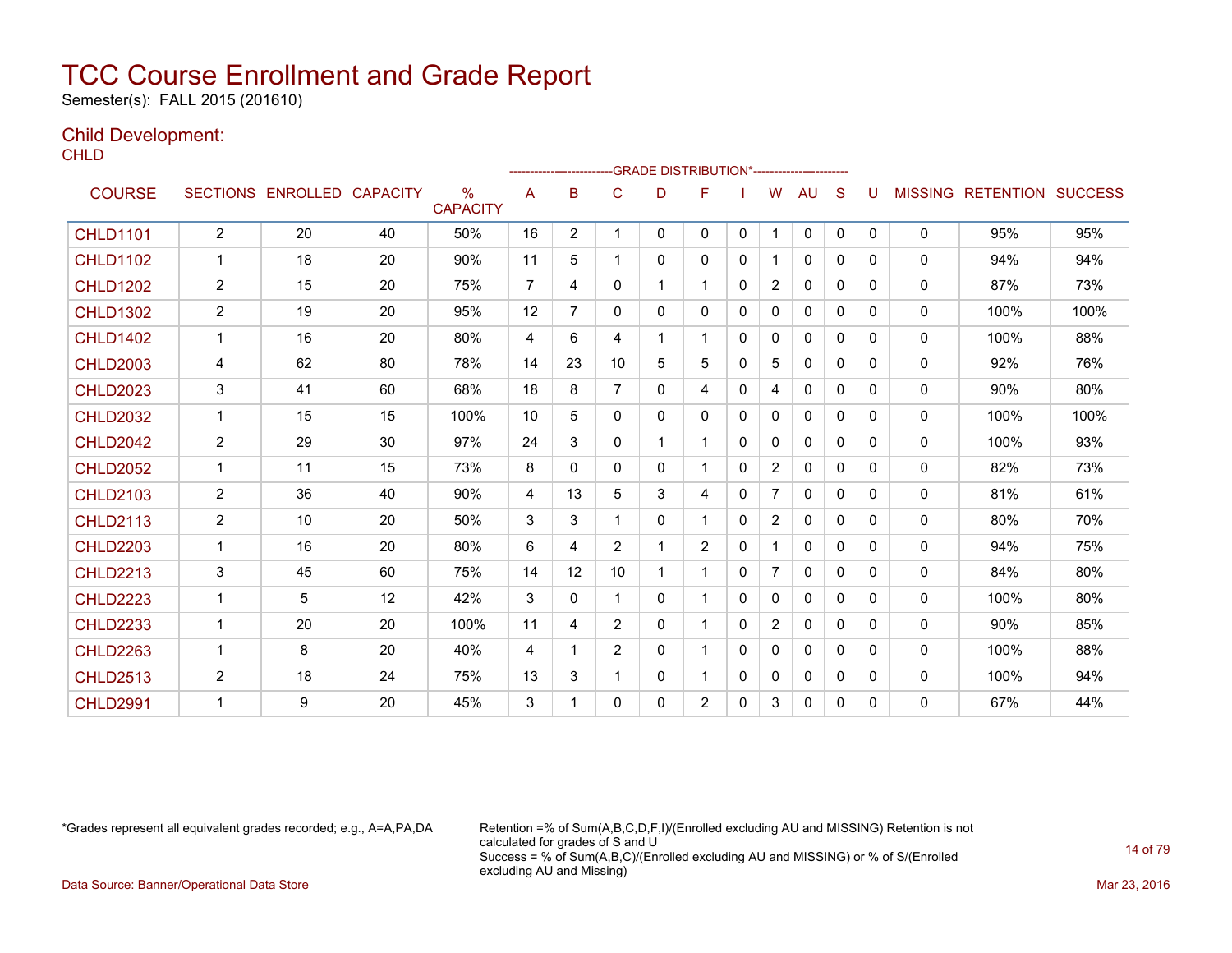Semester(s): FALL 2015 (201610)

#### Chinese:  $C$

| <b>UHNS</b>     |                            |    |                      |  | ------------------------GRADE DISTRIBUTION*----------------------- |   |          |   |              |  |                           |     |
|-----------------|----------------------------|----|----------------------|--|--------------------------------------------------------------------|---|----------|---|--------------|--|---------------------------|-----|
| <b>COURSE</b>   | SECTIONS ENROLLED CAPACITY |    | %<br><b>CAPACITY</b> |  | A B C                                                              |   | DFIWAUSU |   |              |  | MISSING RETENTION SUCCESS |     |
| <b>CHNS1103</b> |                            | 20 | 65%                  |  |                                                                    | 0 |          | 3 | $\mathbf{0}$ |  | 77%                       | 77% |

\*Grades represent all equivalent grades recorded; e.g., A=A,PA,DA Retention =% of Sum(A,B,C,D,F,I)/(Enrolled excluding AU and MISSING) Retention is not calculated for grades of S and U Success = % of Sum(A,B,C)/(Enrolled excluding AU and MISSING) or % of S/(Enrolled excluding AU and Missing)

Data Source: Banner/Operational Data Store Mar 23, 2016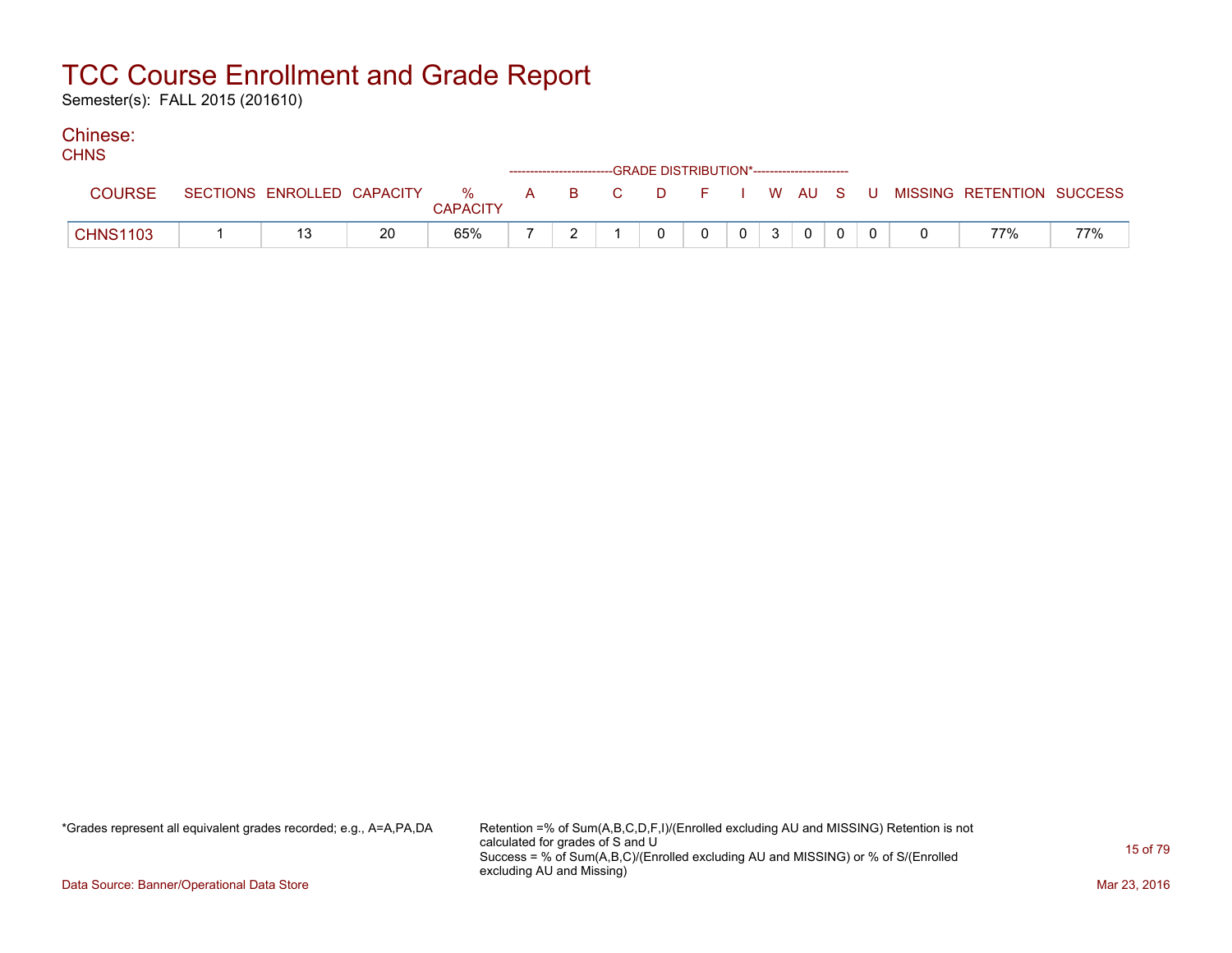Semester(s): FALL 2015 (201610)

#### Communication: COMM

|                 |    |                            |       |                      |     |          | -------------------------GRADE DISTRIBUTION*----------------------- |                |              |              |     |              |              |          |              |                                  |      |
|-----------------|----|----------------------------|-------|----------------------|-----|----------|---------------------------------------------------------------------|----------------|--------------|--------------|-----|--------------|--------------|----------|--------------|----------------------------------|------|
| <b>COURSE</b>   |    | SECTIONS ENROLLED CAPACITY |       | %<br><b>CAPACITY</b> | A   | B        | С                                                                   | D              | F.           |              | w   | AU           | <sub>S</sub> |          |              | <b>MISSING RETENTION SUCCESS</b> |      |
| <b>COMM1113</b> | 60 | 1,104                      | 1,218 | 91%                  | 452 | 264      | 129                                                                 | 38             | 86           | 3            | 129 | $\mathbf{0}$ | 0            | 0        | 3            | 88%                              | 77%  |
| <b>COMM2053</b> | 3  | 32                         | 60    | 53%                  | 13  | 8        | $\overline{\phantom{a}}$                                            | 0              | 5            | $\mathbf{0}$ | 5   | 0            | 0            | 0        | 0            | 84%                              | 69%  |
| <b>COMM2093</b> |    | 6                          | 20    | $30\%$               | 5   | 0        |                                                                     | 0              | $\mathbf{0}$ | $\mathbf{0}$ | 0   | 0            | 0            | 0        | $\mathbf{0}$ | 100%                             | 100% |
| <b>COMM2103</b> | 2  | 39                         | 40    | 98%                  | 4   | 6        | 7                                                                   | $\overline{2}$ | 6            | $\mathbf{0}$ | 14  | 0            | 0            | 0        | 0            | 64%                              | 44%  |
| <b>COMM2333</b> | 3  | 6                          | 30    | 20%                  | 4   |          | 0                                                                   | 0              | $\mathbf{0}$ | $\mathbf{0}$ |     | 0            | 0            | $\Omega$ | $\mathbf{0}$ | 83%                              | 83%  |
| <b>COMM2343</b> |    | $\overline{2}$             | 10    | 20%                  |     | 0        |                                                                     | 0              | $\mathbf{0}$ | $\mathbf{0}$ | 0   | 0            | 0            | 0        | 0            | 100%                             | 100% |
| <b>COMM2351</b> | 2  | 2                          | 15    | 13%                  |     | $\Omega$ | 0                                                                   | $\mathbf{0}$   | $\Omega$     | $\mathbf{0}$ |     | 0            | 0            | 0        | $\mathbf{0}$ | 50%                              | 50%  |
| <b>COMM2373</b> |    |                            | 3     | 33%                  |     | 0        | 0                                                                   | 0              | 0            | $\mathbf{0}$ | 0   | 0            | 0            | 0        | 0            | 100%                             | 100% |

\*Grades represent all equivalent grades recorded; e.g., A=A,PA,DA Retention =% of Sum(A,B,C,D,F,I)/(Enrolled excluding AU and MISSING) Retention is not calculated for grades of S and U Success = % of Sum(A,B,C)/(Enrolled excluding AU and MISSING) or % of S/(Enrolled excluding AU and Missing)

Data Source: Banner/Operational Data Store Mar 23, 2016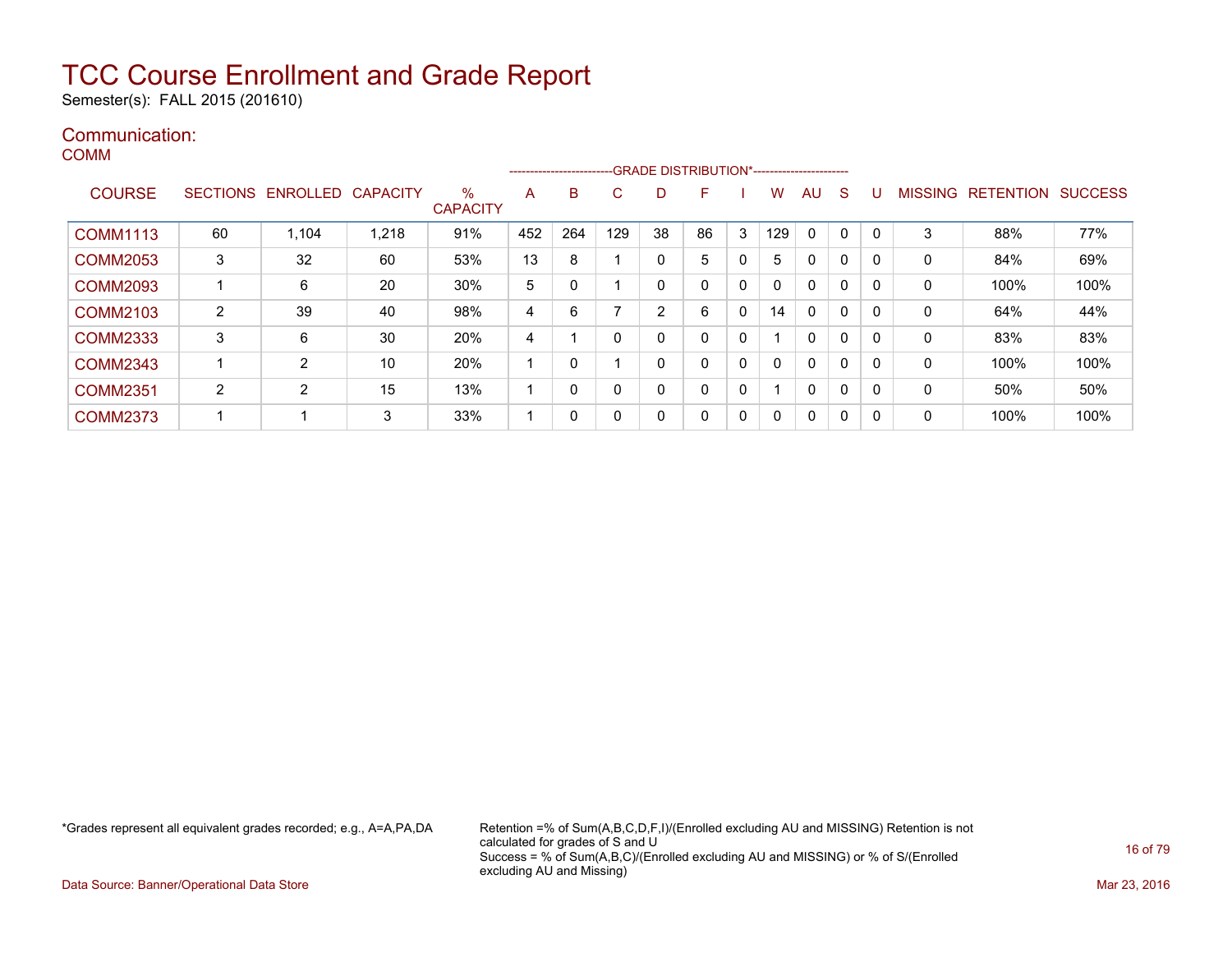Semester(s): FALL 2015 (201610)

#### Criminal Justice: CRIM

| -.              |   |                            |     |                         | -------------------- |    |    | -GRADE DISTRIBUTION*----------------------- |          |              |              |    |                |                          |     |
|-----------------|---|----------------------------|-----|-------------------------|----------------------|----|----|---------------------------------------------|----------|--------------|--------------|----|----------------|--------------------------|-----|
| <b>COURSE</b>   |   | SECTIONS ENROLLED CAPACITY |     | $\%$<br><b>CAPACITY</b> | A                    | B  |    | D                                           | <b>-</b> | W            | <b>AU</b>    | -S | <b>MISSING</b> | <b>RETENTION SUCCESS</b> |     |
| <b>CRIM1013</b> | 5 | 82                         | 100 | 82%                     | 37                   | 20 |    | 5                                           | 0        | 13           | $\Omega$     | 0  | 0              | 84%                      | 78% |
| <b>CRIM2103</b> | ົ | 38                         | 40  | 95%                     | 18                   | 8  | 10 |                                             | 0        |              | 0            | 0  | 0              | 97%                      | 95% |
| <b>CRIM2123</b> | 3 | 53                         | 60  | 88%                     | 17                   | 21 | ĥ  |                                             |          | 4            | $\mathbf{0}$ | 0  | 0              | 92%                      | 83% |
| <b>CRIM2143</b> |   | 12                         | 20  | 60%                     | 8                    |    |    | ົ                                           |          | $\mathbf{0}$ | 0            | 0  | 0              | 100%                     | 75% |
| <b>CRIM2223</b> | ົ | 35                         | 40  | 88%                     | 4                    | 21 |    |                                             |          | 5            | 0            | 0  | 0              | 86%                      | 83% |

\*Grades represent all equivalent grades recorded; e.g., A=A,PA,DA Retention =% of Sum(A,B,C,D,F,I)/(Enrolled excluding AU and MISSING) Retention is not calculated for grades of S and U Success = % of Sum(A,B,C)/(Enrolled excluding AU and MISSING) or % of S/(Enrolled excluding AU and Missing)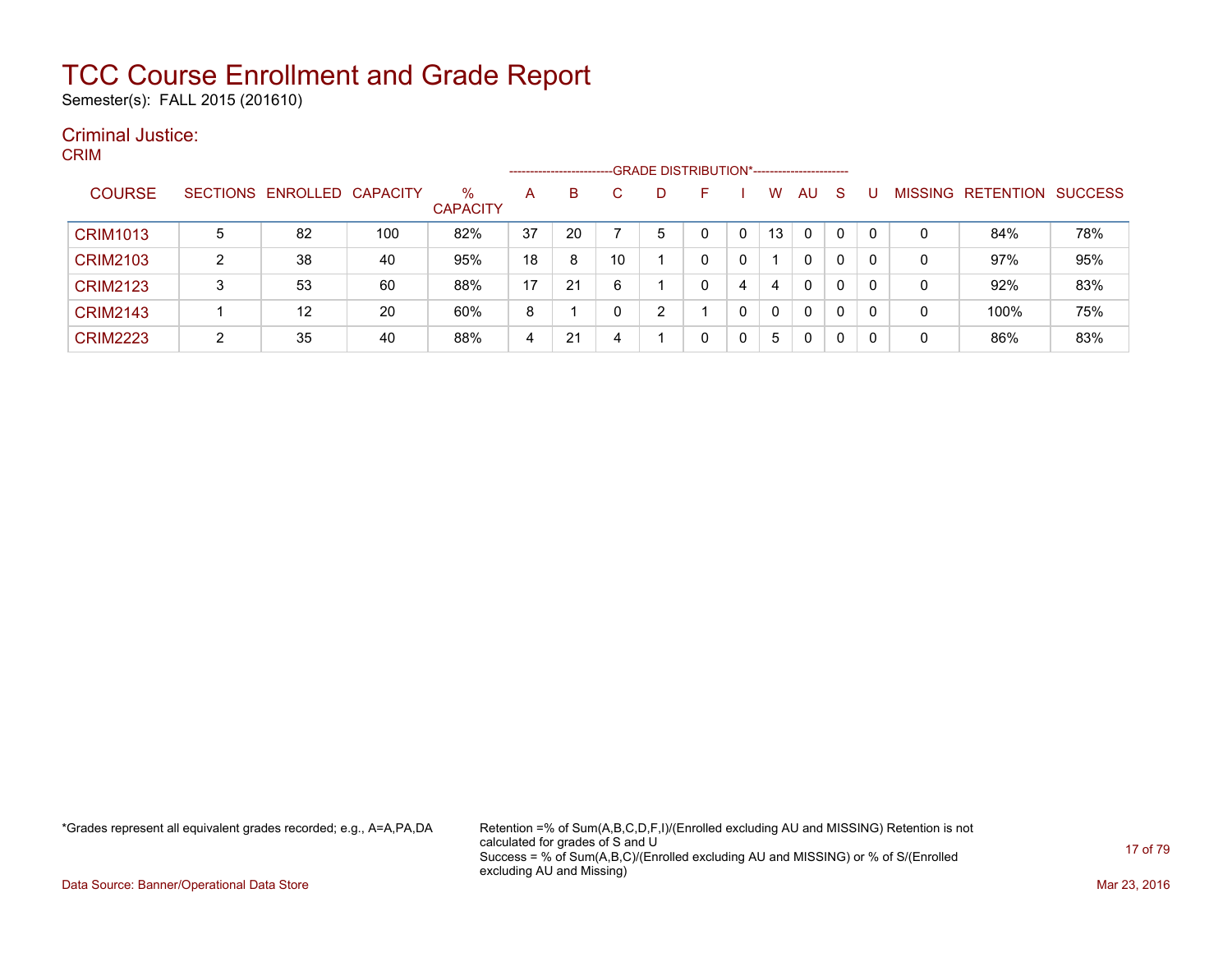Semester(s): FALL 2015 (201610)

### CSCI Computer Info Systems: **CSCI**

|                 |                |                            |       |                                  |                |                |                |              | ------------------------GRADE                DISTRIBUTION*---------------------- |              |                       |                |              |              |              |                                  |      |
|-----------------|----------------|----------------------------|-------|----------------------------------|----------------|----------------|----------------|--------------|----------------------------------------------------------------------------------|--------------|-----------------------|----------------|--------------|--------------|--------------|----------------------------------|------|
| <b>COURSE</b>   |                | SECTIONS ENROLLED CAPACITY |       | $\frac{0}{0}$<br><b>CAPACITY</b> | A              | B              | $\mathsf{C}$   | D            | F                                                                                |              | W                     | <b>AU</b>      | S            | U            |              | <b>MISSING RETENTION SUCCESS</b> |      |
| <b>CSCI1011</b> | $\mathbf{2}$   | 18                         | 30    | 60%                              | 9              | 3              | 0              | $\mathbf{0}$ | $\mathbf{0}$                                                                     | 0            | 4                     | $\overline{2}$ | $\mathbf{0}$ | $\mathbf{0}$ | 0            | 75%                              | 75%  |
| <b>CSCI1123</b> | 1              | 10                         | 14    | 71%                              | 2              | 4              | 2              | 0            | $\mathbf{0}$                                                                     | 0            | $\overline{2}$        | 0              | 0            | 0            | 0            | 80%                              | 80%  |
| <b>CSCI1203</b> | 77             | 1,300                      | 1,497 | 87%                              | 605            | 158            | 95             | 36           | 137                                                                              | 26           | 243                   | $\Omega$       | $\Omega$     | $\Omega$     | 0            | 81%                              | 66%  |
| <b>CSCI1263</b> | 4              | 62                         | 72    | 86%                              | 28             | 11             | 2              | $\mathbf{0}$ | 14                                                                               | $\mathbf{1}$ | 6                     | $\mathbf{0}$   | $\Omega$     | 0            | 0            | 90%                              | 66%  |
| <b>CSCI1273</b> | $\mathbf 1$    | 13                         | 20    | 65%                              | 5              | 3              | $\mathbf{0}$   | $\Omega$     | 3                                                                                | $\mathbf{0}$ | $\overline{2}$        | $\mathbf{0}$   | $\Omega$     | $\Omega$     | 0            | 85%                              | 62%  |
| <b>CSCI1283</b> | $\mathbf 1$    | 9                          | 14    | 64%                              | 4              | 2              | 1              | $\mathbf{0}$ | $\mathbf{0}$                                                                     | 0            | $\mathbf{2}^{\prime}$ | 0              | $\Omega$     | 0            | 0            | 78%                              | 78%  |
| <b>CSCI1483</b> | 3              | 50                         | 55    | 91%                              | 16             | 14             | 9              | $\mathbf 1$  | $\overline{7}$                                                                   | $\mathbf{0}$ | 3                     | $\mathbf{0}$   | $\Omega$     | $\Omega$     | 0            | 94%                              | 78%  |
| <b>CSCI1901</b> | $\overline{2}$ | 18                         | 40    | 45%                              | 11             | $\overline{2}$ | $\overline{2}$ | $\mathbf{0}$ | 2                                                                                | $\mathbf{0}$ | 1                     | $\mathbf{0}$   | $\Omega$     | $\Omega$     | $\mathbf{0}$ | 94%                              | 83%  |
| <b>CSCI2013</b> | 3              | 54                         | 60    | 90%                              | 23             | 9              | 4              | $\Omega$     | 8                                                                                | $\mathbf{0}$ | 10                    | $\mathbf{0}$   | $\Omega$     | 0            | 0            | 81%                              | 67%  |
| <b>CSCI2033</b> | $\overline{7}$ | 114                        | 131   | 87%                              | 56             | 11             | 8              | 3            | 15                                                                               | $\mathbf 1$  | 20                    | $\mathbf{0}$   | $\Omega$     | 0            | 0            | 82%                              | 66%  |
| <b>CSCI2043</b> | $\mathbf 1$    | 8                          | 20    | 40%                              | 4              | $\overline{2}$ | $\Omega$       | $\mathbf{0}$ | $\mathbf{0}$                                                                     | 0            | $\overline{2}$        | $\mathbf{0}$   | $\mathbf{0}$ | 0            | 0            | 75%                              | 75%  |
| <b>CSCI2133</b> | 3              | 35                         | 50    | 70%                              | 12             | 4              | 6              | 2            | 3                                                                                | $\mathbf{0}$ | 8                     | $\Omega$       | $\Omega$     | $\Omega$     | 0            | 77%                              | 63%  |
| <b>CSCI2143</b> | 1              | 15                         | 17    | 88%                              | 6              | 2              | 2              | 3            | $\mathbf{0}$                                                                     | 0            | 2                     | $\mathbf{0}$   | $\Omega$     | $\Omega$     | 0            | 87%                              | 67%  |
| <b>CSCI2163</b> | $\mathbf 1$    | 15                         | 20    | 75%                              | $\mathbf{0}$   | 5              | 4              | $\mathbf{0}$ | 4                                                                                | $\mathbf{0}$ | $\overline{2}$        | 0              | $\Omega$     | 0            | 0            | 87%                              | 60%  |
| <b>CSCI2263</b> | 1              | 8                          | 14    | 57%                              | 8              | $\Omega$       | $\mathbf{0}$   | $\mathbf{0}$ | $\mathbf{0}$                                                                     | 0            | 0                     | $\mathbf{0}$   | $\Omega$     | 0            | 0            | 100%                             | 100% |
| <b>CSCI2283</b> | $\overline{2}$ | 27                         | 30    | 90%                              | 11             | 2              | 3              | $\mathbf 1$  | 2                                                                                | 3            | 4                     | $\mathbf{1}$   | $\Omega$     | $\Omega$     | 0            | 85%                              | 62%  |
| <b>CSCI2473</b> | $\overline{7}$ | 107                        | 115   | 93%                              | 16             | 16             | 16             | 8            | 15                                                                               | $\mathbf{0}$ | 36                    | $\Omega$       | $\mathbf{0}$ | 0            | 0            | 66%                              | 45%  |
| <b>CSCI2483</b> | $\mathbf{1}$   | 13                         | 20    | 65%                              | $\overline{7}$ | 3              | $\mathbf{0}$   | $\mathbf{0}$ | 1                                                                                | $\mathbf{0}$ | $\overline{2}$        | $\mathbf{0}$   | $\Omega$     | $\Omega$     | 0            | 85%                              | 77%  |
| <b>CSCI2683</b> | $\overline{2}$ | 33                         | 35    | 94%                              | 9              | 9              | 6              | 2            | 6                                                                                | $\mathbf{0}$ | 1                     | $\mathbf{0}$   | 0            | 0            | 0            | 97%                              | 73%  |
| <b>CSCI2843</b> | 4              | 55                         | 64    | 86%                              | 26             | 9              | 4              | $\mathbf 1$  | 5                                                                                | $\mathbf{0}$ | 10                    | $\mathbf{0}$   | 0            | 0            | 0            | 82%                              | 71%  |
| <b>CSCI2972</b> | 1              | 11                         | 10    | 110%                             | 4              | 1              | 2              | $\Omega$     | $\mathbf{0}$                                                                     | $\mathbf{0}$ | 3                     | $\mathbf{1}$   | $\mathbf{0}$ | 0            | $\Omega$     | 70%                              | 70%  |

\*Grades represent all equivalent grades recorded; e.g., A=A,PA,DA Retention =% of Sum(A,B,C,D,F,I)/(Enrolled excluding AU and MISSING) Retention is not calculated for grades of S and U Success = % of Sum(A,B,C)/(Enrolled excluding AU and MISSING) or % of S/(Enrolled excluding AU and Missing) Data Source: Banner/Operational Data Store Mar 23, 2016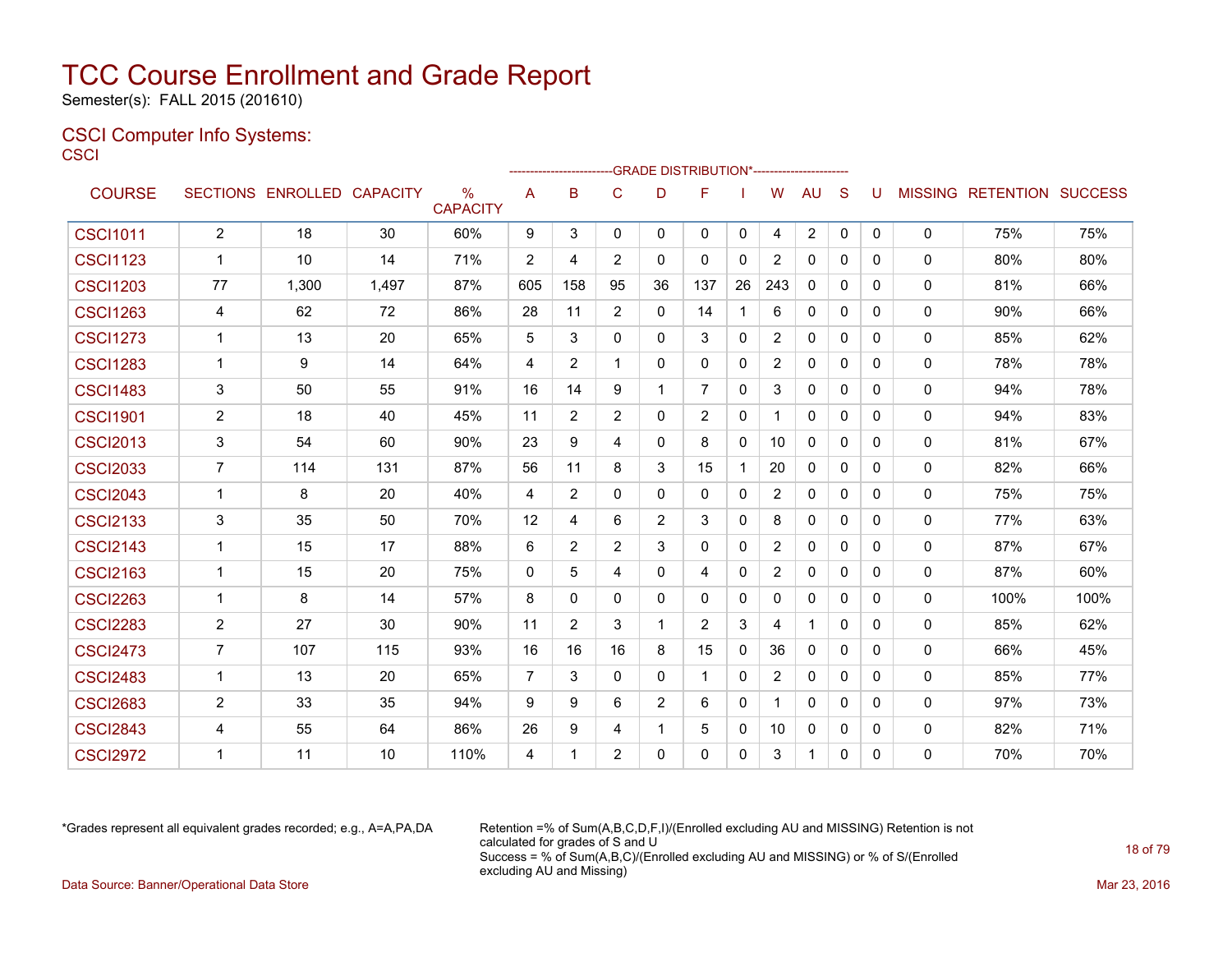Semester(s): FALL 2015 (201610)

### CSYS Computer Info Systems:

**CSYS** 

| ---             |                |                            |     |                                  |                |                |                |                |                |              |                |                |              |              |              |                           |      |
|-----------------|----------------|----------------------------|-----|----------------------------------|----------------|----------------|----------------|----------------|----------------|--------------|----------------|----------------|--------------|--------------|--------------|---------------------------|------|
| <b>COURSE</b>   |                | SECTIONS ENROLLED CAPACITY |     | $\frac{0}{0}$<br><b>CAPACITY</b> | A              | B              | $\mathsf{C}$   | D              | F              |              | W              | <b>AU</b>      | S            | U            |              | MISSING RETENTION SUCCESS |      |
| <b>CSYS1013</b> | 5              | 84                         | 85  | 99%                              | 27             | 16             | 11             | $\overline{7}$ | 4              | $\mathbf{0}$ | 17             | $\overline{2}$ | 0            | $\mathbf{0}$ | $\mathbf 0$  | 79%                       | 66%  |
| <b>CSYS1033</b> | 4              | 55                         | 68  | 81%                              | 26             | 8              | 4              | $\overline{2}$ | 3              | $\Omega$     | 9              | 3              | $\Omega$     | $\Omega$     | 0            | 83%                       | 73%  |
| <b>CSYS1043</b> | 2              | 22                         | 34  | 65%                              | 6              | 8              | 4              | $\overline{2}$ | $\overline{2}$ | $\Omega$     | $\Omega$       | $\mathbf{0}$   | $\Omega$     | $\Omega$     | $\Omega$     | 100%                      | 82%  |
| <b>CSYS1073</b> | $\mathbf{1}$   | 14                         | 20  | 70%                              | 5              | 3              | 4              | 0              | 0              | $\mathbf{0}$ | $\overline{2}$ | $\mathbf{0}$   | $\Omega$     | 0            | $\mathbf 0$  | 86%                       | 86%  |
| <b>CSYS1153</b> | $\mathbf{1}$   | 10                         | 14  | 71%                              | 4              | $\overline{2}$ | 4              | 0              | 0              | 0            | $\Omega$       | $\Omega$       | $\Omega$     | 0            | $\mathbf 0$  | 100%                      | 100% |
| <b>CSYS1203</b> | 9              | 144                        | 161 | 89%                              | 64             | 22             | 4              | 4              | 20             | 6            | 24             | $\mathbf{0}$   | $\Omega$     | $\Omega$     | $\mathbf{0}$ | 83%                       | 62%  |
| <b>CSYS1211</b> | $\overline{2}$ | 19                         | 28  | 68%                              | 9              | 5              | $\Omega$       | 0              | $\Omega$       | $\mathbf{0}$ | 5              | $\mathbf{0}$   | $\Omega$     | $\Omega$     | 0            | 74%                       | 74%  |
| <b>CSYS1393</b> | $\mathbf{1}$   | 8                          | 20  | 40%                              | 2              | $\overline{2}$ |                | 1              | $\overline{2}$ | $\mathbf 0$  | $\mathbf{0}$   | $\mathbf{0}$   | $\mathbf{0}$ | 0            | 0            | 100%                      | 62%  |
| <b>CSYS2023</b> | 1              | 14                         | 17  | 82%                              | 11             | 0              | $\overline{2}$ | 0              | 0              | $\mathbf{0}$ | 1              | $\mathbf{0}$   | $\mathbf{0}$ | 0            | 0            | 93%                       | 93%  |
| <b>CSYS2033</b> | $\mathbf{1}$   | 19                         | 20  | 95%                              | 5              | 3              | $\overline{2}$ | 3              | $\overline{2}$ | 0            | 4              | $\Omega$       | 0            | 0            | 0            | 79%                       | 53%  |
| <b>CSYS2063</b> | $\overline{2}$ | 19                         | 20  | 95%                              | 10             | 6              | $\Omega$       | 0              | 0              | 1            | $\overline{2}$ | $\mathbf{0}$   | $\Omega$     | 0            | 0            | 89%                       | 84%  |
| <b>CSYS2073</b> | 11             | 154                        | 210 | 73%                              | 83             | 18             | 12             | 9              | $\overline{7}$ | $\Omega$     | 25             | $\mathbf{0}$   | $\Omega$     | $\Omega$     | $\Omega$     | 84%                       | 73%  |
| <b>CSYS2323</b> | $\mathbf{1}$   | 9                          | 20  | 45%                              | $\overline{7}$ | 1              | 0              | $\Omega$       | $\Omega$       | $\mathbf{0}$ | $\mathbf 1$    | $\mathbf{0}$   | $\mathbf{0}$ | 0            | 0            | 89%                       | 89%  |
| <b>CSYS2413</b> | $\mathbf{1}$   | 16                         | 20  | 80%                              | 9              | 4              | 0              | 0              | 3              | 0            | 0              | 0              | $\mathbf{0}$ | 0            | 0            | 100%                      | 81%  |
| <b>CSYS2463</b> | $\mathbf{1}$   | 12                         | 20  | 60%                              | 2              | 3              | $\overline{2}$ | 0              | 4              | $\Omega$     | -1             | $\mathbf{0}$   | $\Omega$     | $\Omega$     | $\Omega$     | 92%                       | 58%  |
| <b>CSYS2493</b> | $\mathbf{1}$   | 15                         | 20  | 75%                              | 8              | 3              | $\overline{2}$ | 0              | 0              | $\Omega$     | $\overline{2}$ | $\Omega$       | $\Omega$     | $\Omega$     | 0            | 87%                       | 87%  |
| <b>CSYS2563</b> | $\mathbf{1}$   | 10                         | 20  | 50%                              | 4              | $\overline{2}$ | 3              | 0              | $\Omega$       | $\mathbf{0}$ | $\mathbf 1$    | $\mathbf{0}$   | $\mathbf{0}$ | 0            | $\Omega$     | 90%                       | 90%  |
| <b>CSYS2613</b> | 3              | 36                         | 45  | 80%                              | 13             | 3              | $\overline{2}$ | $\overline{2}$ | 9              |              | 6              | $\mathbf{0}$   | $\Omega$     | $\Omega$     | 0            | 83%                       | 50%  |
| <b>CSYS2643</b> | $\mathbf{1}$   | 15                         | 15  | 100%                             | 7              | $\overline{2}$ | $\overline{2}$ | 0              | 2              | 0            | $\overline{2}$ | 0              | $\mathbf{0}$ | 0            | 0            | 87%                       | 73%  |
| <b>CSYS2673</b> | $\mathbf 1$    | 8                          | 14  | 57%                              | 6              | $\mathbf{0}$   |                | 0              | 0              | $\Omega$     | $\Omega$       | 1              | $\Omega$     | $\Omega$     | $\mathbf{0}$ | 100%                      | 100% |
| <b>CSYS2683</b> | $\mathbf{1}$   | 10                         | 14  | 71%                              | 6              | 1              | $\overline{2}$ | 0              | 0              | $\mathbf{0}$ | -1             | 0              | $\Omega$     | $\Omega$     | 0            | 90%                       | 90%  |
| <b>CSYS2713</b> | 1              | 13                         | 14  | 93%                              | 8              | 4              | 0              | 0              | 0              | $\mathbf{0}$ | $\Omega$       | 1              | 0            | $\Omega$     | $\Omega$     | 100%                      | 100% |

\*Grades represent all equivalent grades recorded; e.g., A=A,PA,DA Retention =% of Sum(A,B,C,D,F,I)/(Enrolled excluding AU and MISSING) Retention is not calculated for grades of S and U Success = % of Sum(A,B,C)/(Enrolled excluding AU and MISSING) or % of S/(Enrolled excluding AU and Missing)

Data Source: Banner/Operational Data Store Mar 23, 2016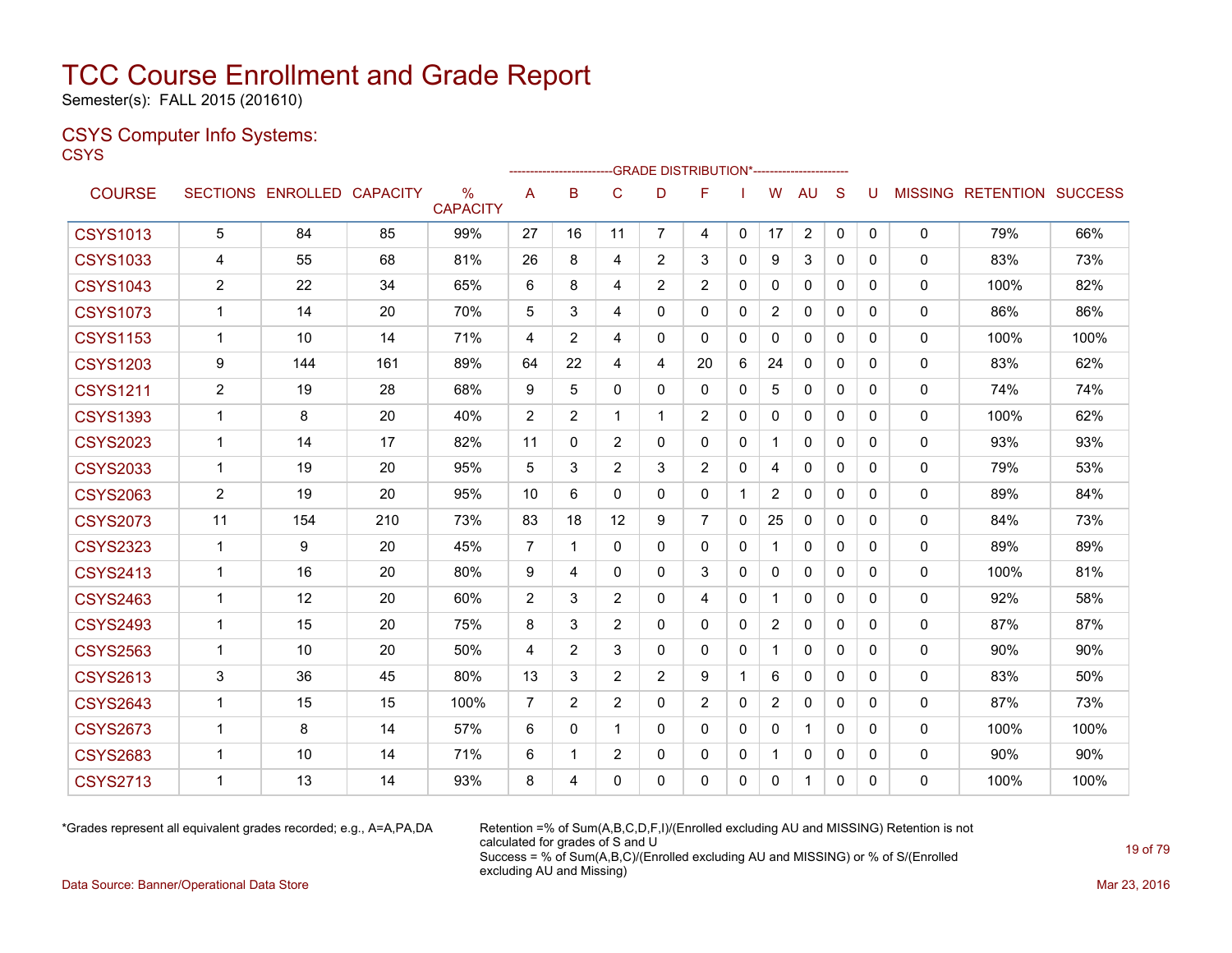Semester(s): FALL 2015 (201610)

### CSYS Computer Info Systems:

**CSYS** 

|                 |                            |    |                      |   | ------------------------ | -GRADE DISTRIBUTION*----------------------- |   |                       |          |    |          |   |                   |                |
|-----------------|----------------------------|----|----------------------|---|--------------------------|---------------------------------------------|---|-----------------------|----------|----|----------|---|-------------------|----------------|
| <b>COURSE</b>   | SECTIONS ENROLLED CAPACITY |    | %<br><b>CAPACITY</b> | A | B                        |                                             |   | W                     | AU.      | -S |          |   | MISSING RETENTION | <b>SUCCESS</b> |
| <b>CSYS2733</b> | 10                         | 14 | 71%                  |   |                          | 0                                           |   | 0                     | $\Omega$ | 0  | 0        | 0 | 100%              | 100%           |
| <b>CSYS2753</b> | 12                         | 14 | 86%                  |   |                          |                                             | 0 |                       | 0        | 0  | $\Omega$ | 0 | 92%               | 83%            |
| <b>CSYS2763</b> | 16                         | 28 | 57%                  | 8 | 5                        | 0                                           |   | $\mathbf{2}^{\prime}$ | 0        | 0  | $\Omega$ | 0 | 88%               | 81%            |
| <b>CSYS2793</b> | 10                         | 20 | 50%                  | 4 |                          | 0                                           |   | 2                     |          |    | $\Omega$ | 0 | 78%               | 56%            |

\*Grades represent all equivalent grades recorded; e.g., A=A,PA,DA Retention =% of Sum(A,B,C,D,F,I)/(Enrolled excluding AU and MISSING) Retention is not calculated for grades of S and U Success = % of Sum(A,B,C)/(Enrolled excluding AU and MISSING) or % of S/(Enrolled excluding AU and Missing)

Data Source: Banner/Operational Data Store Mar 23, 2016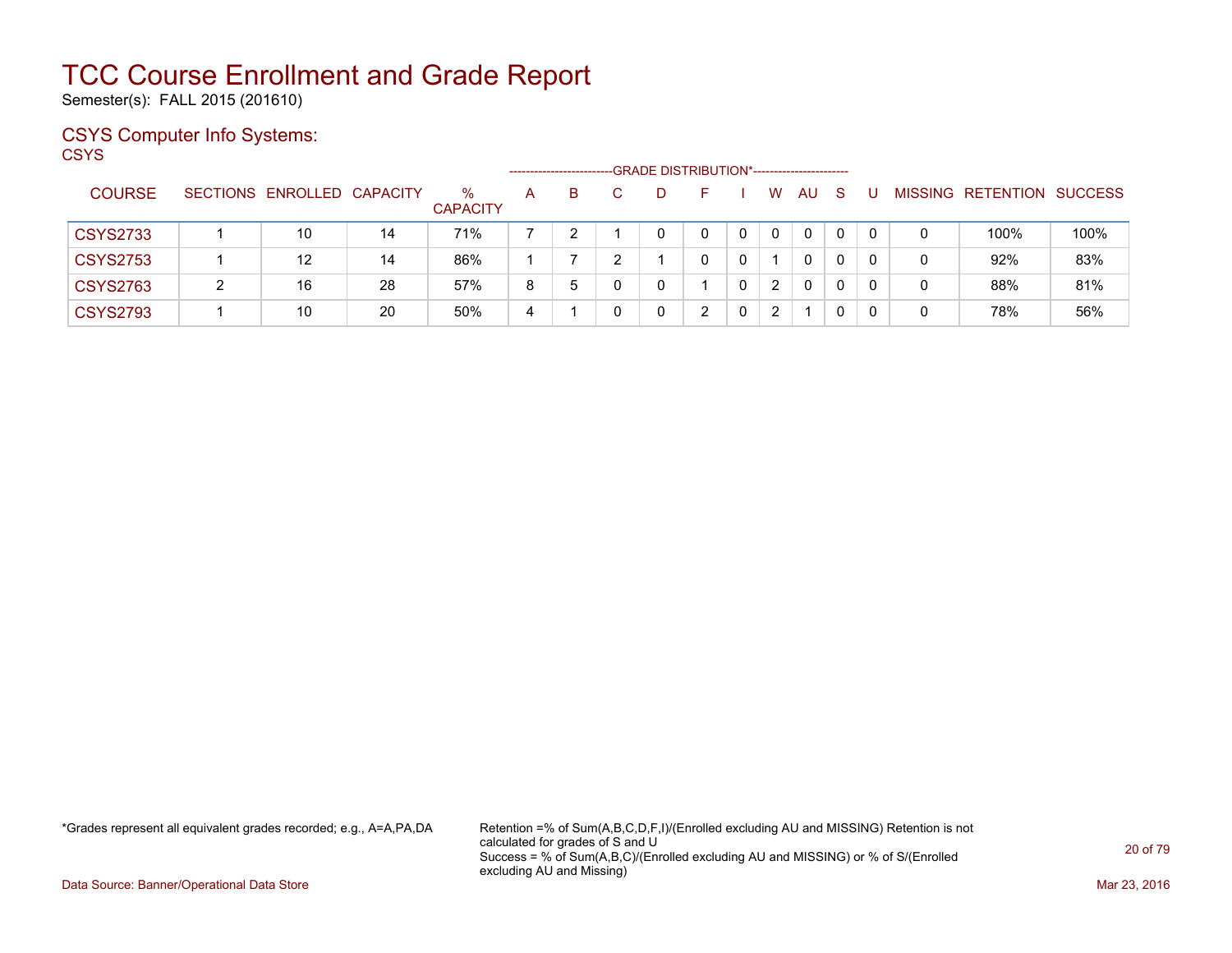Semester(s): FALL 2015 (201610)

### Cardiovascular Technology:

**CVTC** 

|                 |                            |                   |                         |   | -------------------------- | -GRADE DISTRIBUTION*----------------------- |   |   |              |    |              |          |                |                  |                |
|-----------------|----------------------------|-------------------|-------------------------|---|----------------------------|---------------------------------------------|---|---|--------------|----|--------------|----------|----------------|------------------|----------------|
| <b>COURSE</b>   | SECTIONS ENROLLED CAPACITY |                   | $\%$<br><b>CAPACITY</b> | A | В                          | D                                           |   |   | w            | AU | <sub>S</sub> |          | <b>MISSING</b> | <b>RETENTION</b> | <b>SUCCESS</b> |
| <b>CVTC1002</b> | 12                         | 13                | 92%                     |   | 5                          | $\Omega$                                    | 0 | 0 | 0            | 0  |              | $\Omega$ | 0              | 100%             | 100%           |
| <b>CVTC1013</b> | 12                         | 13                | 92%                     |   | 4                          | 0                                           | 0 | 0 | 0            | 0  | $\Omega$     | 0        | 0              | 100%             | 100%           |
| <b>CVTC2103</b> |                            | 12                | 58%                     | 5 | 2                          | 0                                           | 0 | 0 | 0            | 0  | 0            | 0        | 0              | 100%             | 100%           |
| <b>CVTC2113</b> |                            | $12 \overline{ }$ | 58%                     | 6 |                            | 0                                           | 0 | 0 | $\mathbf{0}$ | 0  | $\Omega$     | 0        | 0              | 100%             | 100%           |
| <b>CVTC2125</b> |                            | $12 \overline{ }$ | 58%                     | 5 |                            | 0                                           | 0 | 0 | 0            | 0  | $\Omega$     | 0        | 0              | 100%             | 100%           |

\*Grades represent all equivalent grades recorded; e.g., A=A,PA,DA Retention =% of Sum(A,B,C,D,F,I)/(Enrolled excluding AU and MISSING) Retention is not calculated for grades of S and U Success = % of Sum(A,B,C)/(Enrolled excluding AU and MISSING) or % of S/(Enrolled excluding AU and Missing)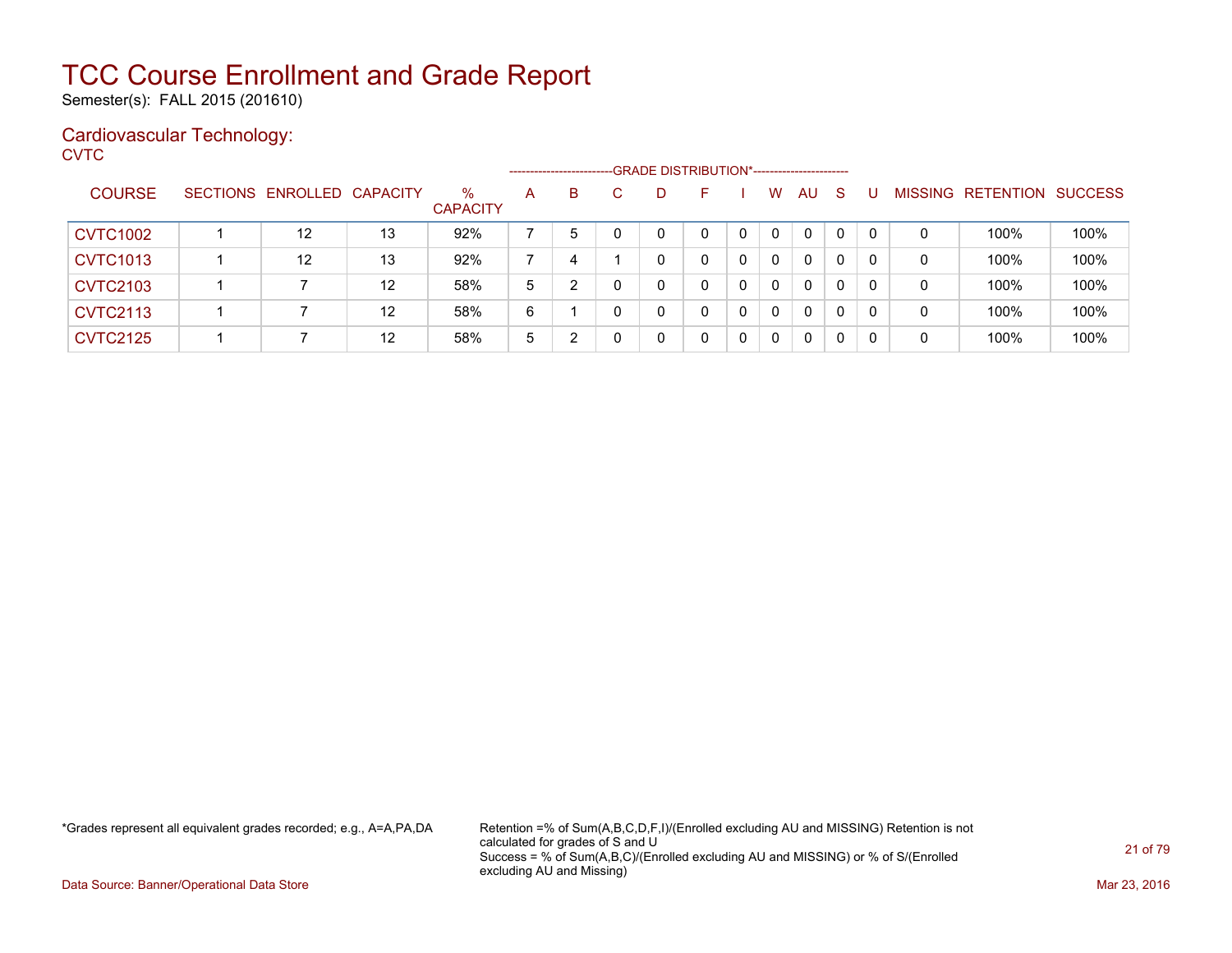Semester(s): FALL 2015 (201610)

### Dental Hygiene:

DHYG

|                 |                |                   |                 |                         | ------------------------ |                |   | -GRADE DISTRIBUTION*----------------------- |   |          |   |              |          |              |                |                  |                |
|-----------------|----------------|-------------------|-----------------|-------------------------|--------------------------|----------------|---|---------------------------------------------|---|----------|---|--------------|----------|--------------|----------------|------------------|----------------|
| <b>COURSE</b>   |                | SECTIONS ENROLLED | <b>CAPACITY</b> | $\%$<br><b>CAPACITY</b> | A                        | B              | С | D                                           | F |          | w | AU           | S        |              | <b>MISSING</b> | <b>RETENTION</b> | <b>SUCCESS</b> |
| <b>DHYG1012</b> |                | 14                | 14              | 100%                    | 3                        | 9              | ◠ |                                             | 0 | 0        | 0 | 0            | 0        |              | 0              | 100%             | 100%           |
| <b>DHYG1022</b> |                | 14                | 14              | 100%                    | 5                        | 8              |   | 0                                           | 0 | 0        | 0 | 0            | $\Omega$ | $\Omega$     | 0              | 100%             | 100%           |
| <b>DHYG1363</b> |                | 14                | 14              | 100%                    | 4                        | 9              |   | 0                                           | 0 | $\Omega$ | 0 | $\Omega$     | $\Omega$ | $\Omega$     | 0              | 100%             | 100%           |
| <b>DHYG1384</b> |                | 14                | 14              | 100%                    | 14                       | 0              |   | 0                                           | 0 | 0        | 0 | $\mathbf{0}$ | $\Omega$ | <sup>0</sup> | 0              | 100%             | 100%           |
| <b>DHYG1412</b> |                | 14                | 14              | 100%                    | $\overline{ }$           |                |   | 0                                           | 0 | $\Omega$ | 0 | $\mathbf{0}$ | $\Omega$ | $\Omega$     | 0              | 100%             | 100%           |
| <b>DHYG1421</b> | $\overline{2}$ | 14                | 14              | 100%                    | 13                       |                |   | 0                                           | 0 | 0        | 0 | $\mathbf{0}$ | 0        | <sup>0</sup> | 0              | 100%             | 100%           |
| <b>DHYG2312</b> |                | 12                | 14              | 86%                     | 12                       | 0              | 0 | 0                                           | 0 | 0        | 0 | 0            | 0        | $\Omega$     | 0              | 100%             | 100%           |
| <b>DHYG2343</b> |                | 12                | 14              | 86%                     | 8                        | 4              | 0 | 0                                           | 0 | 0        | 0 | 0            | $\Omega$ | $\Omega$     | 0              | 100%             | 100%           |
| <b>DHYG2362</b> |                | 12                | 14              | 86%                     | 3                        |                | 2 | 0                                           | 0 | 0        | 0 | 0            | 0        | $\Omega$     | 0              | 100%             | 100%           |
| <b>DHYG2385</b> |                | 12                | 14              | 86%                     | 10                       | $\overline{2}$ |   | 0                                           | 0 | 0        | 0 | 0            | 0        | O            | 0              | 100%             | 100%           |

\*Grades represent all equivalent grades recorded; e.g., A=A,PA,DA Retention =% of Sum(A,B,C,D,F,I)/(Enrolled excluding AU and MISSING) Retention is not calculated for grades of S and U Success = % of Sum(A,B,C)/(Enrolled excluding AU and MISSING) or % of S/(Enrolled excluding AU and Missing)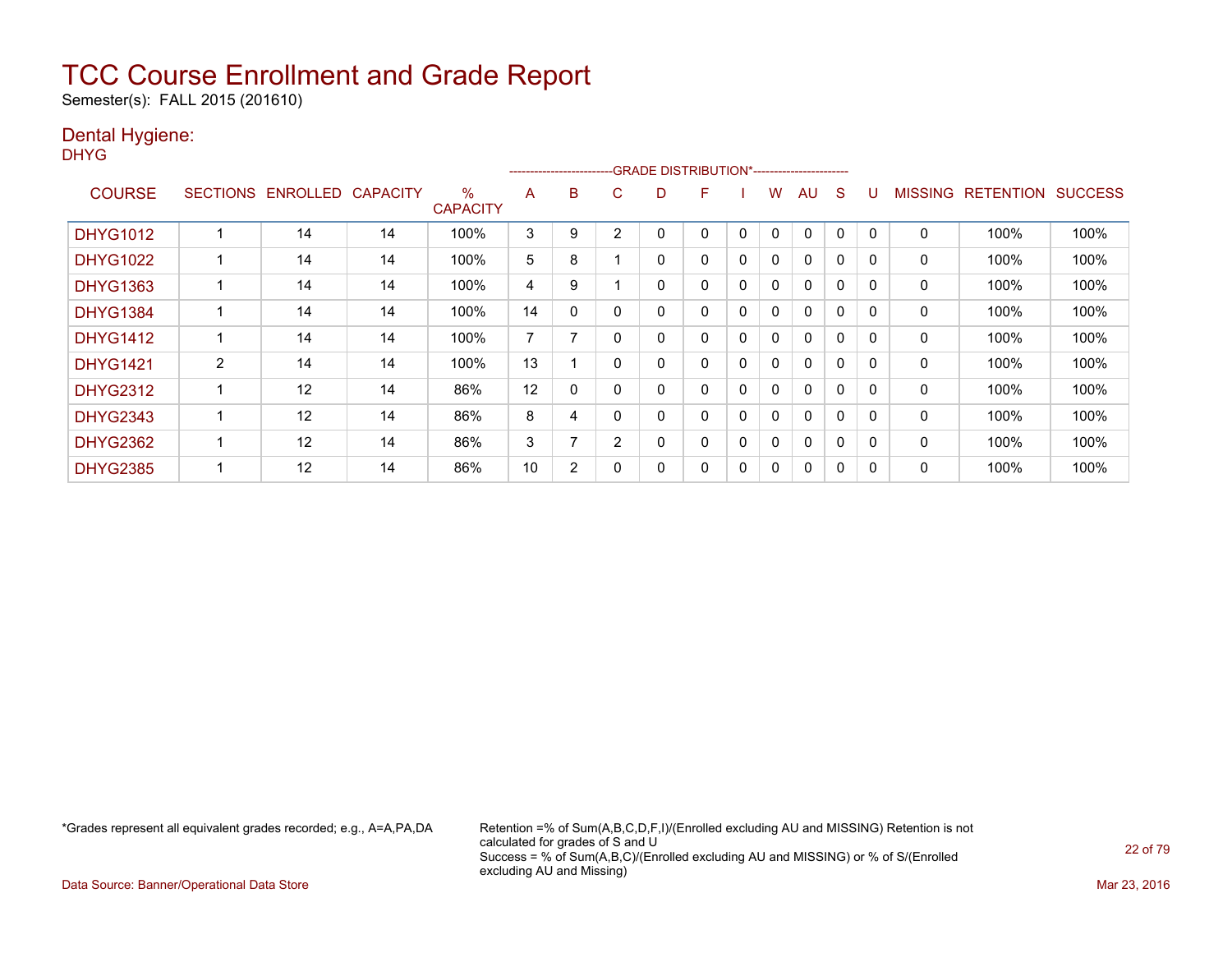Semester(s): FALL 2015 (201610)

### Diagnostic Medical Sonography: DMS

|                |   |                            |                   |                         |    | ------------------------ |              | -GRADE DISTRIBUTION*----------------------- |   |   |              |          |              |              |                |                  |                |
|----------------|---|----------------------------|-------------------|-------------------------|----|--------------------------|--------------|---------------------------------------------|---|---|--------------|----------|--------------|--------------|----------------|------------------|----------------|
| <b>COURSE</b>  |   | SECTIONS ENROLLED CAPACITY |                   | $\%$<br><b>CAPACITY</b> | A  | B                        | C            | D                                           | F |   | w            | AU.      | -S           |              | <b>MISSING</b> | <b>RETENTION</b> | <b>SUCCESS</b> |
| <b>DMS1002</b> | C | 13                         | 21                | 62%                     | 8  | 5                        |              | 0                                           | 0 | 0 | 0            | $\Omega$ |              | 0            | 0              | 100%             | 100%           |
| <b>DMS1103</b> |   | 13                         | 13                | 100%                    | 11 | $\overline{2}$           | 0            | 0                                           | 0 | 0 | $\mathbf{0}$ | $\Omega$ | 0            | $\mathbf{0}$ | 0              | 100%             | 100%           |
| <b>DMS2035</b> |   | 8                          | $12 \overline{ }$ | 67%                     | 8  | 0                        | 0            | 0                                           | 0 | 0 | $\mathbf{0}$ | 0        | $\Omega$     | 0            | 0              | 100%             | 100%           |
| <b>DMS2101</b> |   | 8                          | 12                | 67%                     | 6  | $\overline{2}$           | <sup>0</sup> | 0                                           | 0 | 0 | 0            | $\Omega$ | 0            | 0            | 0              | 100%             | 100%           |
| <b>DMS2123</b> |   | 8                          | 12                | 67%                     | 5  | 3                        |              | 0                                           | 0 | 0 | $\mathbf{0}$ | $\Omega$ | $\mathbf{0}$ | 0            | 0              | 100%             | 100%           |
| <b>DMS2133</b> |   | 8                          | 12                | 67%                     | 8  |                          |              | 0                                           | 0 | 0 | 0            | 0        | 0            | 0            | 0              | 100%             | 100%           |

\*Grades represent all equivalent grades recorded; e.g., A=A,PA,DA Retention =% of Sum(A,B,C,D,F,I)/(Enrolled excluding AU and MISSING) Retention is not calculated for grades of S and U Success = % of Sum(A,B,C)/(Enrolled excluding AU and MISSING) or % of S/(Enrolled excluding AU and Missing)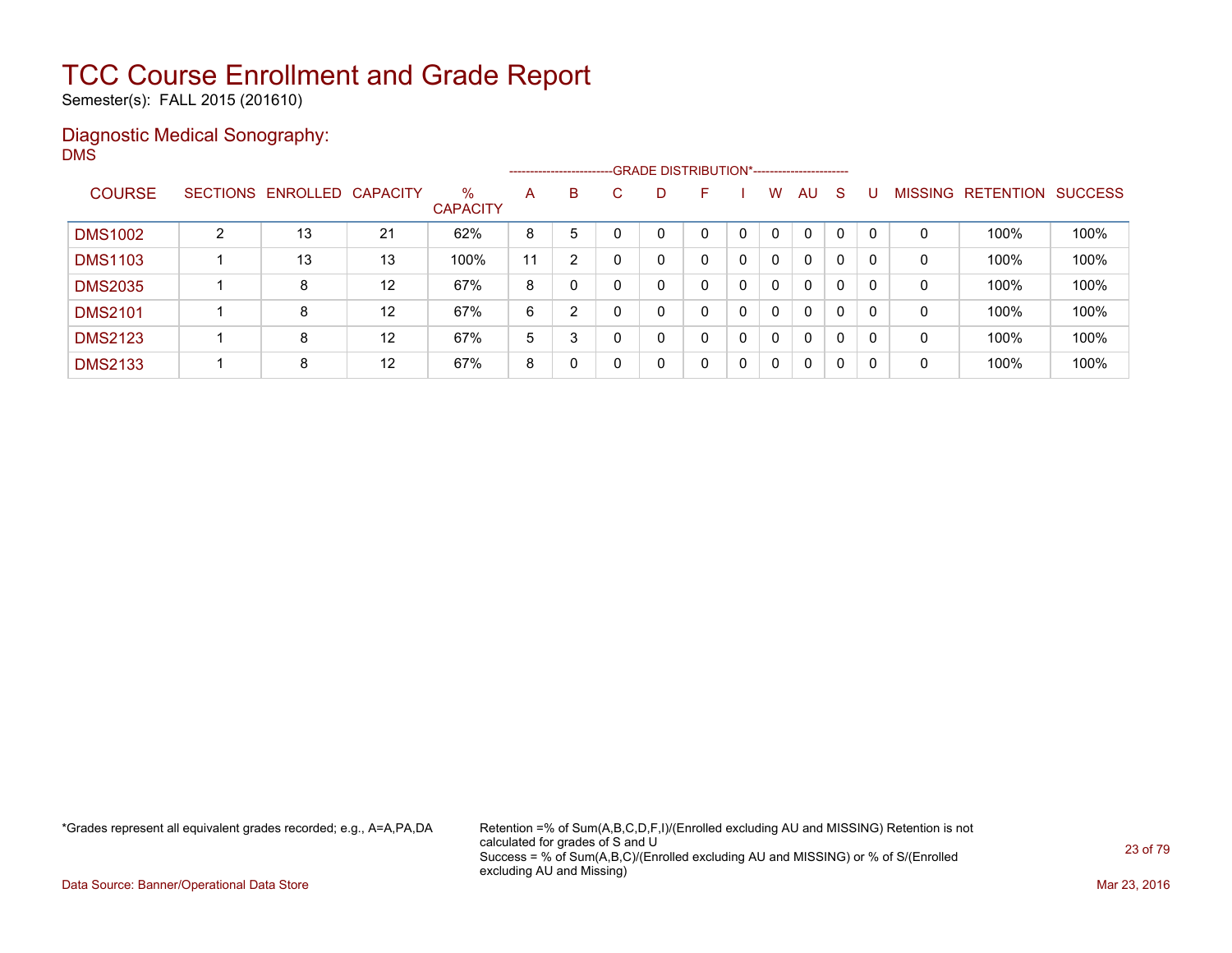Semester(s): FALL 2015 (201610)

### Drafting Design Engr Tech:

DRFT

|                 |   |                            |    |                      |    | ------------------------ | -GRADE DISTRIBUTION*----------------------- |   |              |     |   |          |   |                   |                |
|-----------------|---|----------------------------|----|----------------------|----|--------------------------|---------------------------------------------|---|--------------|-----|---|----------|---|-------------------|----------------|
| <b>COURSE</b>   |   | SECTIONS ENROLLED CAPACITY |    | %<br><b>CAPACITY</b> | A  | B                        |                                             |   | W            | AU. | S |          |   | MISSING RETENTION | <b>SUCCESS</b> |
| <b>DRFT1324</b> | ົ | 25                         | 33 | 76%                  | 11 |                          | 3                                           |   | 3            | 0   |   | 0        | 0 | 88%               | 72%            |
| <b>DRFT2043</b> |   |                            | 14 | 50%                  | 6  |                          | 0                                           |   | $\mathbf{0}$ | 0   |   | $\Omega$ | 0 | 100%              | 86%            |
| <b>DRFT2223</b> |   | 9                          | 18 | 50%                  |    |                          |                                             | 0 | $\mathbf{0}$ | 0   | 0 | $\Omega$ | 0 | 100%              | 100%           |
| <b>DRFT2393</b> |   | 16                         | 18 | 89%                  | 16 |                          | 0                                           | 0 | 0            |     |   | 0        | 0 | 100%              | 100%           |

\*Grades represent all equivalent grades recorded; e.g., A=A,PA,DA Retention =% of Sum(A,B,C,D,F,I)/(Enrolled excluding AU and MISSING) Retention is not calculated for grades of S and U Success = % of Sum(A,B,C)/(Enrolled excluding AU and MISSING) or % of S/(Enrolled excluding AU and Missing)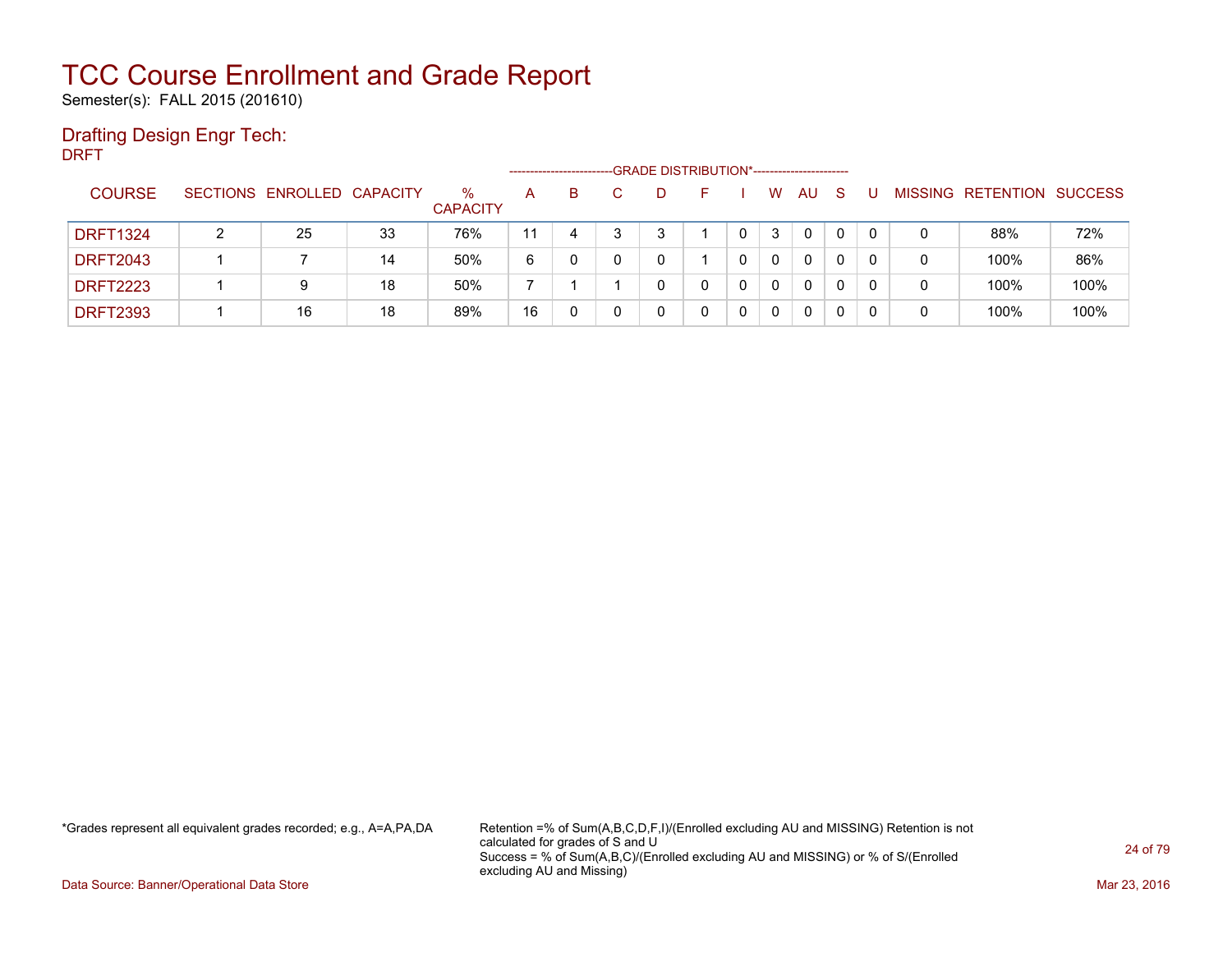Semester(s): FALL 2015 (201610)

#### Economics: ECON

| ◡◡◡╷៶           |    |                            |     |                      | --------------------- |     |    | -GRADE DISTRIBUTION*----------------------- |    |                   |    |           |   |   |   |                   |                |
|-----------------|----|----------------------------|-----|----------------------|-----------------------|-----|----|---------------------------------------------|----|-------------------|----|-----------|---|---|---|-------------------|----------------|
| <b>COURSE</b>   |    | SECTIONS ENROLLED CAPACITY |     | %<br><b>CAPACITY</b> | A                     | B.  |    | D                                           |    |                   | W  | <b>AU</b> | S |   |   | MISSING RETENTION | <b>SUCCESS</b> |
| <b>ECON1353</b> | 5  | 88                         | 120 | 73%                  | 24                    | 18  |    | 5                                           | 10 | 3                 | 17 | $\Omega$  | 0 |   | 0 | 81%               | 60%            |
| <b>ECON2013</b> | 29 | 552                        | 789 | 70%                  | 174                   | 144 | 92 | 26                                          | 30 | 28                | 58 | 0         | 0 |   | 0 | 89%               | 74%            |
| <b>ECON2023</b> | 22 | 390                        | 572 | 68%                  | 116                   | 116 | 73 | 12 <sup>°</sup>                             | 21 | $12 \overline{ }$ | 40 | $\Omega$  | 0 | 0 | 0 | 90%               | 78%            |
| <b>ECON2123</b> |    | 13                         | 20  | 65%                  |                       |     |    | 0                                           |    |                   |    | 0         | 0 |   | 0 | 92%               | 69%            |

\*Grades represent all equivalent grades recorded; e.g., A=A,PA,DA Retention =% of Sum(A,B,C,D,F,I)/(Enrolled excluding AU and MISSING) Retention is not calculated for grades of S and U Success = % of Sum(A,B,C)/(Enrolled excluding AU and MISSING) or % of S/(Enrolled excluding AU and Missing)

Data Source: Banner/Operational Data Store Mar 23, 2016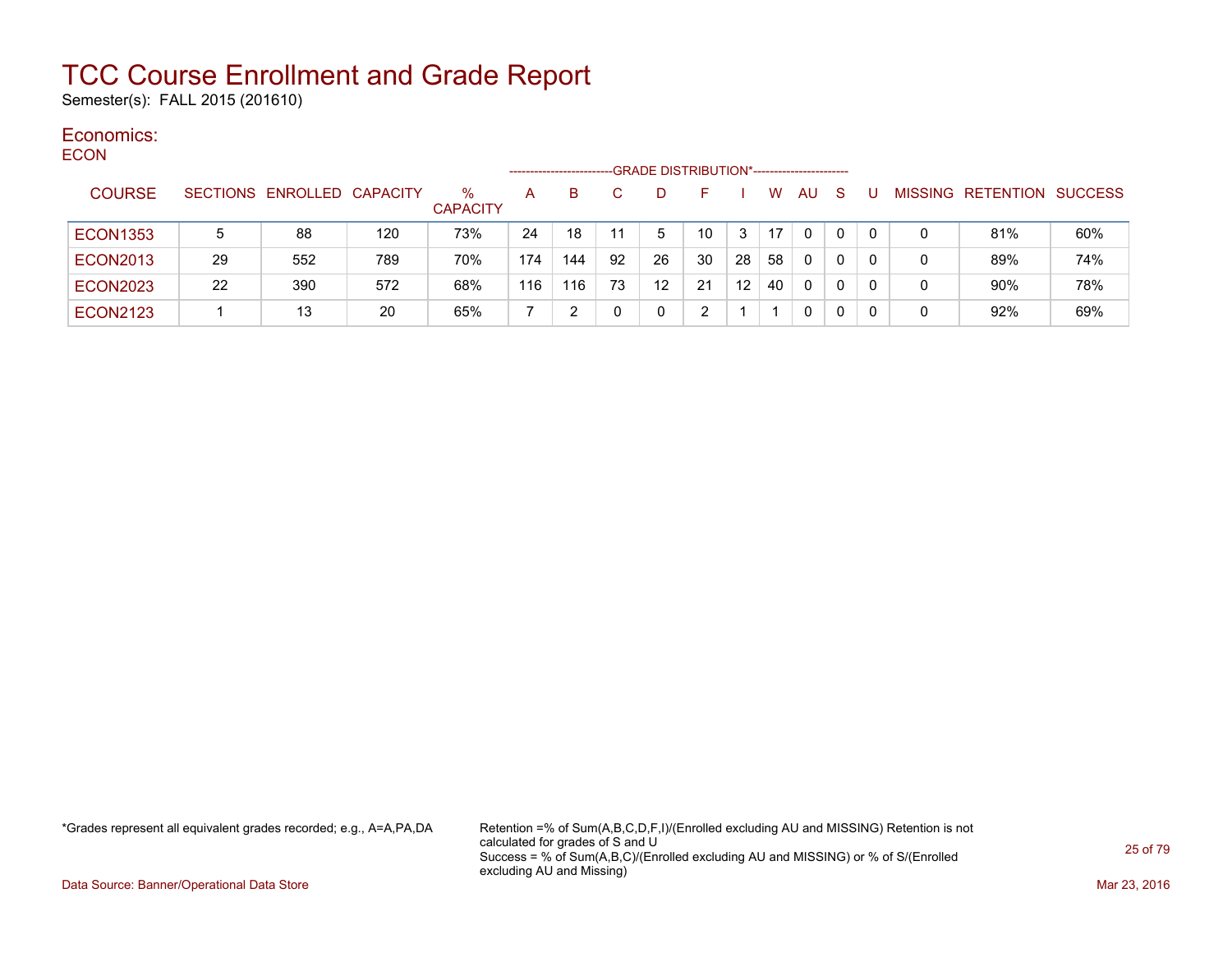Semester(s): FALL 2015 (201610)

### Electronics Technology:

ELET

|                 |                 |          |                 |                         |    | ------------------------- |   |   | --GRADE DISTRIBUTION*----------------------- |          |                |              |          |              |                |                  |                |
|-----------------|-----------------|----------|-----------------|-------------------------|----|---------------------------|---|---|----------------------------------------------|----------|----------------|--------------|----------|--------------|----------------|------------------|----------------|
| <b>COURSE</b>   | <b>SECTIONS</b> | ENROLLED | <b>CAPACITY</b> | $\%$<br><b>CAPACITY</b> | A  | B                         | С | D | F                                            |          | w              | AU           | S        |              | <b>MISSING</b> | <b>RETENTION</b> | <b>SUCCESS</b> |
| <b>ELET1212</b> | $\overline{2}$  | 26       | 38              | 68%                     | 13 | 6                         |   |   | $\overline{2}$                               | 0        | 3              | $\mathbf 0$  | 0        | $\Omega$     | 0              | 88%              | 77%            |
| <b>ELET1303</b> | 2               | 11       | 19              | 58%                     | 5  | 3                         |   | 0 | 0                                            | 0        | 3              | $\mathbf{0}$ | 0        | $\mathbf{0}$ | 0              | 73%              | 73%            |
| <b>ELET1313</b> | $\overline{2}$  | 16       | 17              | 94%                     |    | 9                         | 2 | 0 | $\overline{ }$                               | 0        | 3              | $\Omega$     | $\Omega$ | $\Omega$     | 0              | 81%              | 75%            |
| <b>ELET2152</b> |                 |          | 12              | 58%                     | 5  |                           |   | 0 | 0                                            | 0        | 0              | $\mathbf{0}$ | 0        | $\Omega$     | 0              | 100%             | 100%           |
| <b>ELET2244</b> |                 | 19       | 16              | 119%                    | 3  | 6                         |   | 0 | $\Omega$                                     | $\Omega$ | 3              | $\mathbf{0}$ | $\Omega$ | $\Omega$     | 0              | 84%              | 84%            |
| <b>ELET2514</b> |                 |          | 15              | 47%                     |    |                           |   |   |                                              | $\Omega$ |                | 1            | $\Omega$ | $\mathbf{0}$ | 0              | 83%              | 50%            |
| <b>ELET2533</b> |                 | 9        | 12              | 75%                     | 8  | 0                         |   | 0 | 0                                            | 0        |                | $\mathbf{0}$ | $\Omega$ | $\mathbf{0}$ | 0              | 89%              | 89%            |
| <b>ELET2632</b> |                 | 10       | 10              | 100%                    | 5  | 3                         | Ω | 0 | 0                                            | 0        | $\overline{2}$ | $\mathbf{0}$ | 0        | $\Omega$     | 0              | 80%              | 80%            |

\*Grades represent all equivalent grades recorded; e.g., A=A,PA,DA Retention =% of Sum(A,B,C,D,F,I)/(Enrolled excluding AU and MISSING) Retention is not calculated for grades of S and U Success = % of Sum(A,B,C)/(Enrolled excluding AU and MISSING) or % of S/(Enrolled excluding AU and Missing)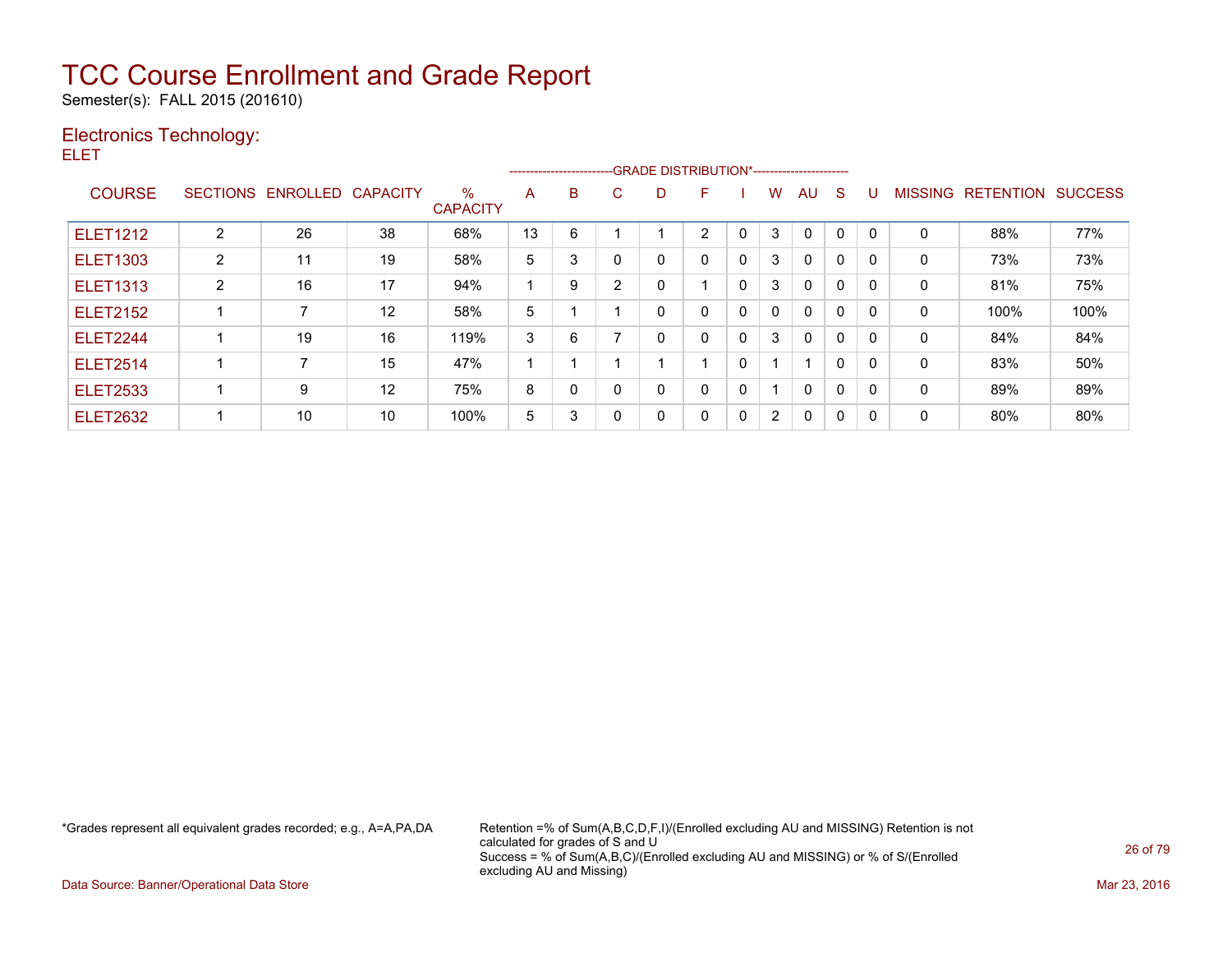Semester(s): FALL 2015 (201610)

### English: **ENGL**

|                 |                |                            |       |                         |                |              |              |              | ------------------------GRADE                DISTRIBUTION*---------------------- |                |                |              |              |              |          |                                  |       |
|-----------------|----------------|----------------------------|-------|-------------------------|----------------|--------------|--------------|--------------|----------------------------------------------------------------------------------|----------------|----------------|--------------|--------------|--------------|----------|----------------------------------|-------|
| <b>COURSE</b>   |                | SECTIONS ENROLLED CAPACITY |       | $\%$<br><b>CAPACITY</b> | A              | B            | $\mathsf{C}$ | D            | F                                                                                |                | W              | <b>AU</b>    | S            | U            |          | <b>MISSING RETENTION SUCCESS</b> |       |
| <b>ENGL0611</b> | $\mathbf{1}$   | $\overline{2}$             | 10    | 20%                     | 0              | 0            | 0            | $\mathbf{0}$ | $\mathbf{0}$                                                                     | $\overline{2}$ | $\Omega$       | 0            | 0            | $\mathbf{0}$ | 0        | 100%                             | $0\%$ |
| <b>ENGL0621</b> | $\mathbf 1$    | 1                          | 10    | 10%                     | 0              | 0            | 0            | 0            | 0                                                                                | 1              | 0              | 0            | 0            | 0            | 0        | 100%                             | 0%    |
| <b>ENGL0641</b> | $\overline{2}$ | 4                          | 20    | 20%                     | 2              | 0            | 0            | $\Omega$     | $\mathbf{0}$                                                                     | 1              |                | 0            | $\mathbf{0}$ | $\mathbf{0}$ | 0        | 75%                              | 50%   |
| <b>ENGL0813</b> | -1             | 3                          | 15    | 20%                     | $\mathbf{0}$   | 2            | $\mathbf 1$  | $\mathbf{0}$ | $\mathbf{0}$                                                                     | $\mathbf{0}$   | 0              | 0            | $\mathbf{0}$ | 0            | 0        | 100%                             | 100%  |
| <b>ENGL0823</b> | $\mathbf 1$    | 2                          | 15    | 13%                     | $\mathbf{0}$   | 2            | $\mathbf{0}$ | $\mathbf{0}$ | $\mathbf{0}$                                                                     | $\mathbf{0}$   | 0              | 0            | $\mathbf{0}$ | 0            | 0        | 100%                             | 100%  |
| <b>ENGL0903</b> | 5              | 67                         | 100   | 67%                     | 13             | 10           | 11           | 3            | 11                                                                               | $\mathbf{0}$   | 19             | 0            | $\mathbf{0}$ | 0            | 0        | 72%                              | 51%   |
| <b>ENGL0913</b> | 22             | 356                        | 440   | 81%                     | 77             | 73           | 69           | 26           | 61                                                                               | 0              | 50             | 0            | $\mathbf{0}$ | $\mathbf{0}$ | 0        | 86%                              | 62%   |
| <b>ENGL0923</b> | 15             | 280                        | 300   | 93%                     | 37             | 55           | 65           | 19           | 47                                                                               | 0              | 57             | $\Omega$     | $\mathbf{0}$ | $\Omega$     | 0        | 80%                              | 56%   |
| <b>ENGL0933</b> | 33             | 546                        | 564   | 97%                     | 104            | 141          | 75           | 31           | 79                                                                               | 1              | 115            | $\Omega$     | $\Omega$     | $\Omega$     | 0        | 79%                              | 59%   |
| <b>ENGL0996</b> | $\mathbf 1$    | 7                          | 20    | 35%                     | $\overline{2}$ | $\mathbf{0}$ | 2            | $\mathbf{0}$ | $\mathbf{0}$                                                                     | $\mathbf{0}$   | 3              | $\Omega$     | $\mathbf{0}$ | $\Omega$     | 0        | 57%                              | 57%   |
| <b>ENGL1003</b> | 102            | 1,967                      | 2,030 | 97%                     | 714            | 423          | 242          | 117          | 205                                                                              | 6              | 260            | $\mathbf{0}$ | $\Omega$     | $\Omega$     | 0        | 87%                              | 70%   |
| <b>ENGL1071</b> | $\mathbf 1$    | 3                          | 5     | 60%                     | $\mathbf{1}$   | 0            | 0            | 0            | 0                                                                                | 1              | 1              | 0            | $\mathbf{0}$ | 0            | 0        | 67%                              | 33%   |
| <b>ENGL1083</b> | $\overline{2}$ | 35                         | 40    | 88%                     | 12             | 5            | 6            | 1            | 5                                                                                | 0              | 6              | 0            | 0            | 0            | 0        | 83%                              | 66%   |
| <b>ENGL1113</b> | 175            | 3,119                      | 3,243 | 96%                     | 772            | 818          | 581          | 161          | 316                                                                              | 6              | 464            | 1            | $\mathbf{0}$ | $\mathbf{0}$ | 0        | 85%                              | 70%   |
| <b>ENGL1213</b> | 68             | 1,231                      | 1,360 | 91%                     | 311            | 324          | 193          | 48           | 140                                                                              | 6              | 209            | $\Omega$     | $\Omega$     | $\Omega$     | 0        | 83%                              | 67%   |
| <b>ENGL1691</b> | $\overline{1}$ | 6                          | 20    | 30%                     | 5              | $\mathbf{0}$ | $\mathbf 0$  | $\mathbf{0}$ | $\mathbf{0}$                                                                     | 0              | 1              | 0            | $\mathbf{0}$ | $\mathbf{0}$ | 0        | 83%                              | 83%   |
| <b>ENGL2333</b> | 4              | 66                         | 70    | 94%                     | 28             | 17           | 9            | 2            | 3                                                                                | $\mathbf{0}$   | $\overline{7}$ | $\Omega$     | $\mathbf{0}$ | $\Omega$     | 0        | 89%                              | 82%   |
| <b>ENGL2343</b> | $\overline{2}$ | 36                         | 40    | 90%                     | 10             | 10           | 9            | 2            | -1                                                                               | 0              | 4              | $\mathbf{0}$ | $\mathbf{0}$ | 0            | 0        | 89%                              | 81%   |
| <b>ENGL2383</b> | $\mathbf{1}$   | 17                         | 20    | 85%                     | 3              | 5            | 4            | $\Omega$     | 3                                                                                | $\mathbf{0}$   | $\overline{2}$ | $\Omega$     | $\Omega$     | $\Omega$     | 0        | 88%                              | 71%   |
| <b>ENGL2413</b> | 5              | 83                         | 100   | 83%                     | 19             | 27           | 12           | 8            | 3                                                                                | 0              | 14             | $\mathbf{0}$ | $\Omega$     | $\Omega$     | 0        | 83%                              | 70%   |
| <b>ENGL2443</b> | 1              | 10                         | 20    | 50%                     | 3              | $\mathbf{0}$ | $\mathbf 1$  | 1            | 2                                                                                | 0              | 3              | 0            | 0            | 0            | 0        | 70%                              | 40%   |
| <b>ENGL2453</b> | -1             | 3                          | 15    | 20%                     | $\overline{2}$ | 1            | $\mathbf{0}$ | $\Omega$     | $\Omega$                                                                         | 0              | 0              | $\mathbf{0}$ | 0            | 0            | $\Omega$ | 100%                             | 100%  |

\*Grades represent all equivalent grades recorded; e.g., A=A,PA,DA Retention =% of Sum(A,B,C,D,F,I)/(Enrolled excluding AU and MISSING) Retention is not calculated for grades of S and U Success = % of Sum(A,B,C)/(Enrolled excluding AU and MISSING) or % of S/(Enrolled excluding AU and Missing)

Data Source: Banner/Operational Data Store Mar 23, 2016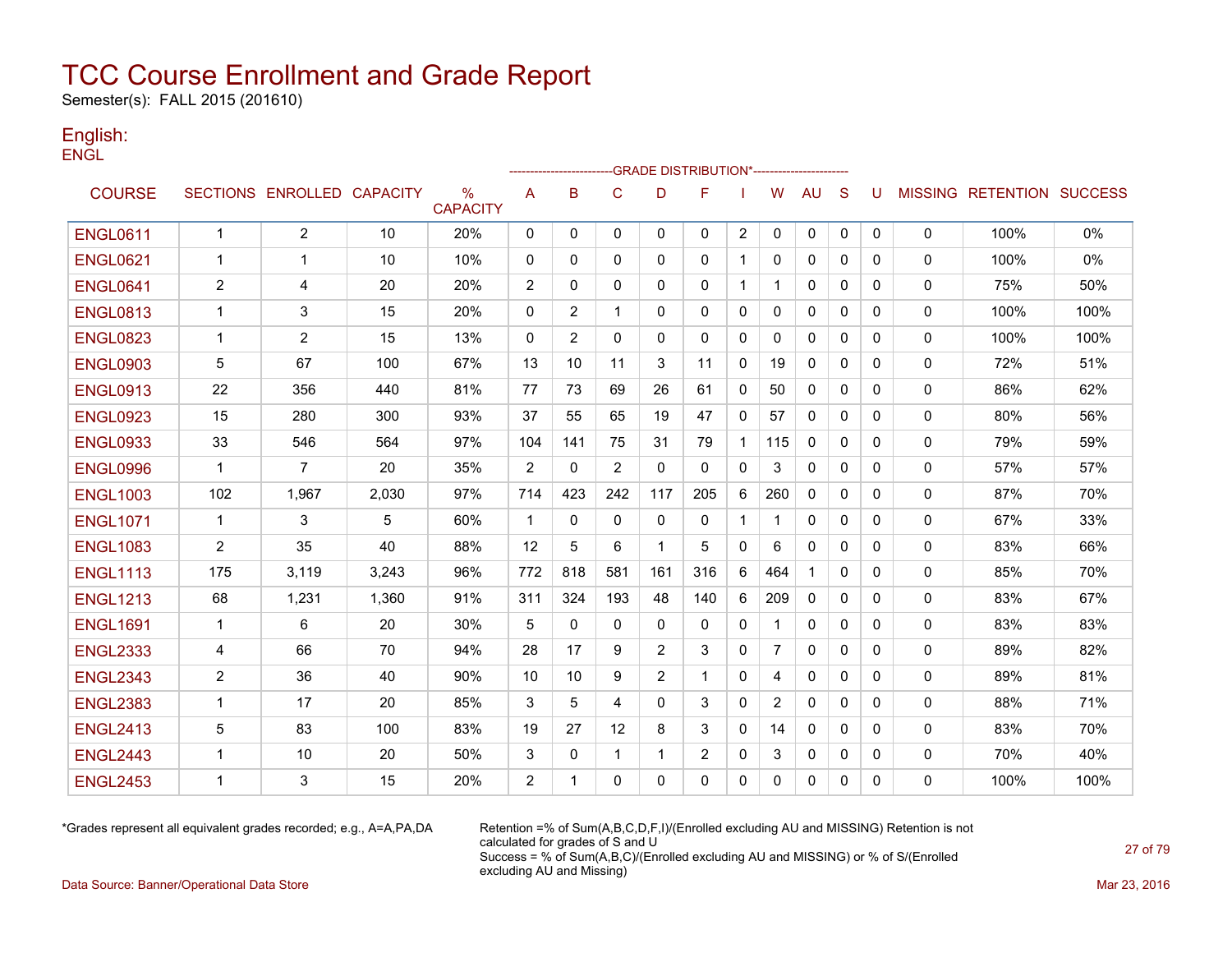Semester(s): FALL 2015 (201610)

### English: **ENGL**

|                 |   |                            |    |                         |                |   | ------------------------GRADE DISTRIBUTION*----------------------- |              |   |              |   |              |   |          |                |                  |                |
|-----------------|---|----------------------------|----|-------------------------|----------------|---|--------------------------------------------------------------------|--------------|---|--------------|---|--------------|---|----------|----------------|------------------|----------------|
| <b>COURSE</b>   |   | SECTIONS ENROLLED CAPACITY |    | $\%$<br><b>CAPACITY</b> | A              | B | C                                                                  | D            | F |              | w | AU           | S |          | <b>MISSING</b> | <b>RETENTION</b> | <b>SUCCESS</b> |
| <b>ENGL2463</b> |   | 14                         | 20 | 70%                     | 4              |   | $\Omega$                                                           |              |   | 0            |   | 10           | 0 | $\Omega$ | 0              | 100%             | 100%           |
| <b>ENGL2473</b> |   | 20                         | 20 | 100%                    | 9              | 3 |                                                                    | 0            |   |              | 5 | 0            | 0 |          | $\mathbf 0$    | 75%              | 65%            |
| <b>ENGL2493</b> |   | 16                         | 20 | 80%                     | $\overline{ }$ | 3 | 0                                                                  | $\mathbf{0}$ | 5 | 0            |   |              | 0 |          | 0              | 100%             | 67%            |
| <b>ENGL2543</b> | 2 | 19                         | 40 | 48%                     | 6              |   | 3                                                                  |              | 0 | 0            | 2 | $\mathbf{0}$ | 0 | 0        | $\mathbf 0$    | 89%              | 84%            |
| <b>ENGL2673</b> |   | 15                         | 20 | 75%                     | 9              | 3 |                                                                    | 0            |   | 0            |   | $\mathbf{0}$ | 0 | 0        | $\mathbf 0$    | 93%              | 87%            |
| <b>ENGL2773</b> |   | 20                         | 20 | 100%                    | 6              | 3 | 5                                                                  |              | 2 | $\mathbf{0}$ | 3 | $\mathbf{0}$ | 0 | 0        | $\mathbf 0$    | 85%              | 70%            |
| <b>ENGL2883</b> |   | 10                         | 20 | 50%                     | ٠              | 3 | 4                                                                  | $\Omega$     | 0 | 0            | 2 | $\mathbf{0}$ | 0 | 0        | $\mathbf 0$    | 80%              | 80%            |

\*Grades represent all equivalent grades recorded; e.g., A=A,PA,DA Retention =% of Sum(A,B,C,D,F,I)/(Enrolled excluding AU and MISSING) Retention is not calculated for grades of S and U Success = % of Sum(A,B,C)/(Enrolled excluding AU and MISSING) or % of S/(Enrolled excluding AU and Missing)

Data Source: Banner/Operational Data Store Mar 23, 2016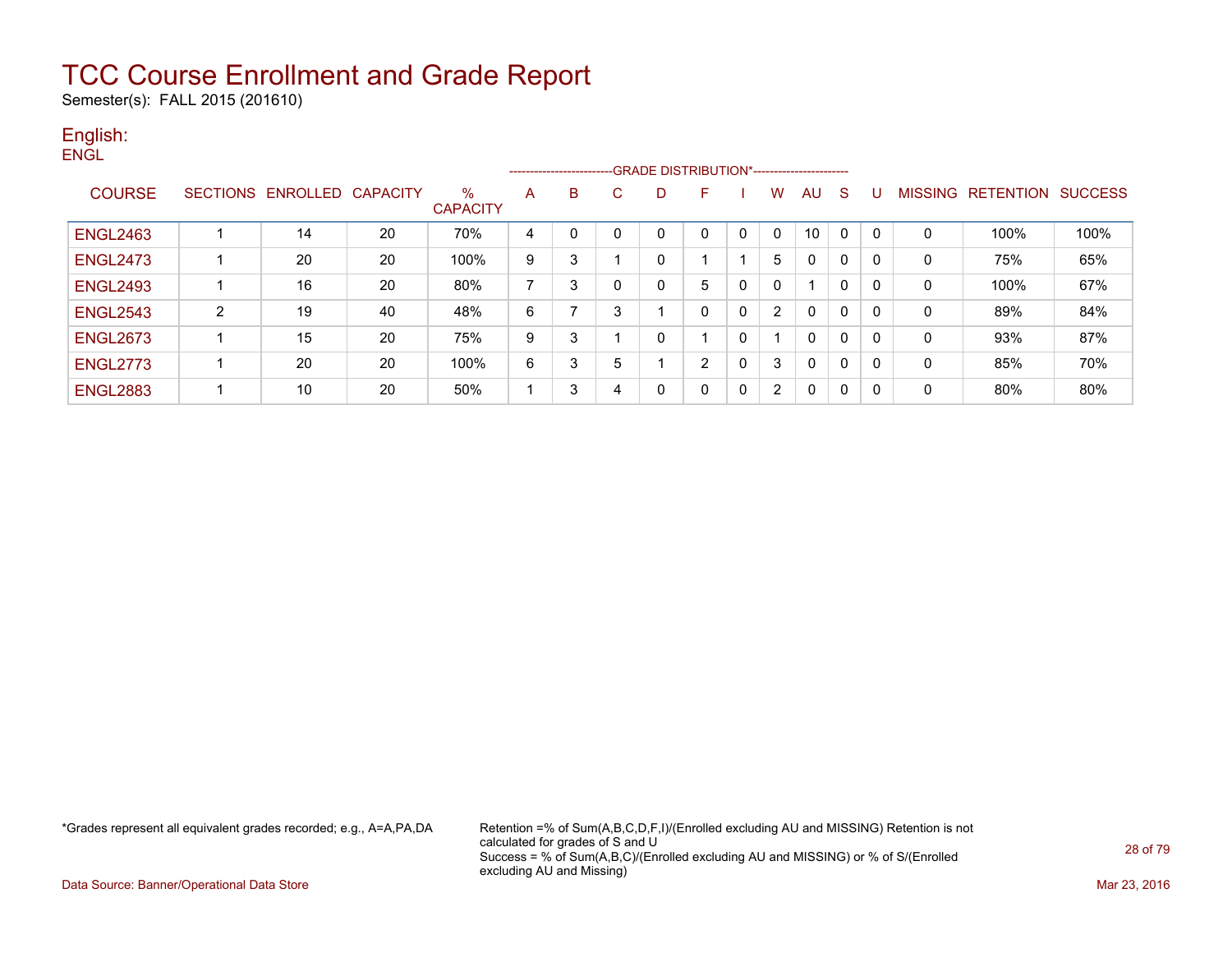Semester(s): FALL 2015 (201610)

### Engineering: **ENGR**

|                 |                |                            |     |                         |    | --------------------------GRADE DISTRIBUTION*----------------------- |    |   |   |              |    |              |              |   |         |                  |                |
|-----------------|----------------|----------------------------|-----|-------------------------|----|----------------------------------------------------------------------|----|---|---|--------------|----|--------------|--------------|---|---------|------------------|----------------|
| <b>COURSE</b>   |                | SECTIONS ENROLLED CAPACITY |     | $\%$<br><b>CAPACITY</b> | A  | B                                                                    | C. | D | F |              | w  | AU           | <sub>S</sub> | U | MISSING | <b>RETENTION</b> | <b>SUCCESS</b> |
| <b>ENGR1111</b> | 4              | 118                        | 120 | 98%                     | 93 | 10                                                                   | 3  |   |   | 0            | 8  | 0            |              | 0 | 0       | 93%              | 90%            |
| <b>ENGR1132</b> | 4              | 95                         | 96  | 99%                     | 52 | 32                                                                   | 5  | 0 |   | 2            | 4  | 0            | $\mathbf 0$  | 0 | 0       | 96%              | 94%            |
| <b>ENGR1242</b> | 3              | 65                         | 69  | 94%                     | 27 | 27                                                                   | 4  | 0 |   | 0            |    | 0            | 0            | 0 | 0       | 89%              | 89%            |
| <b>ENGR2103</b> | 3              | 77                         | 80  | 96%                     | 25 | 20                                                                   | 15 | 5 | 3 | 0            | 9  | 0            | 0            | 0 | 0       | 88%              | 78%            |
| <b>ENGR2143</b> | 2              | 47                         | 60  | 78%                     | 18 | 14                                                                   | 3  | っ |   | $\mathbf 0$  | 10 | 0            | $\Omega$     | 0 | 0       | 79%              | 74%            |
| <b>ENGR2213</b> | $\overline{2}$ | 59                         | 60  | 98%                     | 21 | 19                                                                   | 14 | 2 |   | $\mathbf 0$  | 3  | 0            | $\mathbf 0$  | 0 | 0       | 95%              | 92%            |
| <b>ENGR2523</b> | 3              | 51                         | 80  | 64%                     | 35 |                                                                      | 5  | 0 |   | $\mathbf{0}$ | 4  | 0            | 0            | 0 | 0       | 92%              | 92%            |
| <b>ENGR2613</b> | 3              | 50                         | 50  | 100%                    | 11 | 20                                                                   | 12 | 3 |   | $\mathbf{0}$ | 4  | $\mathbf{0}$ | $\Omega$     | 0 | 0       | 92%              | 86%            |

\*Grades represent all equivalent grades recorded; e.g., A=A,PA,DA Retention =% of Sum(A,B,C,D,F,I)/(Enrolled excluding AU and MISSING) Retention is not calculated for grades of S and U Success = % of Sum(A,B,C)/(Enrolled excluding AU and MISSING) or % of S/(Enrolled excluding AU and Missing)

Data Source: Banner/Operational Data Store Mar 23, 2016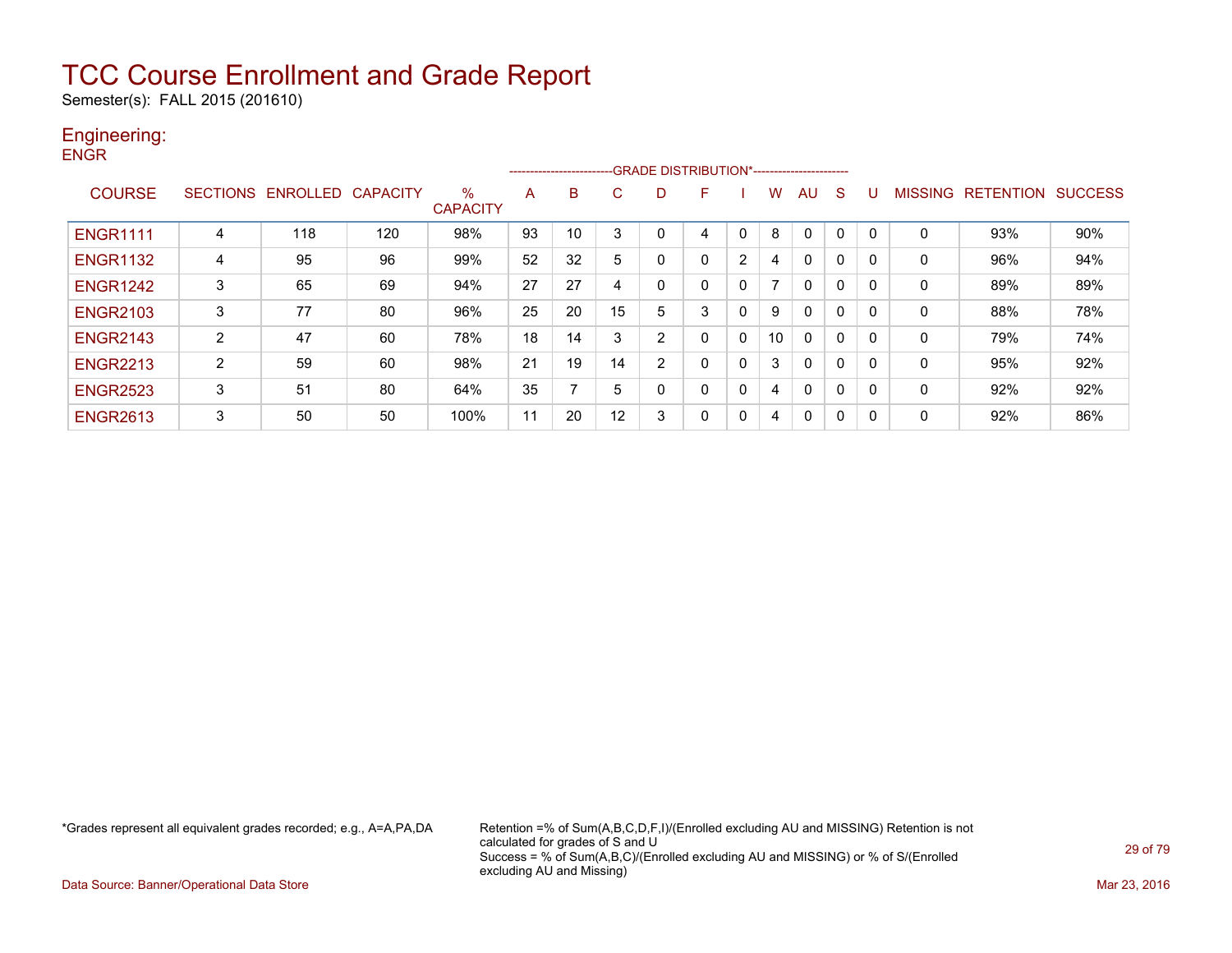Semester(s): FALL 2015 (201610)

#### Engineering Technology: **ENGT**

|                 |                 |                   |    |                         |                | -------------------------- |   |   | -GRADE DISTRIBUTION*----------------------- |              |                |          |          |              |                |                  |                |
|-----------------|-----------------|-------------------|----|-------------------------|----------------|----------------------------|---|---|---------------------------------------------|--------------|----------------|----------|----------|--------------|----------------|------------------|----------------|
| <b>COURSE</b>   | <b>SECTIONS</b> | ENROLLED CAPACITY |    | $\%$<br><b>CAPACITY</b> | A              | B                          | C | D | F                                           |              | w              | AU       | S        |              | <b>MISSING</b> | <b>RETENTION</b> | <b>SUCCESS</b> |
| <b>ENGT1313</b> |                 | 15                | 18 | 83%                     | $\overline{ }$ | 4                          |   | 2 |                                             | $\Omega$     | 0              | $\Omega$ | $\Omega$ | $\Omega$     | 0              | 100%             | 80%            |
| <b>ENGT1363</b> |                 | 13                | 18 | 72%                     | 8              | 5                          | 0 | 0 | 0                                           | $\Omega$     | 0              | 0        | 0        | 0            | 0              | 100%             | 100%           |
| <b>ENGT1443</b> |                 | 8                 | 10 | 80%                     | 5              | 2                          | 0 |   | 0                                           | 0            | 0              | 0        | 0        |              | 0              | 100%             | 88%            |
| <b>ENGT1513</b> | 3               | 15                | 31 | 48%                     | 10             | 3                          | 0 |   |                                             | $\mathbf{0}$ | $\Omega$       | 0        | 0        | $\mathbf{0}$ | 0              | 100%             | 87%            |
| <b>ENGT1523</b> | 3               | 16                | 31 | 52%                     | 10             | 2                          | 0 |   | 0                                           |              | $\overline{2}$ | 0        | 0        | $\Omega$     | 0              | 88%              | 75%            |
| <b>ENGT1533</b> | 3               | 16                | 31 | 52%                     | 11             | 2                          |   |   |                                             | $\mathbf{0}$ | 0              | 0        | 0        | 0            | 0              | 100%             | 88%            |
| <b>ENGT1543</b> | 2               | 15                | 30 | 50%                     | 10             | 4                          |   | 0 | 0                                           | $\mathbf{0}$ | 0              | 0        | $\Omega$ | 0            | $\mathbf{0}$   | 100%             | 100%           |
| <b>ENGT2462</b> |                 | 10                | 10 | 100%                    | 6              | 0                          | 0 | 0 | 0                                           | $\mathbf{0}$ | 4              | 0        | 0        | 0            | 0              | 60%              | 60%            |

\*Grades represent all equivalent grades recorded; e.g., A=A,PA,DA Retention =% of Sum(A,B,C,D,F,I)/(Enrolled excluding AU and MISSING) Retention is not calculated for grades of S and U Success = % of Sum(A,B,C)/(Enrolled excluding AU and MISSING) or % of S/(Enrolled excluding AU and Missing)

Data Source: Banner/Operational Data Store Mar 23, 2016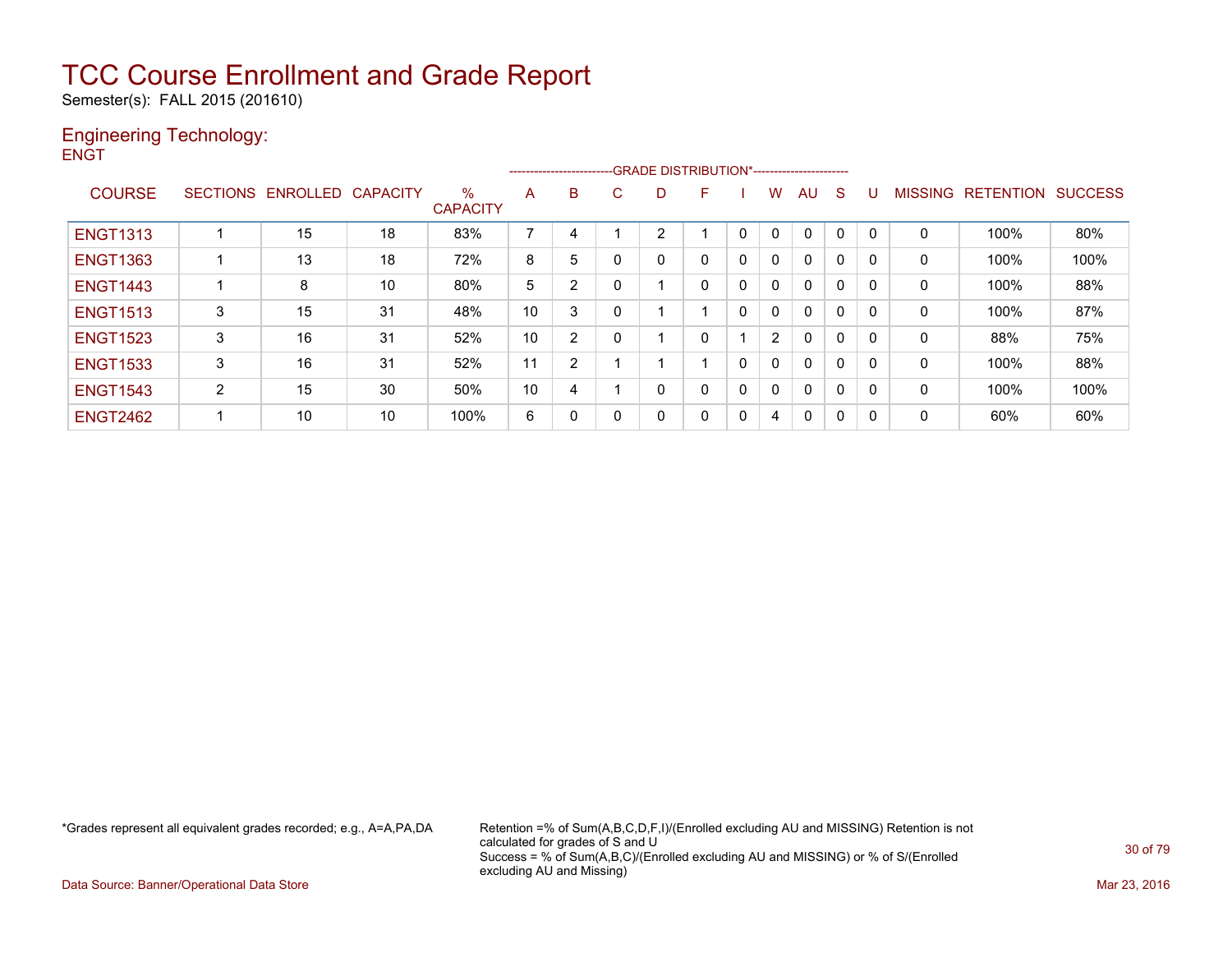Semester(s): FALL 2015 (201610)

#### English as a Second Language: **ESLG**

|                 |                |                            |     |                         |    | ------------------------ |                | -GRADE DISTRIBUTION*---------------------- |                |              |                |              |              |              |              |                                  |      |
|-----------------|----------------|----------------------------|-----|-------------------------|----|--------------------------|----------------|--------------------------------------------|----------------|--------------|----------------|--------------|--------------|--------------|--------------|----------------------------------|------|
| <b>COURSE</b>   |                | SECTIONS ENROLLED CAPACITY |     | $\%$<br><b>CAPACITY</b> | A  | B                        | C              | D                                          | F              |              | W              | <b>AU</b>    | S            |              |              | <b>MISSING RETENTION SUCCESS</b> |      |
| <b>ESLG0513</b> | 4              | 13                         | 40  | 32%                     | 5  | 6                        |                | $\mathbf{0}$                               | $\mathbf 1$    | $\mathbf{0}$ | $\Omega$       | $\mathbf{0}$ | $\mathbf{0}$ | $\mathbf{0}$ | 0            | 100%                             | 92%  |
| <b>ESLG0523</b> | 4              | 24                         | 40  | 60%                     | 15 | 5                        |                | 1                                          | $\mathbf{1}$   | $\Omega$     | -1             | $\mathbf{0}$ | $\Omega$     | $\Omega$     | $\mathbf{0}$ | 96%                              | 88%  |
| <b>ESLG0533</b> | $\overline{2}$ | 13                         | 20  | 65%                     | 6  | 5                        | $\overline{2}$ | 0                                          | 0              | $\Omega$     | $\Omega$       | $\mathbf{0}$ | $\Omega$     | 0            | 0            | 100%                             | 100% |
| <b>ESLG0543</b> | 4              | 20                         | 40  | 50%                     | 11 | 6                        | $\overline{2}$ | $\Omega$                                   | 1              | $\mathbf{0}$ | $\Omega$       | $\Omega$     | $\mathbf{0}$ | 0            | 0            | 100%                             | 95%  |
| <b>ESLG0553</b> | 2              | 14                         | 20  | 70%                     | 3  | 4                        | 5              | 1                                          | 1              | $\mathbf{0}$ | $\mathbf{0}$   | $\mathbf{0}$ | $\Omega$     | $\Omega$     | $\mathbf{0}$ | 100%                             | 86%  |
| <b>ESLG0613</b> | $\overline{2}$ | 14                         | 20  | 70%                     | 4  | 9                        | $\Omega$       | 1                                          | 0              | $\Omega$     | $\Omega$       | 0            | $\Omega$     | $\Omega$     | 0            | 100%                             | 93%  |
| <b>ESLG0623</b> | 4              | 16                         | 40  | 40%                     | 8  | $\overline{2}$           | 3              | 0                                          | $\overline{2}$ | $\mathbf{0}$ | 1              | $\mathbf{0}$ | $\Omega$     | 0            | 0            | 94%                              | 81%  |
| <b>ESLG0633</b> | 3              | 15                         | 35  | 43%                     | 8  | 4                        | $\overline{2}$ | 1                                          | 0              | $\Omega$     | $\mathbf{0}$   | $\Omega$     | $\Omega$     | 0            | 0            | 100%                             | 93%  |
| <b>ESLG0643</b> | 4              | 21                         | 40  | 52%                     | 9  | 5                        | 3              | 0                                          | 3              | $\mathbf{0}$ | $\mathbf{1}$   | $\mathbf{0}$ | $\Omega$     | $\Omega$     | $\mathbf{0}$ | 95%                              | 81%  |
| <b>ESLG0653</b> | 2              | 11                         | 20  | 55%                     | 8  | $\overline{2}$           | 0              | 1                                          | 0              | $\Omega$     | 0              | 0            | $\Omega$     | $\Omega$     | $\mathbf{0}$ | 100%                             | 91%  |
| <b>ESLG0713</b> | 2              | 19                         | 15  | 127%                    | 10 | 4                        | $\overline{2}$ | 0                                          | 2              | $\mathbf{0}$ |                | $\mathbf{0}$ | $\Omega$     | 0            | 0            | 95%                              | 84%  |
| <b>ESLG0723</b> | 4              | 23                         | 40  | 58%                     | 12 | 6                        | 0              | $\Omega$                                   | 3              | $\Omega$     | $\overline{2}$ | $\Omega$     | $\Omega$     | $\Omega$     | 0            | 91%                              | 78%  |
| <b>ESLG0733</b> | 2              | 20                         | 25  | 80%                     | 9  | 5                        |                | 0                                          | 5              | $\mathbf{0}$ | 0              | 0            | $\Omega$     | $\Omega$     | $\mathbf{0}$ | 100%                             | 75%  |
| <b>ESLG0743</b> | 4              | 20                         | 45  | 44%                     | 9  | 7                        |                | 0                                          | $\overline{2}$ | $\mathbf{0}$ | 1              | 0            | $\Omega$     | 0            | 0            | 95%                              | 85%  |
| <b>ESLG0753</b> | 2              | 8                          | 20  | 40%                     | 5  | 0                        | $\Omega$       | 0                                          | $\overline{2}$ | $\Omega$     | $\mathbf{1}$   | $\mathbf{0}$ | $\Omega$     | 0            | 0            | 88%                              | 62%  |
| <b>ESLG0833</b> | $\overline{2}$ | 15                         | 20  | 75%                     | 13 | 0                        | 0              |                                            | 0              | $\mathbf{0}$ |                | $\mathbf{0}$ | $\Omega$     | 0            | 0            | 93%                              | 87%  |
| <b>ESLG0843</b> | 2              | $\overline{7}$             | 20  | 35%                     | 3  | 3                        | 0              | $\mathbf{1}$                               | 0              | $\mathbf{0}$ | $\Omega$       | $\mathbf{0}$ | $\mathbf{0}$ | 0            | $\mathbf{0}$ | 100%                             | 86%  |
| <b>ESLG0853</b> | 4              | 20                         | 40  | 50%                     | 11 | 4                        | $\overline{2}$ | 0                                          | $\overline{2}$ | $\Omega$     |                | $\mathbf{0}$ | $\Omega$     | $\Omega$     | 0            | 95%                              | 85%  |
| <b>ESLG0991</b> | 3              | 21                         | 40  | 52%                     | 10 | 4                        |                | 0                                          | 3              | $\Omega$     | 3              | $\mathbf{0}$ | $\Omega$     | 0            | 0            | 86%                              | 71%  |
| <b>ESLG0993</b> | 23             | 97                         | 275 | 35%                     | 64 | 14                       | 3              | $\overline{2}$                             | 13             | $\mathbf{0}$ | 1.             | $\mathbf{0}$ | $\Omega$     | 0            | 0            | 99%                              | 84%  |
|                 |                |                            |     |                         |    |                          |                |                                            |                |              |                |              |              |              |              |                                  |      |

\*Grades represent all equivalent grades recorded; e.g., A=A,PA,DA Retention =% of Sum(A,B,C,D,F,I)/(Enrolled excluding AU and MISSING) Retention is not calculated for grades of S and U Success = % of Sum(A,B,C)/(Enrolled excluding AU and MISSING) or % of S/(Enrolled excluding AU and Missing) Data Source: Banner/Operational Data Store Mar 23, 2016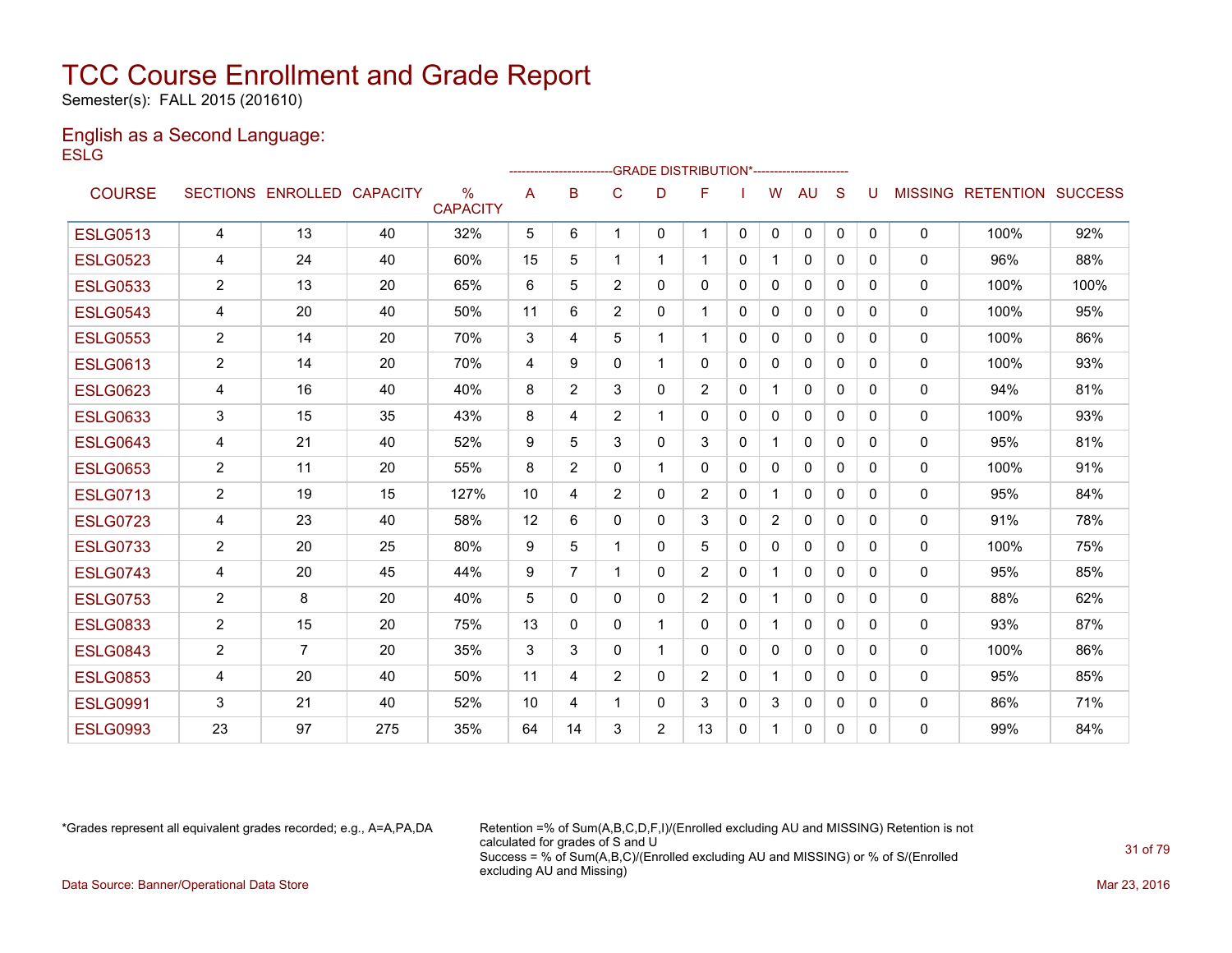Semester(s): FALL 2015 (201610)

### Fire & Emergency Medical Svcs: FEMS

|                 |                |                   |                 |                                  |                | ------------------------ |                | --GRADE DISTRIBUTION*---------------------- |                |                |                |              |              |          |                |                          |       |
|-----------------|----------------|-------------------|-----------------|----------------------------------|----------------|--------------------------|----------------|---------------------------------------------|----------------|----------------|----------------|--------------|--------------|----------|----------------|--------------------------|-------|
| <b>COURSE</b>   |                | SECTIONS ENROLLED | <b>CAPACITY</b> | $\frac{9}{6}$<br><b>CAPACITY</b> | A              | B                        | $\mathsf{C}$   | D                                           | F              |                | W              | AU           | S            |          | <b>MISSING</b> | <b>RETENTION SUCCESS</b> |       |
| <b>FEMS1113</b> | $\overline{2}$ | 36                | 40              | 90%                              | 30             | 1                        | $\mathbf{0}$   | 0                                           | 0              | $\mathbf{0}$   | 5              | $\mathbf{0}$ | $\mathbf{0}$ | $\Omega$ | 0              | 86%                      | 86%   |
| <b>FEMS1123</b> |                | 12                | 20              | 60%                              | 8              | $\overline{2}$           | $\Omega$       | $\Omega$                                    | 0              | $\Omega$       | $\overline{2}$ | $\Omega$     | $\Omega$     | 0        | $\mathbf{0}$   | 83%                      | 83%   |
| <b>FEMS1153</b> | $\mathbf 1$    | 10                | 20              | 50%                              | 9              | 0                        | 0              | 0                                           | 0              | $\Omega$       |                | $\Omega$     | $\Omega$     | $\Omega$ | $\Omega$       | 90%                      | 90%   |
| <b>FEMS2123</b> | $\mathbf{1}$   | 17                | 20              | 85%                              | 15             | 0                        | 0              | 0                                           | 0              | 0              | $\overline{2}$ | 0            | 0            | 0        | 0              | 88%                      | 88%   |
| <b>FEMS2173</b> | $\mathbf{1}$   | 12                | 20              | 60%                              | 10             | 0                        | $\Omega$       | 0                                           | 0              | 0              | $\overline{2}$ | $\mathbf{0}$ | $\Omega$     | 0        | 0              | 83%                      | 83%   |
| <b>FEMS2183</b> |                | 13                | 20              | 65%                              | 11             | $\mathbf{0}$             |                | $\Omega$                                    | 0              | $\Omega$       |                | $\Omega$     | $\Omega$     | $\Omega$ | $\mathbf{0}$   | 92%                      | 92%   |
| <b>FEMS2193</b> | $\mathbf{1}$   | 12                | 20              | 60%                              | $\overline{7}$ | 3                        | $\Omega$       | 0                                           | 0              | $\Omega$       | $\overline{2}$ | $\mathbf{0}$ | $\Omega$     | $\Omega$ | 0              | 83%                      | 83%   |
| <b>FEMS2413</b> | 1              | 1                 | 15              | 7%                               | $\Omega$       | 0                        | $\Omega$       | $\Omega$                                    | 0              |                | 0              | 0            | $\Omega$     | 0        | 0              | 100%                     | $0\%$ |
| <b>FEMS2418</b> | 4              | 61                | 70              | 87%                              | 4              | 9                        | 18             | 20                                          | $\overline{7}$ |                | $\overline{2}$ | $\mathbf{0}$ | $\Omega$     | $\Omega$ | 0              | 97%                      | 51%   |
| <b>FEMS2424</b> | $\mathbf 1$    | 1                 | 15              | 7%                               | $\mathbf{0}$   | 0                        | $\Omega$       | 0                                           | 0              |                | 0              | $\Omega$     | $\Omega$     | $\Omega$ | $\mathbf{0}$   | 100%                     | $0\%$ |
| <b>FEMS2431</b> | $\mathbf{1}$   | 1                 | 15              | 7%                               | $\mathbf{0}$   | 0                        | 0              | 0                                           | 0              |                | 0              | $\mathbf{0}$ | 0            | 0        | $\Omega$       | 100%                     | 0%    |
| <b>FEMS2513</b> | 5              | 33                | 72              | 46%                              | $\overline{7}$ | 5                        | 0              | 1.                                          | 0              | 14             | 6              | 0            | 0            | 0        | $\mathbf{0}$   | 82%                      | 36%   |
| <b>FEMS2521</b> | 5              | 34                | 72              | 47%                              | 9              | 7                        | 3              |                                             | 0              | 8              | 6              | $\mathbf{0}$ | $\Omega$     | 0        | $\mathbf{0}$   | 82%                      | 56%   |
| <b>FEMS2532</b> | 5              | 33                | 72              | 46%                              | 13             | 9                        | $\overline{2}$ | 1                                           | 0              | $\overline{2}$ | 6              | $\mathbf{0}$ | $\Omega$     | 0        | $\mathbf 0$    | 82%                      | 73%   |
| <b>FEMS2621</b> | 5              | 34                | 72              | 47%                              | -1             | 1                        | 0              | $\Omega$                                    | 0              | 26             | 6              | $\Omega$     | $\Omega$     | 0        | 0              | 82%                      | 6%    |
| <b>FEMS2724</b> | 5              | 34                | 72              | 47%                              | 11             | 7                        | 5              | 0                                           | 0              | 5              | 6              | $\mathbf{0}$ | $\Omega$     | 0        | $\mathbf{0}$   | 82%                      | 68%   |
| <b>FEMS2731</b> | 4              | 32                | 57              | 56%                              | 4              | 11                       | 6              |                                             | 0              | 4              | 6              | 0            | $\Omega$     | $\Omega$ | 0              | 81%                      | 66%   |
| <b>FEMS2811</b> |                | $\overline{2}$    | 15              | 13%                              | $\overline{2}$ | 0                        | $\Omega$       | 0                                           | 0              | 0              | $\mathbf{0}$   | $\mathbf{0}$ | $\mathbf{0}$ | $\Omega$ | 0              | 100%                     | 100%  |

\*Grades represent all equivalent grades recorded; e.g., A=A,PA,DA Retention =% of Sum(A,B,C,D,F,I)/(Enrolled excluding AU and MISSING) Retention is not calculated for grades of S and U Success = % of Sum(A,B,C)/(Enrolled excluding AU and MISSING) or % of S/(Enrolled excluding AU and Missing)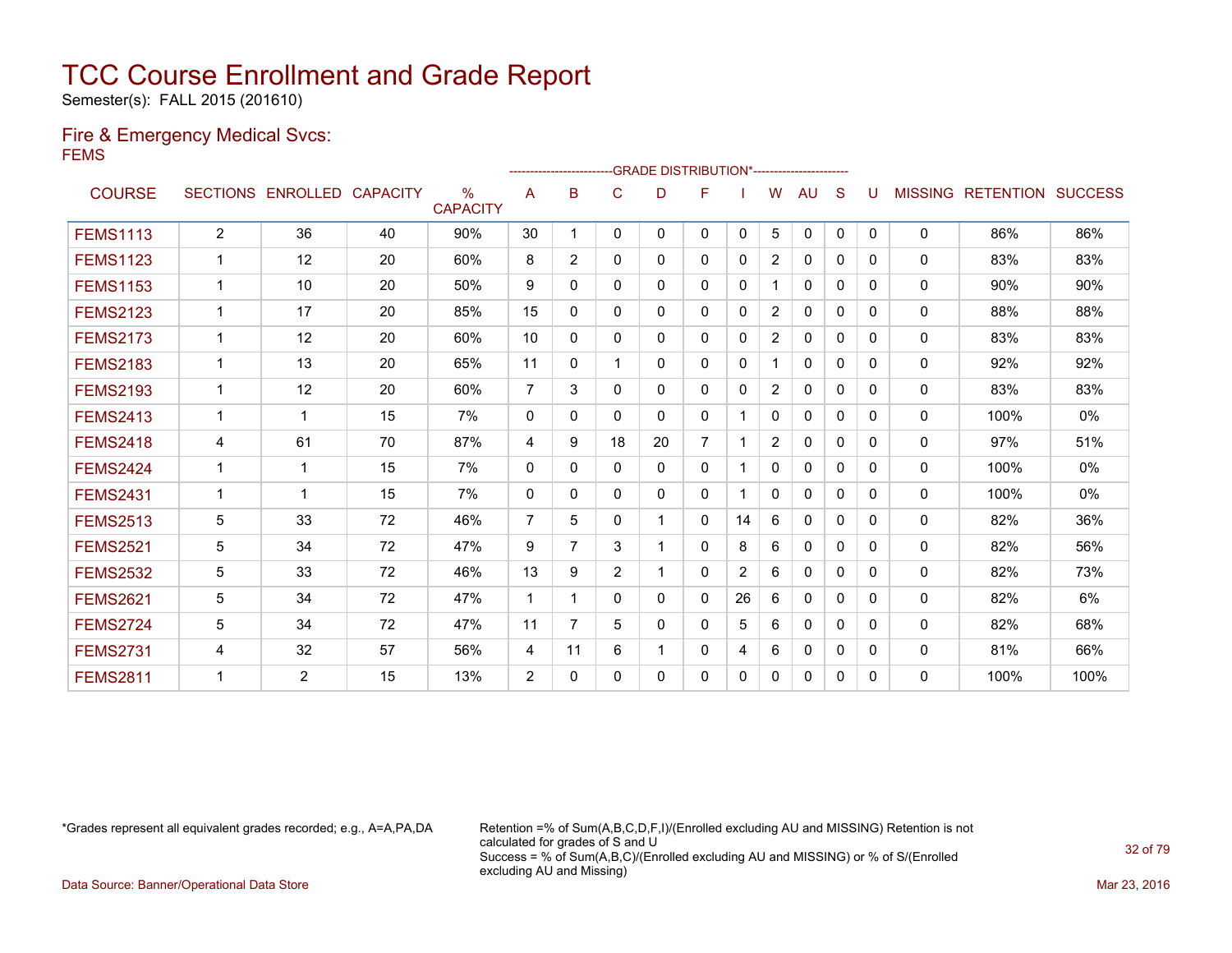Semester(s): FALL 2015 (201610)

#### French: FREN

|                 |   |                            |    |                         |                | ------------------------ |    |   | -GRADE DISTRIBUTION*----------------------- |   |          |    |          |    |                |           |                |
|-----------------|---|----------------------------|----|-------------------------|----------------|--------------------------|----|---|---------------------------------------------|---|----------|----|----------|----|----------------|-----------|----------------|
| <b>COURSE</b>   |   | SECTIONS ENROLLED CAPACITY |    | $\%$<br><b>CAPACITY</b> | A              | В                        |    | D |                                             |   | W        | AU | -S       |    | <b>MISSING</b> | RETENTION | <b>SUCCESS</b> |
| <b>FREN1103</b> | 4 | 69                         | 80 | 86%                     | 17             | 9                        | 10 | 2 |                                             | 0 | 30       |    | $\Omega$ |    | 0              | 56%       | 53%            |
| <b>FREN1213</b> |   |                            | 20 | 35%                     | $\overline{2}$ |                          |    | 0 |                                             | 0 |          | 0  | 0        | -0 | 0              | 86%       | 86%            |
| <b>FREN1313</b> |   | 10                         | 20 | 50%                     |                | 4                        | ົ  | 0 | 0                                           | 0 | $\Omega$ | 3  | 0        | -0 | 0              | 100%      | 100%           |
| <b>FREN2113</b> |   | 10                         | 20 | 50%                     | $\mathcal{D}$  |                          | ◠  | 0 | 0                                           | 0 |          | 4  | 0        | -0 | 0              | 83%       | 83%            |
| <b>FREN2433</b> |   | 5                          | 20 | 25%                     | 0              |                          |    | 0 |                                             | 0 | $\Omega$ | 4  | 0        | -0 | 0              | 100%      | 100%           |

\*Grades represent all equivalent grades recorded; e.g., A=A,PA,DA Retention =% of Sum(A,B,C,D,F,I)/(Enrolled excluding AU and MISSING) Retention is not calculated for grades of S and U Success = % of Sum(A,B,C)/(Enrolled excluding AU and MISSING) or % of S/(Enrolled excluding AU and Missing)

Data Source: Banner/Operational Data Store Mar 23, 2016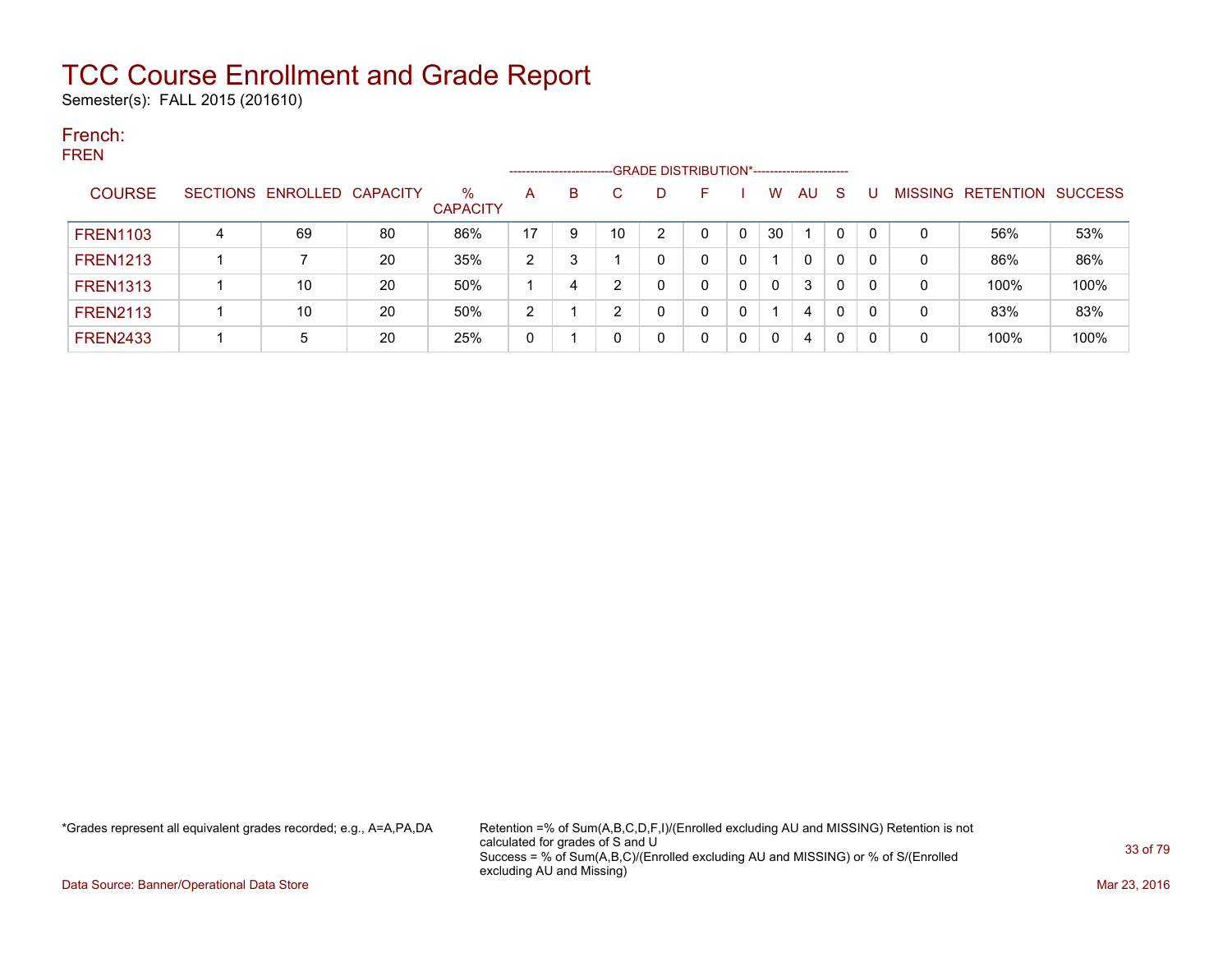Semester(s): FALL 2015 (201610)

### Geography:

| <b>GEOG</b>     |                 |                   |     |                         |    | --------------------- |     | -GRADE DISTRIBUTION*----------------------- |    |              |          |              |              |              |                |                  |                |
|-----------------|-----------------|-------------------|-----|-------------------------|----|-----------------------|-----|---------------------------------------------|----|--------------|----------|--------------|--------------|--------------|----------------|------------------|----------------|
| <b>COURSE</b>   | <b>SECTIONS</b> | ENROLLED CAPACITY |     | $\%$<br><b>CAPACITY</b> | A  | B.                    | C   | D                                           | F  |              | W        | AU           | -S           |              | <b>MISSING</b> | <b>RETENTION</b> | <b>SUCCESS</b> |
| GEOG1014        | 2               | 32                | 40  | 80%                     | 4  | 13                    |     | 6                                           | 2  | 0            | 4        | $\mathbf{0}$ | 0            | $\Omega$     | 0              | 88%              | 62%            |
| <b>GEOG1043</b> | 10              | 168               | 205 | 82%                     | 48 | 47                    | 34  | 10                                          | 14 |              | 14       | $\mathbf{0}$ | 0            | 0            | 0              | 92%              | 77%            |
| GEOG2013        |                 | 11                | 20  | 55%                     |    | 3                     |     | 0                                           | 0  | 0            | $\Omega$ | $\mathbf{0}$ | 0            | 0            | 0              | 100%             | 100%           |
| GEOG2033        | 3               | 56                | 60  | 93%                     | 19 | 15                    | -11 | 3                                           | 4  |              | 3        | $\mathbf{0}$ | 0            | $\mathbf{0}$ | 0              | 95%              | 80%            |
| GEOG2344        |                 |                   |     | 100%                    |    | 0                     | 0   | 0                                           | 0  | $\mathbf{0}$ | $\Omega$ | $\mathbf{0}$ | $\mathbf{0}$ | - 0          | 0              | 100%             | 100%           |
| GEOG2354        |                 | 13                | 15  | 87%                     | 5  | 5                     | ົ   | 0                                           | 0  | 0            |          | 0            | 0            | 0            | 0              | 92%              | 92%            |

\*Grades represent all equivalent grades recorded; e.g., A=A,PA,DA Retention =% of Sum(A,B,C,D,F,I)/(Enrolled excluding AU and MISSING) Retention is not calculated for grades of S and U Success = % of Sum(A,B,C)/(Enrolled excluding AU and MISSING) or % of S/(Enrolled excluding AU and Missing)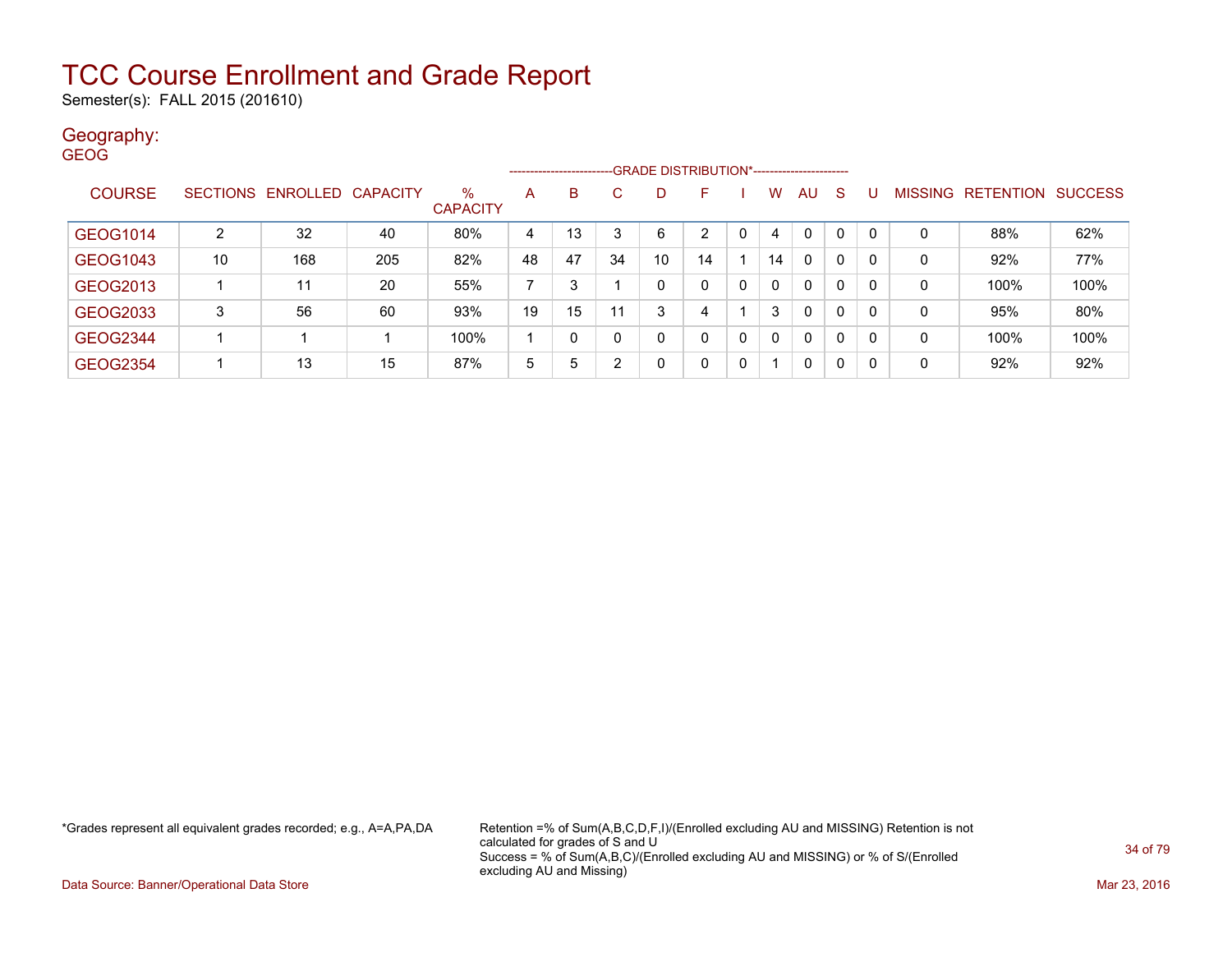Semester(s): FALL 2015 (201610)

### Geology:

| <b>GEOL</b>     |                            |    |                      |    |    |      | -GRADE DISTRIBUTION*----------------------- |                 |              |              |    |   |                           |     |
|-----------------|----------------------------|----|----------------------|----|----|------|---------------------------------------------|-----------------|--------------|--------------|----|---|---------------------------|-----|
| <b>COURSE</b>   | SECTIONS ENROLLED CAPACITY |    | %<br><b>CAPACITY</b> | A  | -B | $-C$ | - F                                         |                 | W AU S       |              | -U |   | MISSING RETENTION SUCCESS |     |
| <b>GEOL1014</b> | 78                         | 84 | 93%                  | 33 | 15 |      | 5                                           | 10 <sub>1</sub> | $\mathbf{0}$ | $\Omega$     |    |   | 87%                       | 76% |
| <b>GEOL1113</b> | 40                         | 44 | 91%                  |    | 6  | 14   |                                             | 9               |              | $\mathbf{0}$ |    | 0 | 78%                       | 70% |

\*Grades represent all equivalent grades recorded; e.g., A=A,PA,DA Retention =% of Sum(A,B,C,D,F,I)/(Enrolled excluding AU and MISSING) Retention is not calculated for grades of S and U Success = % of Sum(A,B,C)/(Enrolled excluding AU and MISSING) or % of S/(Enrolled excluding AU and Missing)

Data Source: Banner/Operational Data Store Mar 23, 2016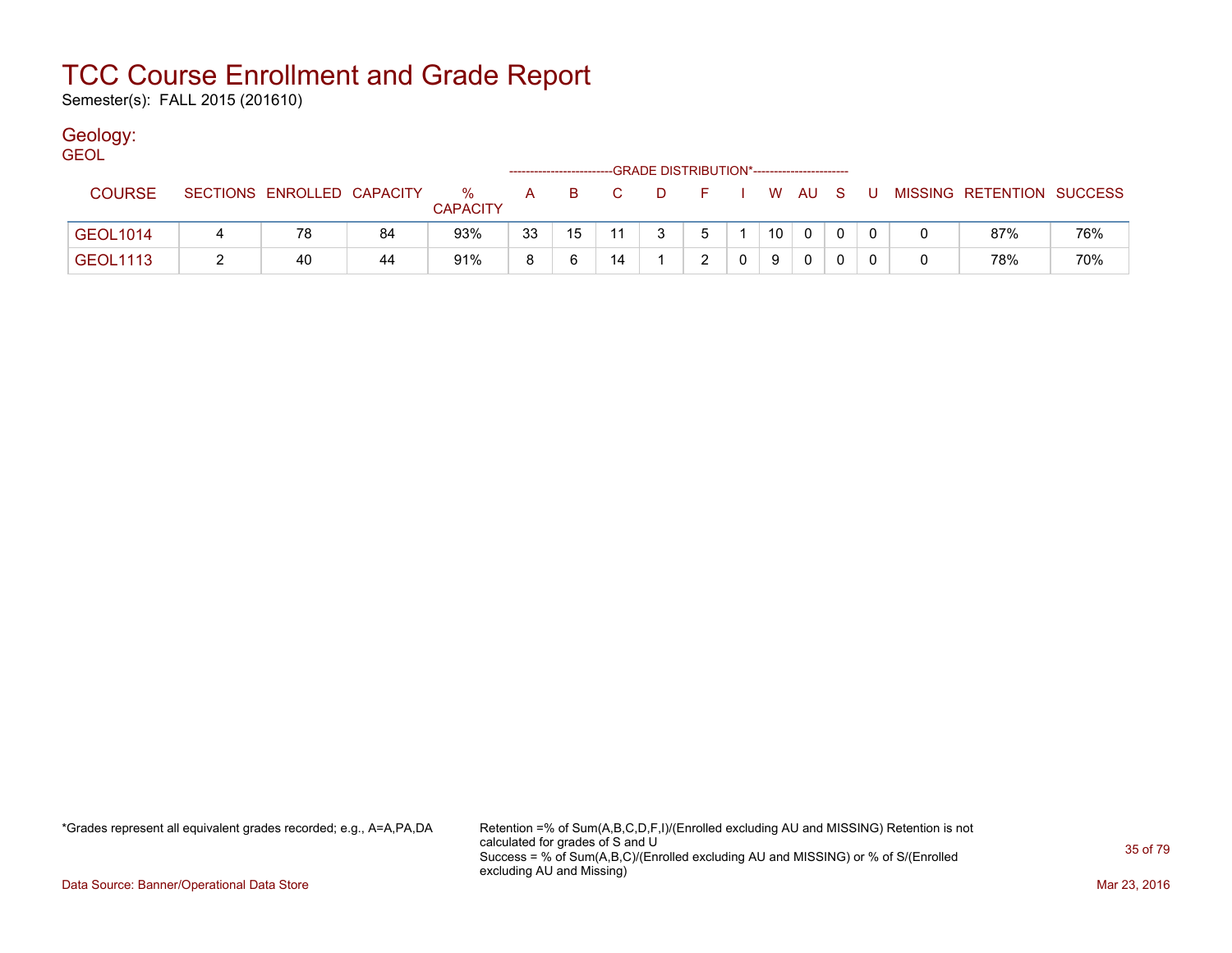Semester(s): FALL 2015 (201610)

#### Geographic Information Systems: GIS

| - -           | -GRADE DISTRIBUTION*-----------------------<br>------------------------- |                            |    |                      |   |    |  |  |   |  |  |      |     |   |                           |     |
|---------------|--------------------------------------------------------------------------|----------------------------|----|----------------------|---|----|--|--|---|--|--|------|-----|---|---------------------------|-----|
| <b>COURSE</b> |                                                                          | SECTIONS ENROLLED CAPACITY |    | %<br><b>CAPACITY</b> | A | B. |  |  |   |  |  | W AU | - S | U | MISSING RETENTION SUCCESS |     |
| GIS2344       |                                                                          |                            | 16 | 81%                  | 4 |    |  |  | າ |  |  | 0    |     |   | 92%                       | 69% |
| GIS2393       |                                                                          |                            |    | 100%                 |   |    |  |  |   |  |  | 0    |     |   | 100%                      | 83% |

\*Grades represent all equivalent grades recorded; e.g., A=A,PA,DA Retention =% of Sum(A,B,C,D,F,I)/(Enrolled excluding AU and MISSING) Retention is not calculated for grades of S and U Success = % of Sum(A,B,C)/(Enrolled excluding AU and MISSING) or % of S/(Enrolled excluding AU and Missing)

Data Source: Banner/Operational Data Store Mar 23, 2016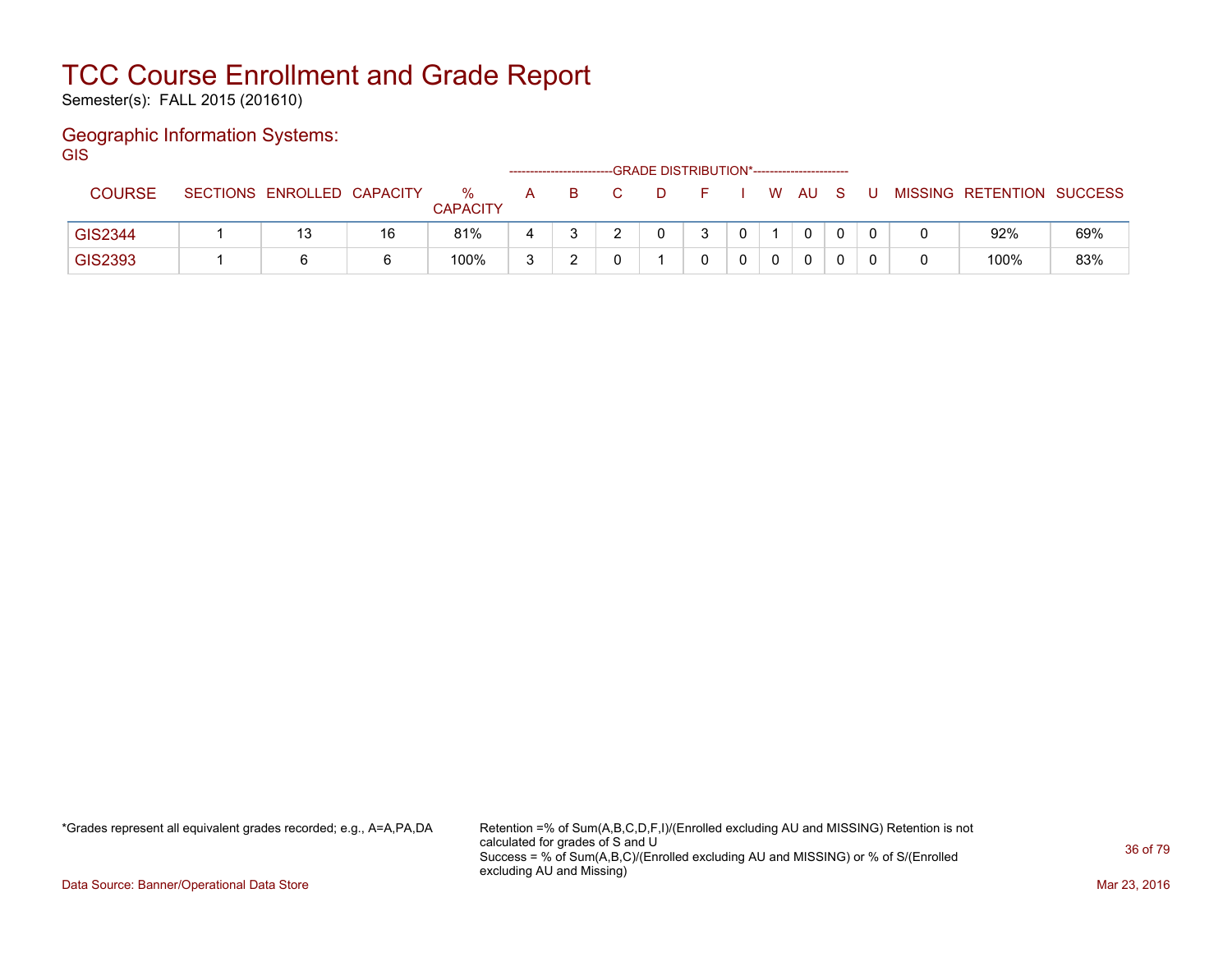Semester(s): FALL 2015 (201610)

#### German: GRMN

| ------          |                            |    |                         |    |   |              | ------------------------GRADE DISTRIBUTION*----------------------- |   |   |          |           |              |                |                          |      |
|-----------------|----------------------------|----|-------------------------|----|---|--------------|--------------------------------------------------------------------|---|---|----------|-----------|--------------|----------------|--------------------------|------|
| <b>COURSE</b>   | SECTIONS ENROLLED CAPACITY |    | $\%$<br><b>CAPACITY</b> | A  | B | C            | D                                                                  |   |   | W        | <b>AU</b> | <sub>S</sub> | <b>MISSING</b> | <b>RETENTION SUCCESS</b> |      |
| <b>GRMN1001</b> | 10                         | 20 | 50%                     | 8  |   | <sup>n</sup> | 0                                                                  | 0 | 0 |          | 0         | 0            | 0              | 90%                      | 90%  |
| <b>GRMN1103</b> | 18                         | 20 | 90%                     | 17 |   |              | 0                                                                  |   |   | $\Omega$ | 0         | 0            | 0              | 100%                     | 94%  |
| <b>GRMN1213</b> | 11                         | 20 | 55%                     | 5  | 4 |              |                                                                    |   |   | $\Omega$ | 0         | 0            | 0              | 100%                     | 82%  |
| <b>GRMN2113</b> | 8                          | 20 | 40%                     |    |   |              | 0                                                                  | 0 |   | $\Omega$ | 0         | 0            | 0              | 100%                     | 100% |
| <b>GRMN2213</b> | 9                          | 20 | 45%                     | 9  |   |              | 0                                                                  |   |   | $\Omega$ | 0         | 0            | 0              | 100%                     | 100% |

\*Grades represent all equivalent grades recorded; e.g., A=A,PA,DA Retention =% of Sum(A,B,C,D,F,I)/(Enrolled excluding AU and MISSING) Retention is not calculated for grades of S and U Success = % of Sum(A,B,C)/(Enrolled excluding AU and MISSING) or % of S/(Enrolled excluding AU and Missing)

Data Source: Banner/Operational Data Store Mar 23, 2016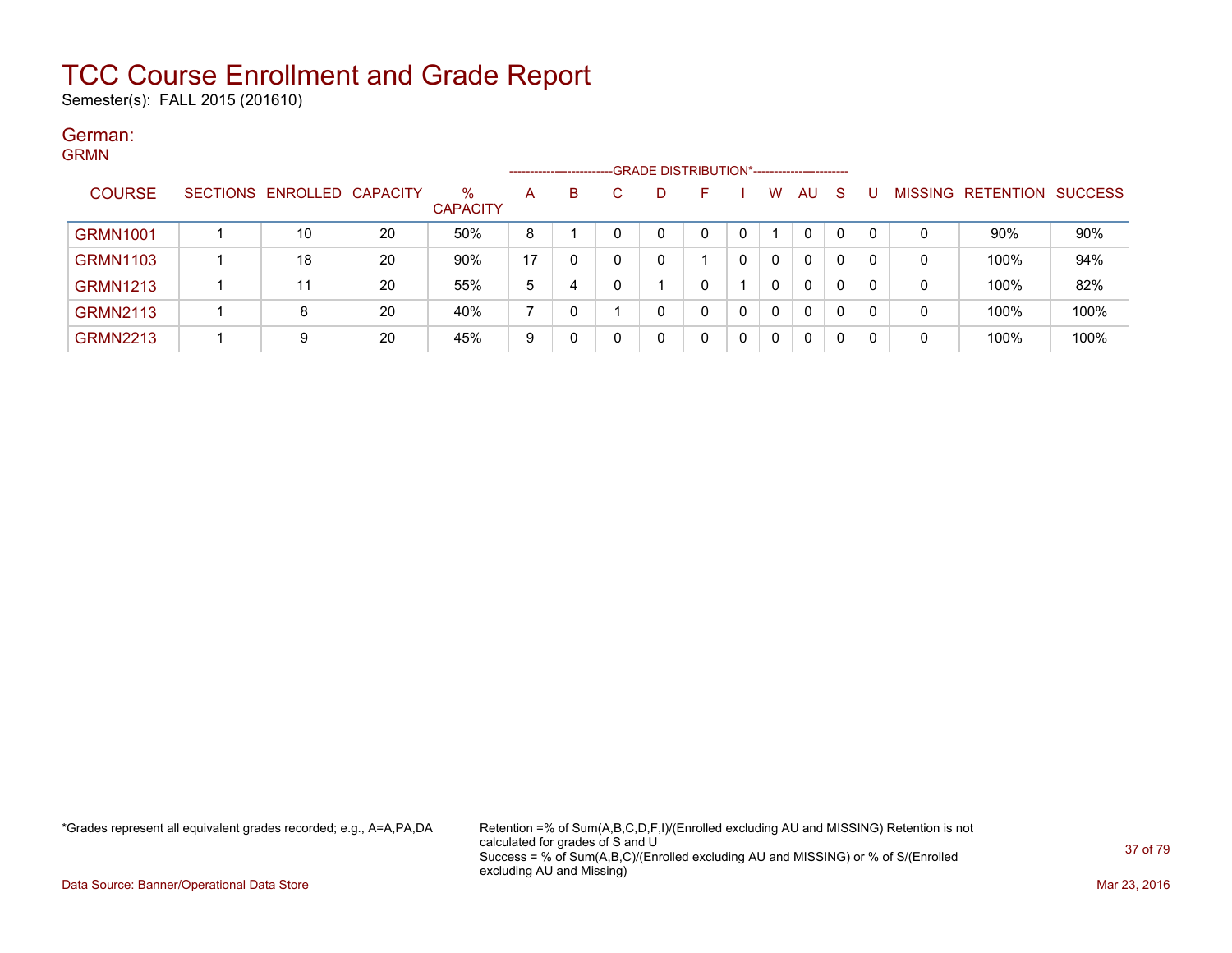Semester(s): FALL 2015 (201610)

#### Graphics and Imaging Tech: GRPH

| - - - - -       |                            |   |                      | ------------------- |    |              | -GRADE DISTRIBUTION*----------------------- |   |          |          |    |     |   |                   |                |
|-----------------|----------------------------|---|----------------------|---------------------|----|--------------|---------------------------------------------|---|----------|----------|----|-----|---|-------------------|----------------|
| <b>COURSE</b>   | SECTIONS ENROLLED CAPACITY |   | %<br><b>CAPACITY</b> | A                   | B. | D.           | F.                                          |   | W        | AU       | -S |     |   | MISSING RETENTION | <b>SUCCESS</b> |
| <b>GRPH1233</b> | 2                          | 0 |                      |                     |    |              |                                             | 0 | $\Omega$ | $\Omega$ | 0  | 0   | 0 | 100%              | 100%           |
| <b>GRPH1242</b> | 2                          | 0 |                      |                     |    | <sup>n</sup> |                                             | 0 | $\Omega$ | $\Omega$ | 0  | 0   | 0 | 100%              | 100%           |
| <b>GRPH2014</b> | 2                          | 0 |                      |                     |    |              |                                             |   | $\Omega$ | $\Omega$ | 0  | 0   | 0 | 100%              | 100%           |
| <b>GRPH2064</b> | າ                          | 0 |                      |                     |    |              |                                             |   | 0        | 0        | 0  | - 0 | 0 | 100%              | 100%           |

\*Grades represent all equivalent grades recorded; e.g., A=A,PA,DA Retention =% of Sum(A,B,C,D,F,I)/(Enrolled excluding AU and MISSING) Retention is not calculated for grades of S and U Success = % of Sum(A,B,C)/(Enrolled excluding AU and MISSING) or % of S/(Enrolled excluding AU and Missing)

Data Source: Banner/Operational Data Store Mar 23, 2016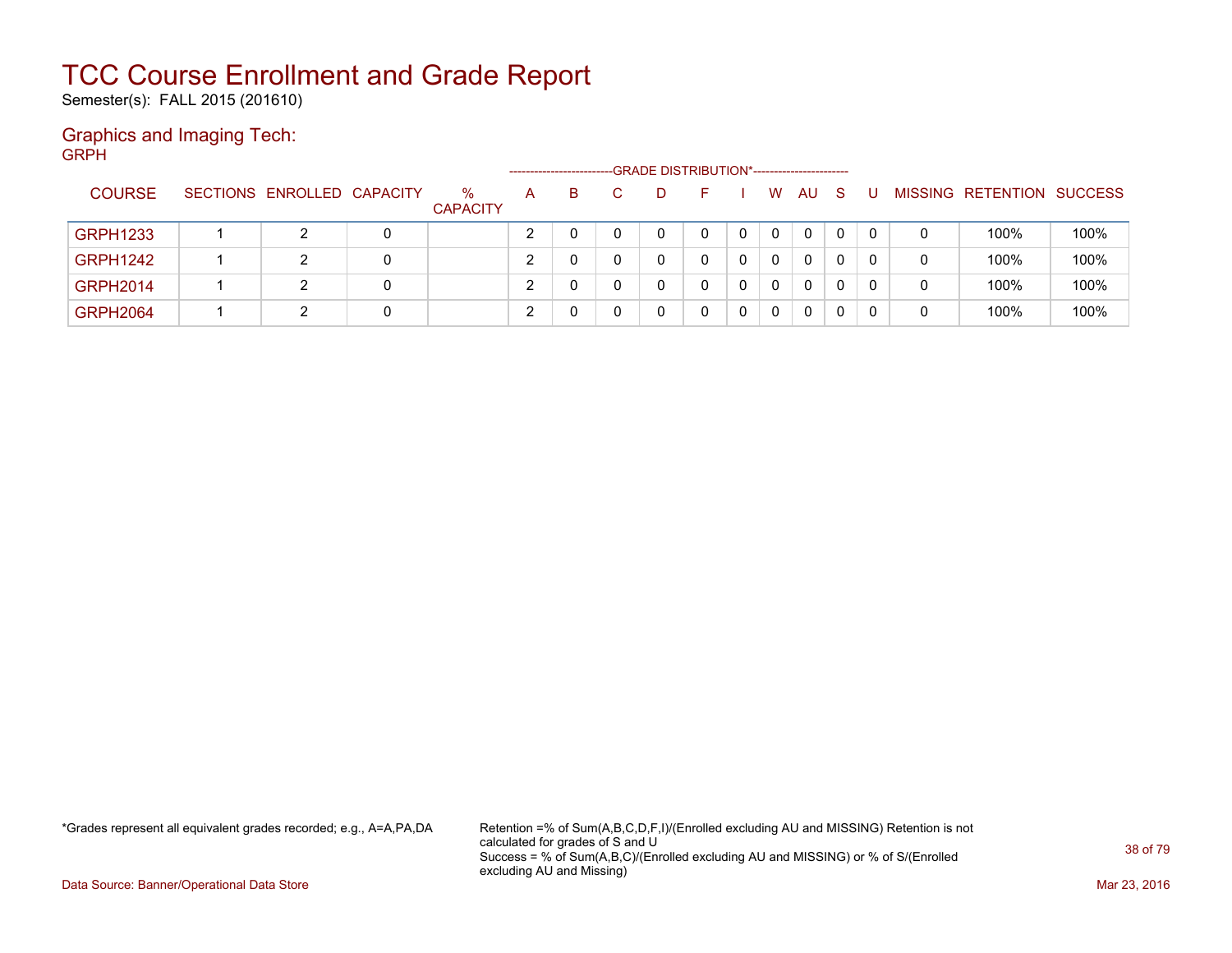Semester(s): FALL 2015 (201610)

### History:

| HIST            |    |       |       |                            |     |     |     |    |     |                |     |              |              |                                                                    |              |      |                                            |
|-----------------|----|-------|-------|----------------------------|-----|-----|-----|----|-----|----------------|-----|--------------|--------------|--------------------------------------------------------------------|--------------|------|--------------------------------------------|
| <b>COURSE</b>   |    |       |       | $\%$<br><b>CAPACITY</b>    | A   | B   | C   | D  | F   |                | w   | <b>AU</b>    | S.           | U                                                                  |              |      |                                            |
| <b>HIST1033</b> | 2  | 38    | 40    | 95%                        | 4   | 6   | 3   | 3  | 11  | 0              | 11  | $\mathbf{0}$ | 0            | 0                                                                  | $\mathbf{0}$ | 71%  | 34%                                        |
| <b>HIST1053</b> | 5  | 105   | 120   | 88%                        | 35  | 22  | 11  | 5  | 17  | 0              | 15  | $\Omega$     | $\Omega$     | 0                                                                  | $\mathbf{0}$ | 86%  | 65%                                        |
| <b>HIST1063</b> | 4  | 78    | 90    | 87%                        | 19  | 18  | 5   | 6  | 10  | 0              | 19  |              | $\mathbf{0}$ | 0                                                                  | $\mathbf{0}$ | 75%  | 55%                                        |
| <b>HIST1073</b> |    | 11    | 20    | 55%                        | 6   | 2   |     | 0  |     | 0              | 2   | $\mathbf{0}$ | $\mathbf{0}$ | 0                                                                  | $\Omega$     | 82%  | 73%                                        |
| <b>HIST1483</b> | 42 | 958   | 1,030 | 93%                        | 260 | 211 | 136 | 58 | 137 | $\overline{2}$ | 152 | 2            | $\Omega$     | 0                                                                  | $\mathbf{0}$ | 84%  | 63%                                        |
| <b>HIST1493</b> | 72 | 1,671 | 1,793 | 93%                        | 523 | 404 | 252 | 96 | 194 | 3              | 199 | 0            | 0            | 0                                                                  | $\mathbf{0}$ | 88%  | 71%                                        |
| <b>HIST2333</b> |    | 11    | 20    | 55%                        | 7   | 2   | 2   | 0  | 0   | 0              | 0   | 0            | $\Omega$     | 0                                                                  | 0            | 100% | 100%                                       |
|                 |    |       |       | SECTIONS ENROLLED CAPACITY |     |     |     |    |     |                |     |              |              | ------------------------GRADE DISTRIBUTION*----------------------- |              |      | <b>MISSING</b><br><b>RETENTION SUCCESS</b> |

\*Grades represent all equivalent grades recorded; e.g., A=A,PA,DA Retention =% of Sum(A,B,C,D,F,I)/(Enrolled excluding AU and MISSING) Retention is not calculated for grades of S and U Success = % of Sum(A,B,C)/(Enrolled excluding AU and MISSING) or % of S/(Enrolled excluding AU and Missing)

Data Source: Banner/Operational Data Store Mar 23, 2016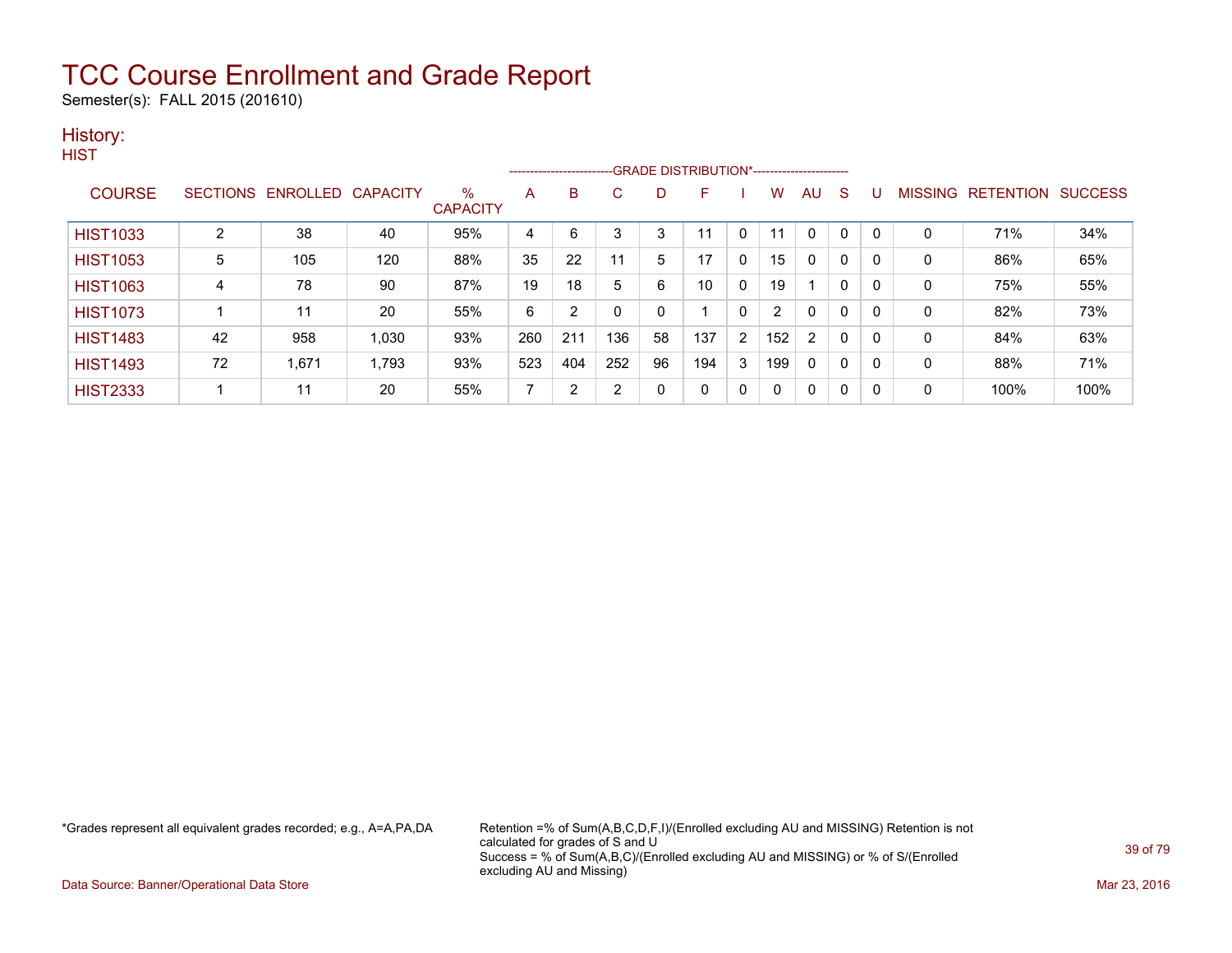Semester(s): FALL 2015 (201610)

#### Health Information Technology: **HITC**

|                 |                 |          |                 |                         |    |                   |   | --------------------------GRADE DISTRIBUTION*----------------------- |   |                |              |              |              |          |                |                  |                |
|-----------------|-----------------|----------|-----------------|-------------------------|----|-------------------|---|----------------------------------------------------------------------|---|----------------|--------------|--------------|--------------|----------|----------------|------------------|----------------|
| <b>COURSE</b>   | <b>SECTIONS</b> | ENROLLED | <b>CAPACITY</b> | $\%$<br><b>CAPACITY</b> | A  | B                 | C | D                                                                    | F |                | W            | AU           | <sub>S</sub> |          | <b>MISSING</b> | <b>RETENTION</b> | <b>SUCCESS</b> |
| <b>HITC1113</b> |                 | 16       | 18              | 89%                     | 4  |                   | 5 |                                                                      | 0 |                | $\mathbf{0}$ |              | 0            |          | 0              | 100%             | 100%           |
| <b>HITC1131</b> |                 | 16       | 18              | 89%                     | 9  | 4                 | 2 | 0                                                                    |   | $\mathbf{0}$   | 0            | $\mathbf{0}$ | 0            | $\Omega$ | 0              | 100%             | 94%            |
| <b>HITC1242</b> |                 | 17       | 18              | 94%                     | 6  | 9                 | ົ | 0                                                                    | 0 | 0              | $\mathbf{0}$ | $\mathbf{0}$ | $\mathbf 0$  |          | 0              | 100%             | 100%           |
| <b>HITC1363</b> | 2               | 23       | 36              | 64%                     | 3  | $12 \overline{ }$ | 6 | 0                                                                    | 0 | $\overline{2}$ | 0            | $\mathbf{0}$ | 0            |          | 0              | 100%             | 91%            |
| <b>HITC2113</b> | 2               | 19       | 38              | 50%                     | 10 |                   |   | 0                                                                    | 0 |                | 0            | $\mathbf{0}$ | 0            |          | 0              | 100%             | 95%            |
| <b>HITC2153</b> |                 | 19       | 20              | 95%                     | 8  | 5                 | 5 | 0                                                                    | 0 |                | 0            | $\mathbf{0}$ | 0            |          | 0              | 100%             | 95%            |
| <b>HITC2213</b> | 2               | 18       | 36              | 50%                     | 6  | 10                |   | 0                                                                    | 0 |                | 0            | 0            | 0            |          | 0              | 100%             | 94%            |
| <b>HITC2993</b> | 2               | 18       | 36              | 50%                     |    | 8                 | 6 | 0                                                                    |   | $\overline{2}$ | $\mathbf{0}$ | 0            | 0            |          | 0              | 100%             | 83%            |

\*Grades represent all equivalent grades recorded; e.g., A=A,PA,DA Retention =% of Sum(A,B,C,D,F,I)/(Enrolled excluding AU and MISSING) Retention is not calculated for grades of S and U Success = % of Sum(A,B,C)/(Enrolled excluding AU and MISSING) or % of S/(Enrolled excluding AU and Missing)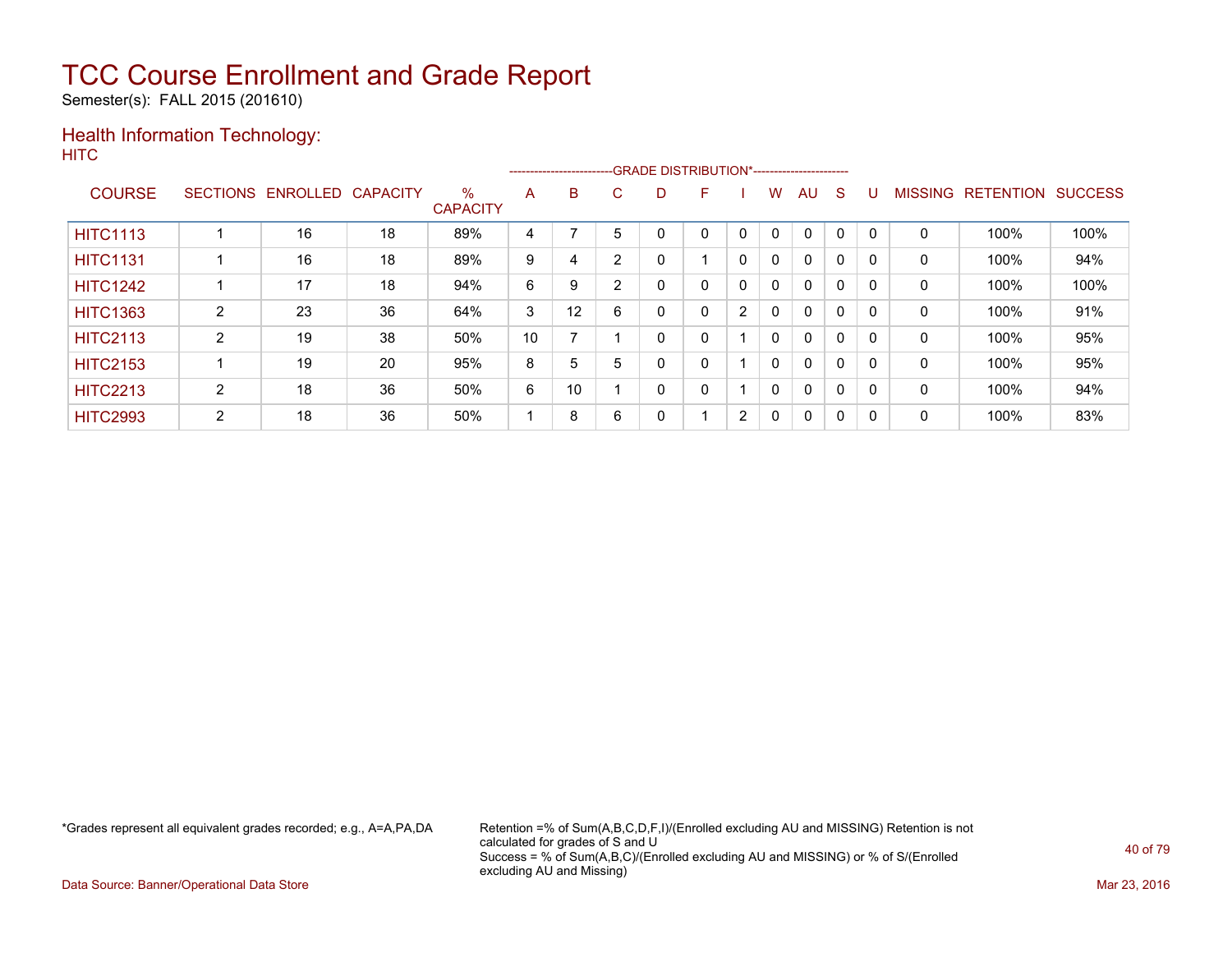Semester(s): FALL 2015 (201610)

### Horticulture Technology:

**HORT** 

|                 |   |                   |                 |                         |   | ------------------------- |   |   | -GRADE DISTRIBUTION*----------------------- |              |              |              |              |              |                |           |                |
|-----------------|---|-------------------|-----------------|-------------------------|---|---------------------------|---|---|---------------------------------------------|--------------|--------------|--------------|--------------|--------------|----------------|-----------|----------------|
| <b>COURSE</b>   |   | SECTIONS ENROLLED | <b>CAPACITY</b> | $\%$<br><b>CAPACITY</b> | A | B                         | С | D |                                             |              | W            | AU.          | <sub>S</sub> |              | <b>MISSING</b> | RETENTION | <b>SUCCESS</b> |
| <b>HORT1303</b> | 2 | 18                | 40              | 45%                     |   | 8                         | ົ |   | $\Omega$                                    |              | 0            | $\mathbf{0}$ | $\Omega$     | $\mathbf{0}$ | 0              | 100%      | 94%            |
| <b>HORT2224</b> |   | 9                 | 15              | 60%                     | 4 |                           |   | 0 | $\Omega$                                    | 3            | 0            | $\mathbf{0}$ | $\Omega$     | $\mathbf{0}$ | 0              | 100%      | 67%            |
| <b>HORT2493</b> |   | 9                 | 12              | 75%                     | 6 |                           |   | 0 |                                             | 0            | $\mathbf{0}$ | $\mathbf{0}$ | $\mathbf{0}$ | 0            | 0              | 100%      | 89%            |
| <b>HORT2513</b> |   | 3                 | 3               | 100%                    | 3 | <sup>n</sup>              |   | 0 | $\mathbf{0}$                                | 0            | 0            | $\mathbf{0}$ | $\Omega$     | 0            | 0              | 100%      | 100%           |
| <b>HORT2613</b> |   | 5                 | 20              | 25%                     | 2 |                           |   |   | $\Omega$                                    | $\mathbf{0}$ | 0            | $\Omega$     | $\mathbf{0}$ | 0            | 0              | 100%      | 80%            |
| <b>HORT2623</b> |   | 8                 | 15              | 53%                     | 5 |                           |   | 0 | $\mathbf{0}$                                | 0            | 0            | 1            | 0            | 0            | 0              | 100%      | 100%           |

\*Grades represent all equivalent grades recorded; e.g., A=A,PA,DA Retention =% of Sum(A,B,C,D,F,I)/(Enrolled excluding AU and MISSING) Retention is not calculated for grades of S and U Success = % of Sum(A,B,C)/(Enrolled excluding AU and MISSING) or % of S/(Enrolled excluding AU and Missing)

Data Source: Banner/Operational Data Store Mar 23, 2016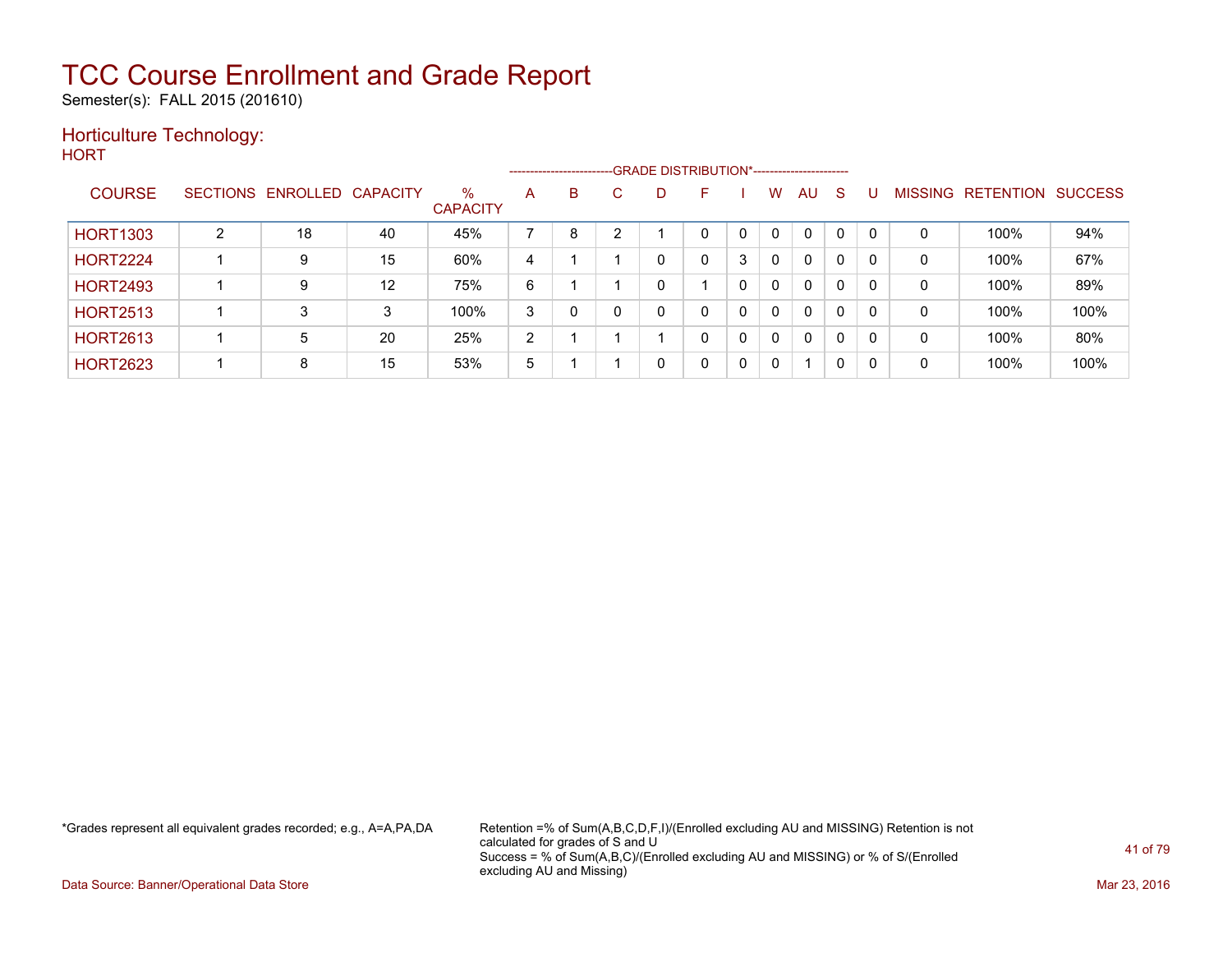Semester(s): FALL 2015 (201610)

#### Human Resources: **HRES**

| .  .__          |   |                            |    |                      |    | ---------------------- | -GRADE DISTRIBUTION*----------------------- |    |   |          |    |    |   |   |                                  |     |
|-----------------|---|----------------------------|----|----------------------|----|------------------------|---------------------------------------------|----|---|----------|----|----|---|---|----------------------------------|-----|
| <b>COURSE</b>   |   | SECTIONS ENROLLED CAPACITY |    | %<br><b>CAPACITY</b> | A  | B.                     | D                                           | н. |   | <b>W</b> | AU | -S |   |   | <b>MISSING RETENTION SUCCESS</b> |     |
| <b>HRES1313</b> | ົ | 25                         | 40 | 62%                  | 12 | 5                      |                                             |    |   |          | 0  | 0  |   | 0 | 96%                              | 76% |
| <b>HRES1333</b> |   | 10                         | 40 | 25%                  | 4  |                        |                                             |    |   | 2        | 0  |    |   | 0 | 80%                              | 70% |
| <b>HRES2313</b> |   | 10                         | 24 | 42%                  | 5  | 2                      |                                             | 0  | 0 | 2        | 0  | 0  | 0 | 0 | 80%                              | 70% |
| <b>HRES2343</b> |   | 9                          | 24 | 38%                  | 4  |                        |                                             |    |   |          | 0  | 0  |   | 0 | 89%                              | 78% |

\*Grades represent all equivalent grades recorded; e.g., A=A,PA,DA Retention =% of Sum(A,B,C,D,F,I)/(Enrolled excluding AU and MISSING) Retention is not calculated for grades of S and U Success = % of Sum(A,B,C)/(Enrolled excluding AU and MISSING) or % of S/(Enrolled excluding AU and Missing)

Data Source: Banner/Operational Data Store Mar 23, 2016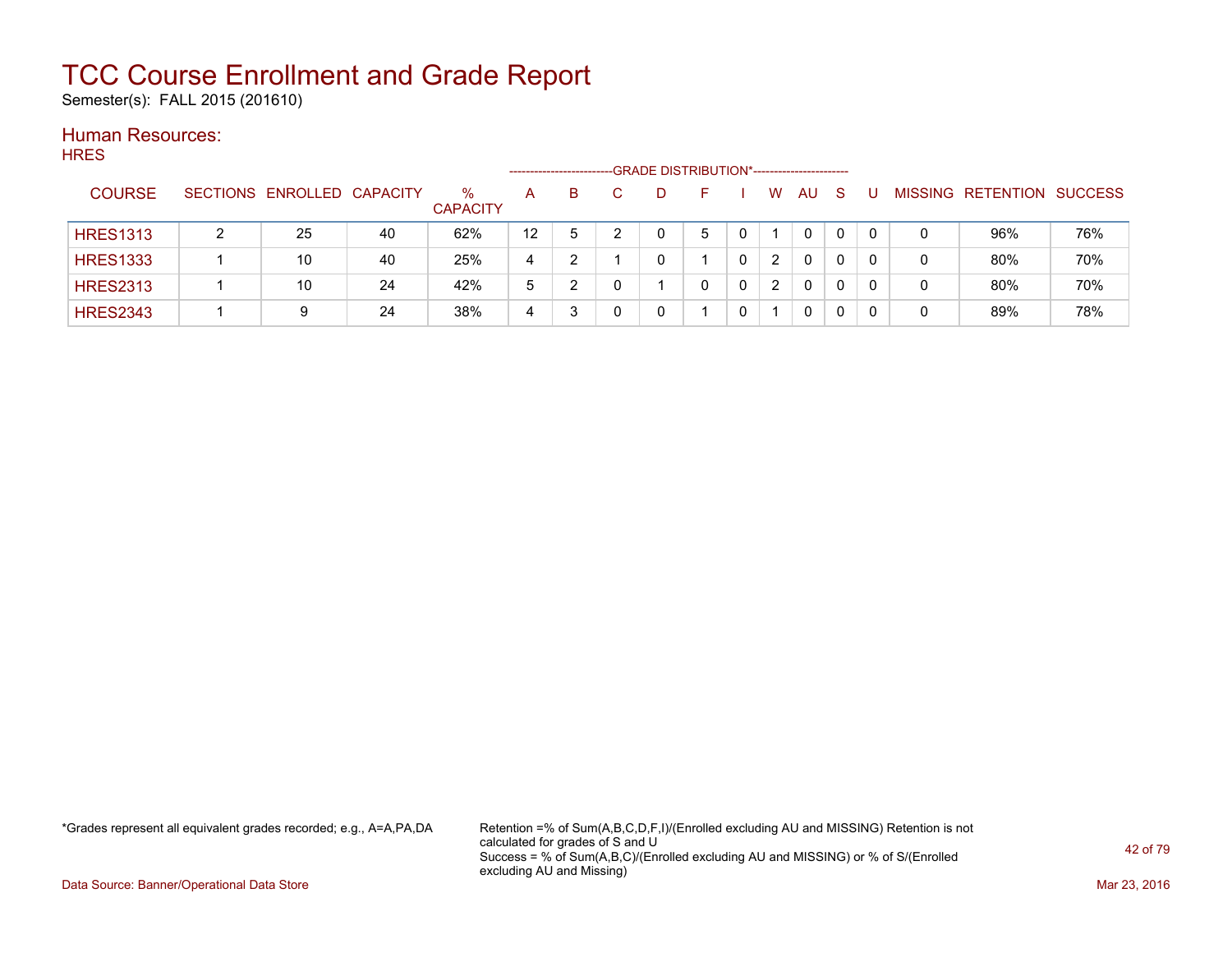Semester(s): FALL 2015 (201610)

### Human Services:

**HSVC** 

| .               |                |                   |                 |                         |                | --------------------- |                |                | -GRADE DISTRIBUTION*---------------------- |                |                |              |              |              |                |                          |      |
|-----------------|----------------|-------------------|-----------------|-------------------------|----------------|-----------------------|----------------|----------------|--------------------------------------------|----------------|----------------|--------------|--------------|--------------|----------------|--------------------------|------|
| <b>COURSE</b>   |                | SECTIONS ENROLLED | <b>CAPACITY</b> | $\%$<br><b>CAPACITY</b> | A              | B                     | C              | D              | F                                          |                | W              | AU           | <sub>S</sub> |              | <b>MISSING</b> | <b>RETENTION SUCCESS</b> |      |
| <b>HSVC1113</b> | 4              | 85                | 115             | 74%                     | 35             | 7                     | 14             | 3              | 5                                          | $\overline{2}$ | 19             | $\mathbf{0}$ | $\mathbf{0}$ | $\mathbf{0}$ | $\mathbf{0}$   | 78%                      | 66%  |
| <b>HSVC1213</b> | 2              | 49                | 60              | 82%                     | 30             |                       |                | 0              | 5                                          | $\overline{2}$ | 4              | $\mathbf{0}$ | 0            | 0            | 0              | 92%                      | 78%  |
| <b>HSVC1313</b> | $\overline{2}$ | 24                | 60              | 40%                     | 12             | 5                     |                | 0              | 0                                          |                | 5              | $\Omega$     | 0            | 0            | 0              | 79%                      | 75%  |
| <b>HSVC1413</b> |                | 9                 | 20              | 45%                     | $\mathbf{0}$   |                       | $\overline{2}$ | 0              | 4                                          | 0              | $\overline{2}$ | $\Omega$     | $\Omega$     | 0            | 0              | 78%                      | 33%  |
| <b>HSVC1443</b> |                |                   |                 | 100%                    | $\mathbf{0}$   | 0                     |                | 0              | 0                                          | 0              | 0              | 0            | 0            | 0            | 0              | 100%                     | 100% |
| <b>HSVC1453</b> |                | 1                 | 2               | 50%                     | 0              |                       | 0              | 0              | 0                                          | 0              | $\mathbf{0}$   | $\mathbf{0}$ | 0            | 0            | 0              | 100%                     | 100% |
| <b>HSVC2003</b> | 1              | 12                | 25              | 48%                     | 4              | 3                     | $\overline{2}$ | 1              | $\mathbf{1}$                               | $\Omega$       |                | $\Omega$     | $\Omega$     | 0            | 0              | 92%                      | 75%  |
| <b>HSVC2023</b> | $\overline{2}$ | 44                | 60              | 73%                     | 14             | 11                    | 8              | 4              |                                            | $\overline{2}$ | 4              | $\mathbf{0}$ | 0            | 0            | 0              | 91%                      | 75%  |
| <b>HSVC2053</b> | $\overline{2}$ | 26                | 50              | 52%                     | 16             | 4                     | 0              | 0              | 0                                          | 3              | 3              | 0            | 0            | 0            | 0              | 88%                      | 77%  |
| <b>HSVC2073</b> | 1              | 11                | 30              | 37%                     | $\overline{7}$ | $\overline{2}$        | $\Omega$       | $\overline{2}$ | 0                                          | 0              | 0              | $\mathbf{0}$ | 0            | 0            | 0              | 100%                     | 82%  |
| <b>HSVC2113</b> | $\overline{2}$ | 15                | 20              | 75%                     | 6              | 5                     | 0              | 0              | 0                                          | 4              | 0              | $\mathbf{0}$ | 0            | 0            | 0              | 100%                     | 73%  |
| <b>HSVC2153</b> | 1              | 5                 | 5               | 100%                    | 5              | $\mathbf{0}$          | 0              | 0              | 0                                          | $\mathbf{0}$   | $\mathbf{0}$   | 0            | 0            | 0            | 0              | 100%                     | 100% |
| <b>HSVC2163</b> |                | 3                 | 3               | 100%                    | 3              | $\Omega$              | 0              | 0              | 0                                          | 0              | 0              | $\mathbf{0}$ | 0            | 0            | $\mathbf{0}$   | 100%                     | 100% |
| <b>HSVC2991</b> |                | 6                 | 20              | 30%                     | 5              | 0                     | 0              | 0              | 0                                          | 0              |                | $\mathbf{0}$ | 0            | 0            | $\mathbf{0}$   | 83%                      | 83%  |
| <b>HSVC2993</b> |                | $\overline{2}$    | 5               | 40%                     | $\overline{2}$ | 0                     | 0              | 0              | 0                                          | 0              | 0              | 0            | 0            | 0            | 0              | 100%                     | 100% |

\*Grades represent all equivalent grades recorded; e.g., A=A,PA,DA Retention =% of Sum(A,B,C,D,F,I)/(Enrolled excluding AU and MISSING) Retention is not calculated for grades of S and U Success = % of Sum(A,B,C)/(Enrolled excluding AU and MISSING) or % of S/(Enrolled excluding AU and Missing)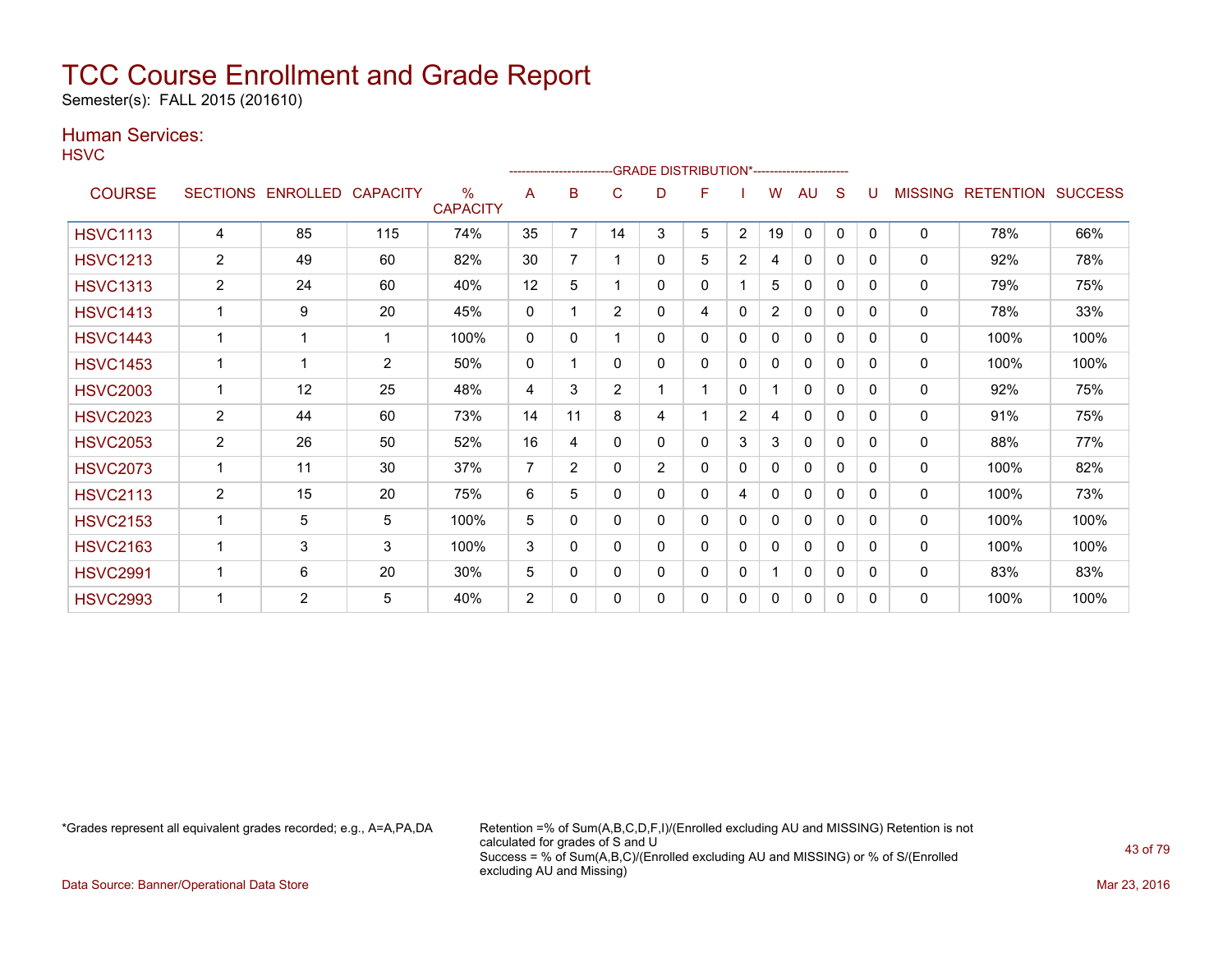Semester(s): FALL 2015 (201610)

### Humanities:

|                 |                |                            |       |                         |     | ---------------------- |     |          | -GRADE DISTRIBUTION*----------------------- |              |                |              |              |          |         |                  |                |
|-----------------|----------------|----------------------------|-------|-------------------------|-----|------------------------|-----|----------|---------------------------------------------|--------------|----------------|--------------|--------------|----------|---------|------------------|----------------|
| <b>COURSE</b>   |                | SECTIONS ENROLLED CAPACITY |       | $\%$<br><b>CAPACITY</b> | A   | в                      | C   | D        | F                                           |              | W              | AU           | S            | U        | MISSING | <b>RETENTION</b> | <b>SUCCESS</b> |
| <b>HUMN2113</b> | 42             | 975                        | 1,038 | 94%                     | 392 | 205                    | 131 | 47       | 75                                          | 4            | 121            | $\mathbf{0}$ | $\mathbf{0}$ | $\Omega$ | 0       | 88%              | 75%            |
| <b>HUMN2223</b> | 17             | 365                        | 433   | 84%                     | 146 | 87                     | 54  | 14       | 26                                          | $\mathbf{0}$ | 38             | 0            | 0            | $\Omega$ | 0       | 90%              | 79%            |
| <b>HUMN2323</b> | 3              | 72                         | 72    | 100%                    | 45  | 12                     | 7   | 4        | 2                                           | 0            |                |              | 0            | 0        | 0       | 99%              | 90%            |
| <b>HUMN2333</b> | $\overline{2}$ | 27                         | 40    | 68%                     | 3   | 10                     | 7   | $\Omega$ | 4                                           | $\mathbf{0}$ | 3              | 0            | $\mathbf{0}$ | $\Omega$ | 0       | 89%              | 74%            |
| <b>HUMN2443</b> | 4              | 87                         | 90    | 97%                     | 27  | 31                     | 7   | 3        | 11                                          | $\mathbf{0}$ | 8              | 0            | $\mathbf{0}$ | $\Omega$ | 0       | 91%              | 75%            |
| <b>HUMN2553</b> | 1              | 22                         | 30    | 73%                     | 5   | 4                      | 3   | 3        | 3                                           |              | $\overline{2}$ |              | $\mathbf{0}$ | $\Omega$ | 0       | 90%              | 57%            |
| <b>HUMN2613</b> |                | 16                         | 20    | 80%                     | 3   | 5                      | 2   | 3        | $\mathbf{0}$                                | $\mathbf{0}$ | 3              | 0            | $\mathbf{0}$ | $\Omega$ | 0       | 81%              | 62%            |
| <b>HUMN2663</b> | 6              | 130                        | 130   | 100%                    | 53  | 33                     | 10  |          | 9                                           | $\mathbf{0}$ | 18             | 0            | 0            | 0        | 0       | 86%              | 74%            |
| <b>HUMN2883</b> | 1              | 6                          | 25    | 24%                     | 4   | 0                      | 0   | 0        | 2                                           | 0            | 0              | 0            | 0            | 0        | 0       | 100%             | 67%            |
| <b>HUMN2991</b> | 1              |                            |       | 100%                    |     | 0                      | 0   | 0        | 0                                           | $\mathbf{0}$ | 0              | 0            | 0            | $\Omega$ | 0       | 100%             | 100%           |

\*Grades represent all equivalent grades recorded; e.g., A=A,PA,DA Retention =% of Sum(A,B,C,D,F,I)/(Enrolled excluding AU and MISSING) Retention is not calculated for grades of S and U Success = % of Sum(A,B,C)/(Enrolled excluding AU and MISSING) or % of S/(Enrolled excluding AU and Missing)

Data Source: Banner/Operational Data Store Mar 23, 2016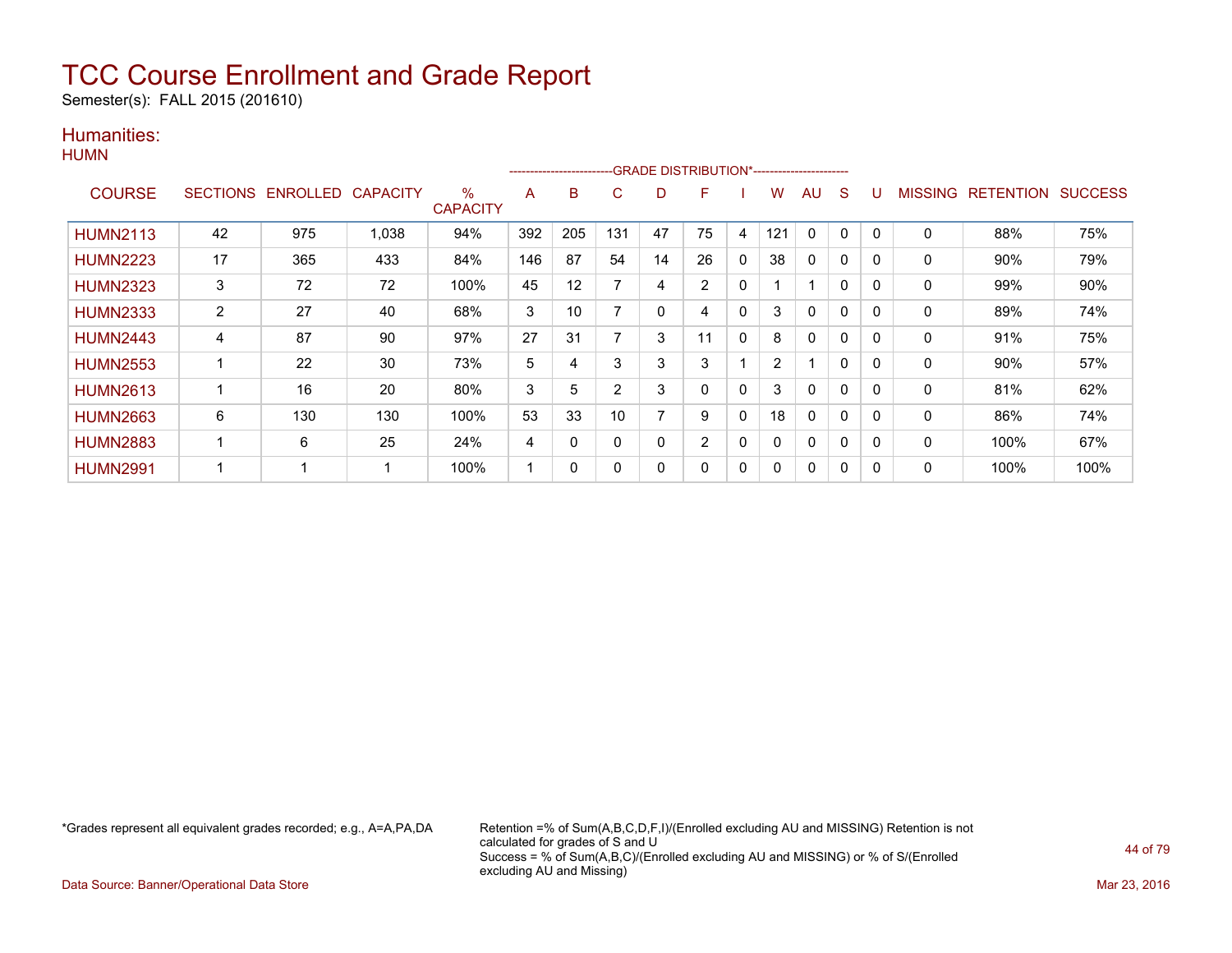Semester(s): FALL 2015 (201610)

### Interpreter Education:

INED

|                 |                            |    |                      |   | -------------------------- | -GRADE DISTRIBUTION*----------------------- |   |   |              |    |              |          |                |                  |                |
|-----------------|----------------------------|----|----------------------|---|----------------------------|---------------------------------------------|---|---|--------------|----|--------------|----------|----------------|------------------|----------------|
| <b>COURSE</b>   | SECTIONS ENROLLED CAPACITY |    | %<br><b>CAPACITY</b> | A | В                          | D                                           |   |   | w            | AU | <sub>S</sub> |          | <b>MISSING</b> | <b>RETENTION</b> | <b>SUCCESS</b> |
| <b>INED1423</b> | 10                         | 15 | 67%                  | 3 |                            | 0                                           | 5 |   | 0            | 0  | $\mathbf{0}$ | $\Omega$ | 0              | 100%             | 50%            |
| <b>INED2213</b> | 11                         | 15 | 73%                  | 2 | 5                          |                                             |   | 0 | 0            | 2  | 0            | 0        | 0              | 100%             | 89%            |
| <b>INED2393</b> | 10                         | 10 | 100%                 | 4 | 5                          | 0                                           | 0 | 0 | $\mathbf{0}$ |    | 0            | 0        | 0              | 100%             | 100%           |
| <b>INED2613</b> | 6                          | 15 | 40%                  | 3 | າ                          | 0                                           | 0 | 0 | $\mathbf{0}$ | 0  | $\Omega$     | $\Omega$ | 0              | 100%             | 100%           |
| <b>INED2643</b> | 6                          | 15 | 40%                  | 4 | 2                          | 0                                           | 0 | 0 | 0            | 0  | 0            | 0        | 0              | 100%             | 100%           |

\*Grades represent all equivalent grades recorded; e.g., A=A,PA,DA Retention =% of Sum(A,B,C,D,F,I)/(Enrolled excluding AU and MISSING) Retention is not calculated for grades of S and U Success = % of Sum(A,B,C)/(Enrolled excluding AU and MISSING) or % of S/(Enrolled excluding AU and Missing)

Data Source: Banner/Operational Data Store Mar 23, 2016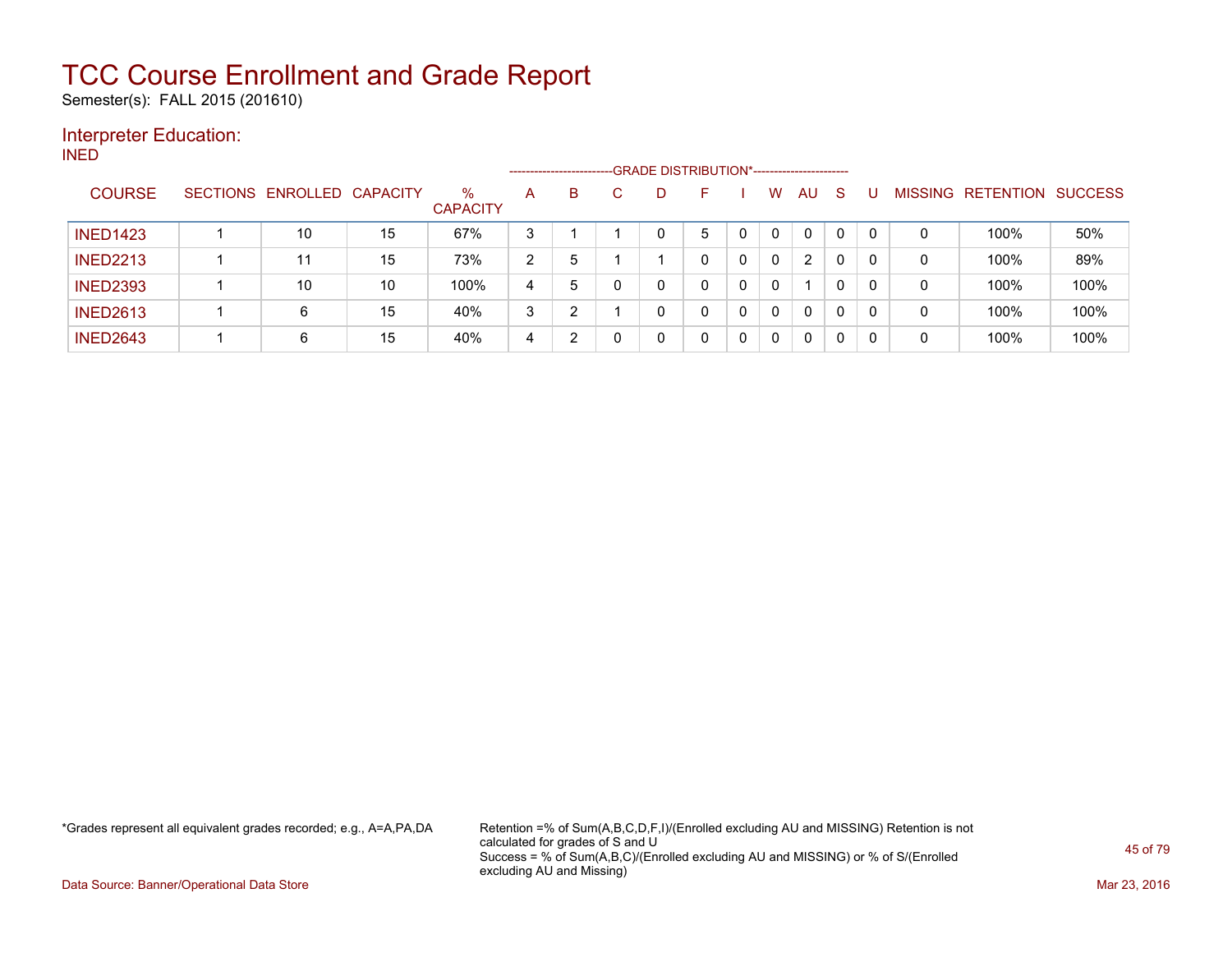Semester(s): FALL 2015 (201610)

### Interior Design:

INTD --GRADE DISTRIBUTION\*-----------------------COURSE SECTIONS ENROLLED CAPACITY % **CAPACITY** A B C D F I W AU S U MISSING RETENTION SUCCESS INTD1303 2 8 40 20% 5 0 2 1 0 0 0 0 0 0 0 100% 88% INTD1313 2 22 23 96% 13 6 2 0 0 0 1 0 0 0 0 95% 95% INTD1433 1 20 20 100% 10 2 2 2 2 0 2 0 0 0 0 90% 70% INTD1473 2 25 30 83% 16 8 0 0 0 0 0 1 0 0 0 100% 100% INTD1513 1 11 15 73% 5 3 1 1 1 0 0 0 0 0 0 100% 82% INTD1523 | 1 | 14 | 15 | 93% | 10 | 1 | 2 | 0 | 0 | 0 | 1 | 0 | 0 | 0 | 0 | 93% | 93% INTD1543 1 10 20 50% 4 4 1 0 0 0 1 | 0 | 0 | 0 90% 90% INTD2353 | 1 | 1 | 10 | 10% |1 |0 |0 |0 |0 |0 |0 |0 |0 |0 | 100% | 100%

\*Grades represent all equivalent grades recorded; e.g., A=A,PA,DA Retention =% of Sum(A,B,C,D,F,I)/(Enrolled excluding AU and MISSING) Retention is not calculated for grades of S and U Success = % of Sum(A,B,C)/(Enrolled excluding AU and MISSING) or % of S/(Enrolled excluding AU and Missing)

Data Source: Banner/Operational Data Store Mar 23, 2016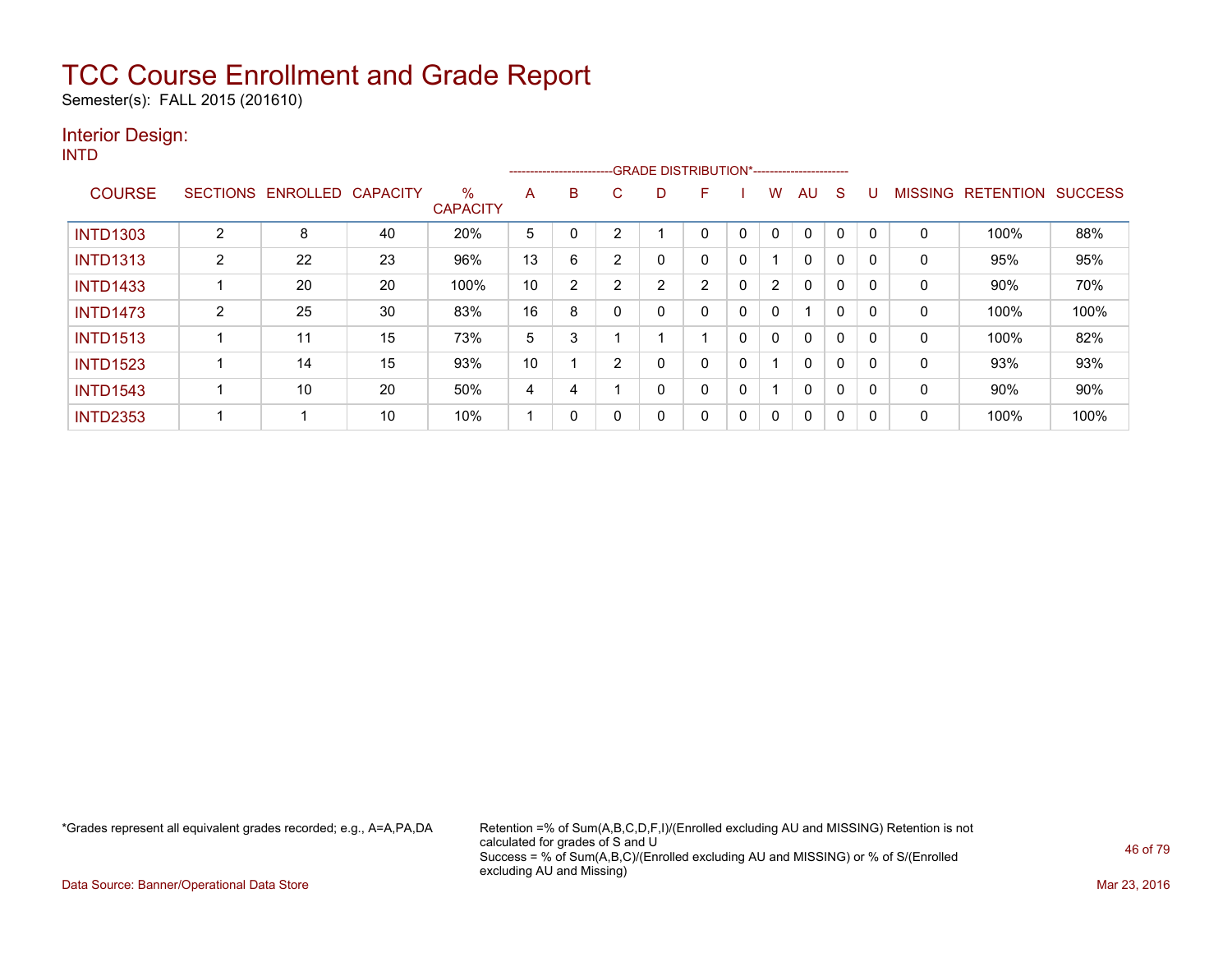Semester(s): FALL 2015 (201610)

#### Italian: ITAL

| <b>IIAL</b>     |  |    |                 | ------------------------GRADE DISTRIBUTION*----------------------- |  |          |         |          |  |                                                                               |     |
|-----------------|--|----|-----------------|--------------------------------------------------------------------|--|----------|---------|----------|--|-------------------------------------------------------------------------------|-----|
| <b>COURSE</b>   |  |    | <b>CAPACITY</b> |                                                                    |  |          |         |          |  | SECTIONS ENROLLED CAPACITY 3 % A B C D F I W AU S U MISSING RETENTION SUCCESS |     |
| <b>ITAL1103</b> |  | 20 | 55%             |                                                                    |  | $\Omega$ | $0$   0 | $\Omega$ |  | 100%                                                                          | 91% |

\*Grades represent all equivalent grades recorded; e.g., A=A,PA,DA Retention =% of Sum(A,B,C,D,F,I)/(Enrolled excluding AU and MISSING) Retention is not calculated for grades of S and U Success = % of Sum(A,B,C)/(Enrolled excluding AU and MISSING) or % of S/(Enrolled excluding AU and Missing)

Data Source: Banner/Operational Data Store Mar 23, 2016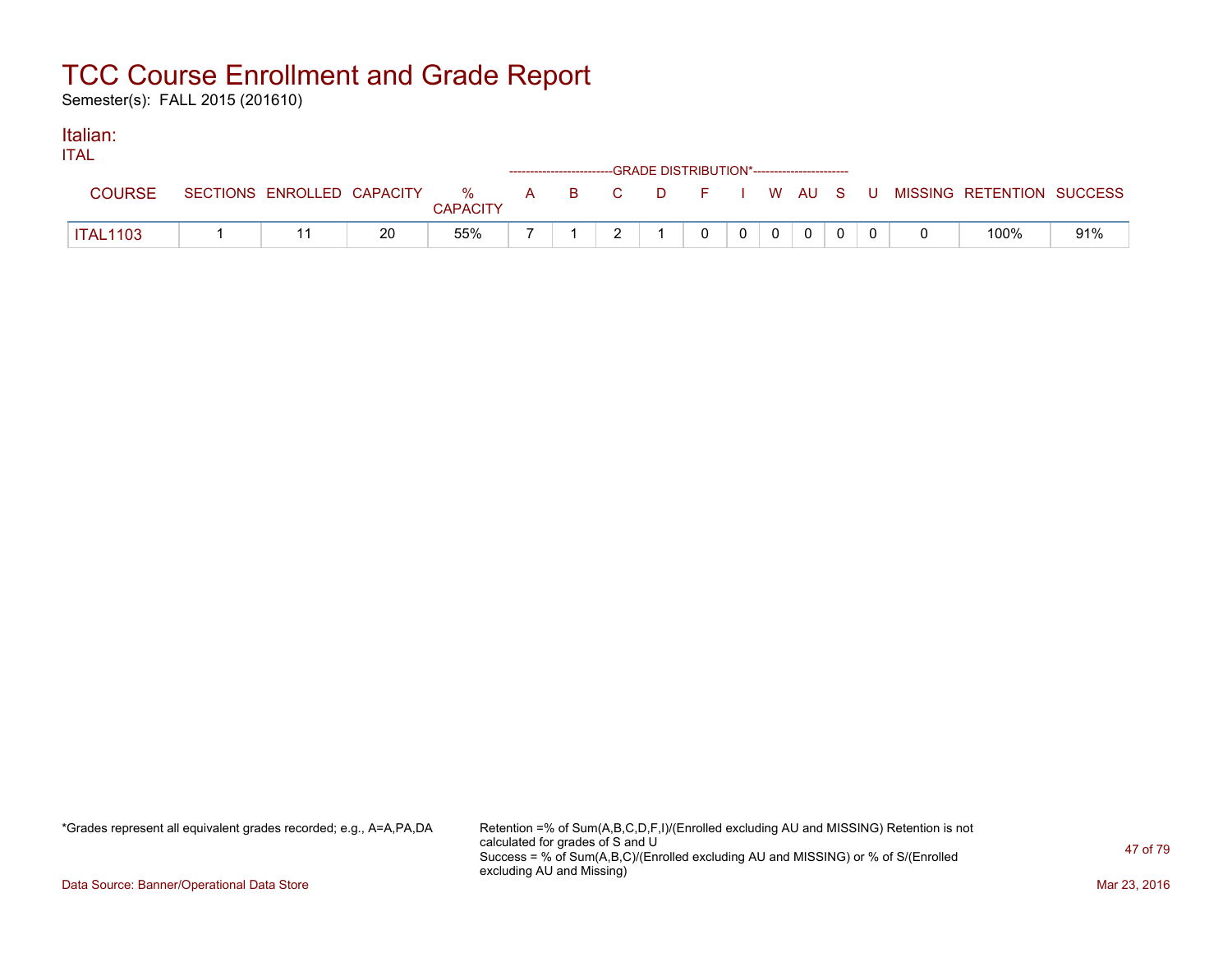Semester(s): FALL 2015 (201610)

#### Information Tech Convergence: **ITCV**

|                 |                            |    |                         |   | ---------------------- |   | -GRADE DISTRIBUTION*----------------------- |   |   |   |    |          |          |                |           |                |
|-----------------|----------------------------|----|-------------------------|---|------------------------|---|---------------------------------------------|---|---|---|----|----------|----------|----------------|-----------|----------------|
| <b>COURSE</b>   | SECTIONS ENROLLED CAPACITY |    | $\%$<br><b>CAPACITY</b> | A | B.                     |   | D                                           |   |   | w | AU | -S       |          | <b>MISSING</b> | RETENTION | <b>SUCCESS</b> |
| <b>ITCV1033</b> | 10                         | 16 | 62%                     | 2 |                        |   |                                             | 0 | 0 |   | 0  |          | $\Omega$ | 0              | $90\%$    | 80%            |
| <b>ITCV2023</b> | 8                          | 20 | 40%                     | 3 | 2                      |   |                                             |   | 0 | 0 | 0  |          | 0        | $\mathbf 0$    | 100%      | 75%            |
| <b>ITCV2033</b> |                            | 16 | 50%                     |   | 3                      |   | 0                                           | າ | 0 | 0 | 0  | $\Omega$ | 0        | 0              | 100%      | 75%            |
| <b>ITCV2203</b> |                            | 0  |                         |   |                        |   | 0                                           | 0 | 0 | 0 | 0  |          | 0        | 0              | 100%      | 100%           |
| <b>ITCV2293</b> | 11                         | 16 | 69%                     | 6 | 2                      | ◠ |                                             | 0 | 0 | 0 | 0  |          | 0        | 0              | 100%      | 91%            |

\*Grades represent all equivalent grades recorded; e.g., A=A,PA,DA Retention =% of Sum(A,B,C,D,F,I)/(Enrolled excluding AU and MISSING) Retention is not calculated for grades of S and U Success = % of Sum(A,B,C)/(Enrolled excluding AU and MISSING) or % of S/(Enrolled excluding AU and Missing)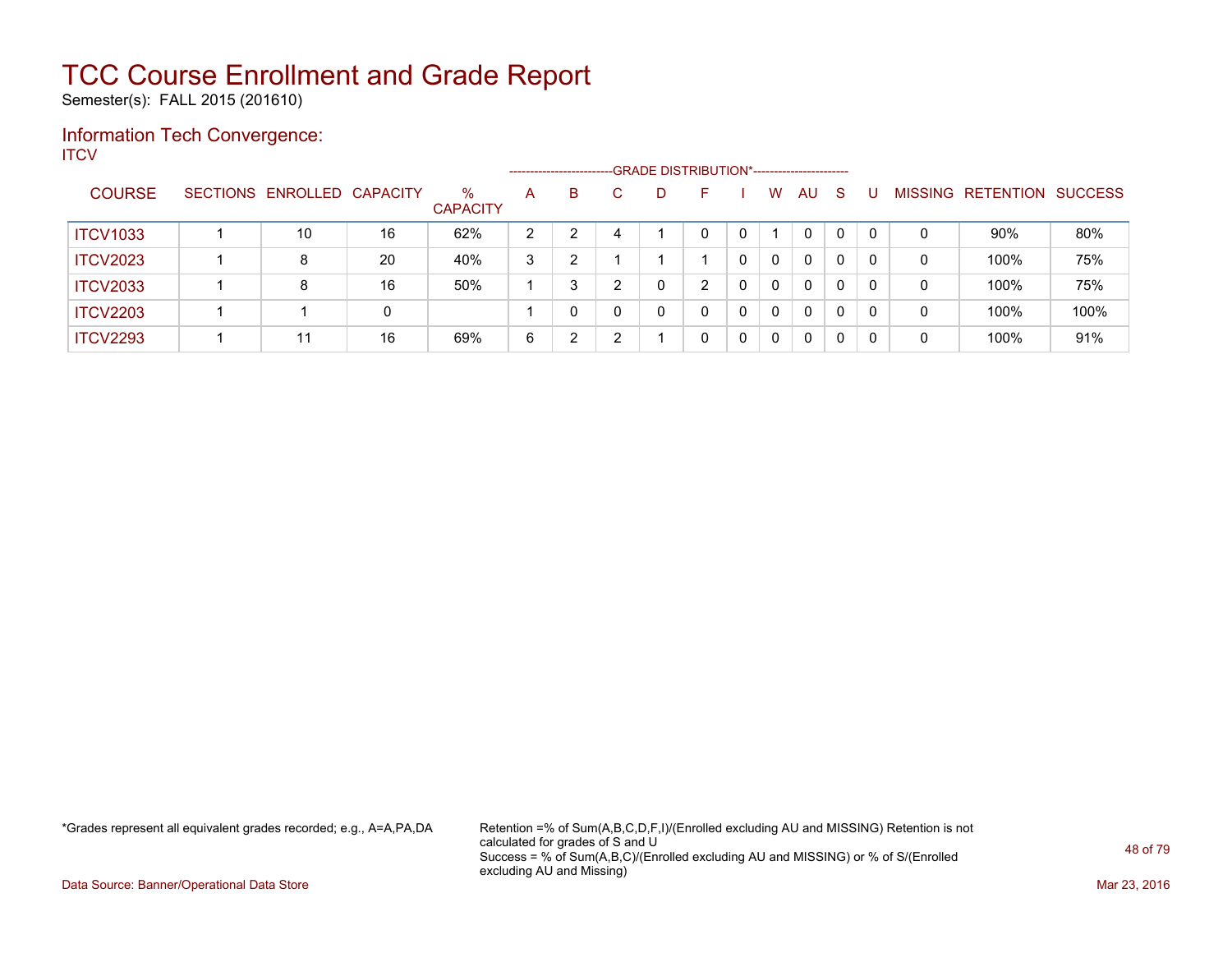Semester(s): FALL 2015 (201610)

### Japanese:

| <b>JAPN</b>     |   |                            |    |                         |                    |    |   |                                             |   |   |   |    |    |    |   |                                  |      |
|-----------------|---|----------------------------|----|-------------------------|--------------------|----|---|---------------------------------------------|---|---|---|----|----|----|---|----------------------------------|------|
|                 |   |                            |    |                         | ------------------ |    |   | -GRADE DISTRIBUTION*----------------------- |   |   |   |    |    |    |   |                                  |      |
| <b>COURSE</b>   |   | SECTIONS ENROLLED CAPACITY |    | $\%$<br><b>CAPACITY</b> | A                  | B. |   | D                                           |   |   | W | AU | -S |    |   | <b>MISSING RETENTION SUCCESS</b> |      |
|                 |   |                            |    |                         |                    |    |   |                                             |   |   |   |    |    |    |   |                                  |      |
| <b>JAPN1103</b> |   | 53                         | 60 | 88%                     | 23                 | 12 | 5 | 5                                           | 6 |   | 2 | 0  | 0  | 0  | 0 | 96%                              | 75%  |
| <b>JAPN1213</b> |   | 19                         | 20 | 95%                     |                    | 4  |   | າ                                           |   | 0 | 2 | 0  | 0  | -0 | 0 | 89%                              | 79%  |
| <b>JAPN1413</b> |   |                            | 20 | 45%                     |                    |    |   | 0                                           |   |   |   | 0  | 0  | -0 | 0 | 89%                              | 89%  |
| <b>JAPN2991</b> | ົ | 10                         | 40 | 25%                     | 8                  |    |   |                                             | 0 |   | 0 | 0  | 0  |    | 0 | 100%                             | 100% |

\*Grades represent all equivalent grades recorded; e.g., A=A,PA,DA Retention =% of Sum(A,B,C,D,F,I)/(Enrolled excluding AU and MISSING) Retention is not calculated for grades of S and U Success = % of Sum(A,B,C)/(Enrolled excluding AU and MISSING) or % of S/(Enrolled excluding AU and Missing)

Data Source: Banner/Operational Data Store Mar 23, 2016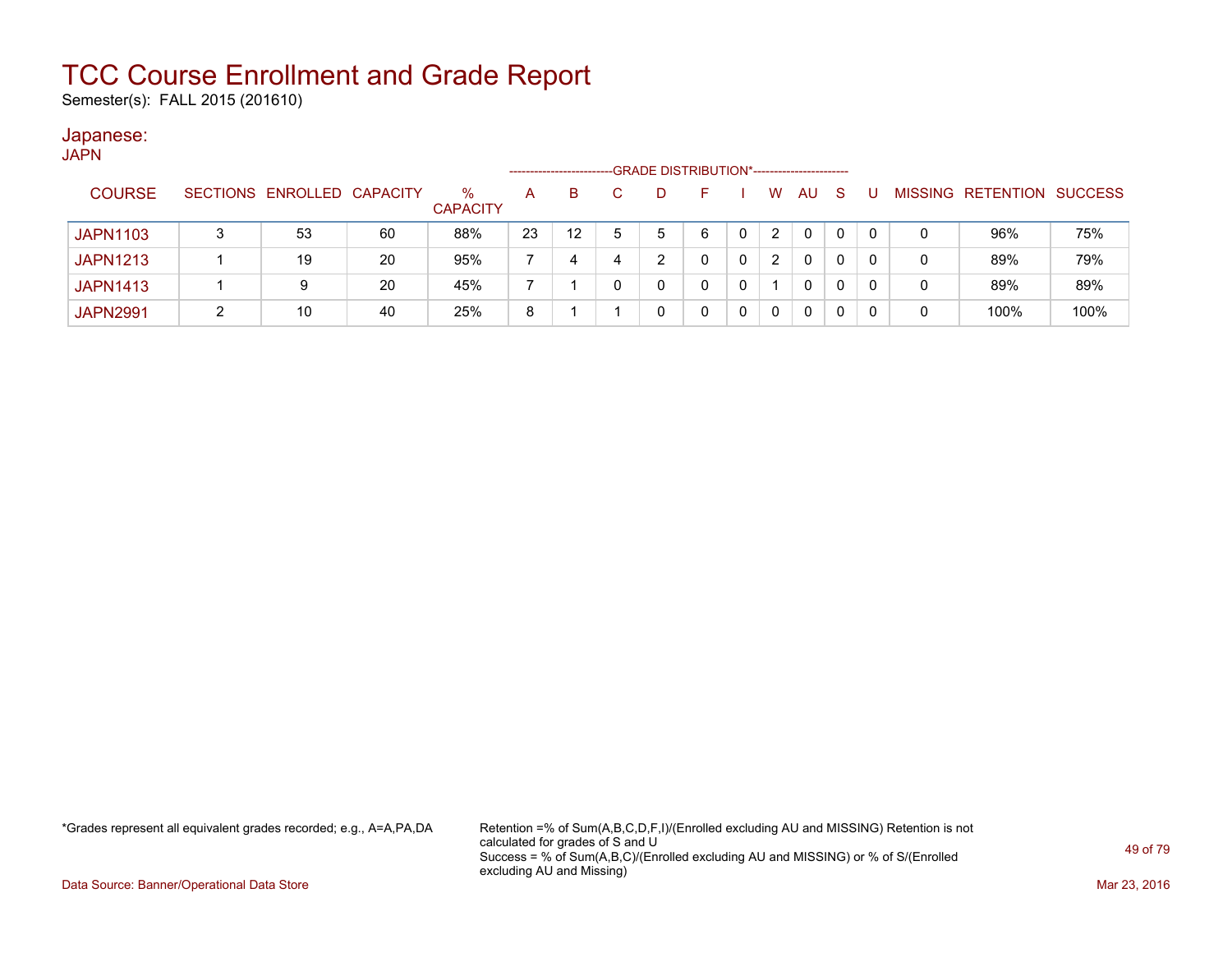Semester(s): FALL 2015 (201610)

#### Journalism Mass Communications: JRMC

|                 |                 |                 |                 |                                  |                |   |                | <b>GRADE DISTRIBUTION*-----------------------</b> |                |             |                |              |             |              |                |                  |                |
|-----------------|-----------------|-----------------|-----------------|----------------------------------|----------------|---|----------------|---------------------------------------------------|----------------|-------------|----------------|--------------|-------------|--------------|----------------|------------------|----------------|
| <b>COURSE</b>   | <b>SECTIONS</b> | <b>ENROLLED</b> | <b>CAPACITY</b> | $\frac{0}{0}$<br><b>CAPACITY</b> | Α              | в | C              | D                                                 | F              |             | W              | AU           | S           |              | <b>MISSING</b> | <b>RETENTION</b> | <b>SUCCESS</b> |
| <b>JRMC1013</b> | $\overline{2}$  | 33              | 40              | 82%                              | 22             | 4 | 2              |                                                   | $\overline{2}$ | 0           | $\overline{2}$ | $\mathbf 0$  | $\mathbf 0$ | $\mathbf{0}$ | 0              | 94%              | 85%            |
| <b>JRMC1103</b> |                 | 15              | 15              | 100%                             | 7              | 3 |                | 0                                                 |                |             | $\overline{2}$ | 0            | 0           | 0            | 0              | 87%              | 73%            |
| <b>JRMC1113</b> |                 | 14              | 15              | 93%                              | 5              | 6 | $\overline{2}$ | 0                                                 | 0              |             | 0              | $\mathbf{0}$ | 0           | 0            | 0              | 100%             | 93%            |
| <b>JRMC1123</b> | 1               | 8               | 14              | 57%                              | 4              | 4 | $\mathbf{0}$   | 0                                                 | 0              | 0           | $\mathbf{0}$   | $\mathbf{0}$ | 0           | $\mathbf{0}$ | 0              | 100%             | 100%           |
| <b>JRMC1613</b> |                 | 6               | 8               | 75%                              | 2              | 3 | $\Omega$       | 0                                                 | 0              | 0           |                | 0            | 0           | $\Omega$     | 0              | 83%              | 83%            |
| <b>JRMC2013</b> |                 | 12              | 20              | 60%                              | 5              | 3 |                |                                                   |                | 0           |                | $\mathbf{0}$ | 0           | 0            | 0              | 92%              | 75%            |
| <b>JRMC2183</b> |                 | 10              | 20              | 50%                              | 4              | 2 | 3              |                                                   | 0              | 0           | 0              | 0            | 0           | 0            | 0              | 100%             | 90%            |
| <b>JRMC2263</b> |                 | 7               | 14              | 50%                              | $\overline{7}$ | 0 | 0              | 0                                                 | 0              | 0           | 0              | $\mathbf{0}$ | 0           | 0            | 0              | 100%             | 100%           |
| <b>JRMC2433</b> |                 | $\overline{7}$  | 15              | 47%                              | 6              |   | $\mathbf{0}$   | 0                                                 | 0              | 0           | 0              | $\mathbf{0}$ | 0           | 0            | 0              | 100%             | 100%           |
| <b>JRMC2523</b> |                 | 11              | 20              | 55%                              | 10             | 0 | 0              | 0                                                 | 0              | 0           |                | 0            | 0           | $\Omega$     | 0              | 91%              | 91%            |
| <b>JRMC2623</b> |                 | 1               | 1               | 100%                             |                | 0 | 0              | 0                                                 | 0              | 0           | 0              | 0            | 0           | $\Omega$     | 0              | 100%             | 100%           |
| <b>JRMC2973</b> |                 | 1               | -1              | 100%                             |                | 0 | 0              | 0                                                 | 0              | 0           | 0              | 0            | 0           | $\Omega$     | 0              | 100%             | 100%           |
| <b>JRMC2983</b> |                 | 1               | -1              | 100%                             |                | 0 | 0              | 0                                                 | 0              | $\mathbf 0$ | 0              | $\mathbf{0}$ | 0           | $\Omega$     | 0              | 100%             | 100%           |
| <b>JRMC2993</b> |                 | 1               | 1               | 100%                             |                | 0 | 0              | 0                                                 | 0              | 0           | 0              | 0            | 0           | 0            | 0              | 100%             | 100%           |

\*Grades represent all equivalent grades recorded; e.g., A=A,PA,DA Retention =% of Sum(A,B,C,D,F,I)/(Enrolled excluding AU and MISSING) Retention is not calculated for grades of S and U Success = % of Sum(A,B,C)/(Enrolled excluding AU and MISSING) or % of S/(Enrolled excluding AU and Missing)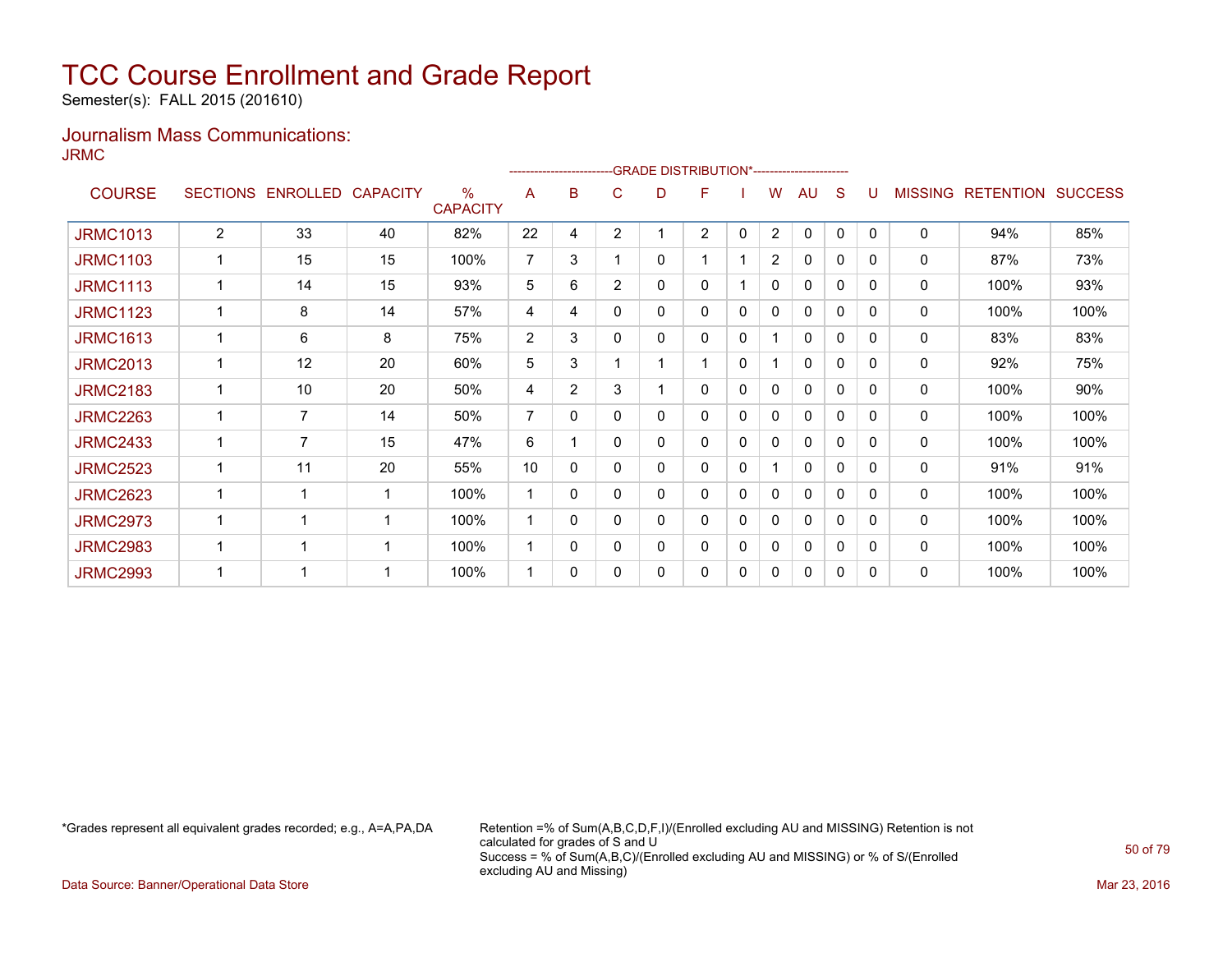Semester(s): FALL 2015 (201610)

### Latin:

| .               |                            |    |                      |              |  | ------------------------GRADE DISTRIBUTION*----------------------- |  |               |    |              |   |                           |     |
|-----------------|----------------------------|----|----------------------|--------------|--|--------------------------------------------------------------------|--|---------------|----|--------------|---|---------------------------|-----|
| <b>COURSE</b>   | SECTIONS ENROLLED CAPACITY |    | %<br><b>CAPACITY</b> | $\mathsf{A}$ |  | D                                                                  |  | W.            | AU | - S          | U | MISSING RETENTION SUCCESS |     |
| <b>LATN1103</b> | 20                         | 20 | 100%                 | 17           |  |                                                                    |  | $\mathcal{P}$ |    | $\mathbf{0}$ |   | 90%                       | 90% |
| <b>LATN1213</b> |                            | 20 | 40%                  | 6            |  |                                                                    |  |               |    | 0            |   | 88%                       | 88% |

\*Grades represent all equivalent grades recorded; e.g., A=A,PA,DA Retention =% of Sum(A,B,C,D,F,I)/(Enrolled excluding AU and MISSING) Retention is not calculated for grades of S and U Success = % of Sum(A,B,C)/(Enrolled excluding AU and MISSING) or % of S/(Enrolled excluding AU and Missing)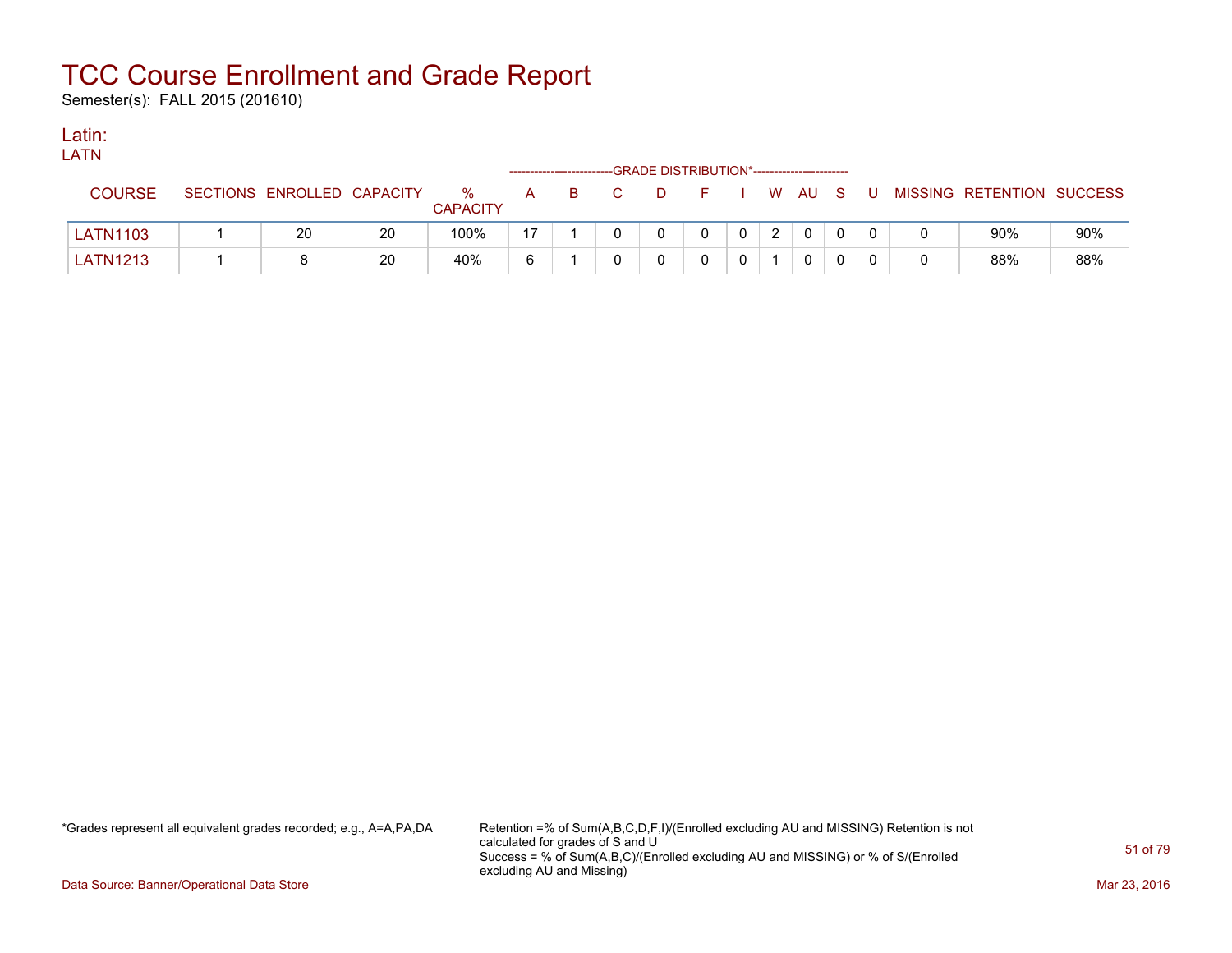Semester(s): FALL 2015 (201610)

### Mathematics:

MATH

|                 |              |                            |       |                         |              |     |              |          | -GRADE DISTRIBUTION*----------------------- |              |                |                |              |              |              |                           |      |
|-----------------|--------------|----------------------------|-------|-------------------------|--------------|-----|--------------|----------|---------------------------------------------|--------------|----------------|----------------|--------------|--------------|--------------|---------------------------|------|
| <b>COURSE</b>   |              | SECTIONS ENROLLED CAPACITY |       | $\%$<br><b>CAPACITY</b> | A            | B   | $\mathsf{C}$ | D        | F                                           |              | W              | <b>AU</b>      | S            | U            |              | MISSING RETENTION SUCCESS |      |
| <b>MATH0003</b> | 35           | 628                        | 700   | 90%                     | 121          | 118 | 88           | 42       | 120                                         | 5            | 134            | 0              | 0            | $\mathbf{0}$ | 0            | 79%                       | 52%  |
| <b>MATH0013</b> | 46           | 869                        | 915   | 95%                     | 155          | 175 | 164          | 55       | 177                                         | $\mathbf{1}$ | 142            | $\mathbf{0}$   | $\Omega$     | $\Omega$     | $\mathbf{0}$ | 84%                       | 57%  |
| <b>MATH0055</b> | 12           | 223                        | 240   | 93%                     | 29           | 40  | 43           | 29       | 52                                          | $\mathbf{1}$ | 29             | $\Omega$       | $\mathbf{0}$ | $\Omega$     | 0            | 87%                       | 50%  |
| <b>MATH0105</b> | 24           | 474                        | 483   | 98%                     | 64           | 78  | 69           | 49       | 114                                         | $\mathbf{0}$ | 100            | $\Omega$       | $\Omega$     | $\Omega$     | 0            | 79%                       | 45%  |
| <b>MATH0123</b> | 47           | 820                        | 945   | 87%                     | 119          | 172 | 149          | 66       | 181                                         | $\mathbf{1}$ | 129            | 3              | $\mathbf{0}$ | 0            | 0            | 84%                       | 54%  |
| <b>MATH0803</b> | $\mathbf{1}$ | 3                          | 5     | 60%                     | $\mathbf{1}$ | 1   | $\mathbf 1$  | $\Omega$ | $\mathbf{0}$                                | $\mathbf{0}$ | $\mathbf{0}$   | $\Omega$       | $\mathbf{0}$ | $\Omega$     | 0            | 100%                      | 100% |
| <b>MATH0993</b> | $\mathbf 1$  | 7                          | 16    | 44%                     | 0            | 2   | 1            | $\Omega$ | 2                                           | 0            | $\overline{2}$ | 0              | $\Omega$     | $\mathbf{0}$ | 0            | 71%                       | 43%  |
| <b>MATH1454</b> | 1            | 12                         | 20    | 60%                     | 5            | 1   | 2            |          | 2                                           | 0            | 1              | $\mathbf{0}$   | $\mathbf{0}$ | 0            | 0            | 92%                       | 67%  |
| <b>MATH1473</b> | 5            | 89                         | 123   | 72%                     | 15           | 25  | 14           | 13       | 12                                          | 0            | 10             | 0              | 0            | 0            | 0            | 89%                       | 61%  |
| <b>MATH1483</b> | $\mathbf 1$  | 13                         | 20    | 65%                     | $\mathbf{0}$ | 1   | 7            | -1       | 2                                           | 0            | $\overline{2}$ | 0              | 0            | 0            | 0            | 85%                       | 62%  |
| <b>MATH1513</b> | 83           | 1,981                      | 2,310 | 86%                     | 457          | 469 | 348          | 145      | 232                                         | 0            | 326            | 4              | $\Omega$     | 0            | 0            | 84%                       | 64%  |
| <b>MATH1613</b> | 11           | 216                        | 290   | 74%                     | 53           | 56  | 31           | 11       | 15                                          | $\mathbf{0}$ | 48             | $\overline{2}$ | $\Omega$     | $\Omega$     | 0            | 78%                       | 65%  |
| <b>MATH1715</b> | 4            | 89                         | 120   | 74%                     | 24           | 17  | 12           | 4        | 14                                          | $\Omega$     | 18             | $\Omega$       | $\Omega$     | $\Omega$     | $\Omega$     | 80%                       | 60%  |
| <b>MATH2114</b> | 14           | 268                        | 300   | 89%                     | 74           | 56  | 32           | 12       | 15                                          | $\mathbf{0}$ | 78             | $\mathbf{1}$   | $\mathbf{0}$ | $\mathbf{0}$ | 0            | 71%                       | 61%  |
| <b>MATH2124</b> | 10           | 156                        | 216   | 72%                     | 34           | 36  | 21           | 10       | 12                                          | $\mathbf{0}$ | 42             | $\mathbf{1}$   | $\mathbf{0}$ | $\Omega$     | 0            | 73%                       | 59%  |
| <b>MATH2134</b> | 6            | 120                        | 128   | 94%                     | 39           | 27  | 24           | 7        | 4                                           | 0            | 17             | $\overline{2}$ | 0            | 0            | 0            | 86%                       | 76%  |
| <b>MATH2193</b> | 22           | 481                        | 574   | 84%                     | 132          | 111 | 85           | 24       | 51                                          | 0            | 77             | $\mathbf{1}$   | $\mathbf{0}$ | 0            | 0            | 84%                       | 68%  |
| <b>MATH2423</b> | $\mathbf{1}$ | 15                         | 20    | 75%                     | $\mathbf{0}$ | 6   | 2            | 1        | $\mathbf{0}$                                | $\mathbf{1}$ | 5              | $\mathbf{0}$   | $\Omega$     | $\Omega$     | 0            | 67%                       | 53%  |
| <b>MATH2513</b> | 1            | 7                          | 20    | 35%                     | 0            | 1   | 1            | $\Omega$ | $\Omega$                                    | 0            | 5              | 0              | $\mathbf{0}$ | 0            | 0            | 29%                       | 29%  |
| <b>MATH2523</b> | 9            | 195                        | 272   | 72%                     | 33           | 39  | 42           | 19       | 19                                          | $\mathbf{0}$ | 43             | 0              | $\Omega$     | 0            | 0            | 78%                       | 58%  |
| <b>MATH2553</b> | $\mathbf 1$  | 13                         | 20    | 65%                     | $\mathbf 1$  | 1   | 4            | 2        | -1                                          | $\mathbf{0}$ | 4              | 0              | $\mathbf{0}$ | 0            | 0            | 69%                       | 46%  |
| <b>MATH2613</b> | 5            | 84                         | 104   | 81%                     | 22           | 21  | 13           | 8        | 3                                           | $\Omega$     | 16             | $\mathbf{1}$   | $\mathbf{0}$ | 0            | 0            | 81%                       | 67%  |

\*Grades represent all equivalent grades recorded; e.g., A=A,PA,DA Retention =% of Sum(A,B,C,D,F,I)/(Enrolled excluding AU and MISSING) Retention is not calculated for grades of S and U Success = % of Sum(A,B,C)/(Enrolled excluding AU and MISSING) or % of S/(Enrolled excluding AU and Missing)

Data Source: Banner/Operational Data Store Mar 23, 2016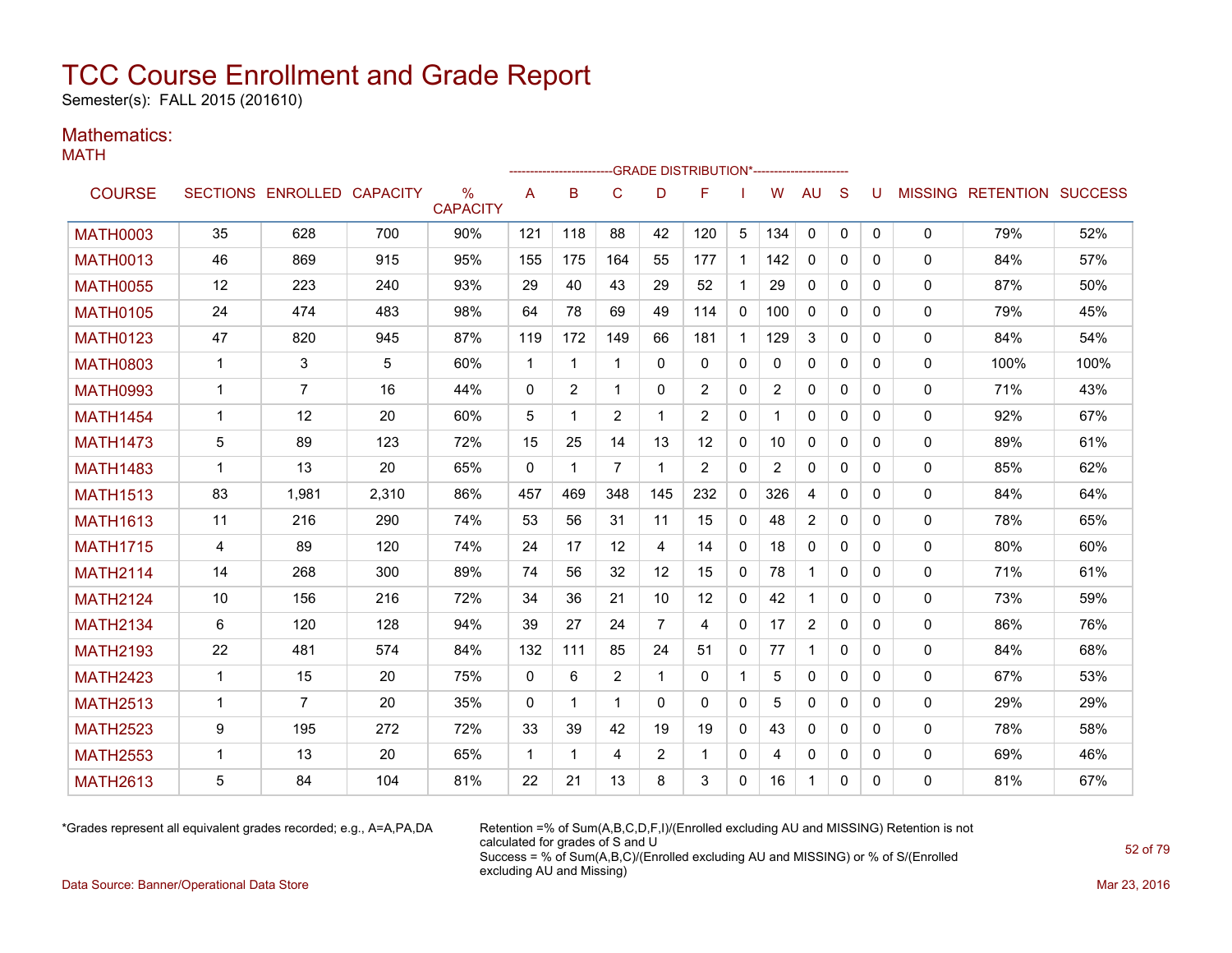Semester(s): FALL 2015 (201610)

#### Medical Laboratory Technology: MDLT

|                 |                 |                 |                 |                      |    |   |                | --------------------------GRADE DISTRIBUTION*----------------------- |   |   |                       |              |   |          |                |                  |                |
|-----------------|-----------------|-----------------|-----------------|----------------------|----|---|----------------|----------------------------------------------------------------------|---|---|-----------------------|--------------|---|----------|----------------|------------------|----------------|
| <b>COURSE</b>   | <b>SECTIONS</b> | <b>ENROLLED</b> | <b>CAPACITY</b> | %<br><b>CAPACITY</b> | A  | B | C.             | D                                                                    | F |   | W                     | AU           | S |          | <b>MISSING</b> | <b>RETENTION</b> | <b>SUCCESS</b> |
| <b>MDLT1203</b> | $\overline{2}$  | 20              | 30              | 67%                  | 9  | 8 | 3              | O                                                                    | 0 | 0 | $\mathbf{0}$          | $\mathbf{0}$ | 0 | $\Omega$ | 0              | 100%             | 100%           |
| <b>MDLT1212</b> |                 | 20              | 24              | 83%                  | 7  | 4 |                | 2                                                                    | 0 | 0 | 0                     | $\mathbf{0}$ | 0 | $\Omega$ | 0              | 100%             | 90%            |
| <b>MDLT1222</b> | $\overline{2}$  | 20              | 30              | 67%                  | 18 | 2 | $\Omega$       |                                                                      | 0 | 0 | $\mathbf{0}$          | $\mathbf{0}$ | 0 | $\Omega$ | 0              | 100%             | 100%           |
| <b>MDLT2001</b> |                 | 15              | 16              | 94%                  | 11 | 2 | $\Omega$       |                                                                      | 0 | 0 | $\overline{2}$        | $\mathbf{0}$ | 0 | $\Omega$ | 0              | 87%              | 87%            |
| <b>MDLT2302</b> |                 | 15              | 16              | 94%                  | 4  |   | $\overline{2}$ |                                                                      | 0 | 0 | $\mathbf{2}^{\circ}$  | $\mathbf{0}$ | 0 | $\Omega$ | 0              | 87%              | 87%            |
| <b>MDLT2303</b> |                 | 15              | 16              | 94%                  | 7  | 5 |                | 0                                                                    | 0 | 0 | $\overline{2}$        | $\mathbf{0}$ | 0 | 0        | 0              | 87%              | 87%            |
| <b>MDLT2322</b> |                 | 15              | 16              | 94%                  | 13 | 0 | $\Omega$       | Ω                                                                    | 0 | 0 | $\overline{2}$        | $\mathbf{0}$ | 0 | $\Omega$ | 0              | 87%              | 87%            |
| <b>MDLT2323</b> |                 | 15              | 16              | 94%                  | ⇁  | 3 | 3              | Ω                                                                    | 0 | 0 | $\mathbf{2}^{\prime}$ | 0            | 0 | $\Omega$ | 0              | 87%              | 87%            |
| <b>MDLT2393</b> |                 | 14              | 16              | 88%                  | 5  | 6 | ົ              |                                                                      | 0 | 0 |                       | 0            | 0 | 0        | 0              | 93%              | 93%            |

\*Grades represent all equivalent grades recorded; e.g., A=A,PA,DA Retention =% of Sum(A,B,C,D,F,I)/(Enrolled excluding AU and MISSING) Retention is not calculated for grades of S and U Success = % of Sum(A,B,C)/(Enrolled excluding AU and MISSING) or % of S/(Enrolled excluding AU and Missing)

Data Source: Banner/Operational Data Store Mar 23, 2016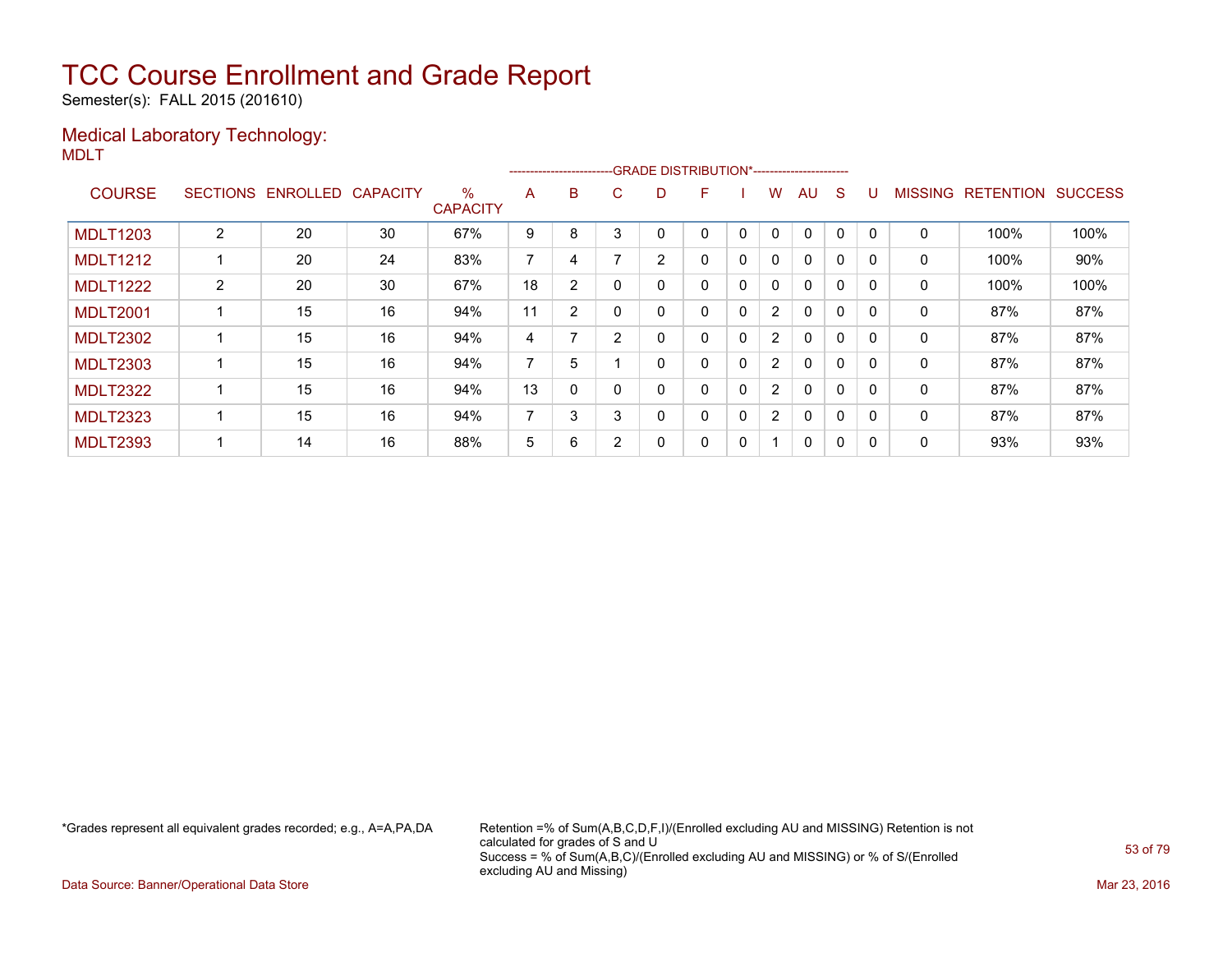Semester(s): FALL 2015 (201610)

#### Management: MGMT

| .               |   |                            |     |                         | --------------------- |    |    | -GRADE DISTRIBUTION*----------------------- |          |              |              |    |                |                          |      |
|-----------------|---|----------------------------|-----|-------------------------|-----------------------|----|----|---------------------------------------------|----------|--------------|--------------|----|----------------|--------------------------|------|
| <b>COURSE</b>   |   | SECTIONS ENROLLED CAPACITY |     | $\%$<br><b>CAPACITY</b> | A                     | B  |    | D                                           | <b>-</b> | W            | AU.          | -S | <b>MISSING</b> | <b>RETENTION SUCCESS</b> |      |
| <b>MGMT1353</b> |   | 16                         | 20  | 80%                     | 2                     |    |    |                                             | 3        | 5            | $\Omega$     |    | 0              | 69%                      | 50%  |
| <b>MGMT2123</b> | 2 | 37                         | 41  | 90%                     |                       | 10 |    | 5                                           | 3        | 4            | $\mathbf{0}$ | 0  | 0              | 89%                      | 68%  |
| <b>MGMT2323</b> |   | 9                          | 20  | 45%                     | 2                     | 3  |    |                                             |          | 3            | $\mathbf{0}$ | 0  | 0              | 67%                      | 56%  |
| <b>MGMT2363</b> | 6 | 109                        | 126 | 87%                     | 42                    | 32 | 10 | 6                                           | 10       | 9            | $\mathbf{0}$ | 0  | 0              | 92%                      | 77%  |
| <b>MGMT2453</b> |   | 10                         | 20  | 50%                     | 8                     |    |    |                                             |          | $\mathbf{0}$ | 0            | 0  | 0              | 100%                     | 100% |

\*Grades represent all equivalent grades recorded; e.g., A=A,PA,DA Retention =% of Sum(A,B,C,D,F,I)/(Enrolled excluding AU and MISSING) Retention is not calculated for grades of S and U Success = % of Sum(A,B,C)/(Enrolled excluding AU and MISSING) or % of S/(Enrolled excluding AU and Missing)

Data Source: Banner/Operational Data Store Mar 23, 2016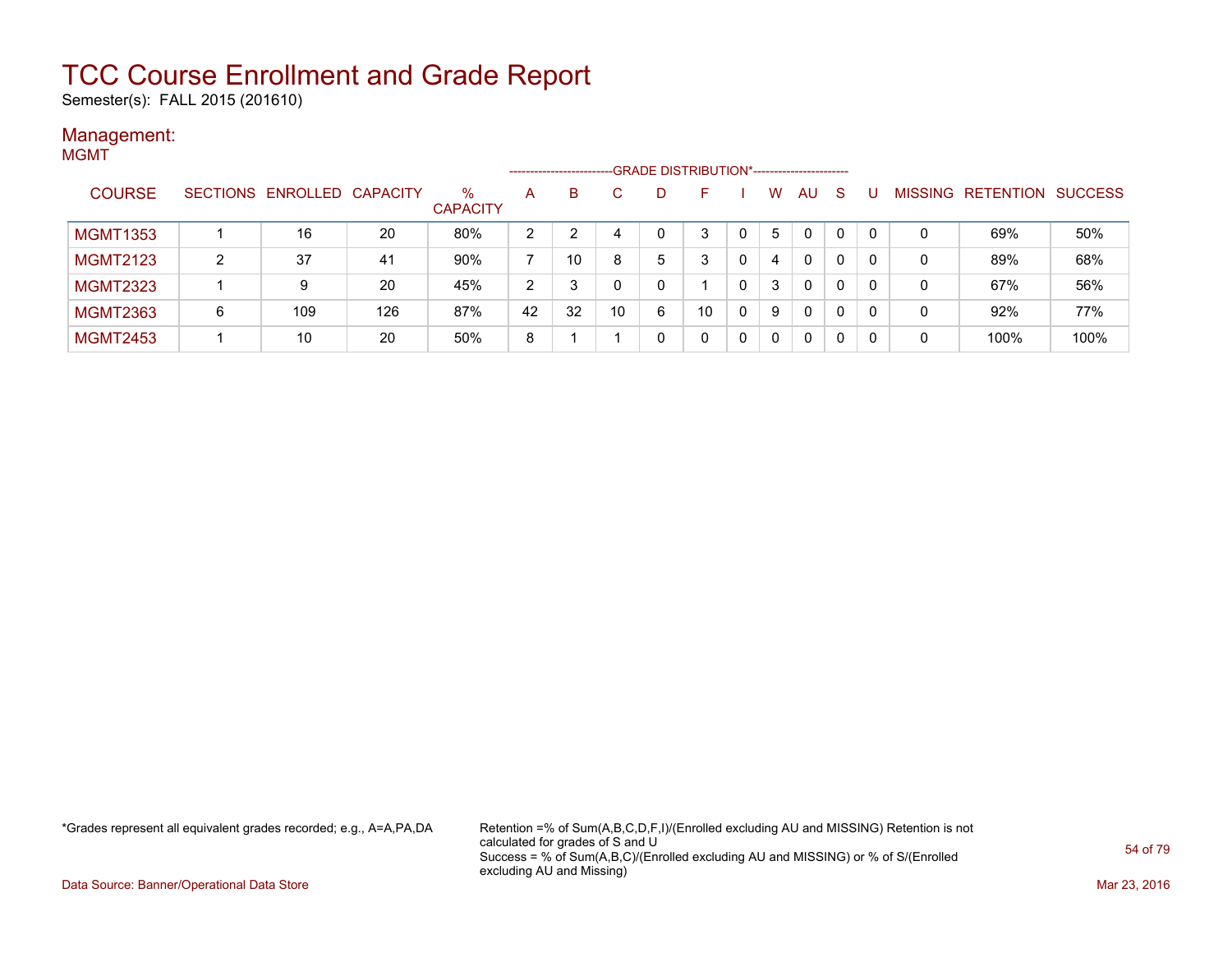Semester(s): FALL 2015 (201610)

### Marketing:

|  |  | v |
|--|--|---|
|--|--|---|

|                 |                 |          |                 |                         |    |    |                | -------------------------GRADE DISTRIBUTION*----------------------- |                |              |                |              |          |          |                |                  |                |
|-----------------|-----------------|----------|-----------------|-------------------------|----|----|----------------|---------------------------------------------------------------------|----------------|--------------|----------------|--------------|----------|----------|----------------|------------------|----------------|
| <b>COURSE</b>   | <b>SECTIONS</b> | ENROLLED | <b>CAPACITY</b> | $\%$<br><b>CAPACITY</b> | A  | B  | C              | D                                                                   | н.             |              | w              | AU           | S        |          | <b>MISSING</b> | <b>RETENTION</b> | <b>SUCCESS</b> |
| <b>MKTG1313</b> | 2               | 21       | 40              | 52%                     | 15 | 5  |                |                                                                     |                | 0            |                | 0            | 0        | $\Omega$ | 0              | 100%             | 95%            |
| <b>MKTG1393</b> |                 | 10       | 20              | 50%                     | 3  | 0  | $\overline{2}$ |                                                                     | 3              | 0            |                |              | 0        | 0        | 0              | 89%              | 56%            |
| <b>MKTG1403</b> |                 | 9        | 10              | 90%                     | 8  | 0  | 0              | $\Omega$                                                            | 0              | $\mathbf{0}$ |                | $\mathbf{0}$ | $\Omega$ | $\Omega$ | 0              | 89%              | 89%            |
| <b>MKTG1433</b> |                 | 6        | 10              | 60%                     | 6  | 0  | 0              |                                                                     | 0              | $\mathbf{0}$ | 0              | 0            | 0        | $\Omega$ | 0              | 100%             | 100%           |
| <b>MKTG2343</b> | $\overline{2}$  | 29       | 40              | 72%                     | 17 | 4  |                |                                                                     |                | 0            | 5              | $\mathbf{0}$ | $\Omega$ | $\Omega$ | $\mathbf 0$    | 83%              | 76%            |
| <b>MKTG2363</b> |                 | 15       | 20              | 75%                     | 10 | 2  | 2              | $\Omega$                                                            | 0              | 0            |                | 0            | 0        | 0        | 0              | 93%              | 93%            |
| <b>MKTG2393</b> |                 | 12       | 20              | 60%                     | 5  | 4  |                |                                                                     |                | $\mathbf{0}$ | $\overline{2}$ | $\mathbf{0}$ | $\Omega$ | $\Omega$ | $\mathbf 0$    | 83%              | 83%            |
| <b>MKTG2423</b> | 6               | 105      | 120             | 88%                     | 39 | 35 | 21             | 0                                                                   | $\overline{2}$ | $\mathbf{0}$ | 8              | $\mathbf{0}$ | $\Omega$ | $\Omega$ | $\mathbf 0$    | 92%              | 90%            |
| <b>MKTG2433</b> |                 | 11       | 20              | 55%                     | ⇁  |    | 3              |                                                                     |                | 0            |                | 0            | 0        | 0        | $\mathbf 0$    | 100%             | 100%           |

\*Grades represent all equivalent grades recorded; e.g., A=A,PA,DA Retention =% of Sum(A,B,C,D,F,I)/(Enrolled excluding AU and MISSING) Retention is not calculated for grades of S and U Success = % of Sum(A,B,C)/(Enrolled excluding AU and MISSING) or % of S/(Enrolled excluding AU and Missing)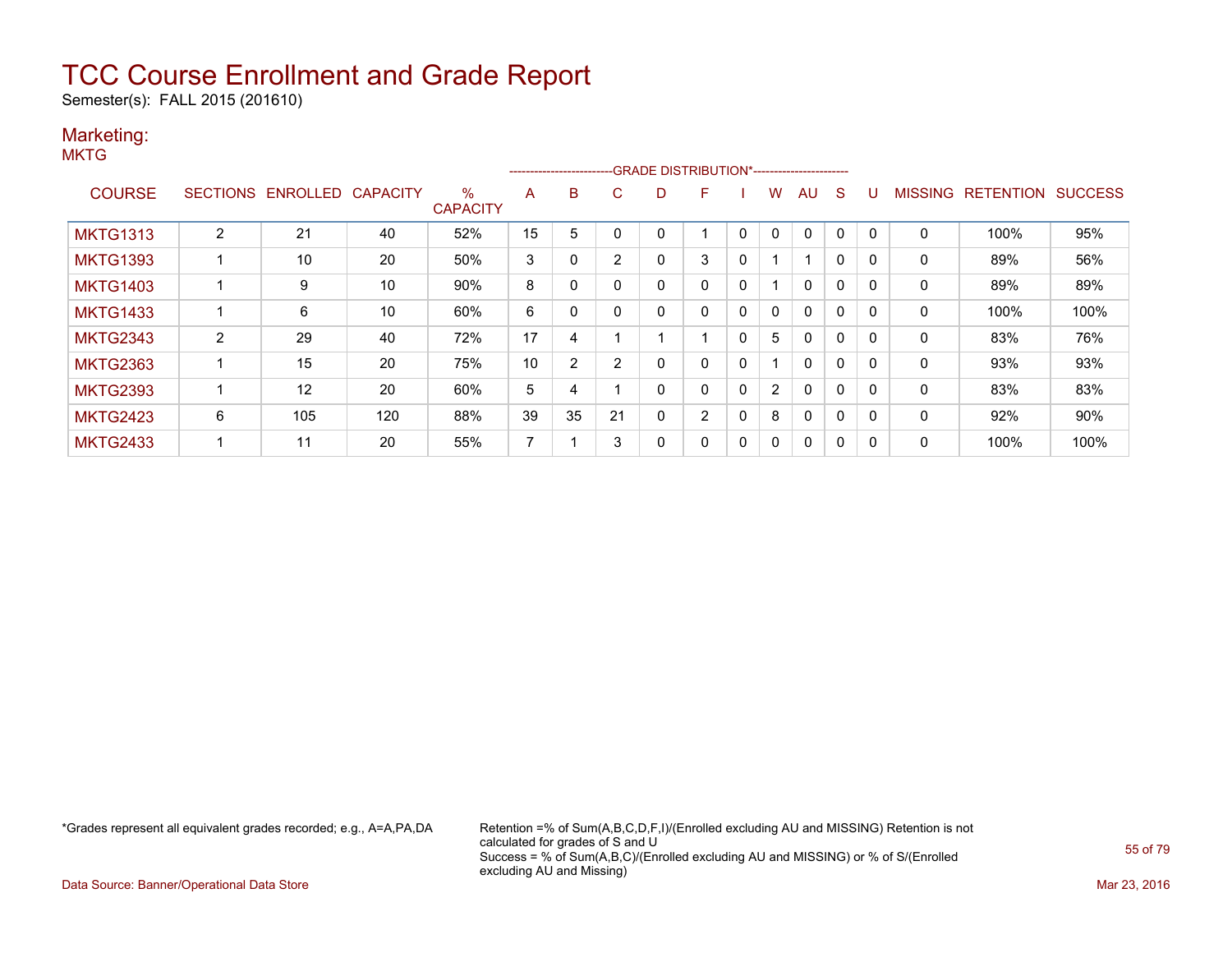Semester(s): FALL 2015 (201610)

#### Music: **MUSC**

|                 |                |                            |     |                                  |                | ---------------------- |                | -GRADE DISTRIBUTION*---------------------- |                |              |              |              |              |          |              |                                  |      |
|-----------------|----------------|----------------------------|-----|----------------------------------|----------------|------------------------|----------------|--------------------------------------------|----------------|--------------|--------------|--------------|--------------|----------|--------------|----------------------------------|------|
| <b>COURSE</b>   |                | SECTIONS ENROLLED CAPACITY |     | $\frac{0}{0}$<br><b>CAPACITY</b> | Α              | B                      | $\mathsf C$    | D                                          | F              |              | W            | <b>AU</b>    | S            | U        |              | <b>MISSING RETENTION SUCCESS</b> |      |
| <b>MUSC1002</b> | $\overline{2}$ | 29                         | 48  | 60%                              | 13             | 4                      | 4              | $\overline{2}$                             | $\overline{c}$ | 0            | 4            | $\mathbf 0$  | 0            | 0        | 0            | 86%                              | 72%  |
| <b>MUSC1013</b> | $\mathbf 1$    | 13                         | 30  | 43%                              | 6              | 2                      | 1              | 0                                          | 1              | $\mathbf{0}$ | 3            | $\mathbf{0}$ | $\mathbf{0}$ | 0        | $\mathbf{0}$ | 77%                              | 69%  |
| <b>MUSC1030</b> | $\mathbf 1$    | 48                         | 60  | 80%                              | 0              | 0                      | 0              | 0                                          | 0              | 0            | 9            | 0            | 27           | 12       | 0            |                                  | 56%  |
| <b>MUSC1053</b> | $\overline{2}$ | 29                         | 32  | 91%                              | 18             | 4                      | 1              | 1                                          | 4              | $\mathbf{0}$ |              | 0            | $\Omega$     | 0        | 0            | 97%                              | 79%  |
| <b>MUSC1062</b> | $\mathbf 1$    | 14                         | 16  | 88%                              | 6              | 0                      | $\overline{2}$ | 0                                          | $\overline{2}$ | $\mathbf{0}$ | 4            | 0            | 0            | 0        | 0            | 71%                              | 57%  |
| <b>MUSC1113</b> | 3              | 60                         | 68  | 88%                              | 33             | 12                     | 6              | $\mathbf{0}$                               | 1              | $\mathbf{0}$ | 8            | $\mathbf{0}$ | $\mathbf{0}$ | 0        | $\mathbf{0}$ | 87%                              | 85%  |
| <b>MUSC1153</b> | $\mathbf{1}$   | 19                         | 24  | 79%                              | $\overline{2}$ | 4                      | 4              | $\overline{2}$                             | 5              | $\mathbf{0}$ | 2            | 0            | $\mathbf{0}$ | 0        | 0            | 89%                              | 53%  |
| <b>MUSC1171</b> | $\mathbf{1}$   | 12                         | 16  | 75%                              | 5              | 0                      | $\Omega$       | 0                                          | $\overline{2}$ | $\mathbf{0}$ | 5            | $\Omega$     | $\mathbf{0}$ | 0        | 0            | 58%                              | 42%  |
| <b>MUSC1191</b> | 12             | 25                         | 120 | 21%                              | 19             | $\overline{2}$         | 1              | $\Omega$                                   | $\mathbf{0}$   | $\mathbf{0}$ | 3            | $\Omega$     | $\mathbf{0}$ | $\Omega$ | 0            | 88%                              | 88%  |
| <b>MUSC1192</b> | 15             | 46                         | 155 | 30%                              | 38             | 2                      | $\overline{2}$ | $\Omega$                                   | $\mathbf{0}$   | $\mathbf{0}$ | 3            | 1            | $\mathbf{0}$ | $\Omega$ | 0            | 93%                              | 93%  |
| <b>MUSC1201</b> | 1              | 1                          | 10  | 10%                              | 1              | 0                      | 0              | 0                                          | 0              | 0            | 0            | 0            | $\mathbf{0}$ | 0        | 0            | 100%                             | 100% |
| <b>MUSC1202</b> | 3              | 5                          | 30  | 17%                              | 5              | $\Omega$               | $\mathbf{0}$   | 0                                          | 0              | $\mathbf{0}$ | 0            | 0            | $\mathbf{0}$ | 0        | 0            | 100%                             | 100% |
| <b>MUSC1242</b> | 3              | 14                         | 30  | 47%                              | 10             | 0                      | 2              | 0                                          | 0              | $\mathbf{0}$ | 2            | 0            | $\mathbf{0}$ | 0        | 0            | 86%                              | 86%  |
| <b>MUSC1252</b> | 3              | 11                         | 30  | 37%                              | $\overline{7}$ | 2                      | $\mathbf{0}$   | 0                                          | 0              | 0            | 2            | $\mathbf{0}$ | $\mathbf{0}$ | 0        | $\mathbf{0}$ | 82%                              | 82%  |
| <b>MUSC1312</b> | $\mathbf{1}$   | 3                          | 10  | 30%                              | 3              | 0                      | $\Omega$       | $\Omega$                                   | $\mathbf{0}$   | $\mathbf{0}$ | $\mathbf{0}$ | $\Omega$     | $\mathbf{0}$ | 0        | 0            | 100%                             | 100% |
| <b>MUSC1331</b> | $\mathbf 1$    | $\mathbf{1}$               | 10  | 10%                              | 1              | 0                      | 0              | 0                                          | 0              | 0            | 0            | 0            | $\mathbf{0}$ | 0        | 0            | 100%                             | 100% |
| <b>MUSC1332</b> | $\mathbf{1}$   | $\mathbf{1}$               | 10  | 10%                              | $\mathbf{1}$   | $\Omega$               | $\Omega$       | $\Omega$                                   | 0              | $\mathbf{0}$ | $\mathbf{0}$ | $\Omega$     | $\Omega$     | $\Omega$ | 0            | 100%                             | 100% |
| <b>MUSC1342</b> | $\mathbf 1$    | 1                          | 10  | 10%                              | 0              | 1                      | $\Omega$       | 0                                          | $\mathbf{0}$   | $\mathbf{0}$ | 0            | $\mathbf{0}$ | $\mathbf{0}$ | $\Omega$ | 0            | 100%                             | 100% |
| <b>MUSC1362</b> | $\mathbf 1$    | $\mathbf 1$                | 10  | 10%                              | $\mathbf{1}$   | 0                      | $\mathbf{0}$   | 0                                          | 0              | 0            | 0            | 0            | $\mathbf{0}$ | 0        | $\mathbf{0}$ | 100%                             | 100% |
| <b>MUSC1382</b> | $\mathbf 1$    | 2                          | 10  | 20%                              | 2              | 0                      | $\Omega$       | 0                                          | 0              | $\mathbf{0}$ | 0            | $\mathbf{0}$ | $\mathbf{0}$ | 0        | $\mathbf{0}$ | 100%                             | 100% |
| <b>MUSC1412</b> | $\mathbf 1$    | 3                          | 10  | 30%                              | 3              | 0                      | 0              | 0                                          | 0              | 0            | 0            | 0            | 0            | 0        | 0            | 100%                             | 100% |
| <b>MUSC1422</b> | $\overline{1}$ | 1                          | 10  | 10%                              | 1              | 0                      | 0              | 0                                          | 0              | $\Omega$     | 0            | 0            | $\Omega$     | 0        | $\Omega$     | 100%                             | 100% |

\*Grades represent all equivalent grades recorded; e.g., A=A,PA,DA Retention =% of Sum(A,B,C,D,F,I)/(Enrolled excluding AU and MISSING) Retention is not calculated for grades of S and U Success = % of Sum(A,B,C)/(Enrolled excluding AU and MISSING) or % of S/(Enrolled excluding AU and Missing)

Data Source: Banner/Operational Data Store Mar 23, 2016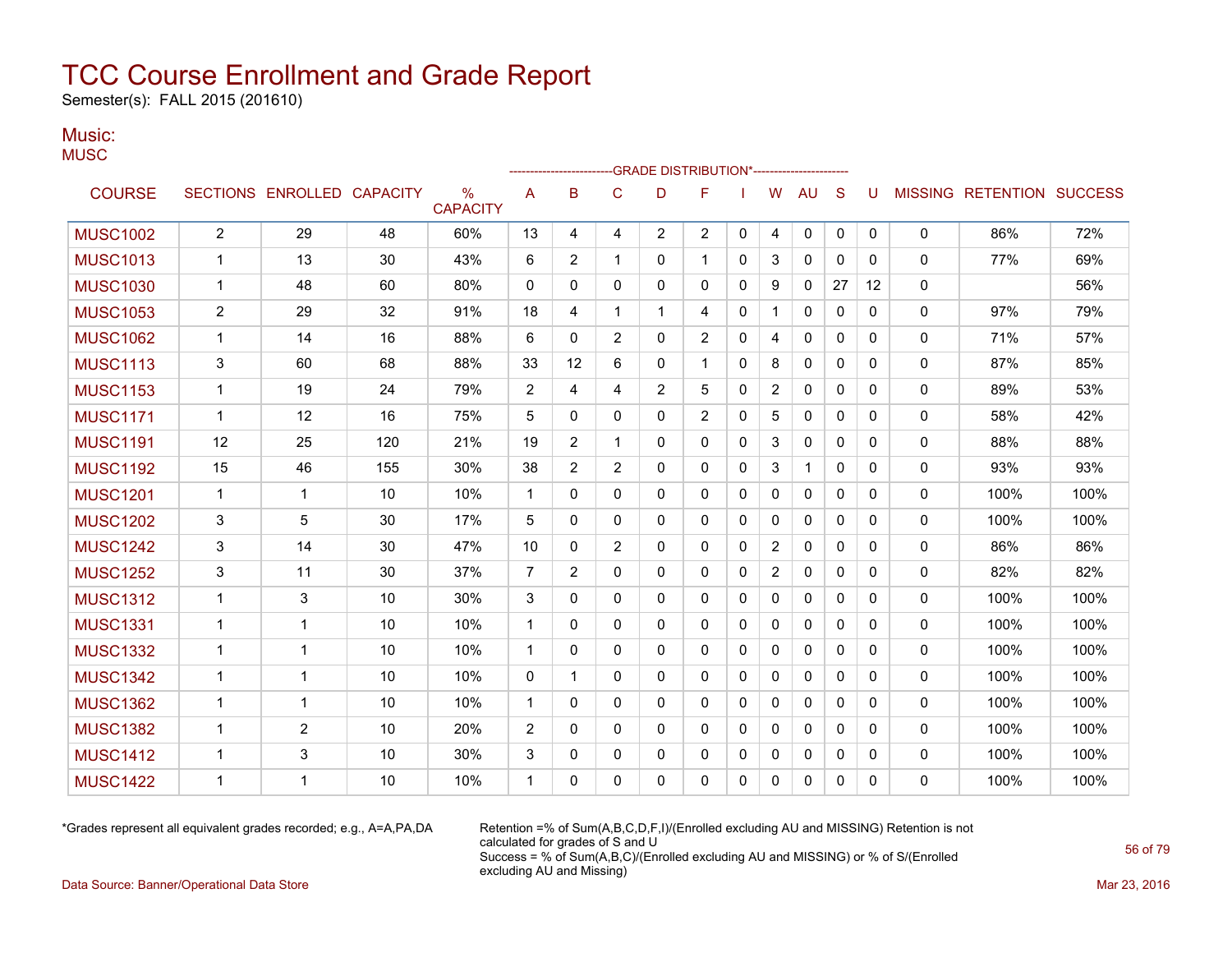Semester(s): FALL 2015 (201610)

#### Music: **MUSC**

|                 |                |                            |                |                                  |                |                |              | -GRADE DISTRIBUTION*---------------------- |                |              |                |              |              |          |              |                           |      |
|-----------------|----------------|----------------------------|----------------|----------------------------------|----------------|----------------|--------------|--------------------------------------------|----------------|--------------|----------------|--------------|--------------|----------|--------------|---------------------------|------|
| <b>COURSE</b>   |                | SECTIONS ENROLLED CAPACITY |                | $\frac{0}{0}$<br><b>CAPACITY</b> | A              | B              | C            | D                                          | F              |              | w              | AU           | S            |          |              | MISSING RETENTION SUCCESS |      |
| <b>MUSC1432</b> | $\mathbf{1}$   | 3                          | 10             | 30%                              | 3              | $\mathbf 0$    | 0            | 0                                          | 0              | $\mathbf 0$  | 0              | $\mathbf 0$  | $\mathbf 0$  | 0        | $\mathbf 0$  | 100%                      | 100% |
| <b>MUSC1492</b> | 1              | 4                          | 10             | 40%                              | 4              | 0              | $\Omega$     | 0                                          | $\Omega$       | 0            | 0              | $\mathbf{0}$ | $\Omega$     | 0        | $\mathbf{0}$ | 100%                      | 100% |
| <b>MUSC1541</b> | $\mathbf 1$    | 35                         | 40             | 88%                              | 34             | $\mathbf{0}$   | $\mathbf 0$  | 0                                          | 0              | 0            |                | 0            | $\mathbf{0}$ | 0        | 0            | 97%                       | 97%  |
| <b>MUSC1551</b> | $\mathbf 1$    | 37                         | 50             | 74%                              | 27             | $\overline{2}$ | $\Omega$     | 0                                          |                | $\Omega$     | 4              | 3            | $\Omega$     | 0        | $\mathbf{0}$ | 88%                       | 85%  |
| <b>MUSC1612</b> | 4              | 25                         | 25             | 100%                             | 12             | 7              | 1            | 0                                          |                | $\mathbf{0}$ | 4              | $\mathbf 0$  | $\Omega$     | 0        | 0            | 84%                       | 80%  |
| <b>MUSC1622</b> | 3              | 5                          | $\overline{7}$ | 71%                              | 2              | $\mathbf 1$    | $\Omega$     | 0                                          | 0              | $\mathbf{0}$ | $\overline{2}$ | $\mathbf{0}$ | $\Omega$     | 0        | $\mathbf{0}$ | 60%                       | 60%  |
| <b>MUSC1632</b> | 4              | 10                         | 10             | 100%                             | 5              | $\overline{2}$ | $\Omega$     | $\mathbf{0}$                               | $\Omega$       | 0            | 3              | $\mathbf{0}$ | $\mathbf{0}$ | 0        | $\mathbf{0}$ | 70%                       | 70%  |
| <b>MUSC1642</b> | $\overline{2}$ | 3                          | 3              | 100%                             | 2              | 1              | $\Omega$     | 0                                          | 0              | 0            | 0              | 0            | $\Omega$     | 0        | $\mathbf{0}$ | 100%                      | 100% |
| <b>MUSC1651</b> | $\mathbf{1}$   | 38                         | 45             | 84%                              | 36             | $\mathbf{0}$   | $\Omega$     | 0                                          | $\overline{2}$ | $\Omega$     | $\Omega$       | $\mathbf{0}$ | $\Omega$     | $\Omega$ | $\mathbf{0}$ | 100%                      | 95%  |
| <b>MUSC1661</b> | 1              | 18                         | 25             | 72%                              | 17             | 0              | $\Omega$     | 0                                          |                | $\mathbf{0}$ | 0              | $\mathbf{0}$ | $\Omega$     | 0        | $\mathbf{0}$ | 100%                      | 94%  |
| <b>MUSC1731</b> | $\mathbf{1}$   | 3                          | 5              | 60%                              | 2              | $\mathbf{0}$   | $\Omega$     | 0                                          | $\Omega$       | $\mathbf{0}$ | 1              | $\mathbf{0}$ | $\mathbf{0}$ | 0        | $\mathbf{0}$ | 67%                       | 67%  |
| <b>MUSC1781</b> | $\overline{2}$ | $\overline{7}$             | 9              | 78%                              | 6              | 1              | 0            | 0                                          | 0              | $\mathbf{0}$ | 0              | 0            | $\Omega$     | 0        | $\mathbf{0}$ | 100%                      | 100% |
| <b>MUSC1791</b> | 2              | 11                         | 20             | 55%                              | 10             | 0              | $\Omega$     | 0                                          | 0              | $\mathbf{0}$ |                | $\mathbf{0}$ | $\Omega$     | 0        | $\mathbf{0}$ | 91%                       | 91%  |
| <b>MUSC2013</b> | $\mathbf{1}$   | 21                         | 24             | 88%                              | $\overline{7}$ | 5              | 3            | 3                                          | 1              | 0            | $\overline{2}$ | $\mathbf{0}$ | $\Omega$     | 0        | $\mathbf{0}$ | 90%                       | 71%  |
| <b>MUSC2062</b> | $\overline{2}$ | 20                         | 30             | 67%                              | 9              | 4              | 4            | 1                                          | $\Omega$       | 0            | $\overline{2}$ | $\mathbf{0}$ | $\Omega$     | 0        | $\mathbf{0}$ | 90%                       | 85%  |
| <b>MUSC2181</b> | 1              | 16                         | 18             | 89%                              | 13             | 1              | $\mathbf{0}$ | $\mathbf{0}$                               | 0              | 0            | $\overline{2}$ | 0            | $\mathbf{0}$ | 0        | 0            | 88%                       | 88%  |
| <b>MUSC2202</b> | $\mathbf{1}$   | $\overline{2}$             | 10             | 20%                              | 0              | $\overline{2}$ | $\Omega$     | 0                                          | 0              | 0            | 0              | 0            | $\mathbf{0}$ | 0        | $\mathbf{0}$ | 100%                      | 100% |
| <b>MUSC2241</b> | 1              | 1                          | 10             | 10%                              | $\mathbf{1}$   | 0              | $\Omega$     | 0                                          | 0              | $\mathbf{0}$ | 0              | $\mathbf{0}$ | $\mathbf{0}$ | 0        | $\mathbf{0}$ | 100%                      | 100% |
| <b>MUSC2242</b> | 3              | 9                          | 30             | 30%                              | 8              | 0              | $\mathbf 0$  | 0                                          | 0              | 0            |                | 0            | $\Omega$     | 0        | 0            | 89%                       | 89%  |
| <b>MUSC2992</b> | 1              | 11                         | 12             | 92%                              | $\overline{7}$ | 1              | $\mathbf 0$  | 0                                          | 0              | 0            | 3              | $\mathbf{0}$ | 0            | 0        | $\mathbf{0}$ | 73%                       | 73%  |
|                 |                |                            |                |                                  |                |                |              |                                            |                |              |                |              |              |          |              |                           |      |

\*Grades represent all equivalent grades recorded; e.g., A=A,PA,DA Retention =% of Sum(A,B,C,D,F,I)/(Enrolled excluding AU and MISSING) Retention is not calculated for grades of S and U Success = % of Sum(A,B,C)/(Enrolled excluding AU and MISSING) or % of S/(Enrolled excluding AU and Missing) Data Source: Banner/Operational Data Store Mar 23, 2016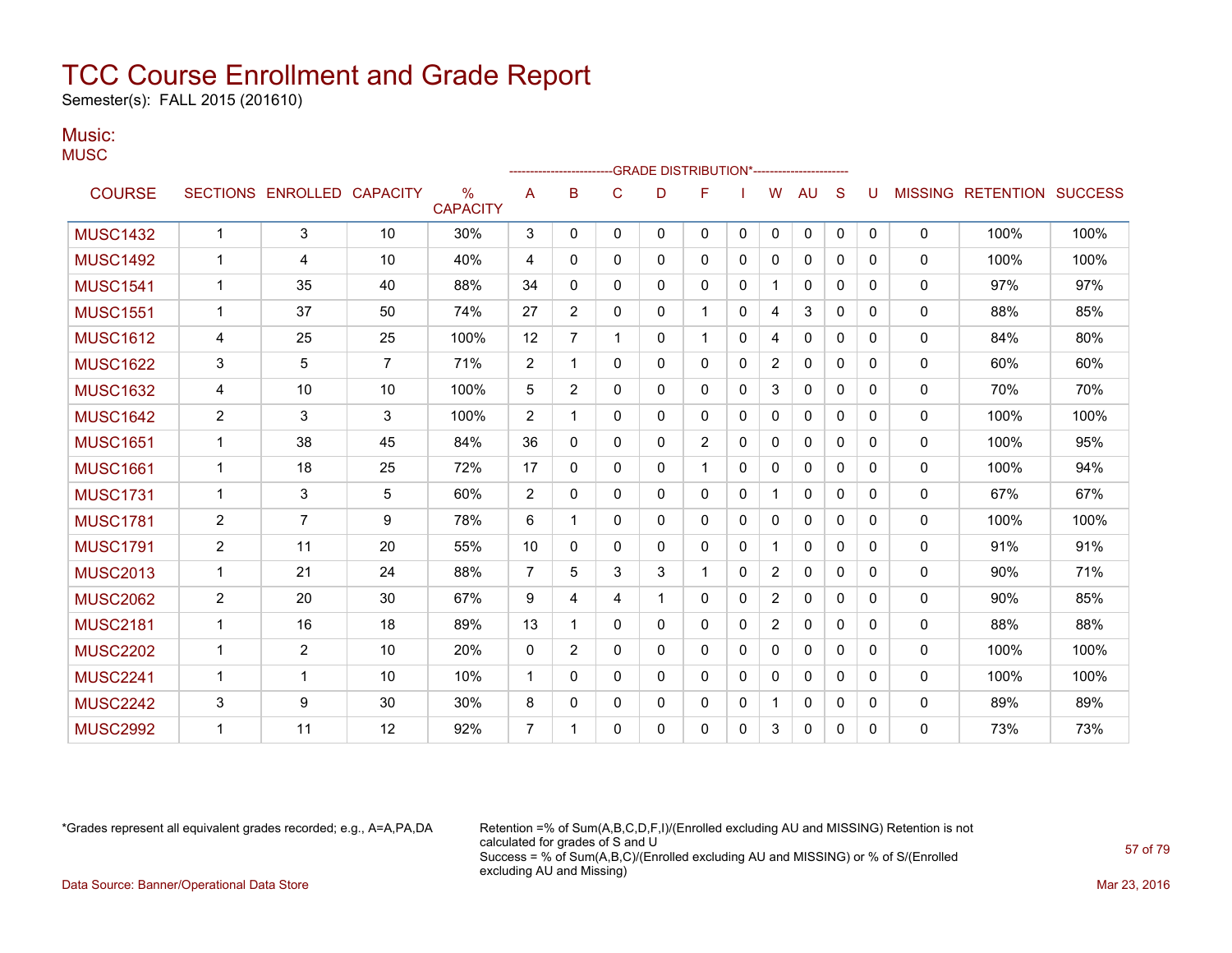Semester(s): FALL 2015 (201610)

#### Native American Studies: NAMS

| OIVIHI          |                            |    |                      |  | ------------------------GRADE DISTRIBUTION*----------------------- |              |          |   |             |  |                                          |     |
|-----------------|----------------------------|----|----------------------|--|--------------------------------------------------------------------|--------------|----------|---|-------------|--|------------------------------------------|-----|
|                 | SECTIONS ENROLLED CAPACITY |    | %<br><b>CAPACITY</b> |  | A B C                                                              |              |          |   |             |  | D F I W AU S U MISSING RETENTION SUCCESS |     |
| <b>NAMS2113</b> | 16                         | 25 | 64%                  |  |                                                                    | <sup>o</sup> | $\Omega$ | 0 | $\mathbf 0$ |  | 94%                                      | 81% |

\*Grades represent all equivalent grades recorded; e.g., A=A,PA,DA Retention =% of Sum(A,B,C,D,F,I)/(Enrolled excluding AU and MISSING) Retention is not calculated for grades of S and U Success = % of Sum(A,B,C)/(Enrolled excluding AU and MISSING) or % of S/(Enrolled excluding AU and Missing)

Data Source: Banner/Operational Data Store Mar 23, 2016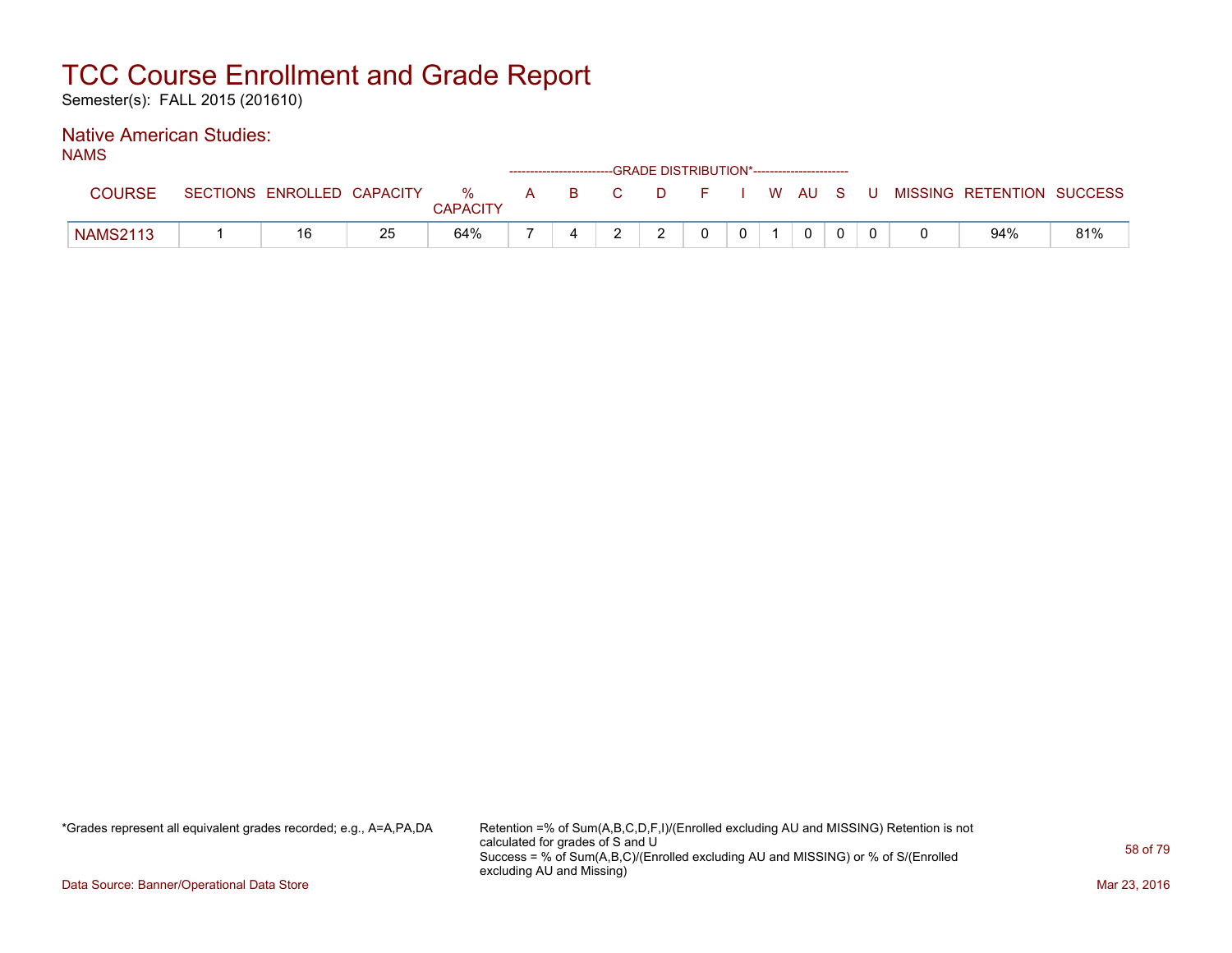Semester(s): FALL 2015 (201610)

#### Nanotechnology: NANT

| IVAIV I         |                            |                      |     |    |        | ------------------------GRADE DISTRIBUTION*----------------------- |              |          |  |                                        |     |
|-----------------|----------------------------|----------------------|-----|----|--------|--------------------------------------------------------------------|--------------|----------|--|----------------------------------------|-----|
| <b>COURSE</b>   | SECTIONS ENROLLED CAPACITY | %<br><b>CAPACITY</b> | A B | C. | $\Box$ |                                                                    |              |          |  | F I W AU S U MISSING RETENTION SUCCESS |     |
| <b>NANT2632</b> |                            | 38%                  |     |    |        | 0                                                                  | $\mathbf{0}$ | $\Omega$ |  | 67%                                    | 67% |

\*Grades represent all equivalent grades recorded; e.g., A=A,PA,DA Retention =% of Sum(A,B,C,D,F,I)/(Enrolled excluding AU and MISSING) Retention is not calculated for grades of S and U Success = % of Sum(A,B,C)/(Enrolled excluding AU and MISSING) or % of S/(Enrolled excluding AU and Missing)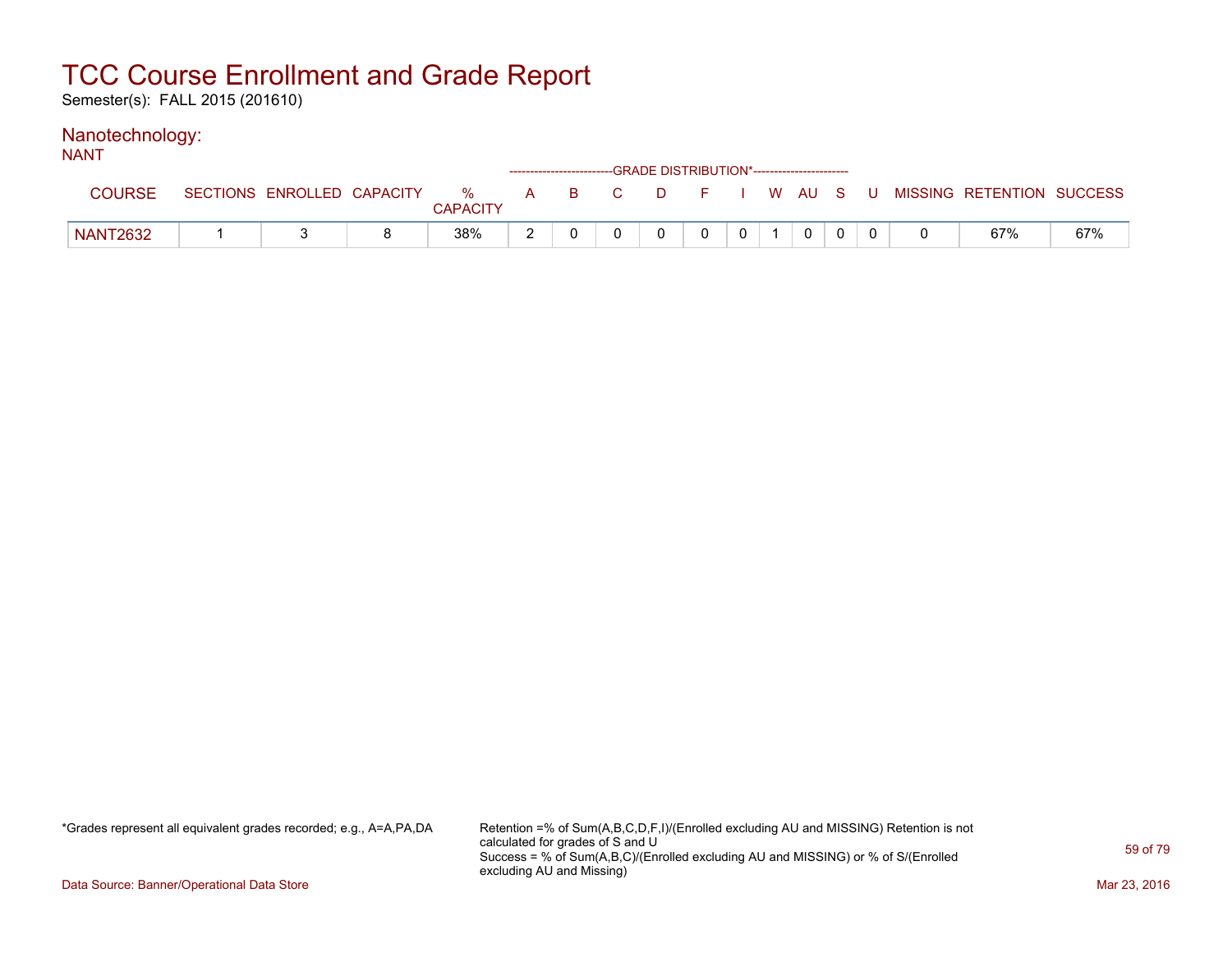Semester(s): FALL 2015 (201610)

### Nursing:

**NURS** 

|                 |              |                   |                 |                                  |                | ------------------- |                | -GRADE DISTRIBUTION*---------------------- |    |              |                |              |                |          |                |                  |                |
|-----------------|--------------|-------------------|-----------------|----------------------------------|----------------|---------------------|----------------|--------------------------------------------|----|--------------|----------------|--------------|----------------|----------|----------------|------------------|----------------|
| <b>COURSE</b>   |              | SECTIONS ENROLLED | <b>CAPACITY</b> | $\frac{0}{0}$<br><b>CAPACITY</b> | A              | B                   | C              | D                                          | F  |              | W              | AU           | S              |          | <b>MISSING</b> | <b>RETENTION</b> | <b>SUCCESS</b> |
| <b>NURS1211</b> |              | 23                | 27              | 85%                              | 0              | $\mathbf{0}$        | 0              | 0                                          | 0  | $\mathbf{0}$ | 3              | 0            | 19             | 1        | 0              |                  | 83%            |
| <b>NURS1212</b> | $\mathbf{1}$ | 23                | 27              | 85%                              | $\mathbf{1}$   | 15                  | 3              | 0                                          | 0  | 0            | 4              | $\mathbf{0}$ | $\mathbf{0}$   | 0        | $\mathbf 0$    | 83%              | 83%            |
| <b>NURS1363</b> | 1            | 23                | 28              | 82%                              | 20             | $\overline{2}$      | $\Omega$       | 0                                          | 1  | $\Omega$     | 0              | $\Omega$     | $\Omega$       | $\Omega$ | $\mathbf{0}$   | 100%             | 96%            |
| <b>NURS1471</b> | $\mathbf 1$  | $\overline{2}$    | 20              | 10%                              | $\Omega$       | 0                   | 0              | 0                                          | 0  | $\mathbf{0}$ | $\mathbf{0}$   | $\mathbf{0}$ | $\overline{2}$ | $\Omega$ | $\mathbf 0$    |                  | 100%           |
| <b>NURS2212</b> |              | 59                | 70              | 84%                              | $\mathbf{0}$   | 0                   | $\Omega$       | $\Omega$                                   | 0  | $\Omega$     | 3              | $\mathbf{0}$ | 53             | 3        | $\mathbf 0$    |                  | 90%            |
| <b>NURS2213</b> | $\mathbf{1}$ | 59                | 70              | 84%                              | $\mathbf 1$    | 30                  | 18             | $\overline{2}$                             | 1  | 0            | 7              | $\mathbf{0}$ | $\Omega$       | $\Omega$ | $\Omega$       | 88%              | 83%            |
| <b>NURS2221</b> | $\mathbf{1}$ | 59                | 70              | 84%                              | $\mathbf{0}$   | 0                   | 0              | 0                                          | 0  | $\mathbf{0}$ | $\overline{2}$ | 0            | 56             | 1        | 0              |                  | 95%            |
| <b>NURS2222</b> | 1            | 59                | 70              | 84%                              | 10             | 38                  | 6              | 1                                          | 1  | $\Omega$     | 3              | $\mathbf{0}$ | $\Omega$       | $\Omega$ | $\Omega$       | 95%              | 92%            |
| <b>NURS2231</b> | $\mathbf{1}$ | 59                | 70              | 84%                              | $\mathbf{0}$   | $\Omega$            | $\Omega$       | $\Omega$                                   | 0  | $\Omega$     | 1              | $\mathbf{0}$ | 57             | 1        | 0              |                  | 97%            |
| <b>NURS2232</b> |              | 59                | 70              | 84%                              | 8              | 38                  | 9              | $\overline{2}$                             | 1  | $\mathbf{0}$ |                | $\mathbf{0}$ | $\Omega$       | $\Omega$ | $\Omega$       | 98%              | 93%            |
| <b>NURS2242</b> | $\mathbf{1}$ | 59                | 70              | 84%                              | $\Omega$       | 0                   | 0              | 0                                          | 0  | $\mathbf{0}$ |                | $\mathbf{0}$ | 58             | 0        | 0              |                  | 98%            |
| <b>NURS2243</b> | 1            | 59                | 70              | 84%                              | 3              | 44                  | 9              | 1                                          | 1. | $\Omega$     |                | $\mathbf{0}$ | $\Omega$       | 0        | 0              | 98%              | 95%            |
| <b>NURS2303</b> | $\mathbf{1}$ | 16                | 20              | 80%                              | $\overline{7}$ | 5                   | 0              | $\overline{2}$                             | 0  | $\mathbf{0}$ | $\overline{2}$ | $\mathbf{0}$ | $\Omega$       | 0        | 0              | 88%              | 75%            |
| <b>NURS2403</b> | $\mathbf{1}$ | 12                | 30              | 40%                              | 8              | 4                   | 0              | 0                                          | 0  | 0            | $\mathbf{0}$   | 0            | $\Omega$       | 0        | 0              | 100%             | 100%           |
| <b>NURS2431</b> | 1            | 22                | 24              | 92%                              | $\mathbf{0}$   | 0                   | $\Omega$       | 0                                          | 0  | $\Omega$     | $\mathbf{0}$   | $\mathbf{0}$ | 21             | 1        | $\Omega$       |                  | 95%            |
| <b>NURS2432</b> | $\mathbf 1$  | 23                | 28              | 82%                              | $\mathbf 1$    | 19                  |                | 1                                          | 0  | 0            |                | $\mathbf{0}$ | $\mathbf{0}$   | 0        | 0              | 96%              | 91%            |
| <b>NURS2512</b> |              | 56                | 80              | 70%                              | 15             | 39                  | 0              | $\overline{2}$                             | 0  | $\Omega$     | $\Omega$       | $\Omega$     | $\Omega$       | 0        | $\mathbf{0}$   | 100%             | 96%            |
| <b>NURS2543</b> | 3            | 84                | 120             | 70%                              | 23             | 57                  | $\overline{2}$ | 0                                          | 1  | $\mathbf{0}$ |                | $\mathbf{0}$ | $\mathbf{0}$   | 0        | 0              | 99%              | 98%            |
| <b>NURS2564</b> | 4            | 104               | 116             | 90%                              | 20             | 74                  |                | 8                                          | 0  | 0            |                | $\Omega$     | 0              | $\Omega$ | $\Omega$       | 99%              | 91%            |

\*Grades represent all equivalent grades recorded; e.g., A=A,PA,DA Retention =% of Sum(A,B,C,D,F,I)/(Enrolled excluding AU and MISSING) Retention is not calculated for grades of S and U Success = % of Sum(A,B,C)/(Enrolled excluding AU and MISSING) or % of S/(Enrolled excluding AU and Missing)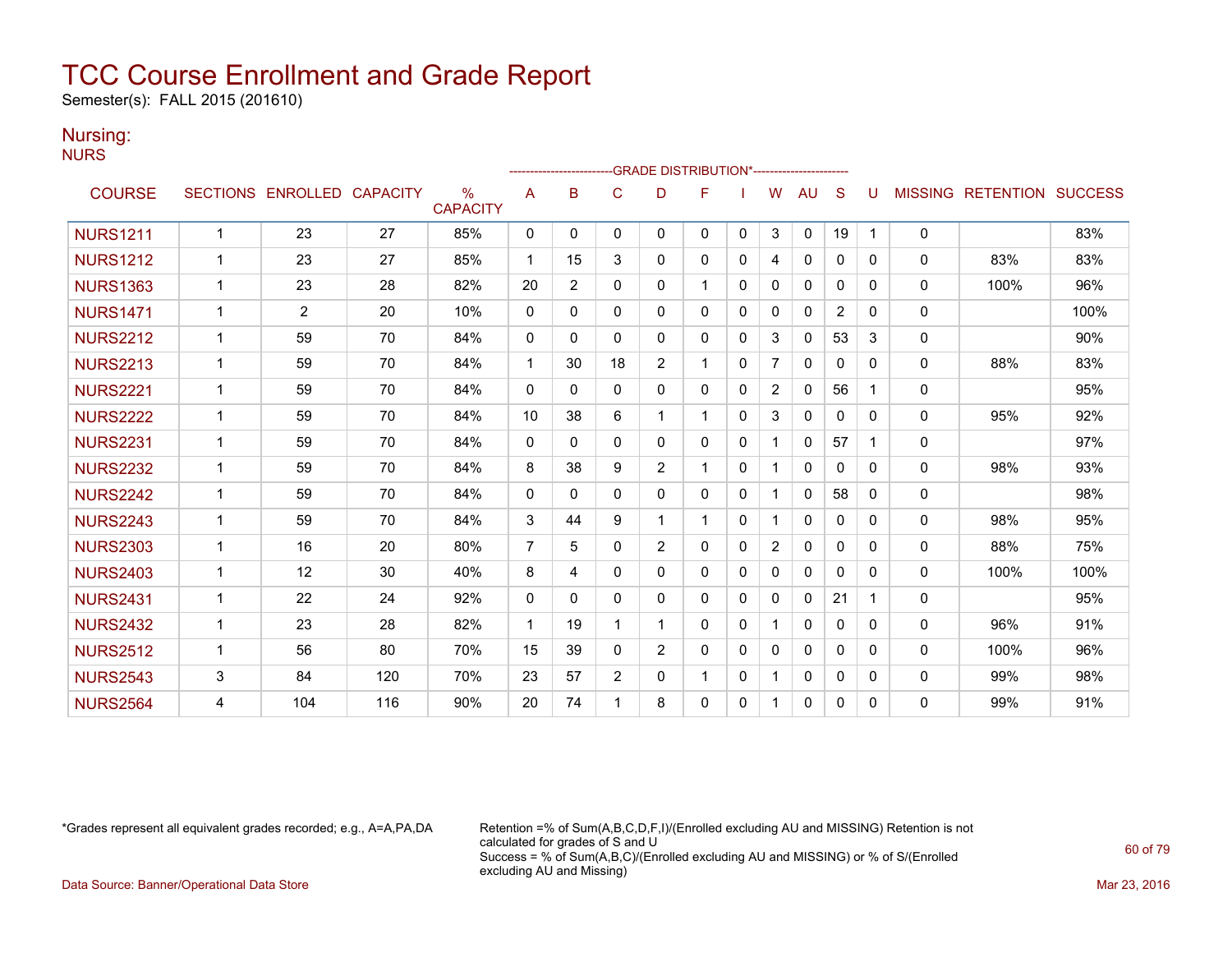Semester(s): FALL 2015 (201610)

#### Occupational Therapy Assistant: OCTA<sup>'</sup>

|                 |   |                   |          |                      |    |   |    | ------------------------GRADE DISTRIBUTION*----------------------- |   |   |                |              |              |              |                |                  |                |
|-----------------|---|-------------------|----------|----------------------|----|---|----|--------------------------------------------------------------------|---|---|----------------|--------------|--------------|--------------|----------------|------------------|----------------|
| <b>COURSE</b>   |   | SECTIONS ENROLLED | CAPACITY | %<br><b>CAPACITY</b> | A  | B | C. | D                                                                  | F |   | W              | AU           | S            |              | <b>MISSING</b> | <b>RETENTION</b> | <b>SUCCESS</b> |
| <b>OCTA1203</b> |   | 17                | 20       | 85%                  | 5  |   |    |                                                                    |   | 0 | $\overline{2}$ | 0            |              | $\Omega$     | 0              | 88%              | 76%            |
| <b>OCTA1303</b> |   | 20                | 20       | 100%                 | 11 |   |    | 0                                                                  | 0 | 0 |                | $\Omega$     | 0            | $\mathbf{0}$ | 0              | 95%              | 95%            |
| OCTA1352        |   | 20                | 20       | 100%                 | 16 | 2 |    | 0                                                                  | 0 | 0 |                | $\Omega$     | 0            | $\mathbf{0}$ | 0              | 95%              | 95%            |
| OCTA1363        | 2 | 22                | 23       | 96%                  |    |   | 5  | 0                                                                  | 0 | 0 | 3              | $\Omega$     | 0            | $\mathbf{0}$ | 0              | 86%              | 86%            |
| OCTA2203        |   | 18                | 20       | 90%                  | 15 | 3 | 0  | 0                                                                  | 0 | 0 | 0              | $\Omega$     | $\Omega$     | $\mathbf{0}$ | 0              | 100%             | 100%           |
| <b>OCTA2233</b> |   | 18                | 20       | 90%                  | 13 | 5 |    | 0                                                                  | 0 | 0 | $\mathbf{0}$   | $\mathbf{0}$ | $\mathbf{0}$ | $\Omega$     | 0              | 100%             | 100%           |
| OCTA2263        |   | 18                | 20       | 90%                  | 14 | 4 | 0  | 0                                                                  | 0 | 0 | $\Omega$       | $\mathbf{0}$ | $\Omega$     | $\mathbf{0}$ | 0              | 100%             | 100%           |

\*Grades represent all equivalent grades recorded; e.g., A=A,PA,DA Retention =% of Sum(A,B,C,D,F,I)/(Enrolled excluding AU and MISSING) Retention is not calculated for grades of S and U Success = % of Sum(A,B,C)/(Enrolled excluding AU and MISSING) or % of S/(Enrolled excluding AU and Missing)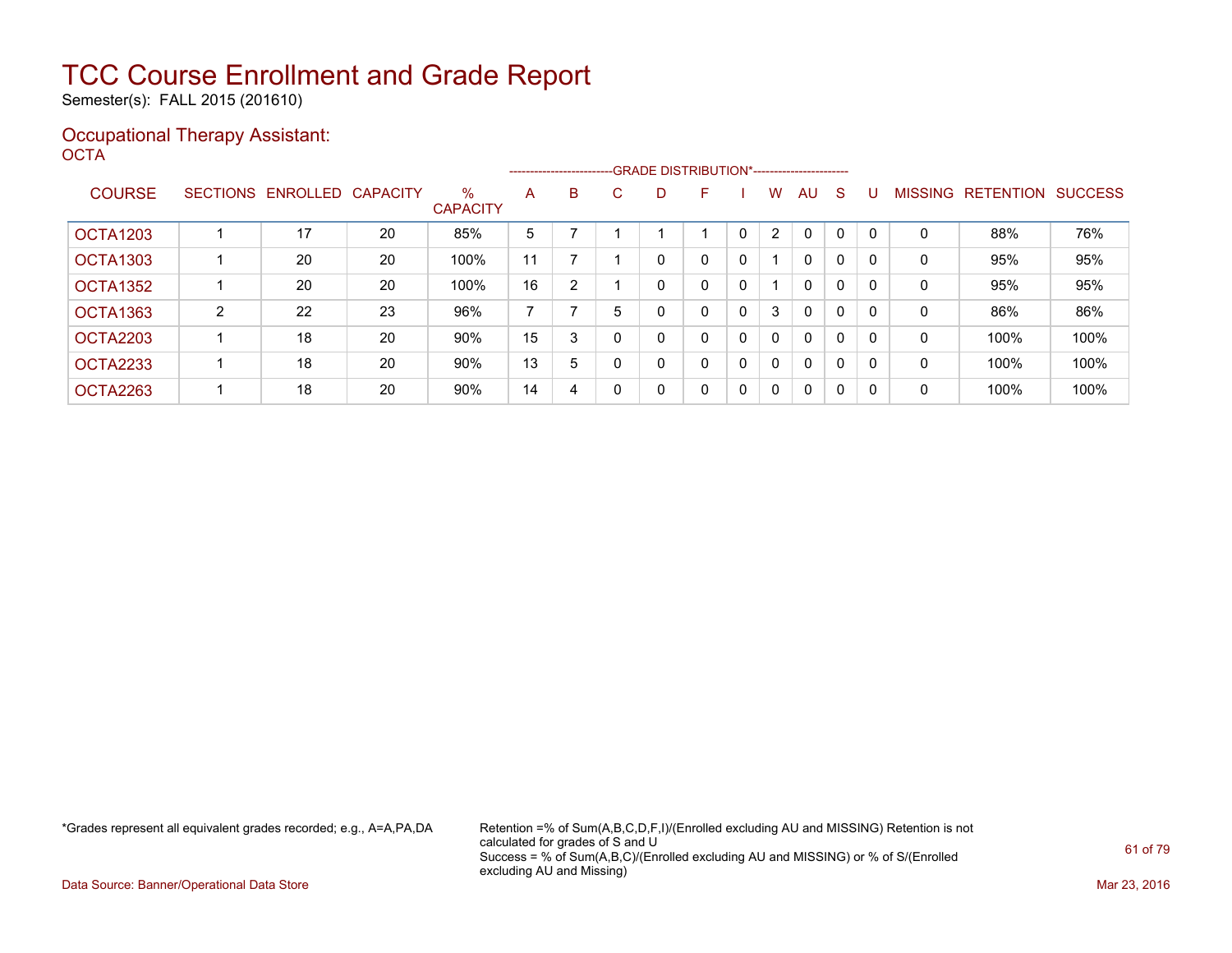Semester(s): FALL 2015 (201610)

### Physical Education:

PHED

|                 |                |                   |                 |                                  |                         |                |                |                | -- GRADE DISTRIBUTION*----------------------- |              |                |                |              |          |                |                          |      |
|-----------------|----------------|-------------------|-----------------|----------------------------------|-------------------------|----------------|----------------|----------------|-----------------------------------------------|--------------|----------------|----------------|--------------|----------|----------------|--------------------------|------|
| <b>COURSE</b>   |                | SECTIONS ENROLLED | <b>CAPACITY</b> | $\frac{0}{0}$<br><b>CAPACITY</b> | A                       | B              | C              | D              | F                                             |              | W              | AU             | S            |          | <b>MISSING</b> | <b>RETENTION SUCCESS</b> |      |
| <b>PHED1092</b> | $\overline{1}$ | 5                 | 20              | 25%                              | $\overline{2}$          |                |                | 0              | 0                                             | $\mathbf{0}$ |                | $\mathbf{0}$   | $\mathbf{0}$ | 0        | 0              | 80%                      | 80%  |
| <b>PHED1143</b> | $\mathbf{1}$   | 15                | 20              | 75%                              | 3                       | 4              | 3              | 0              | 3                                             | $\mathbf{0}$ | $\overline{2}$ | $\mathbf{0}$   | $\mathbf{0}$ | $\Omega$ | 0              | 87%                      | 67%  |
| <b>PHED1252</b> | 1              | 11                | 12              | 92%                              | 5                       |                | 0              | 0              | 0                                             | $\Omega$     | 3              | $\overline{2}$ | $\Omega$     | $\Omega$ | $\mathbf{0}$   | 67%                      | 67%  |
| <b>PHED1341</b> | $\mathbf{1}$   | 11                | 12              | 92%                              | 10                      | 0              | $\Omega$       | 0              | 0                                             | $\Omega$     |                | $\Omega$       | $\Omega$     | $\Omega$ | $\mathbf 0$    | 91%                      | 91%  |
| <b>PHED1412</b> | 4              | 49                | 70              | 70%                              | 31                      | 3              | 4              |                | $\overline{2}$                                | $\Omega$     | $\overline{7}$ | 1              | $\Omega$     | 0        | $\mathbf{0}$   | 85%                      | 79%  |
| <b>PHED1552</b> | $\mathbf{1}$   | 9                 | 12              | 75%                              | $\overline{7}$          | 0              | 0              | 0              | 0                                             | 0            | $\overline{2}$ | $\mathbf{0}$   | $\Omega$     | 0        | $\Omega$       | 78%                      | 78%  |
| <b>PHED1652</b> | 1              | 9                 | 10              | 90%                              | $\overline{7}$          | $\overline{2}$ | 0              | 0              | 0                                             | $\Omega$     | 0              | 0              | $\Omega$     | 0        | $\mathbf{0}$   | 100%                     | 100% |
| <b>PHED2012</b> | $\mathbf 1$    | 8                 | 12              | 67%                              | $\overline{7}$          | 0              | $\Omega$       | 0              | 0                                             | $\Omega$     |                | $\Omega$       | $\Omega$     | $\Omega$ | $\mathbf{0}$   | 88%                      | 88%  |
| <b>PHED2111</b> | $\mathbf 1$    | 6                 | 20              | 30%                              | 6                       | 0              | $\Omega$       | 0              | 0                                             | $\Omega$     | $\mathbf{0}$   | $\mathbf{0}$   | $\Omega$     | $\Omega$ | 0              | 100%                     | 100% |
| <b>PHED2142</b> |                | 3                 | 20              | 15%                              | 3                       | 0              | 0              | $\Omega$       | 0                                             | $\Omega$     | $\Omega$       | $\Omega$       | $\Omega$     | 0        | $\mathbf{0}$   | 100%                     | 100% |
| <b>PHED2212</b> | 5              | 81                | 96              | 84%                              | 59                      | 10             | 3              | $\overline{2}$ | 0                                             | $\Omega$     | $\overline{7}$ | $\Omega$       | $\Omega$     | 0        | 0              | 91%                      | 89%  |
| <b>PHED2252</b> | $\mathbf 1$    | 1                 | 12              | 8%                               | $\overline{\mathbf{1}}$ | 0              | $\Omega$       | 0              | 0                                             | $\Omega$     | $\mathbf{0}$   | $\mathbf{0}$   | $\Omega$     | $\Omega$ | 0              | 100%                     | 100% |
| <b>PHED2263</b> | $\overline{2}$ | 36                | 40              | 90%                              | 11                      | 10             | 3              | 3              | 4                                             | $\mathbf{0}$ | 5              | $\mathbf{0}$   | $\Omega$     | $\Omega$ | $\Omega$       | 86%                      | 67%  |
| <b>PHED2312</b> | 1              | 8                 | 10              | 80%                              | 6                       | 0              | $\Omega$       | 0              | 0                                             | $\Omega$     | $\overline{2}$ | $\mathbf{0}$   | $\Omega$     | 0        | $\mathbf{0}$   | 75%                      | 75%  |
| <b>PHED2322</b> | $\overline{2}$ | 18                | 32              | 56%                              | 15                      | 0              | 0              | 1              | 0                                             | $\Omega$     | $\overline{2}$ | $\mathbf{0}$   | $\Omega$     | $\Omega$ | $\mathbf{0}$   | 89%                      | 83%  |
| <b>PHED2422</b> | $\overline{2}$ | $\overline{7}$    | 32              | 22%                              | 5                       | 0              | 0              | 0              | 0                                             | 0            | $\overline{2}$ | 0              | 0            | 0        | $\Omega$       | 71%                      | 71%  |
| <b>PHED2603</b> | 4              | 71                | 80              | 89%                              | 18                      | 21             | 12             | $\overline{2}$ | 13                                            | $\mathbf{0}$ | 4              | 1              | $\Omega$     | 0        | $\Omega$       | 94%                      | 73%  |
| <b>PHED2653</b> | 1              | 19                | 20              | 95%                              | 12                      | 4              | $\overline{2}$ | 0              | 0                                             | $\Omega$     |                | $\mathbf{0}$   | $\Omega$     | $\Omega$ | 0              | 95%                      | 95%  |
| <b>PHED2662</b> |                | 10                | 20              | 50%                              | 9                       | 0              | $\Omega$       | 0              | 0                                             | $\mathbf{0}$ |                | $\Omega$       | 0            | $\Omega$ | $\mathbf 0$    | 90%                      | 90%  |

\*Grades represent all equivalent grades recorded; e.g., A=A,PA,DA Retention =% of Sum(A,B,C,D,F,I)/(Enrolled excluding AU and MISSING) Retention is not calculated for grades of S and U Success = % of Sum(A,B,C)/(Enrolled excluding AU and MISSING) or % of S/(Enrolled excluding AU and Missing) Data Source: Banner/Operational Data Store Mar 23, 2016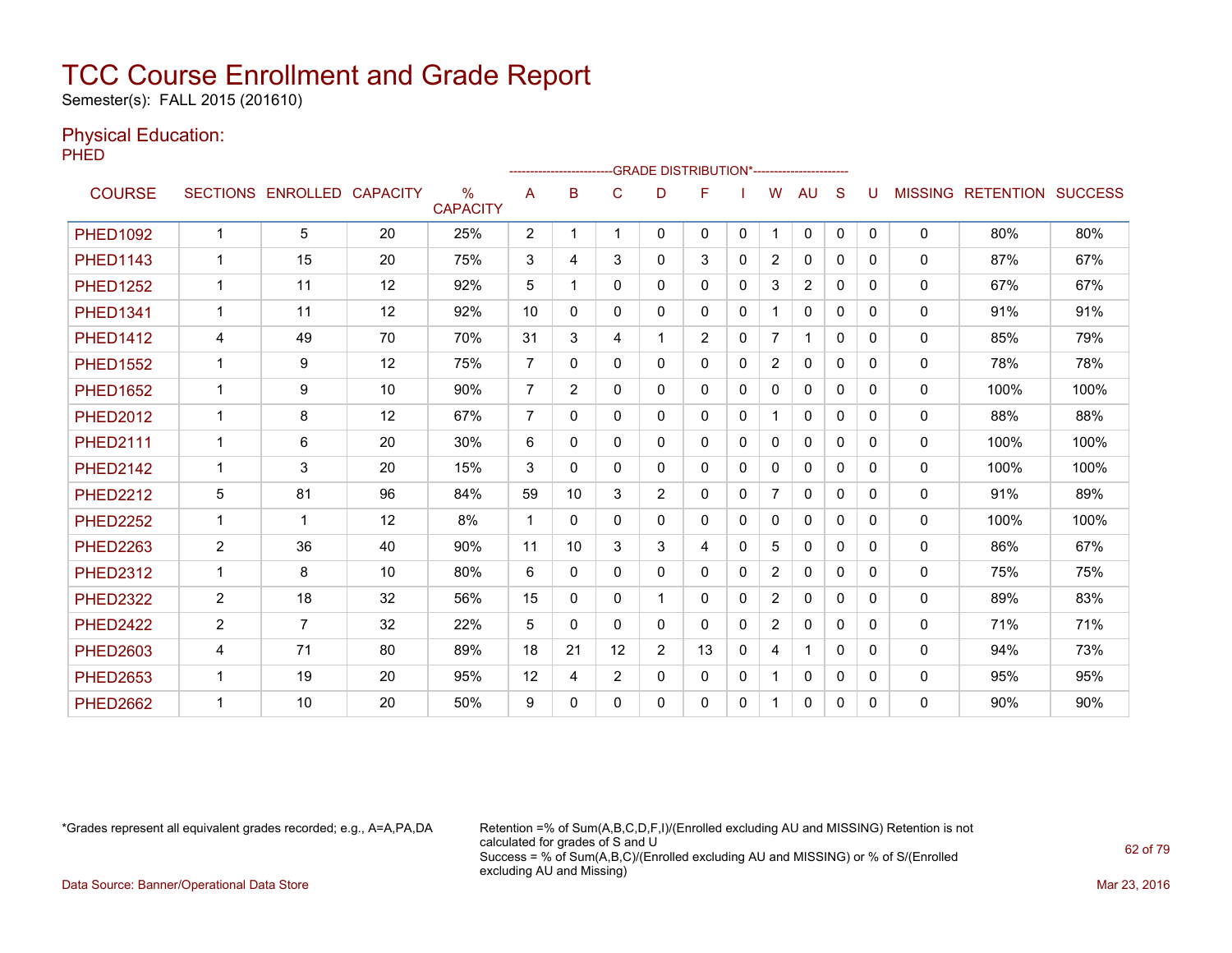Semester(s): FALL 2015 (201610)

### Philosophy:

PHIL

|                 |   |                            |     |                      |    |    |    | -GRADE DISTRIBUTION*----------------------- |    |    |           |              |   |                                  |     |
|-----------------|---|----------------------------|-----|----------------------|----|----|----|---------------------------------------------|----|----|-----------|--------------|---|----------------------------------|-----|
| <b>COURSE</b>   |   | SECTIONS ENROLLED CAPACITY |     | %<br><b>CAPACITY</b> | A  | B. |    |                                             |    | W  | <b>AU</b> | <sub>S</sub> |   | <b>MISSING RETENTION SUCCESS</b> |     |
| <b>PHIL1113</b> |   | 198                        | 275 | 72%                  | 35 | 49 | 23 | 12                                          | 34 | 45 | 0         | 0            | 0 | 77%                              | 54% |
| <b>PHIL1143</b> | 6 | 46                         | 120 | 38%                  | 19 | 14 |    |                                             | 3  | 8  | 0         | 0            | 0 | 83%                              | 76% |
| <b>PHIL1213</b> |   | 11                         | 60  | 18%                  | 6  |    |    |                                             |    |    | 0         | 0            | 0 | 91%                              | 91% |
| <b>PHIL2153</b> |   | 33                         | 60  | 55%                  | 4  | 6  |    | 2                                           | 4  | 8  | 0         | 0            | 0 | 76%                              | 55% |

\*Grades represent all equivalent grades recorded; e.g., A=A,PA,DA Retention =% of Sum(A,B,C,D,F,I)/(Enrolled excluding AU and MISSING) Retention is not calculated for grades of S and U Success = % of Sum(A,B,C)/(Enrolled excluding AU and MISSING) or % of S/(Enrolled excluding AU and Missing)

Data Source: Banner/Operational Data Store Mar 23, 2016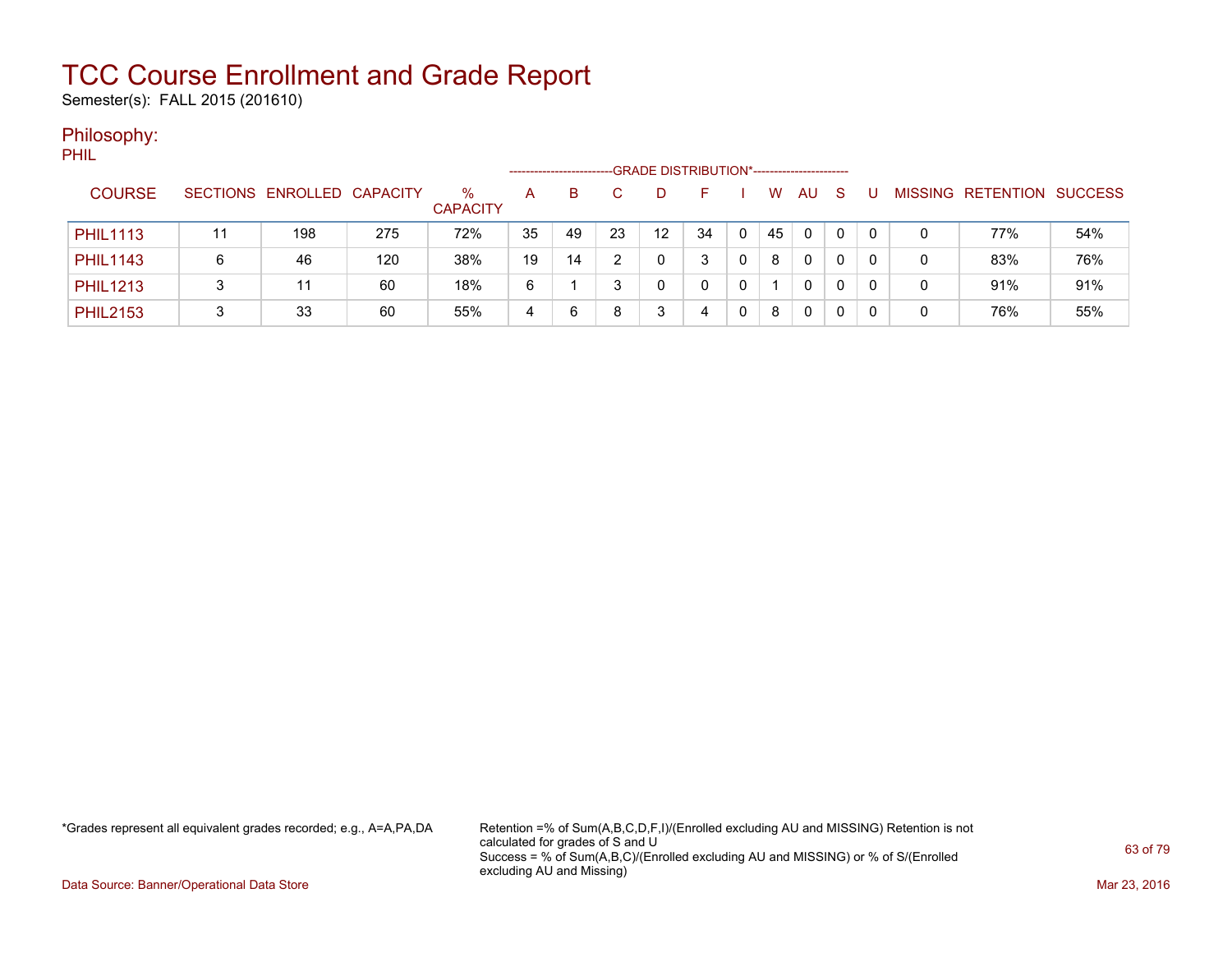Semester(s): FALL 2015 (201610)

### Pharmacy Technology:

PHMT

|                 |                            |    |                         | ---------------------- |   |  | -GRADE DISTRIBUTION*----------------------- |   |                       |           |              |          |                |           |                |
|-----------------|----------------------------|----|-------------------------|------------------------|---|--|---------------------------------------------|---|-----------------------|-----------|--------------|----------|----------------|-----------|----------------|
| <b>COURSE</b>   | SECTIONS ENROLLED CAPACITY |    | $\%$<br><b>CAPACITY</b> | A                      | B |  |                                             |   | W                     | <b>AU</b> | <sub>S</sub> |          | <b>MISSING</b> | RETENTION | <b>SUCCESS</b> |
| <b>PHMT1324</b> | 23                         | 25 | 92%                     | 14                     |   |  | 3                                           |   | 2                     | 0         | $\Omega$     | $\Omega$ | 0              | 91%       | 74%            |
| <b>PHMT1334</b> | 23                         | 25 | 92%                     | 14                     |   |  | ົ                                           |   | 2                     | 0         | 0            |          | 0              | 91%       | 78%            |
| <b>PHMT1414</b> | 23                         | 26 | 88%                     | 13                     |   |  |                                             |   | 2                     | 0         | 0            |          | 0              | 91%       | 83%            |
| <b>PHMT1524</b> | 23                         | 26 | 88%                     | 14                     |   |  | 4                                           | 3 | $\mathbf{2}^{\prime}$ | 0         | 0            |          | 0              | 91%       | 61%            |

\*Grades represent all equivalent grades recorded; e.g., A=A,PA,DA Retention =% of Sum(A,B,C,D,F,I)/(Enrolled excluding AU and MISSING) Retention is not calculated for grades of S and U Success = % of Sum(A,B,C)/(Enrolled excluding AU and MISSING) or % of S/(Enrolled excluding AU and Missing)

Data Source: Banner/Operational Data Store Mar 23, 2016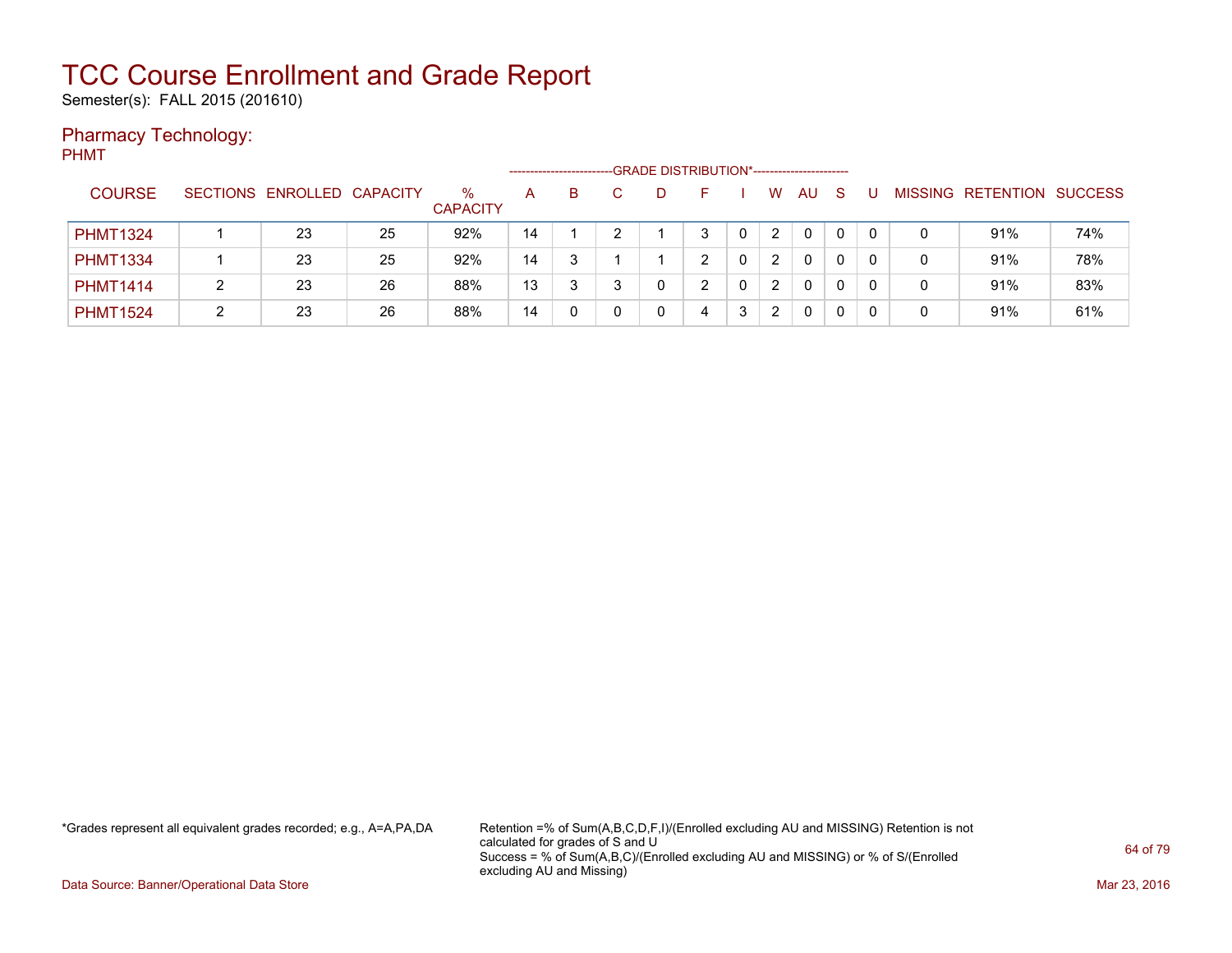Semester(s): FALL 2015 (201610)

### Physical Science:

PH<sub>SC</sub>

| .               |                 |                   |     |                      |    |    |    | ------------------------GRADE DISTRIBUTION*----------------------- |   |                |    |              |   |                           |     |
|-----------------|-----------------|-------------------|-----|----------------------|----|----|----|--------------------------------------------------------------------|---|----------------|----|--------------|---|---------------------------|-----|
| <b>COURSE</b>   | <b>SECTIONS</b> | ENROLLED CAPACITY |     | %<br><b>CAPACITY</b> | A  | в  |    | D                                                                  |   |                |    | W AU S       | U | MISSING RETENTION SUCCESS |     |
| <b>PHSC1114</b> |                 | 129               | 200 | 64%                  | 34 | 35 | 22 | 10                                                                 | 8 | $\overline{0}$ | 20 | $\mathbf{0}$ |   | 84%                       | 71% |
| <b>PHSC2151</b> |                 | 19                | 20  | 95%                  |    | O  |    |                                                                    |   |                |    |              |   | 95%                       | 68% |

\*Grades represent all equivalent grades recorded; e.g., A=A,PA,DA Retention =% of Sum(A,B,C,D,F,I)/(Enrolled excluding AU and MISSING) Retention is not calculated for grades of S and U Success = % of Sum(A,B,C)/(Enrolled excluding AU and MISSING) or % of S/(Enrolled excluding AU and Missing)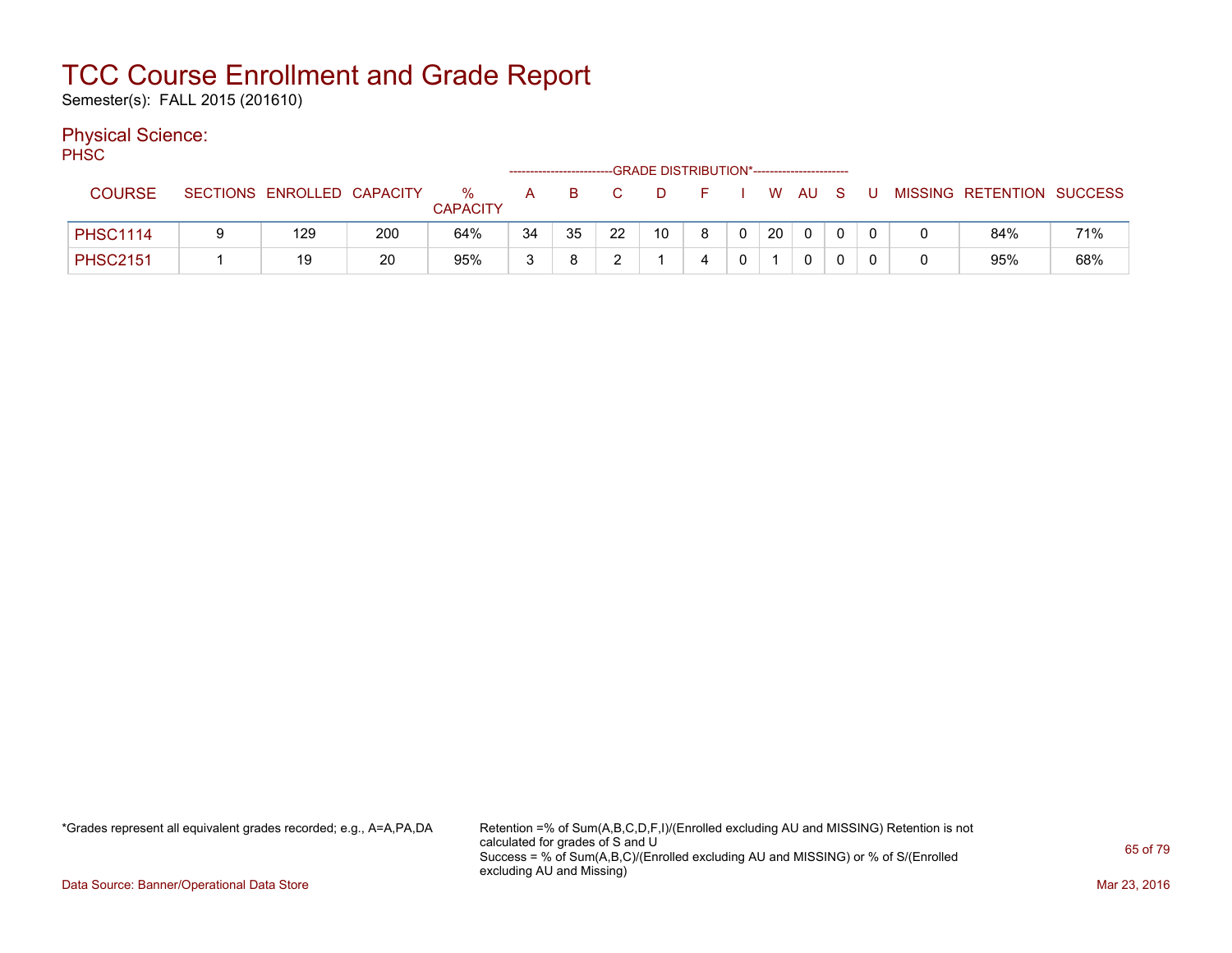Semester(s): FALL 2015 (201610)

#### Physical Therapist Assistant: PHTA

|                 |                 |          |                 |                         |    |                |    | --------------------------GRADE DISTRIBUTION*----------------------- |   |              |          |    |             |              |                |                  |                |
|-----------------|-----------------|----------|-----------------|-------------------------|----|----------------|----|----------------------------------------------------------------------|---|--------------|----------|----|-------------|--------------|----------------|------------------|----------------|
| <b>COURSE</b>   | <b>SECTIONS</b> | ENROLLED | <b>CAPACITY</b> | $\%$<br><b>CAPACITY</b> | A  | B              | C. | D                                                                    | F |              | w        | AU | S           |              | <b>MISSING</b> | <b>RETENTION</b> | <b>SUCCESS</b> |
| <b>PHTA1203</b> | 3               | 34       | 40              | 85%                     | 12 | 10             | 6  |                                                                      | 0 | $\mathbf{0}$ | 5        | 0  | $\mathbf 0$ | $\Omega$     | 0              | 85%              | 82%            |
| <b>PHTA1211</b> | 3               | 34       | 59              | 58%                     | 21 | 4              | 5  | 0                                                                    | 0 |              | 3        | 0  | 0           |              | 0              | 91%              | 88%            |
| <b>PHTA1242</b> |                 | 34       | 36              | 94%                     | 24 | 6              |    | 0                                                                    | 0 | $\Omega$     | 3        | 0  | $\Omega$    | $\Omega$     | 0              | 91%              | 91%            |
| <b>PHTA1303</b> | 3               | 34       | 47              | 72%                     | 17 | 12             |    | 0                                                                    | 0 |              | 3        | 0  | 0           |              | 0              | 91%              | 88%            |
| <b>PHTA2343</b> | $\overline{2}$  | 32       | 35              | 91%                     | 20 | 12             |    | 0                                                                    | 0 | 0            | 0        | 0  | 0           | $\Omega$     | 0              | 100%             | 100%           |
| <b>PHTA2373</b> | 2               | 32       | 35              | 91%                     | 14 | 18             | 0  | 0                                                                    | 0 | $\Omega$     | 0        | 0  | $\Omega$    | <sup>0</sup> | 0              | 100%             | 100%           |
| <b>PHTA2432</b> |                 | 32       | 32              | 100%                    | 29 | $\overline{2}$ |    | 0                                                                    | 0 | 0            | $\Omega$ | 0  | 0           | $\Omega$     | 0              | 100%             | 100%           |
| <b>PHTA2442</b> |                 | 32       | 35              | 91%                     | 32 | 0              |    | 0                                                                    | 0 | 0            | 0        | 0  | 0           | <sup>0</sup> | 0              | 100%             | 100%           |
| <b>PHTA2543</b> |                 | 32       | 35              | 91%                     | 11 | 16             | 5  | 0                                                                    | 0 | 0            | 0        | 0  | 0           | 0            | 0              | 100%             | 100%           |

\*Grades represent all equivalent grades recorded; e.g., A=A,PA,DA Retention =% of Sum(A,B,C,D,F,I)/(Enrolled excluding AU and MISSING) Retention is not calculated for grades of S and U Success = % of Sum(A,B,C)/(Enrolled excluding AU and MISSING) or % of S/(Enrolled excluding AU and Missing)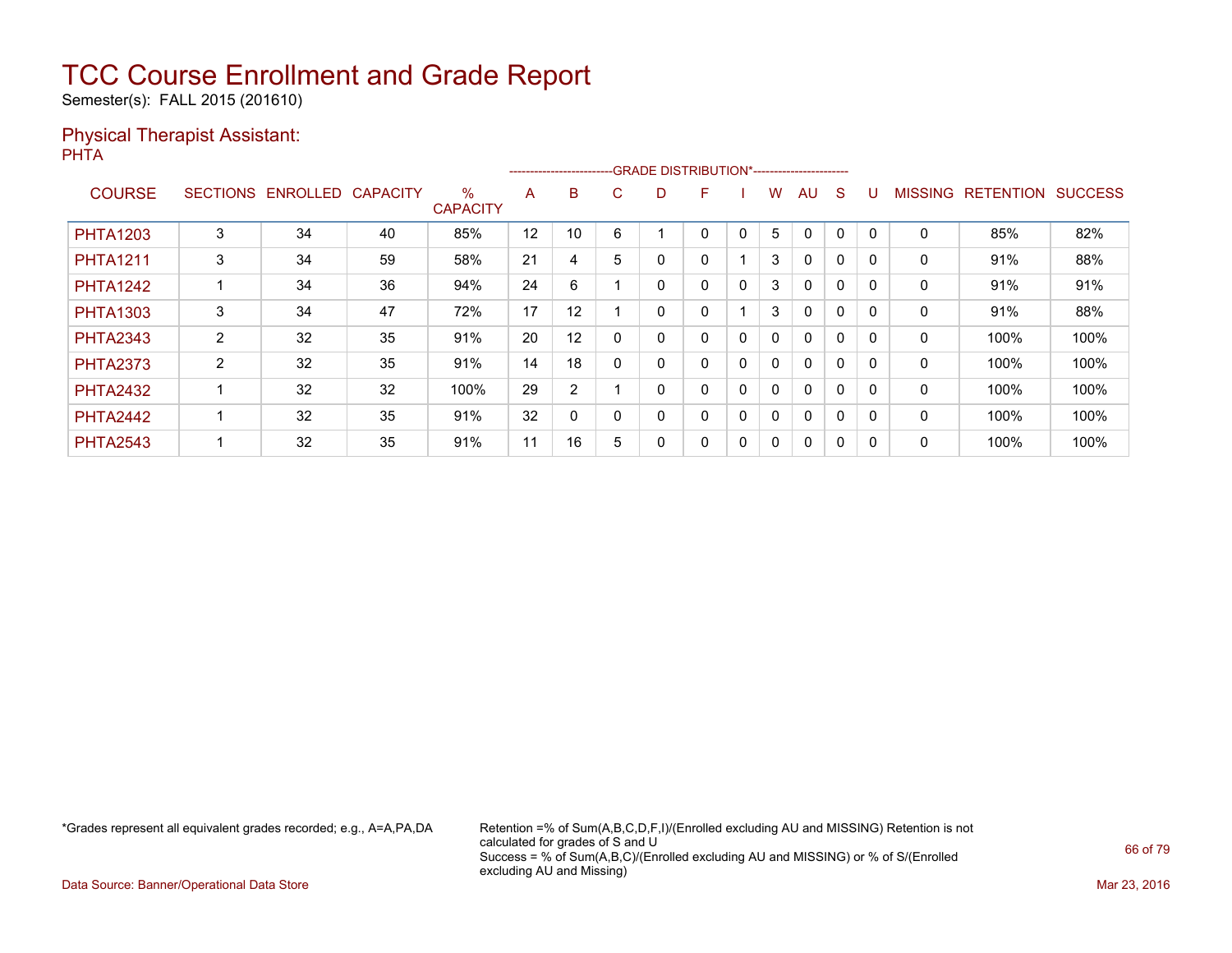Semester(s): FALL 2015 (201610)

### Physics:

**PHYS** 

|                 |                |                            |     |                         |    |    |    |   | -------------------------GRADE DISTRIBUTION*---------------------- |   |    |              |   |   |   |                   |                |
|-----------------|----------------|----------------------------|-----|-------------------------|----|----|----|---|--------------------------------------------------------------------|---|----|--------------|---|---|---|-------------------|----------------|
| <b>COURSE</b>   |                | SECTIONS ENROLLED CAPACITY |     | $\%$<br><b>CAPACITY</b> | A  | B  |    |   | F                                                                  |   | w  | AU           | S |   |   | MISSING RETENTION | <b>SUCCESS</b> |
| <b>PHYS1003</b> |                | 6                          | 20  | 30%                     |    | 3  |    |   | 0                                                                  |   |    | $\mathbf{0}$ | 0 |   |   | 83%               | 67%            |
| <b>PHYS1014</b> |                | 21                         | 22  | 95%                     | 6  | 8  | 4  |   | ົ                                                                  | 0 |    | 0            | 0 | 0 | 0 | 95%               | 86%            |
| <b>PHYS1114</b> | 10             | 176                        | 238 | 74%                     | 60 | 39 | 23 | 8 | 11                                                                 | 0 | 35 | 0            | 0 | 0 | 0 | 80%               | 69%            |
| <b>PHYS1214</b> | $\overline{2}$ | 39                         | 39  | 100%                    | 13 | 12 | 6  | 4 |                                                                    | 0 | 3  | $\mathbf{0}$ | 0 | 0 | 0 | 92%               | 79%            |
| <b>PHYS2034</b> | 5              | 117                        | 120 | 98%                     | 45 | 39 | 11 | ົ |                                                                    | 0 | 19 | $\mathbf{0}$ | 0 | 0 | 0 | 84%               | 81%            |
| <b>PHYS2124</b> | 4              | 78                         | 96  | 81%                     | 29 | 25 | 15 | 3 |                                                                    |   | 5  | 0            | 0 |   | 0 | 94%               | 88%            |

\*Grades represent all equivalent grades recorded; e.g., A=A,PA,DA Retention =% of Sum(A,B,C,D,F,I)/(Enrolled excluding AU and MISSING) Retention is not calculated for grades of S and U Success = % of Sum(A,B,C)/(Enrolled excluding AU and MISSING) or % of S/(Enrolled excluding AU and Missing)

Data Source: Banner/Operational Data Store Mar 23, 2016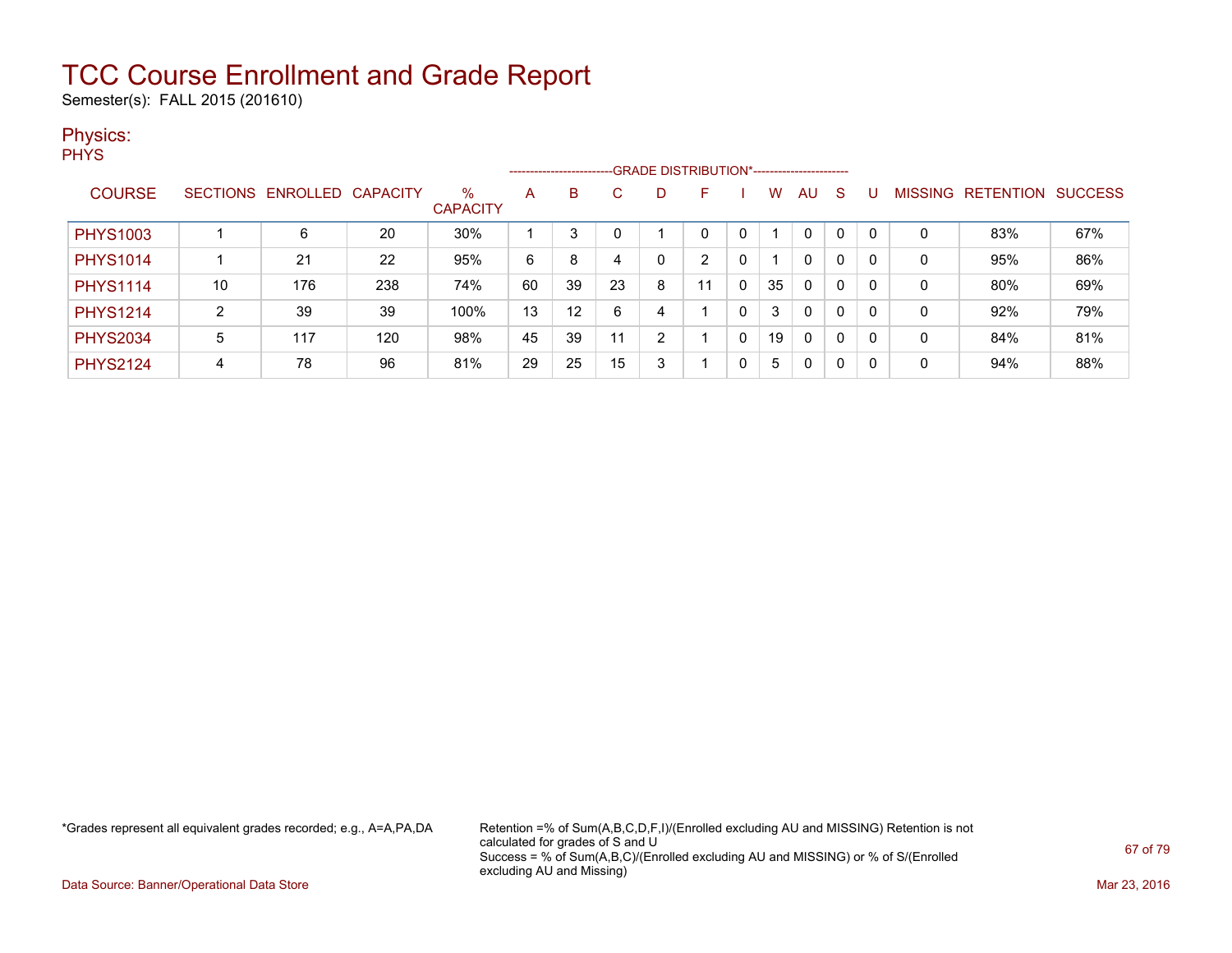Semester(s): FALL 2015 (201610)

#### Paralegal: PLGL

|                 |                            |    |                         | --------------------- |    |   | -GRADE DISTRIBUTION*----------------------- |              |   |    |              |              |   |                   |                |
|-----------------|----------------------------|----|-------------------------|-----------------------|----|---|---------------------------------------------|--------------|---|----|--------------|--------------|---|-------------------|----------------|
| <b>COURSE</b>   | SECTIONS ENROLLED CAPACITY |    | $\%$<br><b>CAPACITY</b> | A                     | B. | D | F                                           |              | w | AU | S            |              |   | MISSING RETENTION | <b>SUCCESS</b> |
| <b>PLGL1213</b> | 19                         | 20 | 95%                     | 8                     |    |   | 5                                           | 0            | 2 | 0  | $\mathbf{0}$ | $\Omega$     | 0 | 89%               | 63%            |
| <b>PLGL1313</b> | 13                         | 15 | 87%                     | 8                     | 3  |   | 0                                           | $\mathbf{0}$ | 0 | 0  | 0            | $\Omega$     | 0 | 100%              | 100%           |
| <b>PLGL2333</b> | 14                         | 15 | 93%                     | 11                    | 3  |   | 0                                           | 0            | 0 | 0  | $\mathbf{0}$ | $\mathbf{0}$ | 0 | 100%              | 100%           |
| <b>PLGL2363</b> | 8                          | 15 | 53%                     | 4                     | 4  | n | $\mathbf{0}$                                | 0            | 0 | 0  | $\mathbf{0}$ | $\Omega$     | 0 | 100%              | 100%           |
| <b>PLGL2483</b> | 5                          | 15 | 33%                     | 3                     |    |   | 0                                           | 0            | 0 | 0  | 0            | 0            | 0 | 100%              | 100%           |

\*Grades represent all equivalent grades recorded; e.g., A=A,PA,DA Retention =% of Sum(A,B,C,D,F,I)/(Enrolled excluding AU and MISSING) Retention is not calculated for grades of S and U Success = % of Sum(A,B,C)/(Enrolled excluding AU and MISSING) or % of S/(Enrolled excluding AU and Missing)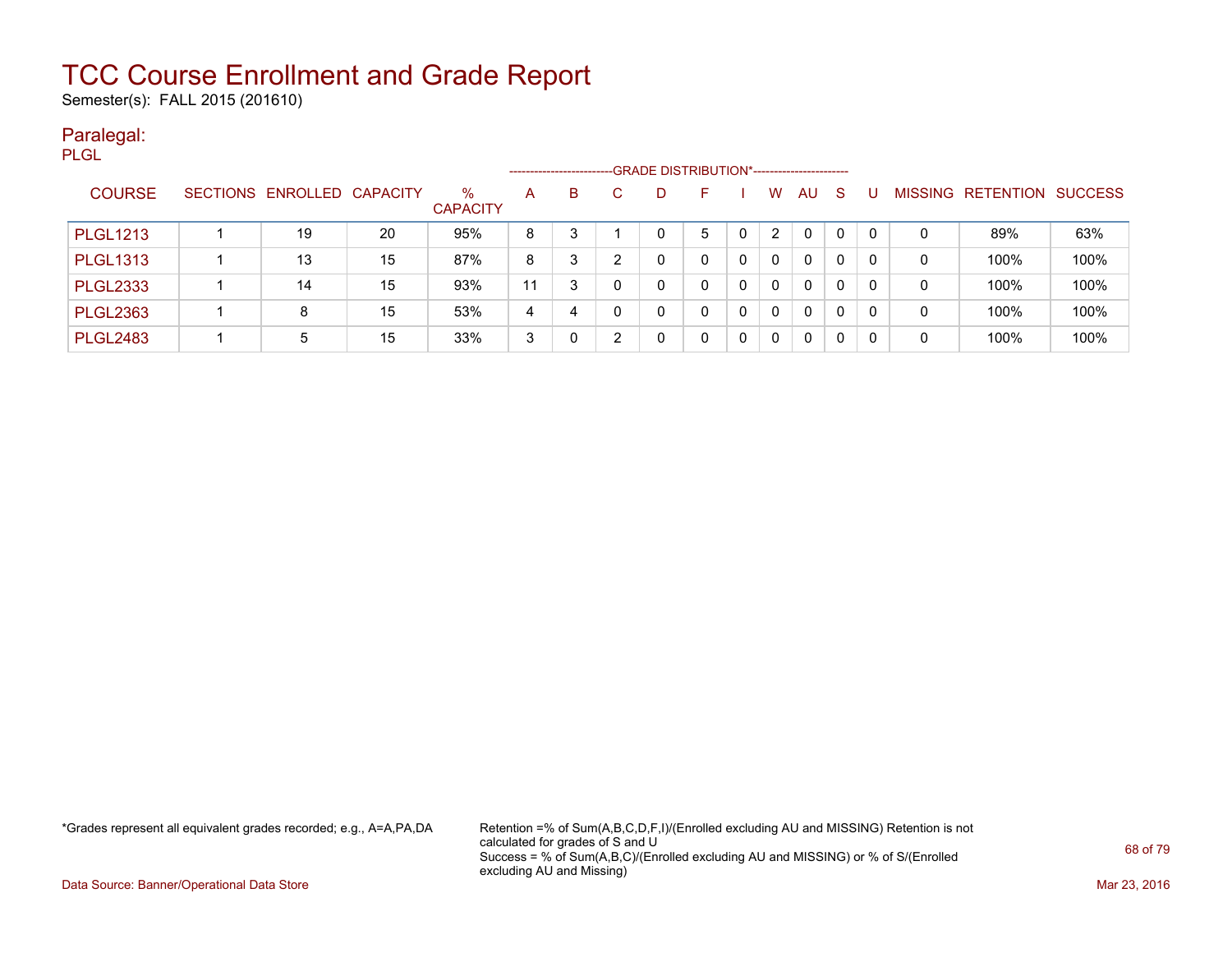Semester(s): FALL 2015 (201610)

#### Political Science: POLS

| $\sim$ $\sim$   |    |                            |       |                      | --------------------- |     |     |     | -GRADE DISTRIBUTION*----------------------- |   |              |              |          |   |                   |                |
|-----------------|----|----------------------------|-------|----------------------|-----------------------|-----|-----|-----|---------------------------------------------|---|--------------|--------------|----------|---|-------------------|----------------|
| <b>COURSE</b>   |    | SECTIONS ENROLLED CAPACITY |       | %<br><b>CAPACITY</b> | А                     | B   |     | D.  | н.                                          |   | W            | <b>AU</b>    | <b>S</b> |   | MISSING RETENTION | <b>SUCCESS</b> |
| <b>POLS1113</b> | 95 | 2,231                      | 2,388 | 93%                  | 787                   | 500 | 327 | 135 | 263                                         | 0 | 219          | 0            | 0        |   | 90%               | 72%            |
| <b>POLS2013</b> |    | 13                         | 20    | 65%                  | 9                     |     |     | 0   | 0                                           |   | $\Omega$     | $\mathbf{0}$ | 0        | 0 | 100%              | 100%           |
| <b>POLS2153</b> |    | 16                         | -20   | 80%                  |                       |     |     |     |                                             |   | <sup>n</sup> | 0            | 0        |   | 100%              | 81%            |
| <b>POLS2203</b> |    | 15                         | 20    | 75%                  | 8                     |     | 3   | 0   |                                             | 0 | 0            | 0            | 0        |   | 100%              | 93%            |

\*Grades represent all equivalent grades recorded; e.g., A=A,PA,DA Retention =% of Sum(A,B,C,D,F,I)/(Enrolled excluding AU and MISSING) Retention is not calculated for grades of S and U Success = % of Sum(A,B,C)/(Enrolled excluding AU and MISSING) or % of S/(Enrolled excluding AU and Missing)

Data Source: Banner/Operational Data Store Mar 23, 2016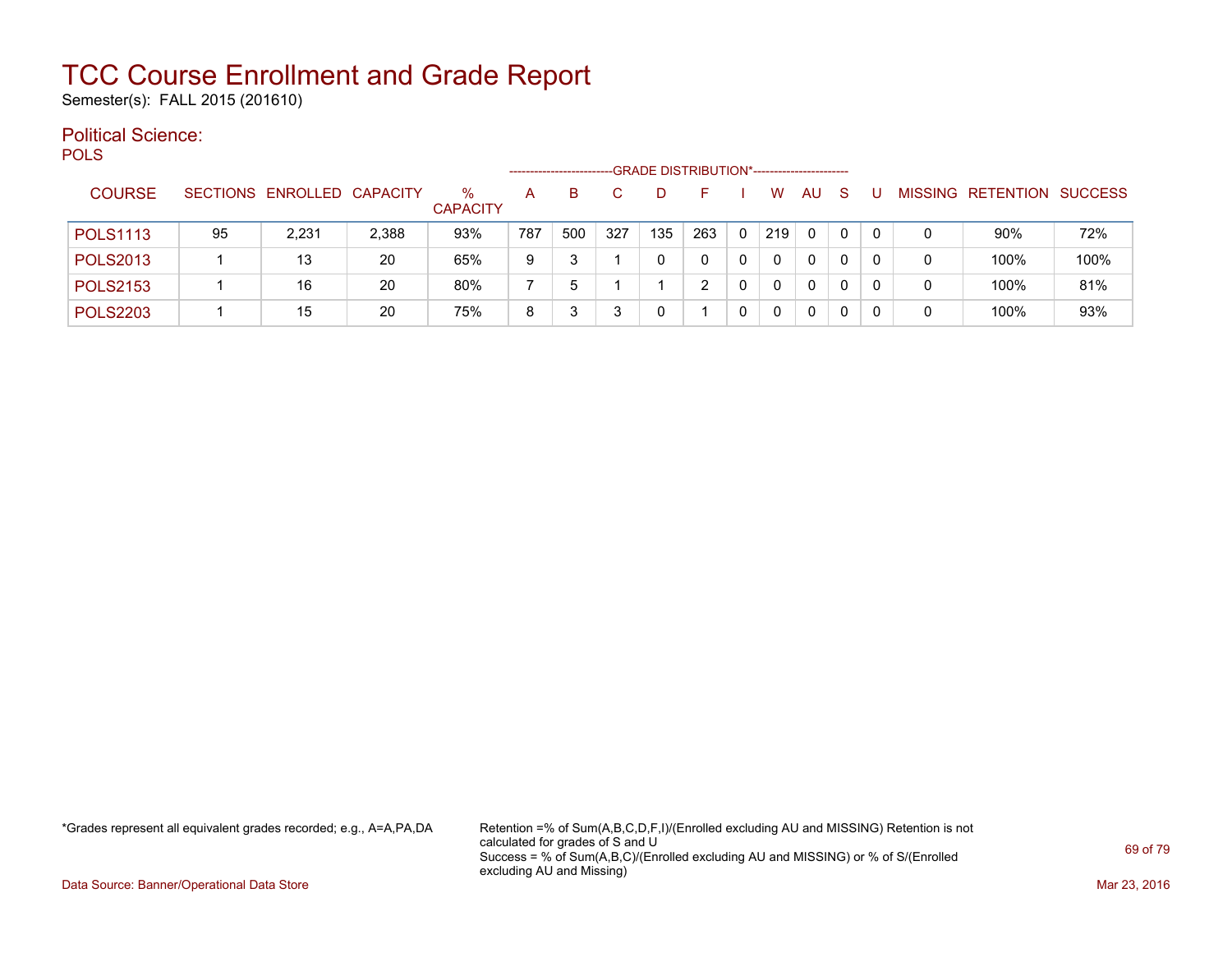Semester(s): FALL 2015 (201610)

### Psychology:

PSYC

|                 |                 |                   |                |                         |     | ------------------------ |          |                | -GRADE DISTRIBUTION*----------------------- |                |                |              |              |   |                |                          |      |
|-----------------|-----------------|-------------------|----------------|-------------------------|-----|--------------------------|----------|----------------|---------------------------------------------|----------------|----------------|--------------|--------------|---|----------------|--------------------------|------|
| <b>COURSE</b>   | <b>SECTIONS</b> | ENROLLED CAPACITY |                | $\%$<br><b>CAPACITY</b> | A   | B                        | C        | D              | F                                           |                | w              | AU           | S            |   | <b>MISSING</b> | <b>RETENTION SUCCESS</b> |      |
| <b>PSYC1113</b> | 71              | 1,644             | 1.767          | 93%                     | 563 | 403                      | 276      | 80             | 132                                         | 4              | 186            | 0            | 0            | 0 | $\mathbf{0}$   | 89%                      | 76%  |
| <b>PSYC1313</b> | 6               | 96                | 160            | 60%                     | 31  | 25                       | 15       | 3              | 11                                          | $\Omega$       | 11             | $\mathbf{0}$ | 0            | 0 | 0              | 89%                      | 74%  |
| <b>PSYC2023</b> | 23              | 433               | 569            | 76%                     | 219 | 103                      | 43       | 12             | 20                                          |                | 34             |              | $\mathbf{0}$ | 0 | $\mathbf{0}$   | 92%                      | 84%  |
| <b>PSYC2053</b> | 3               | 50                | 65             | 77%                     | 14  | 18                       | 12       | $\overline{2}$ |                                             | $\mathbf{0}$   | 3              | $\mathbf{0}$ | $\mathbf{0}$ | 0 | 0              | 94%                      | 88%  |
| <b>PSYC2133</b> |                 | 7                 | 20             | 35%                     | 4   | 0                        | 0        | 0              | 0                                           | $\overline{2}$ |                | $\mathbf{0}$ | 0            | 0 | $\mathbf{0}$   | 86%                      | 57%  |
| <b>PSYC2193</b> | 3               | 67                | 80             | 84%                     | 35  | 14                       | 4        | 4              | $\overline{2}$                              | $\Omega$       | 8              | $\Omega$     | $\mathbf{0}$ | 0 | 0              | 88%                      | 79%  |
| <b>PSYC2223</b> |                 | 13                | 30             | 43%                     | 5   | 5                        |          |                | 0                                           | $\mathbf{0}$   |                | $\mathbf{0}$ | 0            | 0 | 0              | 92%                      | 85%  |
| <b>PSYC2423</b> | 3               | 55                | 70             | 79%                     | 22  | 15                       | 5        |                | $\overline{2}$                              | 0              | 10             | 0            | $\mathbf{0}$ | 0 | 0              | 82%                      | 76%  |
| <b>PSYC2523</b> | 3               | 63                | 70             | 90%                     | 31  | 21                       | 7        |                | 0                                           | 0              | 3              | $\Omega$     | $\Omega$     | 0 | $\mathbf{0}$   | 95%                      | 94%  |
| <b>PSYC2533</b> |                 | 21                | 20             | 105%                    | 3   | 7                        | 5        | 4              | 0                                           | 0              | $\overline{2}$ | $\mathbf{0}$ | $\mathbf{0}$ | 0 | 0              | 90%                      | 71%  |
| <b>PSYC2713</b> |                 | 14                | 20             | 70%                     | 2   | 4                        |          |                |                                             | $\mathbf{0}$   | 5              | 0            | $\Omega$     | 0 | 0              | 64%                      | 50%  |
| <b>PSYC2813</b> | 5               | 52                | 115            | 45%                     | 11  | 16                       | 4        | 5              | 0                                           | $\mathbf 0$    | 16             | $\Omega$     | $\mathbf{0}$ | 0 | 0              | 69%                      | 60%  |
| <b>PSYC2991</b> |                 |                   | $\overline{2}$ | 50%                     | 1   | 0                        | $\Omega$ | $\mathbf{0}$   | 0                                           | 0              | 0              | 0            | $\mathbf{0}$ | 0 | 0              | 100%                     | 100% |

\*Grades represent all equivalent grades recorded; e.g., A=A,PA,DA Retention =% of Sum(A,B,C,D,F,I)/(Enrolled excluding AU and MISSING) Retention is not calculated for grades of S and U Success = % of Sum(A,B,C)/(Enrolled excluding AU and MISSING) or % of S/(Enrolled excluding AU and Missing)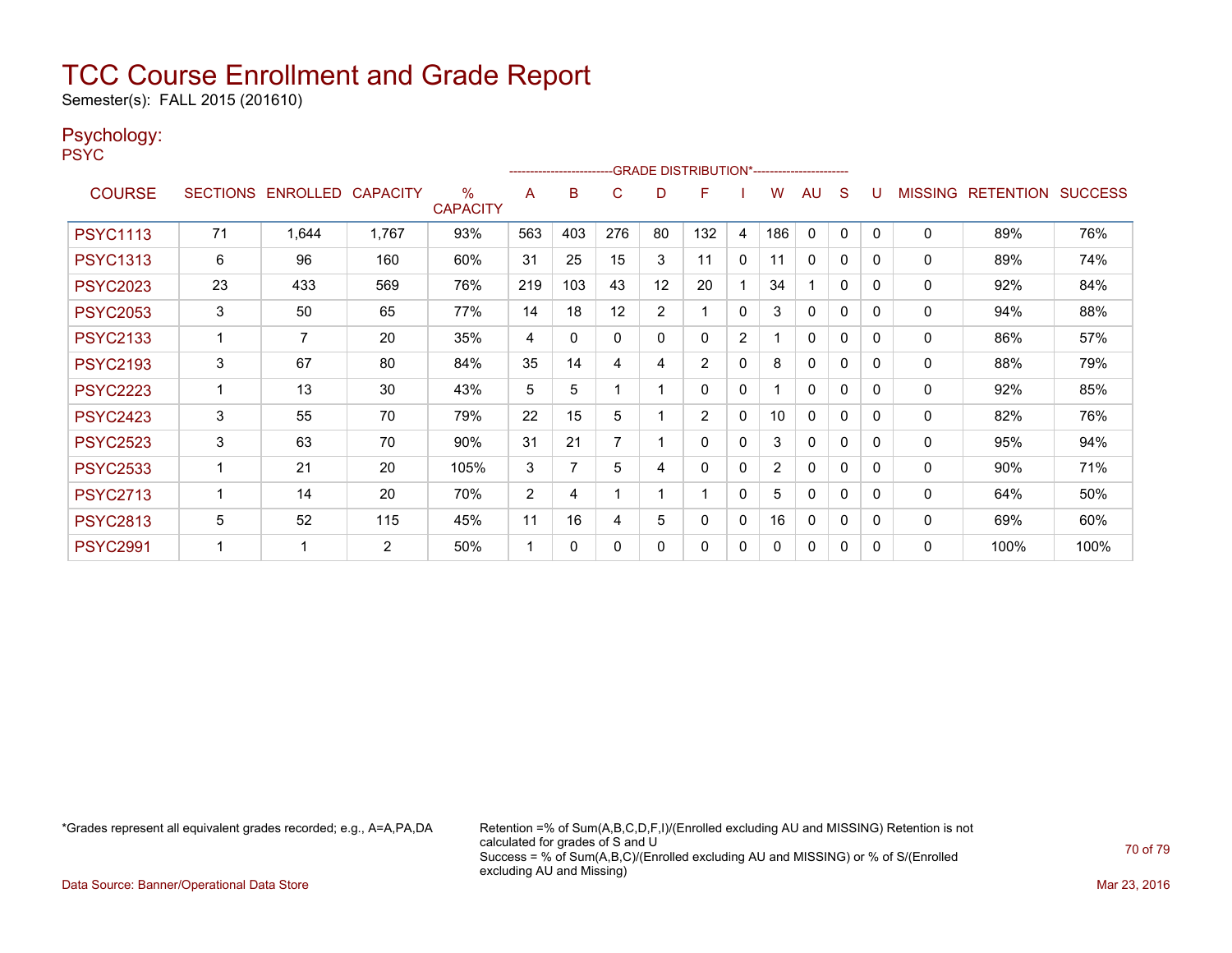Semester(s): FALL 2015 (201610)

#### Quality Control Technology: **QCTT**

|                 |                            |    | -GRADE DISTRIBUTION*----------------------- |   |    |  |  |  |  |    |    |    |  |  |                           |     |
|-----------------|----------------------------|----|---------------------------------------------|---|----|--|--|--|--|----|----|----|--|--|---------------------------|-----|
| <b>COURSE</b>   | SECTIONS ENROLLED CAPACITY |    | $\%$<br><b>CAPACITY</b>                     | A | B. |  |  |  |  | W. | AU | -S |  |  | MISSING RETENTION SUCCESS |     |
| QCTT1223        | 20                         | 40 | 50%                                         |   | 10 |  |  |  |  | 4  | 0  | 0  |  |  | 80%                       | 75% |
| <b>QCTT1313</b> | 15                         | 20 | 75%                                         | 9 |    |  |  |  |  |    | 0  |    |  |  | 87%                       | 87% |
| QCTT1443        | 10                         | 10 | 100%                                        | ົ |    |  |  |  |  |    | 0  |    |  |  | 90%                       | 70% |

\*Grades represent all equivalent grades recorded; e.g., A=A,PA,DA Retention =% of Sum(A,B,C,D,F,I)/(Enrolled excluding AU and MISSING) Retention is not calculated for grades of S and U Success = % of Sum(A,B,C)/(Enrolled excluding AU and MISSING) or % of S/(Enrolled excluding AU and Missing)

Data Source: Banner/Operational Data Store Mar 23, 2016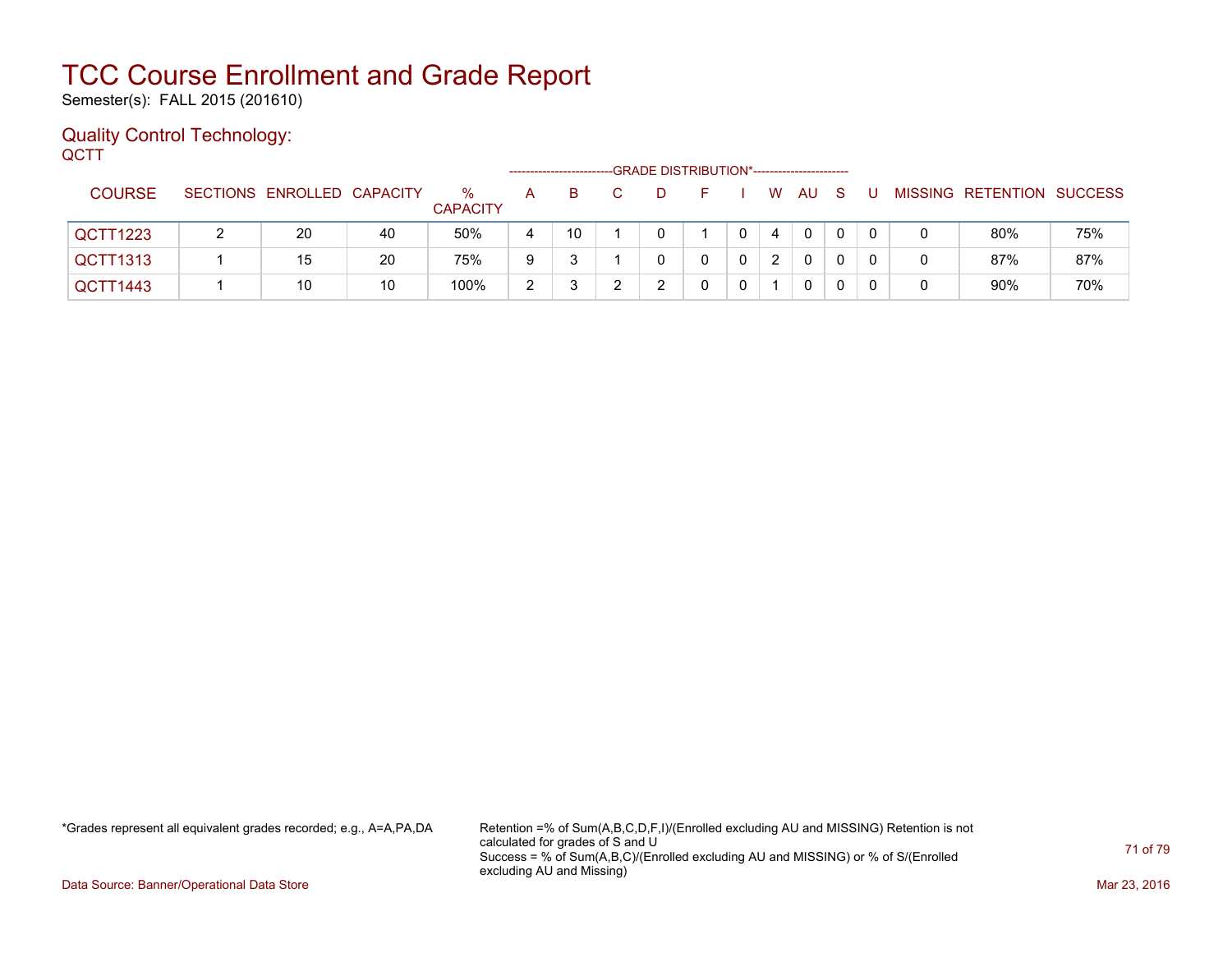Semester(s): FALL 2015 (201610)

#### Radiography: RADT

|                 |                 | --------------------------GRADE DISTRIBUTION*----------------------- |    |                         |    |    |             |   |          |              |              |              |              |          |                |                          |      |
|-----------------|-----------------|----------------------------------------------------------------------|----|-------------------------|----|----|-------------|---|----------|--------------|--------------|--------------|--------------|----------|----------------|--------------------------|------|
| <b>COURSE</b>   | <b>SECTIONS</b> | ENROLLED CAPACITY                                                    |    | $\%$<br><b>CAPACITY</b> | A  | в  | C           | D | F        |              | W            | AU.          | <sub>S</sub> | U        | <b>MISSING</b> | <b>RETENTION SUCCESS</b> |      |
| <b>RADT1313</b> | 2               | 27                                                                   | 36 | 75%                     | 17 | 9  |             | 0 |          | $\mathbf{0}$ | $\Omega$     | $\Omega$     | $\Omega$     | $\Omega$ | $\mathbf{0}$   | 100%                     | 100% |
| <b>RADT1324</b> | 2               | 27                                                                   | 31 | 87%                     | 16 | 10 |             | 0 |          | 0            | 0            | $\mathbf{0}$ | $\mathbf{0}$ | 0        | 0              | 100%                     | 100% |
| <b>RADT1372</b> | $\overline{2}$  | 27                                                                   | 27 | 100%                    | 10 | 13 | 4           | 0 |          | $\mathbf{0}$ | 0            | $\mathbf{0}$ | 0            | 0        | 0              | 100%                     | 100% |
| <b>RADT2301</b> |                 | 13                                                                   | 0  |                         | 13 | 0  | 0           | 0 |          | $\mathbf{0}$ | $\Omega$     | $\mathbf{0}$ | $\Omega$     | 0        | 0              | 100%                     | 100% |
| <b>RADT2314</b> |                 | 13                                                                   | 0  |                         | 12 | и  | $\mathbf 0$ | 0 |          | $\mathbf{0}$ | $\mathbf{0}$ | $\mathbf{0}$ | $\mathbf{0}$ | 0        | $\mathbf{0}$   | 100%                     | 100% |
| <b>RADT2336</b> | 3               | 37                                                                   | 33 | 112%                    | 28 | 8  |             | 0 |          | 0            | 0            | $\mathbf{0}$ | 0            | 0        | 0              | 100%                     | 100% |
| <b>RADT2343</b> | 2               | 24                                                                   | 35 | 69%                     | 3  | 16 | 4           | 0 |          | $\mathbf{0}$ | 0            | $\mathbf{0}$ | $\mathbf{0}$ | 0        | 0              | 100%                     | 96%  |
| <b>RADT2383</b> |                 | 13                                                                   | 0  |                         | 12 | -1 | 0           | 0 | $\Omega$ | 0            | $\Omega$     | $\mathbf{0}$ | $\mathbf{0}$ | 0        | 0              | 100%                     | 100% |

\*Grades represent all equivalent grades recorded; e.g., A=A,PA,DA Retention =% of Sum(A,B,C,D,F,I)/(Enrolled excluding AU and MISSING) Retention is not calculated for grades of S and U Success = % of Sum(A,B,C)/(Enrolled excluding AU and MISSING) or % of S/(Enrolled excluding AU and Missing)

Data Source: Banner/Operational Data Store Mar 23, 2016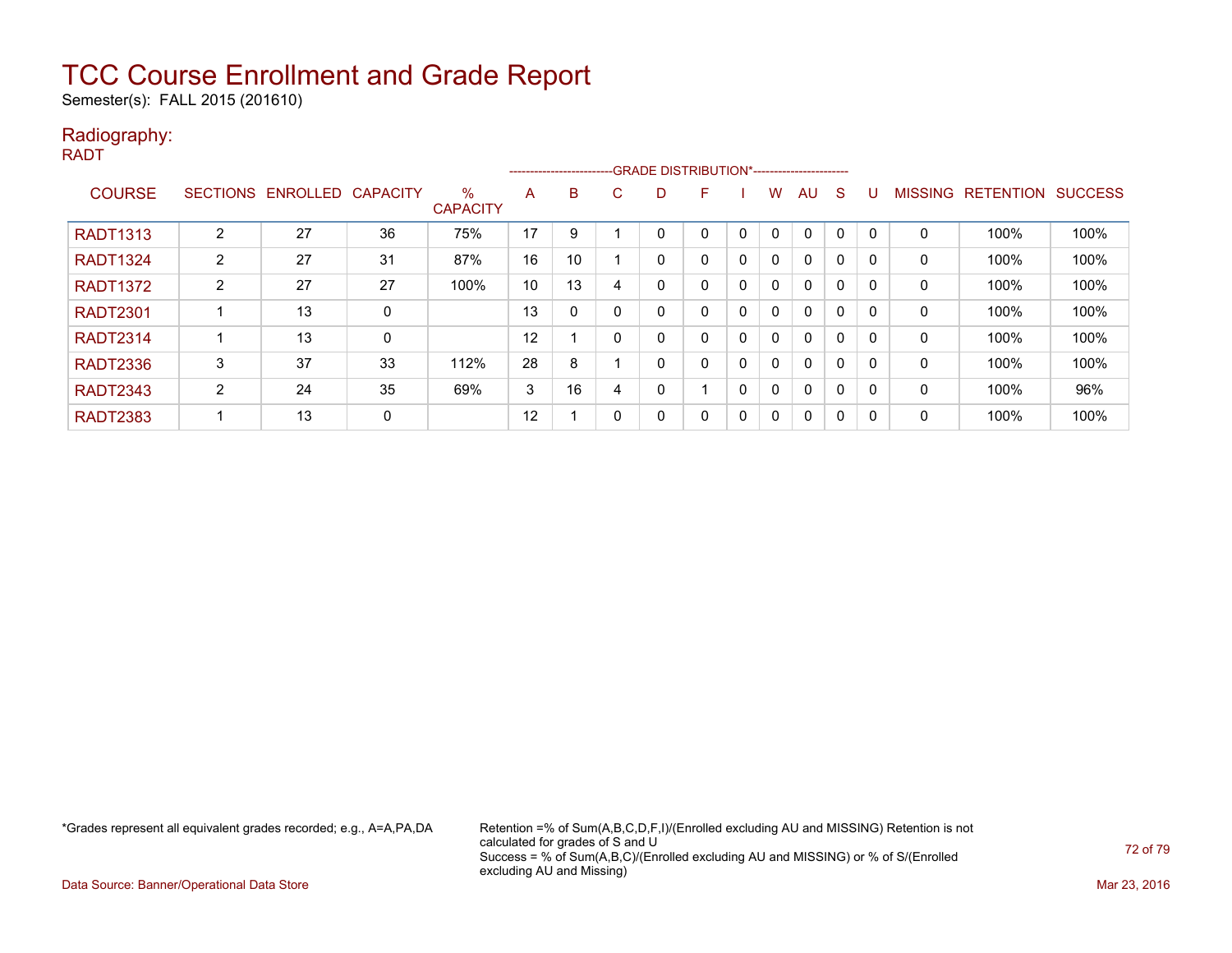Semester(s): FALL 2015 (201610)

### Religious Studies:

| $\tilde{\phantom{a}}$<br><b>RELG</b> |   |                            |    |                         | ------------------       |                |   |              |   |              |    |              |              |              |          |                           |     |
|--------------------------------------|---|----------------------------|----|-------------------------|--------------------------|----------------|---|--------------|---|--------------|----|--------------|--------------|--------------|----------|---------------------------|-----|
| <b>COURSE</b>                        |   | SECTIONS ENROLLED CAPACITY |    | $\%$<br><b>CAPACITY</b> | A                        | B              |   | D            | F |              | W  | AU.          | - S          | U            |          | MISSING RETENTION SUCCESS |     |
| <b>RELG1113</b>                      | 2 | 36                         | 40 | 90%                     | $\overline{\phantom{a}}$ | 11             | 4 | $\mathbf{0}$ | 4 | $\mathbf{0}$ | 10 | $\Omega$     | $\Omega$     | $\Omega$     | $\Omega$ | 72%                       | 61% |
| <b>RELG1213</b>                      | 3 | 29                         | 60 | 48%                     | 19                       | $\overline{2}$ | 2 | 2            |   | $\mathbf{0}$ | 2  |              | 0            | $\mathbf{0}$ | 0        | 93%                       | 82% |
| <b>RELG2113</b>                      |   | 20                         | 20 | 100%                    | 4                        | 6              | 2 |              | 4 | $\mathbf{0}$ | 3  | $\mathbf{0}$ | $\Omega$     | $\Omega$     | $\Omega$ | 85%                       | 60% |
| <b>RELG2123</b>                      | 2 | 31                         | 40 | 78%                     | 3                        | 10             | 4 | 2            |   | $\mathbf{0}$ | 11 | $\mathbf{0}$ | $\mathbf{0}$ | $\mathbf{0}$ | 0        | 65%                       | 55% |
| <b>RELG2173</b>                      | 2 | 22                         | 39 | 56%                     | 17                       |                | 2 | 0            |   | $\mathbf{0}$ | 1  | 0            | $\mathbf{0}$ | $\Omega$     | 0        | 95%                       | 91% |
|                                      |   |                            |    |                         |                          |                |   |              |   |              |    |              |              |              |          |                           |     |

\*Grades represent all equivalent grades recorded; e.g., A=A,PA,DA Retention =% of Sum(A,B,C,D,F,I)/(Enrolled excluding AU and MISSING) Retention is not calculated for grades of S and U Success = % of Sum(A,B,C)/(Enrolled excluding AU and MISSING) or % of S/(Enrolled excluding AU and Missing)

Data Source: Banner/Operational Data Store Mar 23, 2016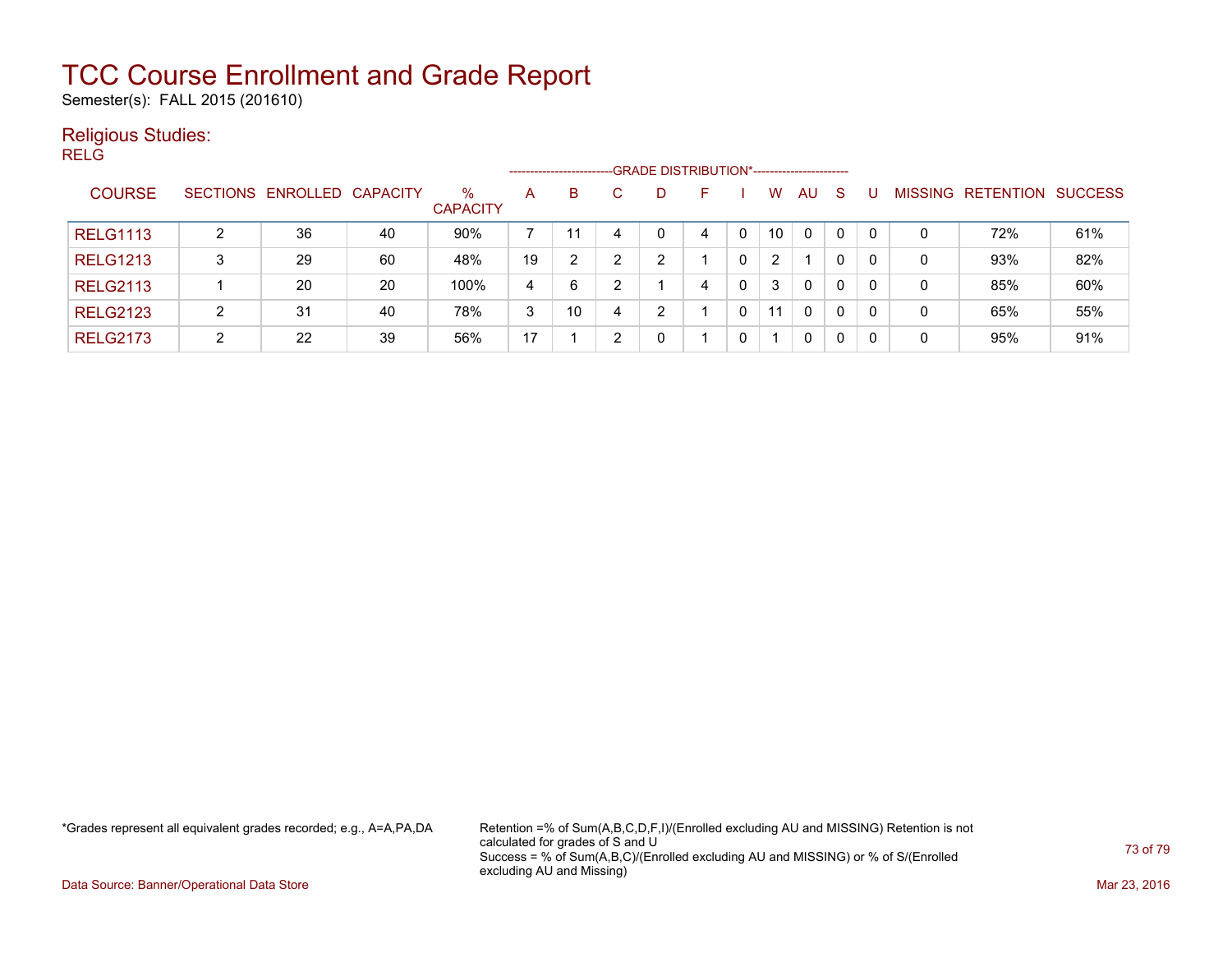Semester(s): FALL 2015 (201610)

### Respiratory Care:

RESP

|                 | ------------------------ |                 |                 |                         |                |                |   |                |   |          |                |              |          |          |                |                  |                |
|-----------------|--------------------------|-----------------|-----------------|-------------------------|----------------|----------------|---|----------------|---|----------|----------------|--------------|----------|----------|----------------|------------------|----------------|
| <b>COURSE</b>   | <b>SECTIONS</b>          | <b>ENROLLED</b> | <b>CAPACITY</b> | $\%$<br><b>CAPACITY</b> | A              | B              | C | D              | F |          | w              | AU           | S        |          | <b>MISSING</b> | <b>RETENTION</b> | <b>SUCCESS</b> |
| <b>RESP1232</b> |                          | 20              | 25              | 80%                     | $\overline{ }$ | 6              | 5 |                | 0 | $\Omega$ | 2              |              | 0        | $\Omega$ | 0              | 90%              | 90%            |
| <b>RESP1242</b> |                          | 20              | 25              | 80%                     | 4              | 5              |   | $\overline{2}$ | 0 | $\Omega$ | $\overline{2}$ | $\Omega$     | 0        | $\Omega$ | 0              | 90%              | 80%            |
| <b>RESP1251</b> |                          | 20              | 20              | 100%                    | 18             | 0              | 0 | 0              | 0 | 0        | $\overline{2}$ | $\mathbf{0}$ | $\Omega$ | 0        | 0              | 90%              | 90%            |
| <b>RESP1313</b> |                          | 20              | 25              | 80%                     | 6              | $\overline{2}$ | 8 | $\overline{2}$ | 0 | 0        | $\overline{2}$ | 0            | $\Omega$ | 0        | 0              | 90%              | 80%            |
| <b>RESP1354</b> |                          | 20              | 25              | 80%                     | 6              | 4              | 8 | 0              | 0 | 0        | $\overline{2}$ | 0            | $\Omega$ | 0        | 0              | 90%              | 90%            |
| <b>RESP1511</b> | $\overline{2}$           | 20              | 26              | 77%                     | 18             | 0              |   | 0              | 0 | 0        | $\overline{2}$ | $\mathbf{0}$ | 0        | 0        | 0              | 90%              | 90%            |
| <b>RESP2204</b> | $\overline{2}$           | 17              | 20              | 85%                     | 11             | 5.             |   | 0              | 0 | 0        | 0              | 0            | 0        | 0        | 0              | 100%             | 100%           |
| <b>RESP2213</b> |                          | 17              | 25              | 68%                     | 10             | 5.             | C | 0              | 0 | 0        | 0              | 0            | 0        | 0        | 0              | 100%             | 100%           |
| <b>RESP2311</b> |                          | 17              | 25              | 68%                     | 17             | 0              |   | 0              | 0 | 0        | 0              | 0            | 0        | 0        | 0              | 100%             | 100%           |
| <b>RESP2324</b> |                          | 17              | 25              | 68%                     | 7              |                | 3 | 0              | 0 | 0        | 0              | 0            | 0        | 0        | 0              | 100%             | 100%           |

\*Grades represent all equivalent grades recorded; e.g., A=A,PA,DA Retention =% of Sum(A,B,C,D,F,I)/(Enrolled excluding AU and MISSING) Retention is not calculated for grades of S and U Success = % of Sum(A,B,C)/(Enrolled excluding AU and MISSING) or % of S/(Enrolled excluding AU and Missing)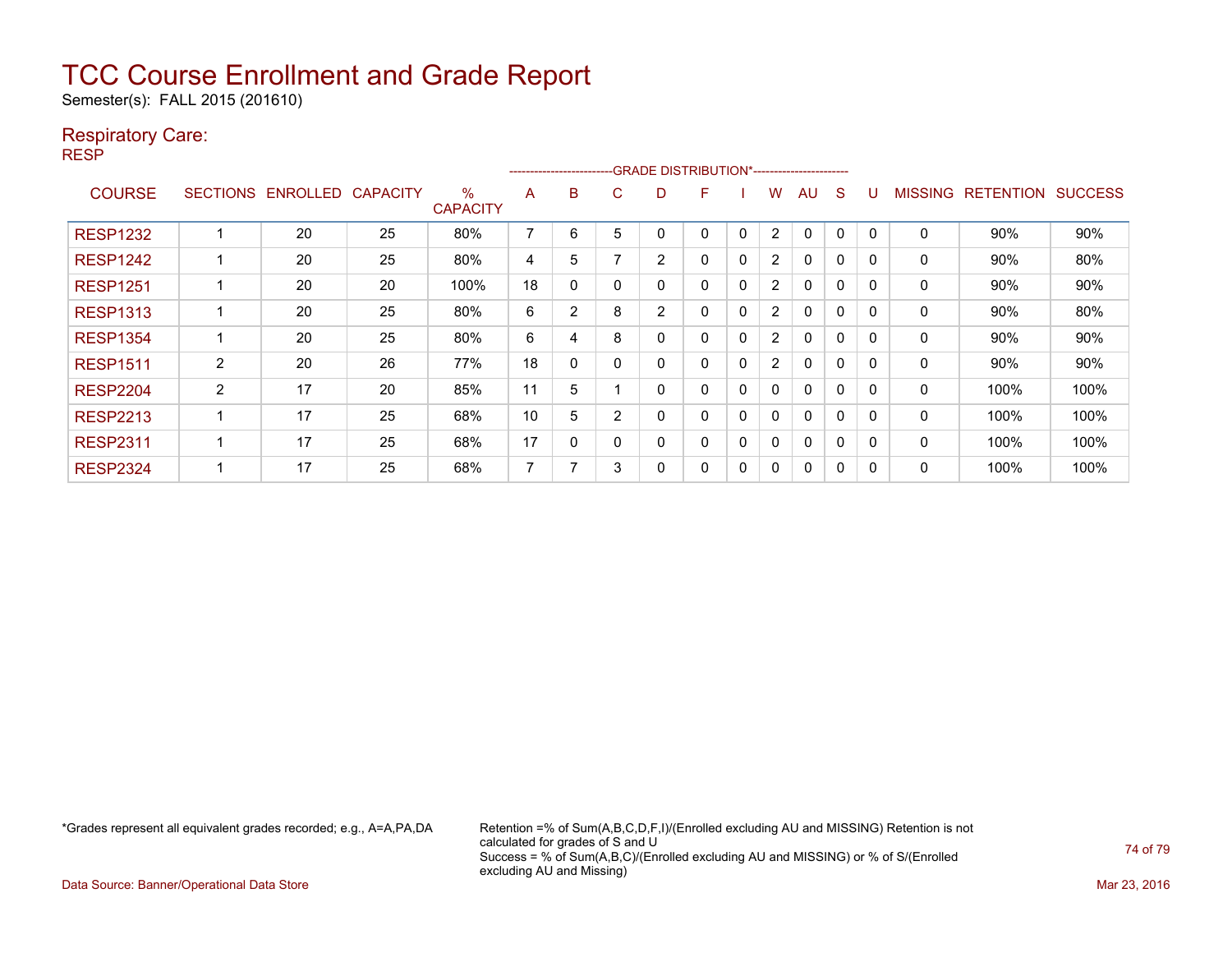Semester(s): FALL 2015 (201610)

#### Russian: RUSS

| <b>RUSS</b>     |                            |    |                            |  | ------------------------GRADE DISTRIBUTION*----------------------- |   |   |   |                |  |                                          |     |
|-----------------|----------------------------|----|----------------------------|--|--------------------------------------------------------------------|---|---|---|----------------|--|------------------------------------------|-----|
| <b>COURSE</b>   | SECTIONS ENROLLED CAPACITY |    | % A B C<br><b>CAPACITY</b> |  |                                                                    |   |   |   |                |  | D F I W AU S U MISSING RETENTION SUCCESS |     |
| <b>RUSS1103</b> |                            | 20 | 45%                        |  |                                                                    | 0 | 0 | 0 | $\overline{2}$ |  | 43%                                      | 43% |

\*Grades represent all equivalent grades recorded; e.g., A=A,PA,DA Retention =% of Sum(A,B,C,D,F,I)/(Enrolled excluding AU and MISSING) Retention is not calculated for grades of S and U Success = % of Sum(A,B,C)/(Enrolled excluding AU and MISSING) or % of S/(Enrolled excluding AU and Missing)

Data Source: Banner/Operational Data Store Mar 23, 2016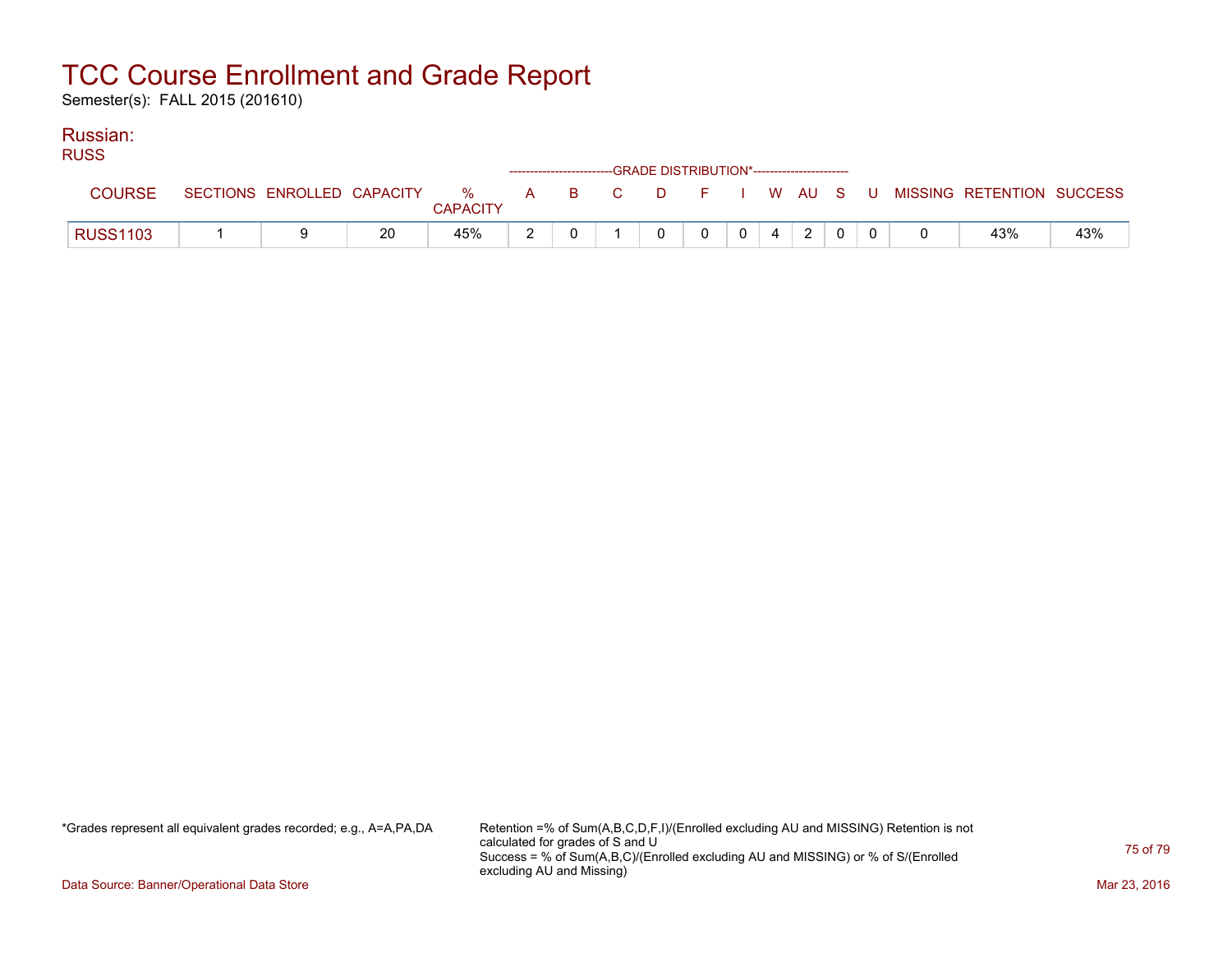Semester(s): FALL 2015 (201610)

### Sociology:

**SOCI** 

|                 |                |                   |                 |                                  |                | -------------------------GRADE                DISTRIBUTION*--------------------- |                |    |                |              |                |              |              |          |                |                  |                |
|-----------------|----------------|-------------------|-----------------|----------------------------------|----------------|----------------------------------------------------------------------------------|----------------|----|----------------|--------------|----------------|--------------|--------------|----------|----------------|------------------|----------------|
| <b>COURSE</b>   |                | SECTIONS ENROLLED | <b>CAPACITY</b> | $\frac{0}{0}$<br><b>CAPACITY</b> | A              | B                                                                                | C              | D  | F              |              | w              | AU           | S            | U        | <b>MISSING</b> | <b>RETENTION</b> | <b>SUCCESS</b> |
| <b>SOCI1113</b> | 30             | 590               | 740             | 80%                              | 273            | 157                                                                              | 52             | 15 | 31             | 8            | 54             | $\mathbf{0}$ | $\mathbf{0}$ | $\Omega$ | $\mathbf 0$    | 91%              | 82%            |
| SOCI1133        |                | 7                 | 20              | 35%                              | 5              | $\Omega$                                                                         | 0              | 0  | $\overline{2}$ | $\mathbf 0$  | 0              | 0            | 0            | 0        | 0              | 100%             | 71%            |
| <b>SOCI2013</b> | 2              | 37                | 40              | 92%                              | 10             | 5                                                                                | 5              |    | 8              |              | 7              | $\mathbf{0}$ | 0            | $\Omega$ | 0              | 81%              | 54%            |
| <b>SOCI2043</b> |                | 17                | 20              | 85%                              | 0              | 5                                                                                | 4              | 2  | $\overline{2}$ | 0            | 4              | $\mathbf{0}$ | 0            | $\Omega$ | 0              | 76%              | 53%            |
| <b>SOCI2053</b> | 3              | 19                | 60              | 32%                              | 5              | 5                                                                                | 3              |    | 4              | $\mathbf{0}$ | 4              | 0            | 0            | $\Omega$ | 0              | 79%              | 68%            |
| <b>SOCI2113</b> | $\overline{2}$ | 25                | 40              | 62%                              | 11             | 4                                                                                |                | 0  | 4              | 0            | 5              | $\mathbf{0}$ | $\mathbf{0}$ | $\Omega$ | 0              | 80%              | 64%            |
| <b>SOCI2123</b> |                | 15                | 20              | 75%                              | 3              | 4                                                                                | $\overline{2}$ | 0  | 3              | 0            | 3              | 0            | 0            | 0        | 0              | 80%              | 60%            |
| <b>SOCI2133</b> |                | 12                | 20              | 60%                              | $\overline{2}$ | 3                                                                                | $\overline{2}$ |    | $\overline{2}$ |              |                | $\mathbf{0}$ | $\mathbf{0}$ | $\Omega$ | 0              | 92%              | 58%            |
| <b>SOCI2143</b> |                | 7                 | 20              | 35%                              | 4              |                                                                                  |                | 0  | 0              | 0            |                | 0            | 0            | $\Omega$ | 0              | 86%              | 86%            |
| <b>SOCI2173</b> | $\overline{2}$ | $\overline{7}$    | 39              | 18%                              | 2              |                                                                                  |                | 0  | $\overline{2}$ | 0            |                | $\mathbf{0}$ | 0            | $\Omega$ | 0              | 86%              | 57%            |
| <b>SOCI2223</b> |                | 3                 | 30              | 10%                              | 0              |                                                                                  | 0              | 0  | 0              | 0            | $\overline{2}$ | 0            | 0            | $\Omega$ | 0              | 33%              | 33%            |
| <b>SOCI2713</b> |                | 5                 | 5               | 100%                             |                | 0                                                                                | 0              | 0  | 3              | 0            |                | 0            | 0            | $\Omega$ | $\mathbf 0$    | 80%              | 20%            |
| <b>SOCI2813</b> | 5              | 20                | 115             | 17%                              | 3              | 5                                                                                | 5              | 0  | 7              | 0            | 0              | 0            | 0            | $\Omega$ | $\mathbf 0$    | 100%             | 65%            |

\*Grades represent all equivalent grades recorded; e.g., A=A,PA,DA Retention =% of Sum(A,B,C,D,F,I)/(Enrolled excluding AU and MISSING) Retention is not calculated for grades of S and U Success = % of Sum(A,B,C)/(Enrolled excluding AU and MISSING) or % of S/(Enrolled excluding AU and Missing)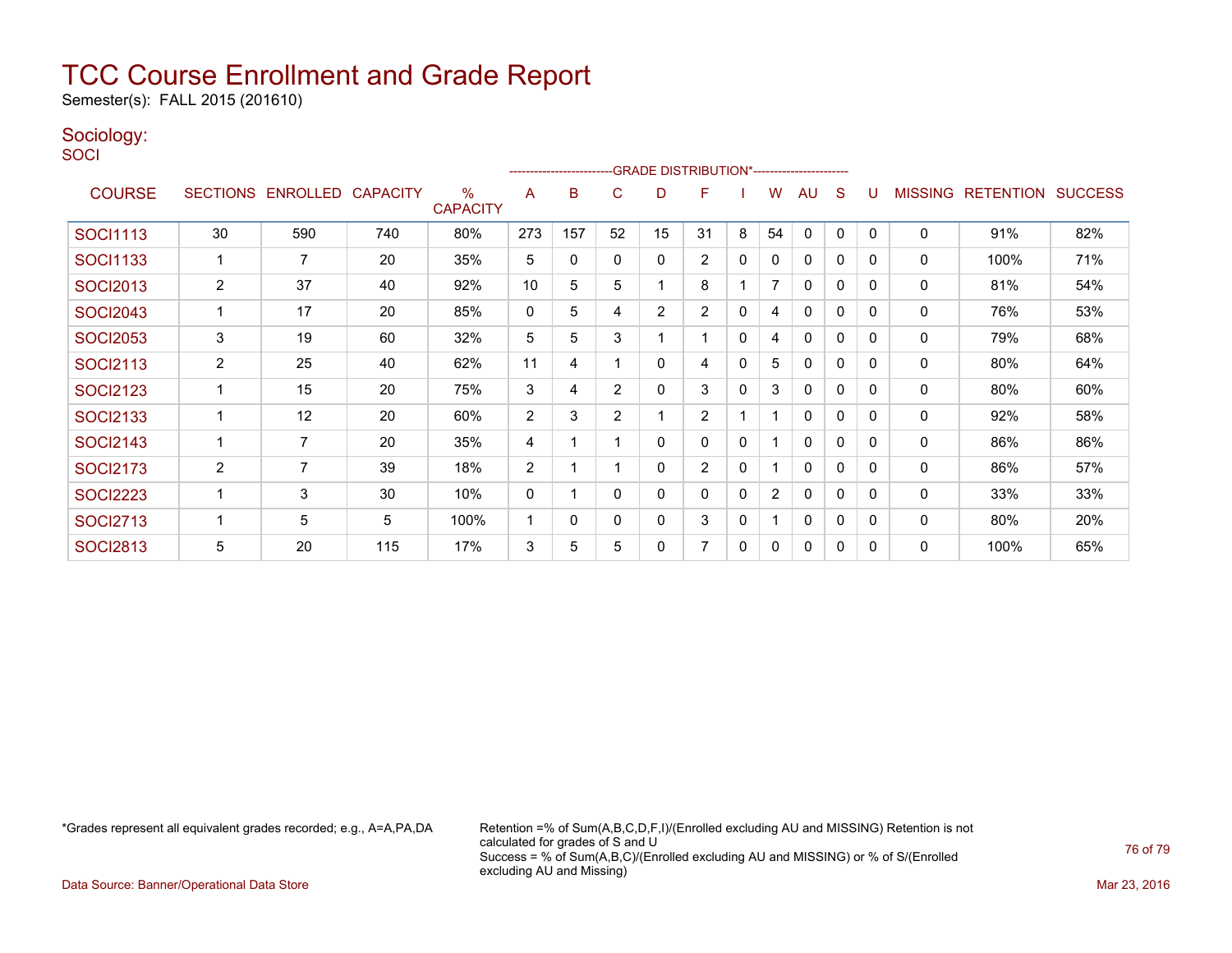Semester(s): FALL 2015 (201610)

### Spanish:

SPAN

|                 | ------------------------GRADE                DISTRIBUTION*---------------------- |                   |                 |                      |     |    |    |   |                |   |    |                         |              |              |                |                  |                |
|-----------------|----------------------------------------------------------------------------------|-------------------|-----------------|----------------------|-----|----|----|---|----------------|---|----|-------------------------|--------------|--------------|----------------|------------------|----------------|
| <b>COURSE</b>   |                                                                                  | SECTIONS ENROLLED | <b>CAPACITY</b> | %<br><b>CAPACITY</b> | A   | B  | C  | D | F              |   | w  | AU                      | S            |              | <b>MISSING</b> | <b>RETENTION</b> | <b>SUCCESS</b> |
| <b>SPAN1103</b> | 19                                                                               | 318               | 390             | 82%                  | 120 | 64 | 39 | 9 | ا ا            | 3 | 70 | $\overline{2}$          | 0            |              | 0              | 78%              | 71%            |
| <b>SPAN1201</b> |                                                                                  | 8                 | 15              | 53%                  | 5   |    | 0  | 0 |                | 0 | 0  | $\overline{\mathbf{A}}$ | $\mathbf{0}$ | $\Omega$     | 0              | 100%             | 86%            |
| <b>SPAN1213</b> | 6                                                                                | 78                | 120             | 65%                  | 34  | 19 |    | 0 | $\overline{2}$ |   | 14 |                         | $\mathbf{0}$ | $\Omega$     | 0              | 82%              | 78%            |
| <b>SPAN1313</b> | 2                                                                                | 27                | 40              | 68%                  | 20  | 5  |    | 0 |                | 0 |    | $\mathbf{0}$            | $\mathbf{0}$ | $\Omega$     | 0              | 96%              | 93%            |
| <b>SPAN1413</b> |                                                                                  | ◢                 |                 | 100%                 | 0   |    |    | 0 | 0              | 0 | 0  | $\mathbf{0}$            | 0            | $\mathbf{0}$ | 0              | 100%             | 100%           |
| <b>SPAN2113</b> |                                                                                  | 9                 | 20              | 45%                  | 6   |    |    | 0 | 0              | 0 |    | 1                       | 0            |              | 0              | 88%              | 88%            |
| <b>SPAN2413</b> |                                                                                  | 16                | 20              | 80%                  | 10  | 5  |    | 0 | 0              | 0 |    | $\mathbf{0}$            | 0            | $\Omega$     | 0              | 94%              | 94%            |
| <b>SPAN2443</b> |                                                                                  | 13                | 20              | 65%                  | 12  |    |    | 0 | 0              | 0 | 0  | $\mathbf{0}$            | $\mathbf{0}$ |              | 0              | 100%             | 100%           |
| <b>SPAN2453</b> |                                                                                  | 10                | 20              | 50%                  | 10  | 0  |    | 0 | 0              | 0 | 0  | $\mathbf{0}$            | $\mathbf{0}$ | $\Omega$     | 0              | 100%             | 100%           |
| <b>SPAN2473</b> |                                                                                  | 13                | 20              | 65%                  | 11  |    |    | 0 | 0              | 0 | 0  | 1                       | $\mathbf{0}$ | $\Omega$     | $\Omega$       | 100%             | 100%           |
| <b>SPAN2663</b> |                                                                                  | 11                | 20              | 55%                  | 9   |    |    | 0 | 0              | 0 |    | $\mathbf{0}$            | 0            |              | 0              | 91%              | 91%            |

\*Grades represent all equivalent grades recorded; e.g., A=A,PA,DA Retention =% of Sum(A,B,C,D,F,I)/(Enrolled excluding AU and MISSING) Retention is not calculated for grades of S and U Success = % of Sum(A,B,C)/(Enrolled excluding AU and MISSING) or % of S/(Enrolled excluding AU and Missing)

Data Source: Banner/Operational Data Store Mar 23, 2016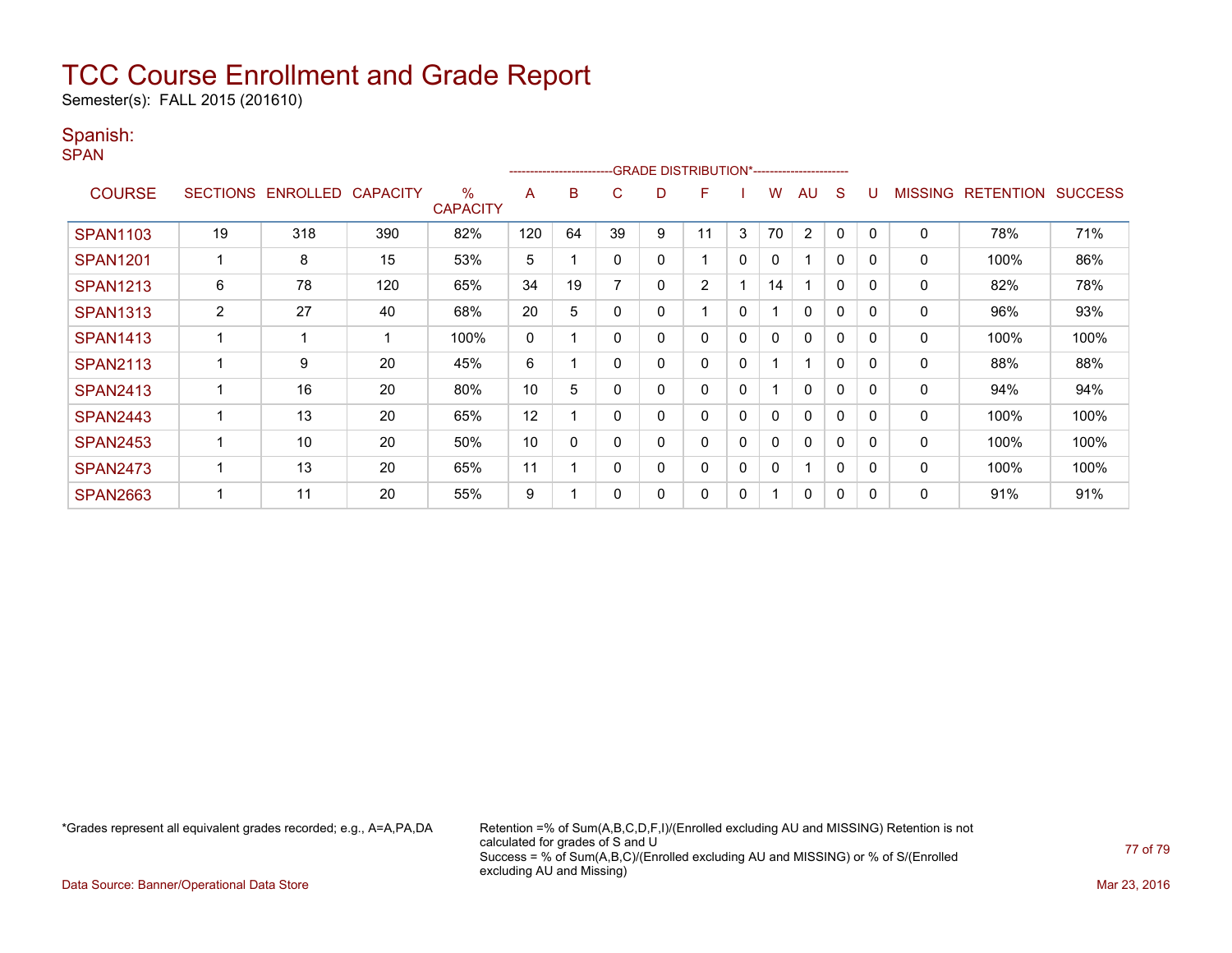Semester(s): FALL 2015 (201610)

### Theatre:

THEA

|                 |                |                   |                 |                      |                | ------------------------GRADE DISTRIBUTION*---------------------- |                |                |   |              |                |              |              |              |                |                   |      |
|-----------------|----------------|-------------------|-----------------|----------------------|----------------|-------------------------------------------------------------------|----------------|----------------|---|--------------|----------------|--------------|--------------|--------------|----------------|-------------------|------|
| <b>COURSE</b>   |                | SECTIONS ENROLLED | <b>CAPACITY</b> | %<br><b>CAPACITY</b> | A              | B                                                                 | C              | D              | F |              | W              | <b>AU</b>    | S            | U            | <b>MISSING</b> | RETENTION SUCCESS |      |
| <b>THEA1023</b> |                | 10                | 20              | 50%                  | $\overline{7}$ | 0                                                                 |                |                | 0 | $\mathbf{0}$ |                | $\mathbf{0}$ | $\mathbf{0}$ | $\Omega$     | $\Omega$       | 90%               | 80%  |
| <b>THEA1033</b> |                | 16                | 16              | 100%                 | 6              | 3                                                                 | 4              | $\overline{2}$ | 0 | $\mathbf{0}$ |                | $\mathbf{0}$ | $\Omega$     | $\Omega$     | 0              | 94%               | 81%  |
| <b>THEA1053</b> |                | 22                | 22              | 100%                 | 18             | 3                                                                 | 0              | 0              |   | $\mathbf{0}$ | 0              | $\mathbf{0}$ | $\mathbf{0}$ | $\Omega$     | 0              | 100%              | 95%  |
| <b>THEA1081</b> |                | 34                | 55              | 62%                  | 28             | $\mathbf{0}$                                                      | $\Omega$       | 0              | 4 | $\mathbf 0$  | $\overline{2}$ | 0            | 0            | $\Omega$     | 0              | 94%               | 82%  |
| <b>THEA1093</b> | $\overline{2}$ | 32                | 48              | 67%                  | 8              | 11                                                                | 5              |                | 4 | $\mathbf{0}$ | 3              | 0            | $\mathbf{0}$ | $\Omega$     | $\Omega$       | 91%               | 75%  |
| <b>THEA1133</b> |                | 12                | 13              | 92%                  | 11             |                                                                   | 0              | 0              | 0 | 0            | 0              | 0            | 0            | $\mathbf{0}$ | 0              | 100%              | 100% |
| <b>THEA1242</b> |                | 3                 | 5               | 60%                  | 1              | $\overline{2}$                                                    | 0              | 0              | 0 | $\mathbf{0}$ | 0              | $\mathbf{0}$ | $\mathbf{0}$ | $\Omega$     | 0              | 100%              | 100% |
| <b>THEA2003</b> |                | 12                | 20              | 60%                  | 11             | 0                                                                 | 0              | 0              | 1 | 0            | 0              | 0            | 0            | $\Omega$     | 0              | 100%              | 92%  |
| <b>THEA2013</b> |                | 11                | 12              | 92%                  | 9              |                                                                   | 0              | 0              | 0 | $\mathbf{0}$ |                | $\mathbf{0}$ | $\Omega$     | $\Omega$     | 0              | 91%               | 91%  |
| <b>THEA2063</b> |                | 11                | 12              | 92%                  | 2              | 7                                                                 |                | 0              | 0 | $\mathbf{0}$ |                | $\mathbf{0}$ | $\mathbf{0}$ | $\Omega$     | 0              | 91%               | 91%  |
| <b>THEA2081</b> |                | 28                | 50              | 56%                  | 28             | $\mathbf{0}$                                                      | 0              | 0              | 0 | $\mathbf{0}$ | 0              | $\mathbf{0}$ | $\mathbf{0}$ | $\Omega$     | 0              | 100%              | 100% |
| <b>THEA2253</b> |                | 10                | 15              | 67%                  | 4              | $\overline{2}$                                                    | $\overline{2}$ | 0              | 0 | 0            | $\overline{2}$ | $\mathbf{0}$ | 0            | $\Omega$     | 0              | 80%               | 80%  |
| <b>THEA2333</b> |                | 20                | 20              | 100%                 | 18             | 0                                                                 |                | 0              | 0 | 0            |                | 0            | 0            | 0            | 0              | 95%               | 95%  |
| <b>THEA2453</b> |                | 11                | 15              | 73%                  | 5              | 5                                                                 | 0              | 0              | 1 | $\mathbf{0}$ | 0              | 0            | 0            | $\Omega$     | $\mathbf{0}$   | 100%              | 91%  |

\*Grades represent all equivalent grades recorded; e.g., A=A,PA,DA Retention =% of Sum(A,B,C,D,F,I)/(Enrolled excluding AU and MISSING) Retention is not calculated for grades of S and U Success = % of Sum(A,B,C)/(Enrolled excluding AU and MISSING) or % of S/(Enrolled excluding AU and Missing)